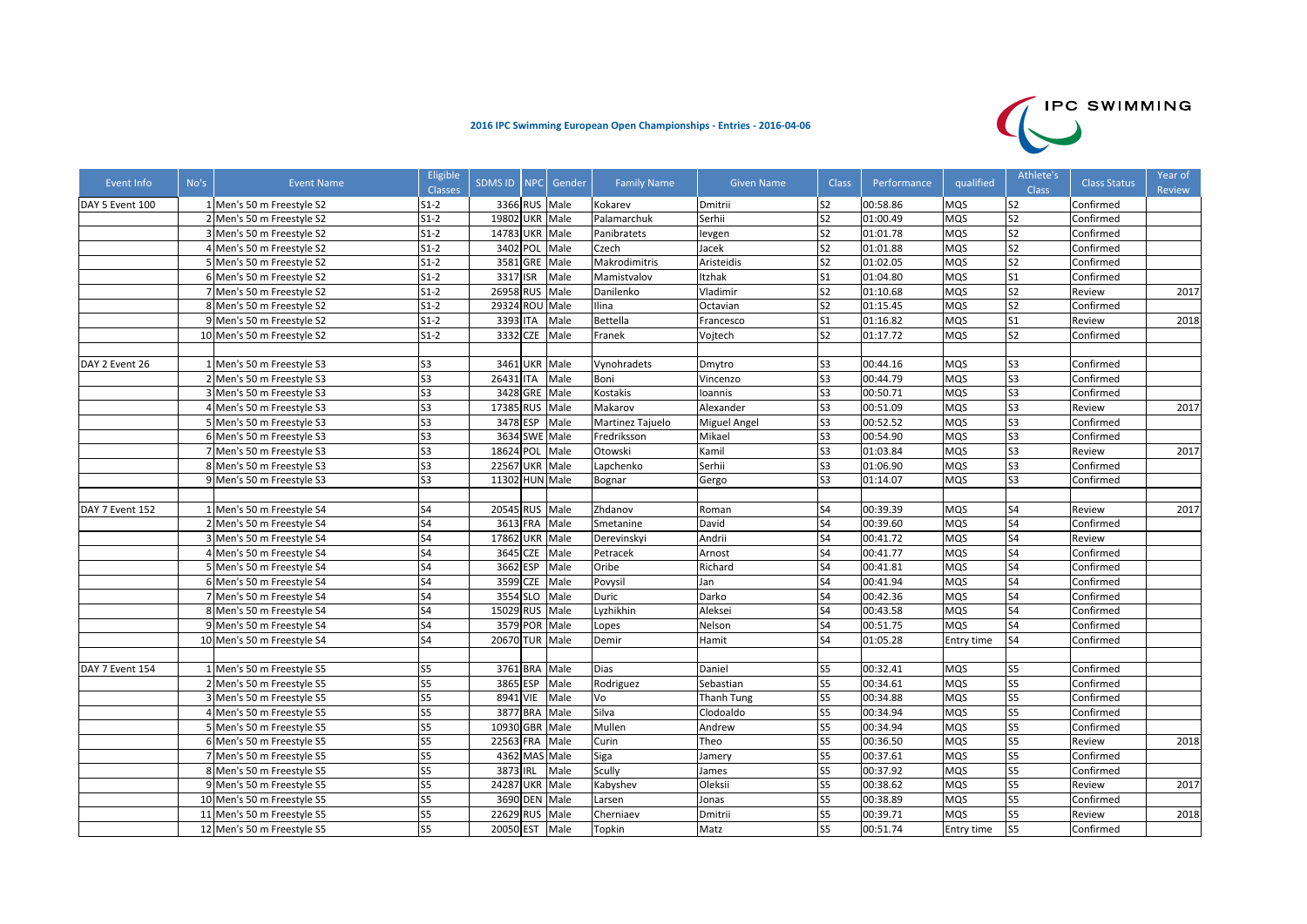|                 | 13 Men's 50 m Freestyle S5                               | S <sub>5</sub> | 19339 CZE Male                  |      | Hlavinka               | Tomas            | S5             | 00:55.65             | Entry time | S <sub>5</sub>           | Confirmed              |      |
|-----------------|----------------------------------------------------------|----------------|---------------------------------|------|------------------------|------------------|----------------|----------------------|------------|--------------------------|------------------------|------|
|                 | 14 Men's 50 m Freestyle S5                               | S5             | 29964 POR Male                  |      | Pinho                  | Joao             | S <sub>5</sub> | 00:58.01             | Entry time | S5                       | Review                 | 2018 |
|                 | 15 Men's 50 m Freestyle S5                               | S <sub>5</sub> | 29916 CZE                       | Male | Mrkos                  | Jaroslav         | S5             | 01:01.46             | Entry time | S <sub>5</sub>           | Confirmed              |      |
|                 |                                                          |                |                                 |      |                        |                  |                |                      |            |                          |                        |      |
| DAY 5 Event 102 | 1 Men's 50 m Freestyle S6                                | S <sub>6</sub> | 15020 COL                       | Male | Crispin                | Nelson           | S6             | 00:29.14             | MQS        | S6                       | Confirmed              |      |
|                 | 2 Men's 50 m Freestyle S6                                | S <sub>6</sub> | 4600 UKR                        | Male | Komarov                | Oleksandr        | S6             | 00:31.03             | MQS        | S6                       | Review                 | 2017 |
|                 | 3 Men's 50 m Freestyle S6                                | S <sub>6</sub> | 4276 GRE Male                   |      | Christakis             | Panagiotis       | S6             | 00:32.18             | MQS        | S6                       | Confirmed              |      |
|                 | 4 Men's 50 m Freestyle S6                                | S <sub>6</sub> | 17471 NED                       | Male | van Hofweegen          | Thijs            | S <sub>6</sub> | 00:32.21             | MQS        | S <sub>6</sub>           | Confirmed              |      |
|                 | 5 Men's 50 m Freestyle S6                                | S <sub>6</sub> | 4307 GER                        | Male | Iwanow                 | Sebastian        | S6             | 00:32.32             | <b>MQS</b> | S6                       | Confirmed              |      |
|                 | 6 Men's 50 m Freestyle S6                                | S <sub>6</sub> | 14964 ITA                       | Male | Bocciardo              | Francesco        | S <sub>6</sub> | 00:32.72             | MQS        | S <sub>6</sub>           | Confirmed              |      |
|                 | 7 Men's 50 m Freestyle S6                                | S <sub>6</sub> | 4438 UKR                        | Male | Semenenko              | laroslav         | S6             | 00:32.81             | MQS        | S <sub>6</sub>           | Confirmed              |      |
|                 | 8 Men's 50 m Freestyle S6                                | S <sub>6</sub> | 17395 RUS Male                  |      | Klyagin                | Sergey           | S6             | 00:32.87             | MQS        | S <sub>6</sub>           | Confirmed              |      |
|                 | 9 Men's 50 m Freestyle S6                                | S <sub>6</sub> | 22595 RUS                       | Male | Lenskii                | Viacheslav       | S6             | 00:33.30             | MQS        | S6                       | Confirmed              |      |
|                 | 10 Men's 50 m Freestyle S6                               | S <sub>6</sub> | 14919 ESP                       | Male | Rojas Cabrera          | Alejandro Yared  | S6             | 00:33.35             | MQS        | S6                       | Confirmed              |      |
|                 | 11 Men's 50 m Freestyle S6                               | S <sub>6</sub> | 4158 INA                        | Male | Ngaimin                | Agus             | S6             | 00:33.47             | MQS        | S6                       | Confirmed              |      |
|                 | 12 Men's 50 m Freestyle S6                               | S <sub>6</sub> | 26445 ESP                       | Male | Perez Diago            | Josu             | S <sub>6</sub> | 00:34.78             | MQS        | S6                       | Confirmed              |      |
|                 | 13 Men's 50 m Freestyle S6                               | S <sub>6</sub> | 8926 KAZ                        | Male | Daliyev                | Siyazbek         | S6             | 00:36.57             | MQS        | S6                       | Confirmed              |      |
|                 | 14 Men's 50 m Freestyle S6                               | S <sub>6</sub> | 4266 CRO                        | Male | Brzak                  | Antun            | S <sub>6</sub> | 00:36.83             | MQS        | S6                       | Confirmed              |      |
|                 | 15 Men's 50 m Freestyle S6                               | S <sub>6</sub> | 22330 ITA                       | Male | Dolfin                 | Marco Maria      | S6             | 00:37.06             | MQS        | S6                       | Confirmed              |      |
|                 | 16 Men's 50 m Freestyle S6                               | S6             | 28753 HUN Male                  |      | Ivan                   | Bence            | S6             | 00:37.56             | MQS        | S6                       | Review                 | 2017 |
|                 | 17 Men's 50 m Freestyle S6                               | S <sub>6</sub> | 19404 RUS Male                  |      | Luchkin                | lurii            | S6             | 00:37.85             | MQS        | S6                       | Confirmed              |      |
|                 | 18 Men's 50 m Freestyle S6                               | S6             | 19267 SWE Male                  |      | Forsman                | Karl             | S6             | 00:38.82             | Entry time | S6                       | Confirmed              |      |
|                 | 19 Men's 50 m Freestyle S6                               | S <sub>6</sub> | 15534 POR Male                  |      | Rocha                  | lvo              | S6             | 00:42.72             | Entry time | S6                       | Confirmed              |      |
|                 | 20 Men's 50 m Freestyle S6                               | S <sub>6</sub> | 22752 CZE                       | Male | Sasek                  | Vit              | S6             | 00:52.53             | Entry time | S6                       | Confirmed              |      |
|                 |                                                          |                |                                 |      |                        |                  |                |                      |            |                          |                        |      |
| DAY 7 Event 142 | 1 Men's 50 m Freestyle S7                                | S7             | 10594 RUS                       | Male | Sukharev               | Sergey           | S7             | 00:28.32             | MQS        | S7                       | Confirmed              |      |
|                 | 2 Men's 50 m Freestyle S7                                | S7             | 8935 UKR Male                   |      | Bohodayko              | Yevheniy         | S7             | 00:28.40             | MQS        | S7                       | Confirmed              |      |
|                 | 3 Men's 50 m Freestyle S7                                | S7             | 7257 GER Male                   |      | Pollap                 | Tobias           | S7             | 00:29.17             | MQS        | S7                       | Confirmed              |      |
|                 | 4 Men's 50 m Freestyle S7                                | S7             | 21432 COL                       | Male | Serrano Zarate         | Carlos           | S7             | 00:29.58             | MQS        | S7                       | Review                 | 2017 |
|                 | 5 Men's 50 m Freestyle S7                                | S7             | 17277 RUS Male                  |      | Gladkov                | Andrei           | S7             | 00:29.61             | MQS        | S7                       | Review                 | 2016 |
|                 | 6 Men's 50 m Freestyle S7                                | S7             | 4780 GBR                        | Male | Fox                    | Jonathan         | S7             | 00:30.23             | MQS        | S7                       | Confirmed              |      |
|                 | 7 Men's 50 m Freestyle S7                                | S7             | 17954 ITA                       | Male | Taras                  | Valerio          | S7             | 00:30.24             | MQS        | S7                       | Confirmed              |      |
|                 | 8 Men's 50 m Freestyle S7                                | S7             | 5320 ISR                        | Male | Mesery                 | Mor              | S7             | 00:30.70             | MQS        | $\overline{\mathsf{S}7}$ | Confirmed              |      |
|                 | 9 Men's 50 m Freestyle S7                                | S7             | 20039 ESP                       | Male | Afonso Dominguez       | Jose Faustino    | S7             | 00:31.63             | MQS        | S7                       | Confirmed              |      |
|                 | 10 Men's 50 m Freestyle S7                               | S7             | 4864 HUN Male                   |      | Szeni                  | Andras           | S7             | 00:32.22             | MQS        | S7                       | Review                 | 2018 |
|                 | 11 Men's 50 m Freestyle S7                               | S7             | 21543 SWE Male                  |      | Andersson              | Niklas           | S7             | 00:32.24             | MQS        | S7                       | Confirmed              |      |
|                 | 12 Men's 50 m Freestyle S7                               | S7             | 14949 BRA Male                  |      | Pereira                | Italo            | S7             | 00:32.33             | MQS        | $\overline{\mathsf{S}7}$ | Confirmed              |      |
|                 | 13 Men's 50 m Freestyle S7                               | S7             | 26434 RUS                       | Male | Efrosinin              | Egor             | S7             | 00:32.54             | MQS        | S7                       | Review                 | 2017 |
|                 | 14 Men's 50 m Freestyle S7                               | S7             | 15181 FIN                       | Male | Natunen                | Mikael           | <b>S7</b>      | 00:33.76             | MQS        | <b>S7</b>                | Confirmed              |      |
|                 |                                                          |                |                                 |      |                        |                  |                |                      |            |                          |                        |      |
| DAY 7 Event 146 | 1 Men's 50 m Freestyle S8                                | S8             | 14876 RUS Male                  |      | Tarasov                | Denis            | S8<br>S8       | 00:25.34             | <b>MQS</b> | S8                       | Confirmed              |      |
|                 | 2 Men's 50 m Freestyle S8                                | S8             | 17226 UKR Male<br>8045 GBR Male |      | Hrynenko               | Bohdan           |                | 00:27.44<br>00:27.59 | MQS<br>MQS | S8<br>S8                 | Confirmed              |      |
|                 | 3 Men's 50 m Freestyle S8<br>4 Men's 50 m Freestyle S8   | S8<br>S8       | 8127 FRA                        | Male | Craig<br>Rozoy         | Josef<br>Charles | S8<br>S8       | 00:27.72             | MQS        | S8                       | Confirmed<br>Confirmed |      |
|                 |                                                          |                | 20558 RUS                       | Male |                        | Maxim            | S8             | 00:28.41             | MQS        | S8                       | Review                 | 2017 |
|                 | 5 Men's 50 m Freestyle S8                                | S8<br>S8       |                                 |      | Borodaev               |                  | S8             |                      |            | S8                       |                        |      |
|                 | 6 Men's 50 m Freestyle S8                                | S8             | 5327 DEN Male<br>5242 HUN Male  |      | Mortensen<br>Csuri     | Niels Korfitz    | S8             | 00:28.93<br>00:29.40 | MQS<br>MQS | S8                       | Confirmed              |      |
|                 | 7 Men's 50 m Freestyle S8                                | S8             | 22155 ESP                       | Male |                        | Ferenc           | S8             |                      | MQS        | S8                       | Confirmed              |      |
|                 | 8 Men's 50 m Freestyle S8                                | S8             | 14552 KAZ                       | Male | Perez Azpiroz<br>Askar | Aralar           | S8             | 00:29.43<br>00:29.72 | MQS        | S8                       | Confirmed<br>Confirmed |      |
|                 | 9 Men's 50 m Freestyle S8                                | S8             | 4789 SUI                        | Male | Grob                   | Kuanysh          | S8             | 00:29.75             | MQS        | S8                       | Confirmed              |      |
|                 | 10 Men's 50 m Freestyle S8<br>11 Men's 50 m Freestyle S8 | S8             | 11279 POR Male                  |      | Carreira               | Joshua<br>David  | S8             | 00:30.32             | MQS        | S8                       | Confirmed              |      |
|                 | 12 Men's 50 m Freestyle S8                               | S8             | 17858 UKR Male                  |      |                        | lurii            | S8             | 00:30.80             |            | S8                       | Confirmed              |      |
|                 |                                                          |                |                                 |      | Bozhynskyi             |                  |                |                      | Entry time |                          |                        |      |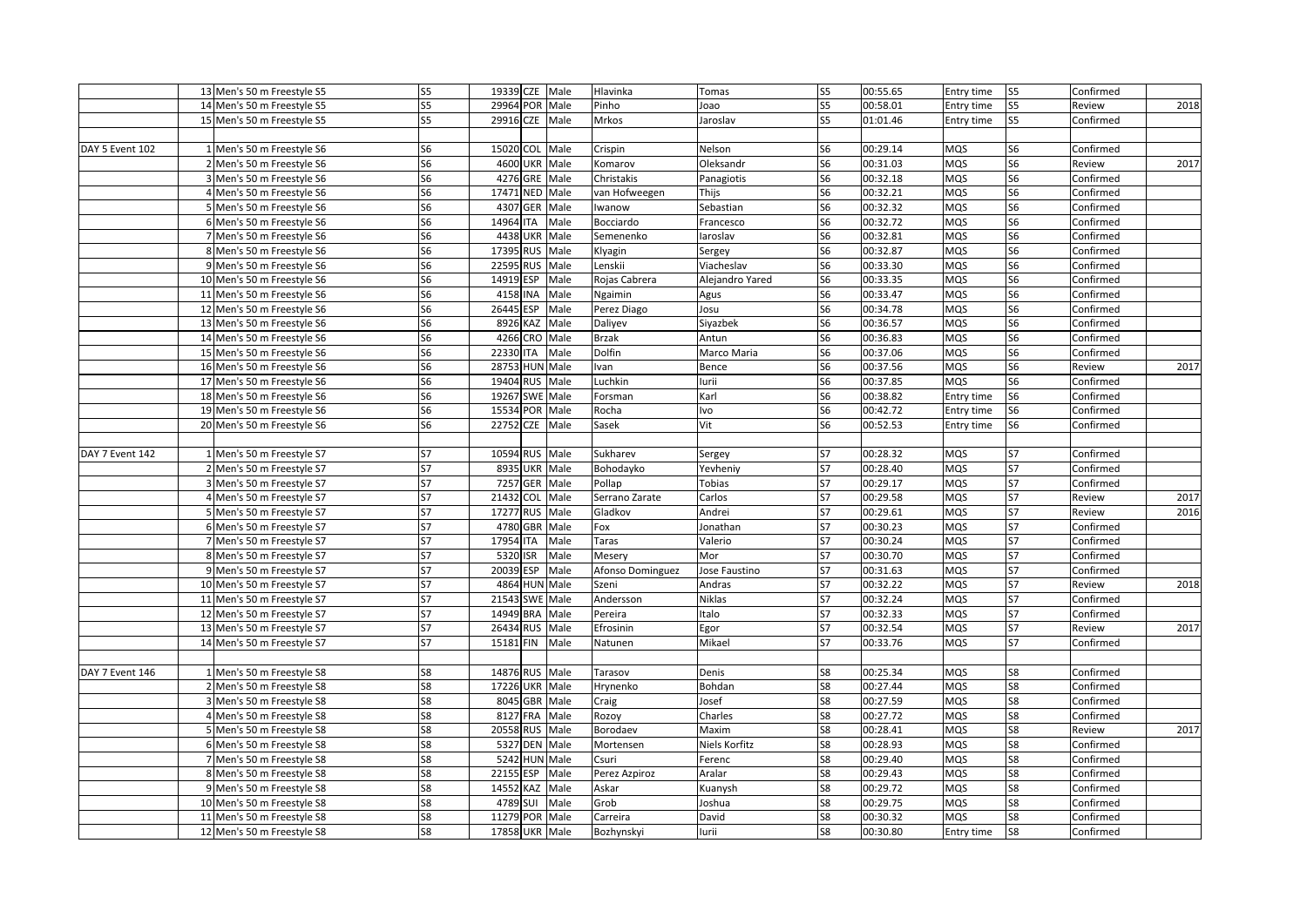|                | 13 Men's 50 m Freestyle S8  | S8         | 14597 POR Male      |      | Linhares          | Ruben                | S8              | 00:31.38 | Entry time | S8         | Review    | 2015 |
|----------------|-----------------------------|------------|---------------------|------|-------------------|----------------------|-----------------|----------|------------|------------|-----------|------|
|                | 14 Men's 50 m Freestyle S8  | S8         | 7849 IRL            | Male | McGrath           | Jonathan             | S8              | 00:32.04 | Entry time | S8         | Confirmed |      |
|                | 15 Men's 50 m Freestyle S8  | S8         | 17382 RUS Male      |      | Chebotarev        | Victor               | S8              | 00:32.85 | Entry time | S8         | Confirmed |      |
|                |                             |            |                     |      |                   |                      |                 |          |            |            |           |      |
| DAY 1 Event 11 | 1 Men's 50 m Freestyle S9   | S9         | 5439 ESP            | Male | Mari Alcaraz      | Jose Antonio         | S9              | 00:26.25 | <b>MQS</b> | S9         | Confirmed |      |
|                | 2 Men's 50 m Freestyle S9   | S9         | 5980 FIN            | Male | Lahteenmaki       | Leo                  | S9              | 00:26.36 | <b>MQS</b> | S9         | Confirmed |      |
|                | 3 Men's 50 m Freestyle S9   | S9         | 14875 RUS           | Male | Skaliukh          | Alexander            | S9              | 00:26.36 | MQS        | S9         | Confirmed |      |
|                | 4 Men's 50 m Freestyle S9   | S9         | 7786 GBR Male       |      | Wylie             | Matthew              | S9              | 00:26.40 | <b>MQS</b> | S9         | Confirmed |      |
|                | 5 Men's 50 m Freestyle S9   | S9         | 6480 HUN Male       |      | Toth              | Tamas                | S9              | 00:26.55 | <b>MQS</b> | S9         | Confirmed |      |
|                | 6 Men's 50 m Freestyle S9   | S9         | 7335 MNE Male       |      | Tadic             | lija                 | S9              | 00:26.66 | <b>MQS</b> | S9         | Confirmed |      |
|                | 7 Men's 50 m Freestyle S9   | S9         | 5949 POR            | Male | Grachat           | David                | S9              | 00:26.66 | <b>MQS</b> | S9         | Confirmed |      |
|                | 8 Men's 50 m Freestyle S9   | S9         | 14874 RUS Male      |      | Demianenko        | Aleksandr            | S9              | 00:26.67 | <b>MQS</b> | S9         | Confirmed |      |
|                | 9 Men's 50 m Freestyle S9   | S9         | 5542 BRA            | Male | Filho             | Vanilton             | S9              | 00:27.08 | <b>MQS</b> | S9         | Confirmed |      |
|                | 10 Men's 50 m Freestyle S9  | S9         | 6434 RUS Male       |      | Samarin           | Eduard               | S9              | 00:27.17 | <b>MQS</b> | S9         | Confirmed |      |
|                | 11 Men's 50 m Freestyle S9  | S9         | 10485 GRE           | Male | Michalentzakis    | Dimosthenis          | S9              | 00:27.65 | MQS        | S9         | Confirmed |      |
|                | 12 Men's 50 m Freestyle S9  | S9         | 20335 GBR Male      |      | White             | Lewis                | S9              | 00:27.76 | <b>MQS</b> | S9         | Review    | 2018 |
|                | 13 Men's 50 m Freestyle S9  | S9         | 5693<br>POL         | Male | Matczak           | Sebastian            | S9              | 00:29.21 | Entry time | S9         | Confirmed |      |
|                | 14 Men's 50 m Freestyle S9  | S9         | 14736<br>GER        | Male | Fontayne          | Bastian              | S9              | 00:29.43 | Entry time | S9         | Confirmed |      |
|                | 15 Men's 50 m Freestyle S9  | S9         | 9072 POR            | Male | Garcia            | Filipe               | S9              | 00:29.73 | Entry time | S9         | Confirmed |      |
|                | 16 Men's 50 m Freestyle S9  | S9         | 11792 POL           | Male | Biskup            | Patryk               | S9              | 00:29.82 | Entry time | S9         | Review    | 2017 |
|                | 17 Men's 50 m Freestyle S9  | S9         | 17660<br>EST        | Male | Liksor            | Robin                | S9              | 00:30.07 | Entry time | S9         | Review    | 2017 |
|                | 18 Men's 50 m Freestyle S9  | S9         | 30056 IRL           | Male | <b>McClements</b> | Barry                | S9              | 00:30.27 | Entry time | S9         | New       |      |
|                |                             |            |                     |      |                   |                      |                 |          |            |            |           |      |
| DAY 3 Event 55 | 1 Men's 50 m Freestyle S10  | <b>S10</b> | 6145 BRA Male       |      | Brasil            | Andre                | <b>S10</b>      | 00:23.20 | <b>MQS</b> | <b>S10</b> | Confirmed |      |
|                | 2 Men's 50 m Freestyle S10  | <b>S10</b> | 6421 BRA Male       |      | Rodrigues         | Phelipe Andrews Melo | <b>S10</b>      | 00:23.42 | <b>MQS</b> | <b>S10</b> | Confirmed |      |
|                | 3 Men's 50 m Freestyle S10  | <b>S10</b> | 7632 RUS            | Male | Grigoryev         | Dmitry               | <b>S10</b>      | 00:24.71 | <b>MQS</b> | <b>S10</b> | Confirmed |      |
|                | 4 Men's 50 m Freestyle S10  | S10        | 6309 ESP            | Male | Levecq            | David                | S10             | 00:24.90 | <b>MQS</b> | <b>S10</b> | Confirmed |      |
|                | 5 Men's 50 m Freestyle S10  | <b>S10</b> | 10591 RUS Male      |      | Bartasinskii      | Dmitri               | <b>S10</b>      | 00:25.01 | <b>MQS</b> | <b>S10</b> | Confirmed |      |
|                | 6 Men's 50 m Freestyle S10  | S10        | 19046 ITA           | Male | Ciulli            | Simone               | <b>S10</b>      | 00:25.49 | <b>MQS</b> | <b>S10</b> | Confirmed |      |
|                | 7 Men's 50 m Freestyle S10  | S10        | 21716 INA           | Male | Karubaba          | Musa Mandan          | <b>S10</b>      | 00:25.91 | <b>MQS</b> | <b>S10</b> | Confirmed |      |
|                | 8 Men's 50 m Freestyle S10  | <b>S10</b> | <b>RUS</b><br>20559 | Male | Bugaenko          | Aleksei              | S10             | 00:26.03 | MQS        | S10        | Review    | 2017 |
|                | 9 Men's 50 m Freestyle S10  | <b>S10</b> | 28018 HUN Male      |      | Deutsch           | Tamas Gyorgy         | S10             | 00:26.40 | <b>MQS</b> | <b>S10</b> | Confirmed |      |
|                | 10 Men's 50 m Freestyle S10 | S10        | 17352<br>KAZ        | Male | Li                | Dmitriy              | S <sub>10</sub> | 00:26.60 | <b>MQS</b> | S10        | Confirmed |      |
|                | 11 Men's 50 m Freestyle S10 | <b>S10</b> | 6405 EST            | Male | Ploomipuu         | Kardo                | <b>S10</b>      | 00:26.61 | <b>MQS</b> | <b>S10</b> | Confirmed |      |
|                | 12 Men's 50 m Freestyle S10 | <b>S10</b> | 6468 HUN Male       |      | Szabo             | Szilard              | <b>S10</b>      | 00:26.86 | <b>MQS</b> | <b>S10</b> | Confirmed |      |
|                | 13 Men's 50 m Freestyle S10 | S10        | 6184 BEL            | Male | Decaesstecker     | Sven                 | S10             | 00:26.92 | <b>MQS</b> | <b>S10</b> | Confirmed |      |
|                | 14 Men's 50 m Freestyle S10 | <b>S10</b> | 11267 POR Male      |      | Caetano           | Gino                 | S10             | 00:27.01 | <b>MQS</b> | S10        | Confirmed |      |
|                | 15 Men's 50 m Freestyle S10 | <b>S10</b> | 18667 POL Male      |      | Karlinski         | Patryk               | <b>S10</b>      | 00:27.18 | Entry time | <b>S10</b> | Confirmed |      |
|                | 16 Men's 50 m Freestyle S10 | <b>S10</b> | 6114 DEN Male       |      | Andersen          | Lasse Winther        | S10             | 00:27.61 | Entry time | S10        | Confirmed |      |
|                | 17 Men's 50 m Freestyle S10 | S10        | 8346 POL            | Male | Kowalski          | Patryk               | S10             | 00:27.97 | Entry time | S10        | Confirmed |      |
|                | 18 Men's 50 m Freestyle S10 | <b>S10</b> | 19268 SWE Male      |      | Nyren             | udvig                | <b>S10</b>      | 00:28.02 | Entry time | S10        | Confirmed |      |
|                |                             |            |                     |      |                   |                      |                 |          |            |            |           |      |
| DAY 4 Event 88 | 1 Men's 50 m Freestyle S11  | S11        | 11010 RSA Male      |      | Herbst            | Hendri               | S11             | 00:27.04 | <b>MQS</b> | S11        | Confirmed |      |
|                | 2 Men's 50 m Freestyle S11  | S11        | 11607 BRA Male      |      | Sousa             | Matheus              | S11             | 00:27.32 | <b>MQS</b> | S11        | Confirmed |      |
|                | 3 Men's 50 m Freestyle S11  | S11        | 6675 UKR Male       |      | Smyrnov           | Viktor               | S11             | 00:28.03 | <b>MQS</b> | S11        | Confirmed |      |
|                | 4 Men's 50 m Freestyle S11  | S11        | 6612 UKR Male       |      | Mashchenko        | Oleksandr            | S11             | 00:28.33 | <b>MQS</b> | S11        | Confirmed |      |
|                | 5 Men's 50 m Freestyle S11  | S11        | 22716 POL           | Male | Makowski          | Wojciech Artur       | S11             | 00:28.49 | MQS        | S11        | Review    | 2018 |
|                | 6 Men's 50 m Freestyle S11  | S11        | 22682 LTU           | Male | Matakas           | Edgaras              | S11             | 00:28.56 | <b>MQS</b> | S11        | Confirmed |      |
|                | 7 Men's 50 m Freestyle S11  | S11        | 22667 RUS           | Male | Koval             | Maksim               | S11             | 00:28.84 | <b>MQS</b> | S11        | Review    | 2016 |
|                | 8 Men's 50 m Freestyle S11  | S11        | <b>7213 UKR</b>     | Male | Zalevskyy         | Dmytro               | S11             | 00:29.33 | <b>MQS</b> | <b>S11</b> | Confirmed |      |
|                | 9 Men's 50 m Freestyle S11  | S11        | 24356<br><b>CZE</b> | Male | Smrcka            | Miroslav             | S11             | 00:30.46 | <b>MQS</b> | S11        | Review    | 2019 |
|                | 10 Men's 50 m Freestyle S11 | S11        | 17878 KAZ Male      |      | Ibrashev          | Mansurbek            | S11             | 00:31.01 | <b>MQS</b> | S11        | Confirmed |      |
|                |                             |            |                     |      |                   |                      |                 |          |            |            |           |      |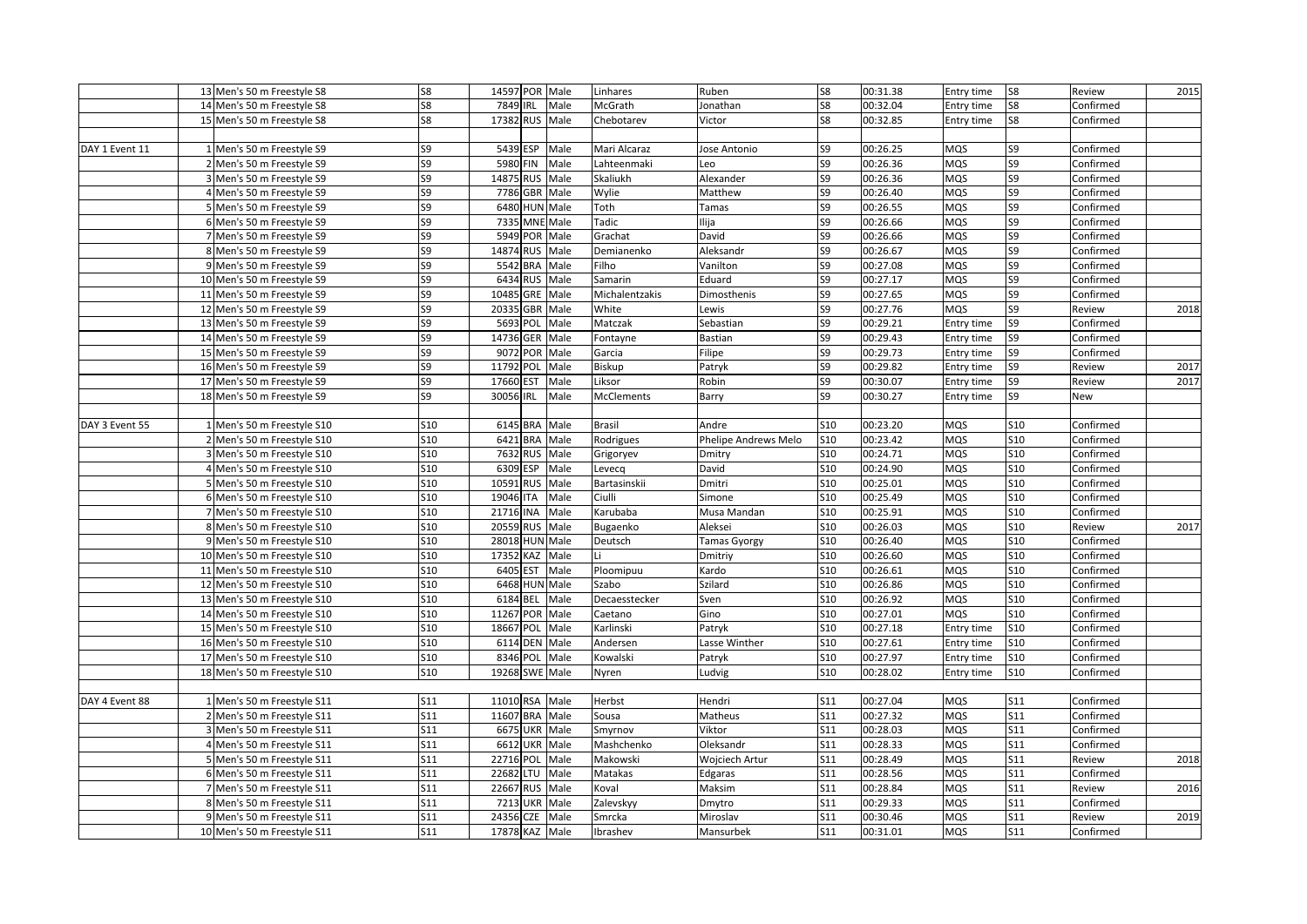|                 | 11 Men's 50 m Freestyle S11    | S11             | 14923 GEO Male |     |               | Tvauri          | <b>Nika</b>      | S11                      |          |            | S11            | Confirmed |      |
|-----------------|--------------------------------|-----------------|----------------|-----|---------------|-----------------|------------------|--------------------------|----------|------------|----------------|-----------|------|
|                 |                                |                 |                |     |               |                 |                  |                          |          |            |                |           |      |
| DAY 2 Event 34  | 1 Men's 50 m Freestyle S12     | S12             | 6889 UKR       |     | Male          | Veraksa         | Maksym           | S12                      | 00:23.60 | <b>MQS</b> | S12            | Review    | 2018 |
|                 | 2 Men's 50 m Freestyle S12     | <b>S12</b>      | 11300 AZE Male |     |               | Salei           | Raman            | S12                      | 00:24.29 | <b>MQS</b> | S12            | Review    | 2017 |
|                 | 3 Men's 50 m Freestyle S12     | <b>S12</b>      | 6937 UKR       |     | Male          | Fedyna          | Oleksii          | <b>S12</b>               | 00:24.30 | <b>MQS</b> | S12            | Review    | 2016 |
|                 | Men's 50 m Freestyle S12       | <b>S12</b>      | 7020 AZE       |     | Male          | Salei           | Dzmitry          | S12                      | 00:24.31 | MQS        | S12            | Review    | 2017 |
|                 | 5 Men's 50 m Freestyle S12     | <b>S12</b>      | 19526 UKR      |     | Male          | Yaremenko       | <b>Illia</b>     | <b>S12</b>               | 00:24.58 | <b>MQS</b> | S12            | Review    | 2017 |
|                 | 6 Men's 50 m Freestyle S12     | <b>S12</b>      | 6823 RUS       |     | Male          | Nevolin-Svetov  | Aleksandr        | <b>S12</b>               | 00:24.59 | <b>MQS</b> | S12            | Review    |      |
|                 | 7 Men's 50 m Freestyle S12     | <b>S12</b>      | 7043 GRE       |     | Male          | Taiganidis      | Charalampos      | S12                      | 00:25.21 | <b>MQS</b> | S12            | Review    | 2016 |
|                 | 8 Men's 50 m Freestyle S12     | <b>S12</b>      | 7031 GER       |     | Male          | Simon           | Daniel           | S12                      | 00:25.28 | <b>MQS</b> | <b>S12</b>     | Review    | 2018 |
|                 | 9 Men's 50 m Freestyle S12     | <b>S12</b>      | 9245 GBR       |     | Male          | Clegg           | Stephen          | <b>S12</b>               | 00:25.71 | <b>MQS</b> | <b>S12</b>     | Review    | 2017 |
|                 | 10 Men's 50 m Freestyle S12    | <b>S12</b>      | 14543 KAZ Male |     |               | Akhmetov        | Anuar            | S12                      | 00:25.72 | <b>MQS</b> | S12            | Review    | 2019 |
|                 | 11 Men's 50 m Freestyle S12    | <b>S12</b>      | 22697 BLR      |     | Male          | Zudzilau        | Hryhory          | S12                      | 00:27.35 | MQS        | S12            | Review    | 2016 |
|                 | 12 Men's 50 m Freestyle S12    | <b>S12</b>      | 29635 VIE      |     | Male          | Tran            | Quoc Phi         | S12                      | 00:27.76 | MQS        | S12            | Review    | 2017 |
|                 | 13 Men's 50 m Freestyle S12    | S12             | 9248 ROU       |     | Male          | Ciorap          | Samuel           | S12                      | 00:27.97 | <b>MQS</b> | S12            | Review    |      |
|                 | 14 Men's 50 m Freestyle S12    | S <sub>12</sub> | 6788 EST       |     | Male          | Kaldma          | Kaimar           | S12                      | 00:28.54 | <b>MQS</b> | S12            | Review    | 2018 |
|                 |                                |                 |                |     |               |                 |                  |                          |          |            |                |           |      |
| DAY 2 Event 38  | 1 Men's 50 m Freestyle S13     | <b>S13</b>      | 7861 BLR       |     | Male          | Boki            | <b>Ihar</b>      | S13                      | 00:23.20 | <b>MQS</b> | S13            | Review    | 2016 |
|                 | 2 Men's 50 m Freestyle S13     | <b>S13</b>      |                |     | 6936 BRA Male | Farrenberg      | Carlos           | S13                      | 00:24.13 | <b>MQS</b> | S13            | Review    | 2016 |
|                 | 3 Men's 50 m Freestyle S13     | <b>S13</b>      | 19525 UKR      |     | Male          | Denysenko       | aroslav          | S13                      | 00:24.23 | <b>MQS</b> | S13            | Review    | 2017 |
|                 | 4 Men's 50 m Freestyle S13     | <b>S13</b>      | 10559 RUS Male |     |               | Golintovskii    | Aleksandr        | S13                      | 00:24.45 | <b>MQS</b> | S13            | Review    | 2016 |
|                 | 5 Men's 50 m Freestyle S13     | <b>S13</b>      | 8309 RUS       |     | Male          | Smagin          | Stepan           | S13                      | 00:24.86 | MQS        | S13            | Review    | 2017 |
|                 | 6 Men's 50 m Freestyle S13     | <b>S13</b>      | 17464 UZB      |     | Male          | Pankov          | Kirill           | S13                      | 00:24.88 | <b>MQS</b> | S13            | Review    | 2016 |
|                 | 7 Men's 50 m Freestyle S13     | <b>S13</b>      | 6967 BLR       |     | Male          | Izotau          | Uladzimir        | <b>S13</b>               | 00:25.65 | <b>MQS</b> | S13            | Review    |      |
|                 | 8 Men's 50 m Freestyle S13     | <b>S13</b>      | 29646 KAZ      |     | Male          | Agalakov        | Roman            | S13                      | 00:25.70 | <b>MQS</b> | <b>S13</b>     | Review    | 2017 |
|                 | 9 Men's 50 m Freestyle S13     | <b>S13</b>      | 14870 RUS      |     | Male          | Bukov           | Andrei           | S13                      | 00:25.72 | <b>MQS</b> | S13            | Review    | 2017 |
|                 | 10 Men's 50 m Freestyle S13    | <b>S13</b>      | 14914 ESP      |     | Male          | Salguero Oteiza | lvan             | S13                      | 00:25.96 | <b>MQS</b> | S13            | Review    | 2016 |
|                 | 11 Men's 50 m Freestyle S13    | <b>S13</b>      | 23772 INA      |     | Male          | Yowei           | Marinus Melianus | S13                      | 00:27.07 | <b>MQS</b> | S13            | Review    | 2017 |
|                 | 12 Men's 50 m Freestyle S13    | <b>S13</b>      | 18094 POL      |     | Male          | Rzetelski       | Kamil Wiktor     | S13                      | 00:27.49 | MQS        | S13            | Review    | 2017 |
|                 | 13 Men's 50 m Freestyle S13    | <b>S13</b>      | 26935          | POL | Male          | Jastrzebski     | Adrian           | <b>S13</b>               | 00:27.68 | <b>MQS</b> | S13            | Review    | 2017 |
|                 | Men's 50 m Freestyle S13<br>14 | <b>S13</b>      | 29444 POL      |     | Male          | Niesyczynski    | Bartlomiej       | S13                      | 00:29.05 | <b>MQS</b> | S13            | Review    | 2017 |
|                 | 15 Men's 50 m Freestyle S13    | <b>S13</b>      | 6968 MAS       |     | Male          | Jaranding       | Julius           | <b>S13</b>               | 00:29.55 | <b>MQS</b> | <b>S13</b>     | Review    | 2018 |
|                 | 16 Men's 50 m Freestyle S13    | <b>S13</b>      | 26419 GER      |     | Male          | Engel           | Taliso           | $\overline{513}$         | 00:32.69 | <b>MQS</b> | S13            | Review    | 2017 |
|                 |                                |                 |                |     |               |                 |                  |                          |          |            |                |           |      |
| DAY 1 Event 19  | 1 Men's 100 m Freestyle S4     | $S1-4$          | 20545 RUS Male |     |               | Zhdanov         | Roman            | S4                       | 01:23.92 | <b>MQS</b> | S4             | Review    | 2017 |
|                 | 2 Men's 100 m Freestyle S4     | $S1-4$          | 3613 FRA       |     | Male          | Smetanine       | David            | S4                       | 01:27.24 | <b>MQS</b> | S4             | Confirmed |      |
|                 | 3 Men's 100 m Freestyle S4     | $S1-4$          | 3554 SLO       |     | Male          | Duric           | Darko            | $\overline{\mathsf{S4}}$ | 01:30.00 | <b>MQS</b> | S4             | Confirmed |      |
|                 | 4 Men's 100 m Freestyle S4     | $S1-4$          | 17862 UKR      |     | Male          | Derevinskyi     | Andrii           | S <sub>4</sub>           | 01:30.10 | MQS        | S4             | Review    |      |
|                 | 5 Men's 100 m Freestyle S4     | $S1-4$          | 3662 ESP       |     | Male          | Oribe           | Richard          | S4                       | 01:30.97 | <b>MQS</b> | S4             | Confirmed |      |
|                 | 6 Men's 100 m Freestyle S4     | $S1-4$          | 3599 CZE       |     | Male          | Povysil         | Jan              | S4                       | 01:32.55 | <b>MQS</b> | S <sub>4</sub> | Confirmed |      |
|                 | 7 Men's 100 m Freestyle S4     | $S1-4$          | 17385 RUS      |     | Male          | Makarov         | Alexander        | S3                       | 01:46.85 | <b>MQS</b> | S3             | Review    | 2017 |
|                 | 8 Men's 100 m Freestyle S4     | $S1-4$          | 3579 POR       |     | Male          | Lopes           | Nelson           | S4                       | 01:51.28 | <b>MQS</b> | S4             | Confirmed |      |
|                 | 9 Men's 100 m Freestyle S4     | $S1-4$          | 26958 RUS      |     | Male          | Danilenko       | Vladimir         | S <sub>2</sub>           |          |            | S <sub>2</sub> | Review    | 2017 |
|                 |                                |                 |                |     |               |                 |                  |                          |          |            |                |           |      |
| DAY 6 Event 117 | 1 Men's 100 m Freestyle S5     | S5              | 3761 BRA       |     | Male          | Dias            | Daniel           | S5                       | 01:08.85 | MQS        | S5             | Confirmed |      |
|                 | 2 Men's 100 m Freestyle S5     | S <sub>5</sub>  | 10930 GBR      |     | Male          | Mullen          | Andrew           | S5                       | 01:16.68 | <b>MQS</b> | S5             | Confirmed |      |
|                 | 3 Men's 100 m Freestyle S5     | S <sub>5</sub>  | 3865 ESP       |     | Male          | Rodriguez       | Sebastian        | S5                       | 01:17.35 | <b>MQS</b> | S5             | Confirmed |      |
|                 | 4 Men's 100 m Freestyle S5     | S <sub>5</sub>  | 3877 BRA       |     | Male          | Silva           | Clodoaldo        | S5                       | 01:18.57 | <b>MQS</b> | S5             | Confirmed |      |
|                 | 5 Men's 100 m Freestyle S5     | S <sub>5</sub>  | 22563 FRA      |     | Male          | Curin           | Theo             | S5                       | 01:19.50 | <b>MQS</b> | S5             | Review    | 2018 |
|                 | 6 Men's 100 m Freestyle S5     | S5              | 8941 VIE       |     | Male          | Vo              | Thanh Tung       | S5                       | 01:19.62 | <b>MQS</b> | S5             | Confirmed |      |
|                 | 7 Men's 100 m Freestyle S5     | S5              | 3873 IRL       |     | Male          | Scully          | James            | S5                       | 01:21.18 | <b>MQS</b> | S5             | Confirmed |      |
|                 | 8 Men's 100 m Freestyle S5     | S5              |                |     | 4362 MAS Male | Siga            | Jamery           | S5                       | 01:22.59 | <b>MQS</b> | S5             | Confirmed |      |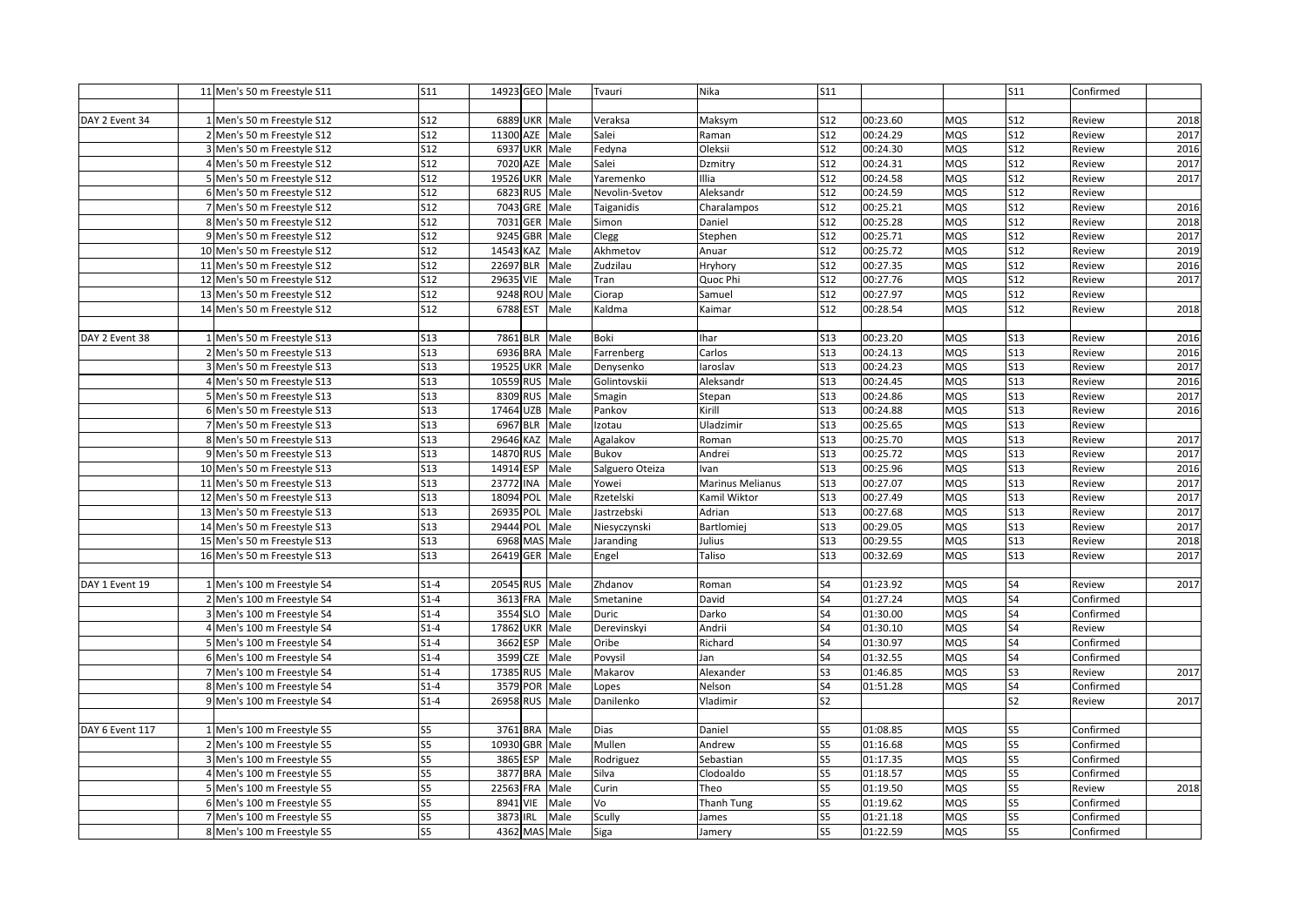|                 | 9 Men's 100 m Freestyle S5  | S <sub>5</sub> |                  | 3690 DEN Male | Larsen                | Jonas           | S <sub>5</sub> | 01:24.65 | <b>MQS</b> | S <sub>5</sub>           | Confirmed |      |
|-----------------|-----------------------------|----------------|------------------|---------------|-----------------------|-----------------|----------------|----------|------------|--------------------------|-----------|------|
|                 | 10 Men's 100 m Freestyle S5 | S5             | 22629 RUS Male   |               | Cherniaev             | Dmitrii         | S5             | 01:27.56 | MQS        | S5                       | Review    | 2018 |
|                 | 11 Men's 100 m Freestyle S5 | S <sub>5</sub> | 22603 ITA        | Male          | Massussi              | Andrea          | S5             | 01:30.47 | MQS        | S5                       | Confirmed |      |
|                 | 12 Men's 100 m Freestyle S5 | S5             | 24287 UKR Male   |               | Kabyshev              | Oleksii         | S <sub>5</sub> | 01:32.31 | MQS        | S5                       | Review    | 2017 |
|                 | 13 Men's 100 m Freestyle S5 | S <sub>5</sub> | 3774 COL         | Male          | <b>Fuentes Garcia</b> | Moises          | S5             | 01:33.96 | MQS        | S5                       | Confirmed |      |
|                 | 14 Men's 100 m Freestyle S5 | S5             | 7192 CRO         | Male          | Brajsa                | Tomi            | S5             | 01:43.91 | MQS        | S5                       | Confirmed |      |
|                 | 15 Men's 100 m Freestyle S5 | S <sub>5</sub> | 20050 EST        | Male          | Topkin                | Matz            | S5             | 01:47.42 | MQS        | S5                       | Confirmed |      |
|                 | 16 Men's 100 m Freestyle S5 | S5             | 29964 POR        | Male          | Pinho                 | Joao            | S5             | 02:10.18 | Entry time | S5                       | Review    | 2018 |
|                 | 17 Men's 100 m Freestyle S5 | S <sub>5</sub> | 29916 CZE        | Male          | Mrkos                 | Jaroslav        | S <sub>5</sub> | 02:21.50 | Entry time | S5                       | Confirmed |      |
|                 | 18 Men's 100 m Freestyle S5 | S <sub>5</sub> | 11633 POR        | Male          | Costa                 | Jose            | S5             | 02:23.47 | Entry time | S5                       | Review    |      |
|                 |                             |                |                  |               |                       |                 |                |          |            |                          |           |      |
| DAY 3 Event 49  | 1 Men's 100 m Freestyle S6  | S <sub>6</sub> | 15020 COL Male   |               | Crispin               | Nelson          | S6             | 01:06.17 | MQS        | S <sub>6</sub>           | Confirmed |      |
|                 | 2 Men's 100 m Freestyle S6  | S <sub>6</sub> | 4600 UKR Male    |               | Komarov               | Oleksandr       | S6             | 01:07.81 | MQS        | S <sub>6</sub>           | Review    | 2017 |
|                 | 3 Men's 100 m Freestyle S6  | S <sub>6</sub> | 4307 GER Male    |               | Iwanow                | Sebastian       | S6             | 01:09.18 | MQS        | S6                       | Confirmed |      |
|                 | 4 Men's 100 m Freestyle S6  | S <sub>6</sub> | 14964 ITA        | Male          | Bocciardo             | Francesco       | S6             | 01:09.24 | MQS        | S6                       | Confirmed |      |
|                 | 5 Men's 100 m Freestyle S6  | S <sub>6</sub> | 17471 NED Male   |               | van Hofweegen         | Thijs           | S <sub>6</sub> | 01:09.65 | MQS        | S6                       | Confirmed |      |
|                 | 6 Men's 100 m Freestyle S6  | S <sub>6</sub> | 9079 BRA         | Male          | Glock                 | Talisson        | S6             | 01:10.84 | MQS        | S6                       | Confirmed |      |
|                 | 7 Men's 100 m Freestyle S6  | S <sub>6</sub> | 22595 RUS        | Male          | Lenskii               | Viacheslav      | S6             | 01:12.98 | MQS        | S6                       | Confirmed |      |
|                 | 8 Men's 100 m Freestyle S6  | S <sub>6</sub> | 4158 INA         | Male          | Ngaimin               | Agus            | S6             | 01:13.68 | MQS        | S6                       | Confirmed |      |
|                 | 9 Men's 100 m Freestyle S6  | S6             | 17395 RUS        | Male          | Klyagin               | Sergey          | S6             | 01:15.45 | MQS        | S6                       | Confirmed |      |
|                 | 10 Men's 100 m Freestyle S6 | S <sub>6</sub> | 26445 ESP        | Male          | Perez Diago           | Josu            | S6             | 01:15.63 | MQS        | S6                       | Confirmed |      |
|                 | 11 Men's 100 m Freestyle S6 | S6             | 14919 ESP        | Male          | Rojas Cabrera         | Alejandro Yared | S6             | 01:16.93 | MQS        | S6                       | Confirmed |      |
|                 | 12 Men's 100 m Freestyle S6 | S <sub>6</sub> | 19267 SWE Male   |               | Forsman               | Karl            | S6             | 01:21.61 | MQS        | S6                       | Confirmed |      |
|                 | 13 Men's 100 m Freestyle S6 | S <sub>6</sub> | 28753 HUN Male   |               | Ivan                  | Bence           | S6             | 01:23.23 | MQS        | S6                       | Review    | 2017 |
|                 | 14 Men's 100 m Freestyle S6 | S <sub>6</sub> | 8926 KAZ         | Male          | Daliyev               | Siyazbek        | S <sub>6</sub> | 01:25.02 | MQS        | S6                       | Confirmed |      |
|                 | 15 Men's 100 m Freestyle S6 | S <sub>6</sub> | 15534 POR        | Male          | Rocha                 | lvo             | S6             | 01:26.22 | MQS        | S <sub>6</sub>           | Confirmed |      |
|                 | 16 Men's 100 m Freestyle S6 | S <sub>6</sub> | 29683 POR Male   |               | Alves                 | Nuno            | S6             | 01:41.43 | Entry time | S6                       | New       |      |
|                 | 17 Men's 100 m Freestyle S6 | S <sub>6</sub> | 22752 CZE        | Male          | Sasek                 | Vit             | S6             | 01:52.82 | Entry time | S6                       | Confirmed |      |
|                 | 18 Men's 100 m Freestyle S6 | S6             | 19404 RUS Male   |               | Luchkin               | urii            | S6             |          |            | S6                       | Confirmed |      |
|                 |                             |                |                  |               |                       |                 |                |          |            |                          |           |      |
| DAY 6 Event 119 | 1 Men's 100 m Freestyle S7  | S7             | 10594 RUS Male   |               | Sukharev              | Sergey          | S7             | 01:03.27 | MQS        | S7                       | Confirmed |      |
|                 | 2 Men's 100 m Freestyle S7  | S7             | 17277 RUS Male   |               | Gladkov               | Andrei          | S7             | 01:03.54 | MQS        | S7                       | Review    | 2016 |
|                 | 3 Men's 100 m Freestyle S7  | S7             | 21432 COL        | Male          | Serrano Zarate        | Carlos          | S7             | 01:05.00 | MQS        | $\overline{\mathsf{S}7}$ | Review    | 2017 |
|                 | 4 Men's 100 m Freestyle S7  | S7             | 4780 GBR Male    |               | Fox                   | Jonathan        | S7             | 01:05.18 | MQS        | S7                       | Confirmed |      |
|                 | 5 Men's 100 m Freestyle S7  | S7             | 7257 GER Male    |               | Pollap                | Tobias          | S7             | 01:05.33 | MQS        | S7                       | Confirmed |      |
|                 | 6 Men's 100 m Freestyle S7  | S7             | 14781 UKR Male   |               | Kvasnytsia            | Marian          | S7             | 01:06.11 | MQS        | S7                       | Confirmed |      |
|                 | 7 Men's 100 m Freestyle S7  | S7             | 20039 ESP        | Male          | Afonso Dominguez      | Jose Faustino   | S7             | 01:07.86 | MQS        | S7                       | Confirmed |      |
|                 | 8 Men's 100 m Freestyle S7  | S7             | 14949 BRA        | Male          | Pereira               | Italo           | S7             | 01:08.40 | MQS        | S7                       | Confirmed |      |
|                 | 9 Men's 100 m Freestyle S7  | S7             | 5320 ISR         | Male          | Mesery                | Mor             | S7             | 01:08.60 | MQS        | S7                       | Confirmed |      |
|                 | 10 Men's 100 m Freestyle S7 | S7             | <b>17227 UKR</b> | Male          | Kozlenko              | Andriy          | S7             | 01:08.86 | MQS        | S7                       | Confirmed |      |
|                 | 11 Men's 100 m Freestyle S7 | S7             | 19275 ARG        | Male          | Arregui               | Facundo Jose    | S7             | 01:12.57 | MQS        | <b>S7</b>                | Confirmed |      |
|                 | 12 Men's 100 m Freestyle S7 | S7             | 15181 FIN        | Male          | Natunen               | Mikael          | S7             | 01:13.02 | MQS        | <b>S7</b>                | Confirmed |      |
|                 | 13 Men's 100 m Freestyle S7 | S7             | 21543 SWE Male   |               | Andersson             | Niklas          | S7             | 01:14.77 | Entry time | <b>S7</b>                | Confirmed |      |
|                 | 14 Men's 100 m Freestyle S7 | S7             | 26434 RUS Male   |               | Efrosinin             |                 | S7             |          |            | S7                       | Review    | 2017 |
|                 |                             |                |                  |               |                       | Egor            |                |          |            |                          |           |      |
|                 |                             | S8             |                  |               |                       |                 |                |          |            |                          |           |      |
| DAY 1 Event 21  | 1 Men's 100 m Freestyle S8  |                | 14876 RUS Male   |               | Tarasov               | Denis           | S8             | 00:55.84 | MQS        | S8                       | Confirmed |      |
|                 | 2 Men's 100 m Freestyle S8  | S8             | 8045 GBR         | Male          | Craig                 | Josef           | S8             | 00:59.19 | MQS        | S8                       | Confirmed |      |
|                 | 3 Men's 100 m Freestyle S8  | S8             | 17226 UKR        | Male          | Hrynenko              | Bohdan          | S8             | 00:59.29 | MQS        | S8                       | Confirmed |      |
|                 | 4 Men's 100 m Freestyle S8  | S8             | 11262 GBR        | Male          | Hynd                  | Oliver          | S8             | 01:01.59 | <b>MQS</b> | S8                       | Review    | 2016 |
|                 | 5 Men's 100 m Freestyle S8  | S8             | 26484 ESP        | Male          | Llopis Sanz           | Inigo           | S8             | 01:02.97 | MQS        | S8                       | Review    | 2017 |
|                 | 6 Men's 100 m Freestyle S8  | S8             | 5327 DEN Male    |               | Mortensen             | Niels Korfitz   | S8             | 01:03.56 | MQS        | S8                       | Confirmed |      |
|                 | 7 Men's 100 m Freestyle S8  | S8             |                  | 5168 GER Male | Schmidtke             | Torben          | S8             | 01:03.84 | MQS        | S8                       | Confirmed |      |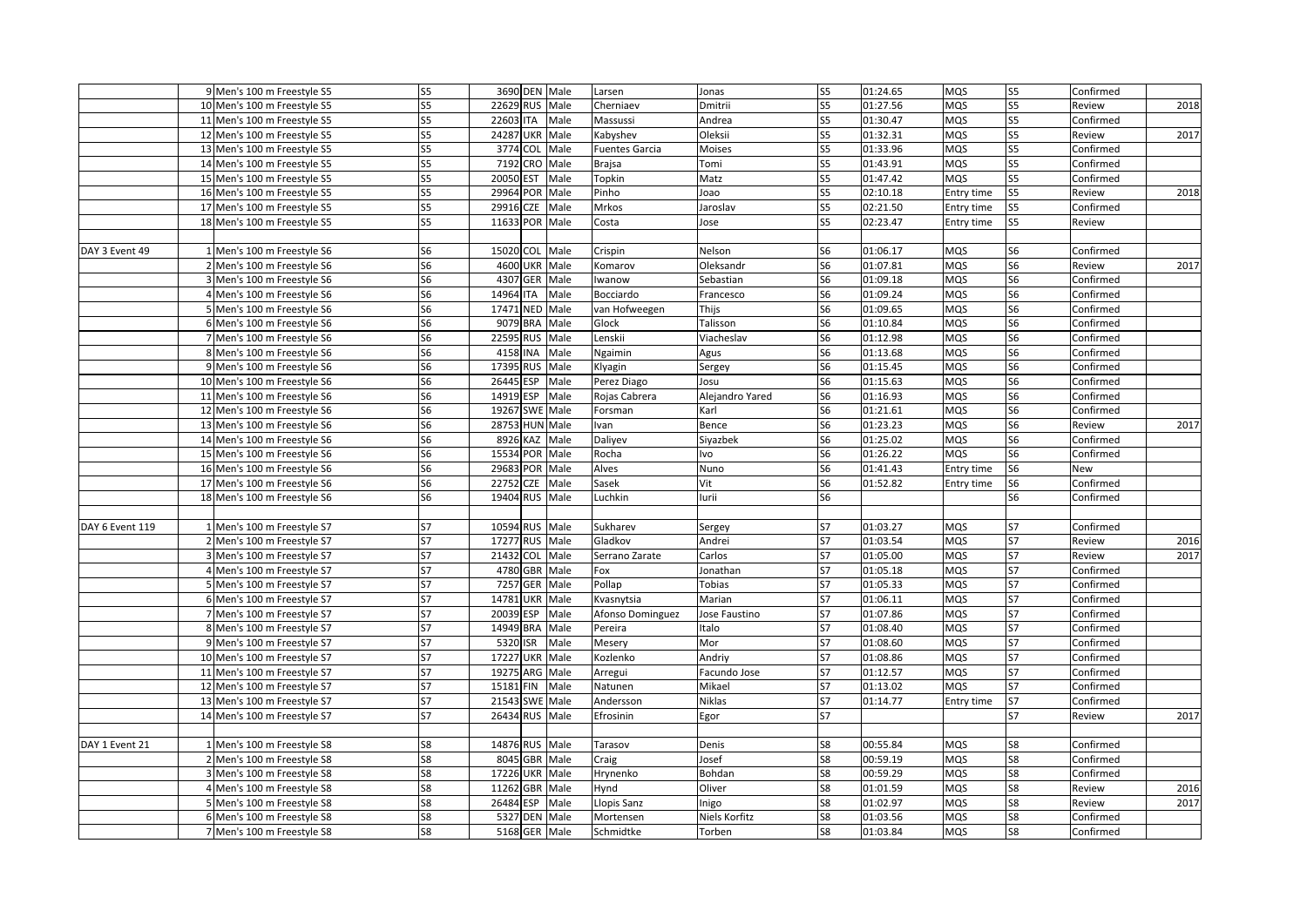|                 | 8 Men's 100 m Freestyle S8   | S8         | 4789 SUI Male      |          | Grob              | Joshua               | S8              | 01:04.49 | <b>MQS</b> | S8         | Confirmed |      |
|-----------------|------------------------------|------------|--------------------|----------|-------------------|----------------------|-----------------|----------|------------|------------|-----------|------|
|                 | 9 Men's 100 m Freestyle S8   | S8         | 5420 RUS           | Male     | Zimin             | Evgeny               | S8              | 01:04.67 | <b>MQS</b> | S8         | Confirmed |      |
|                 | 10 Men's 100 m Freestyle S8  | S8         | 22155 ESP          | Male     | Perez Azpiroz     | Aralar               | S8              | 01:05.17 | MQS        | S8         | Confirmed |      |
|                 | 11 Men's 100 m Freestyle S8  | S8         | 8916 PHI           | Male     | Gawilan           | Ernie A              | S8              | 01:05.77 | <b>MQS</b> | S8         | Confirmed |      |
|                 | 12 Men's 100 m Freestyle S8  | S8         | 7849<br><b>IRL</b> | Male     | McGrath           | Jonathan             | S8              | 01:07.54 | Entry time | S8         | Confirmed |      |
|                 | 13 Men's 100 m Freestyle S8  | S8         | 14552 KAZ          | Male     | Askar             | Kuanysh              | S8              | 01:12.30 | Entry time | S8         | Confirmed |      |
|                 | 14 Men's 100 m Freestyle S8  | S8         | 20558 RUS          | Male     | Borodaev          | Maxim                | S <sub>8</sub>  |          |            | S8         | Review    | 2017 |
|                 |                              |            |                    |          |                   |                      |                 |          |            |            |           |      |
| DAY 5 Event 112 | 1 Men's 100 m Freestyle S9   | S9         | 14875 RUS          | Male     | Skaliukh          | Alexander            | S9              | 00:56.97 | <b>MQS</b> | S9         | Confirmed |      |
|                 | 2 Men's 100 m Freestyle S9   | S9         | 5712 ITA           | Male     | Morlacchi         | ederico              | S9              | 00:57.29 | <b>MQS</b> | S9         | Confirmed |      |
|                 | 3 Men's 100 m Freestyle S9   | S9         | 5439 ESP           | Male     | Mari Alcaraz      | Jose Antonio         | S9              | 00:57.30 | <b>MQS</b> | S9         | Confirmed |      |
|                 | 4 Men's 100 m Freestyle S9   | S9         | 5542 BRA Male      |          | Filho             | Vanilton             | S9              | 00:57.85 | <b>MQS</b> | S9         | Confirmed |      |
|                 | Men's 100 m Freestyle S9     | S9         | 6480 HUN Male      |          | Toth              | Tamas                | S9              | 00:57.94 | <b>MQS</b> | S9         | Confirmed |      |
|                 | 6 Men's 100 m Freestyle S9   | S9         | 7786 GBR Male      |          | Wylie             | Matthew              | S9              | 00:58.12 | <b>MQS</b> | S9         | Confirmed |      |
|                 | 7 Men's 100 m Freestyle S9   | S9         | 5980 FIN           | Male     | Lahteenmaki       | Leo                  | S9              | 00:58.45 | <b>MQS</b> | S9         | Confirmed |      |
|                 | 8 Men's 100 m Freestyle S9   | S9         | 5949 POR Male      |          | Grachat           | David                | S9              | 00:59.01 | <b>MQS</b> | S9         | Confirmed |      |
|                 |                              | S9         | 5869               | CRO Male | Vincetic          |                      | S9              | 00:59.10 | <b>MQS</b> | S9         |           |      |
|                 | 9 Men's 100 m Freestyle S9   | S9         |                    |          |                   | Kristijan            | S9              | 00:59.10 |            | S9         | Confirmed |      |
|                 | 10 Men's 100 m Freestyle S9  |            | 20335 GBR Male     |          | White             | .ewis                |                 |          | <b>MQS</b> | S9         | Review    | 2018 |
|                 | 11 Men's 100 m Freestyle S9  | S9         | 6046 HUN Male      |          | Sors              | Tamas                | S9              | 00:59.39 | <b>MQS</b> |            | Confirmed |      |
|                 | 12 Men's 100 m Freestyle S9  | S9         | 14874 RUS Male     |          | Demianenko        | Aleksandr            | S9              | 01:00.02 | <b>MQS</b> | S9         | Confirmed |      |
|                 | 13 Men's 100 m Freestyle S9  | S9         | 22989<br>RUS Male  |          | Mozgovoi          | Bogdan               | S9              | 01:00.07 | <b>MQS</b> | S9         | Confirmed |      |
|                 | 14 Men's 100 m Freestyle S9  | S9         | 7335 MNE Male      |          | Tadic             | lija                 | S9              | 01:01.19 | Entry time | S9         | Confirmed |      |
|                 | 15 Men's 100 m Freestyle S9  | S9         | 14736<br>GER       | Male     | Fontayne          | <b>Bastian</b>       | S9              | 01:01.65 | Entry time | S9         | Confirmed |      |
|                 | 16 Men's 100 m Freestyle S9  | S9         | IRL<br>30056       | Male     | <b>McClements</b> | Barry                | S9              | 01:04.20 | Entry time | S9         | New       |      |
|                 | 17 Men's 100 m Freestyle S9  | S9         | 9072 POR           | Male     | Garcia            | Filipe               | S9              | 01:04.59 | Entry time | S9         | Confirmed |      |
|                 | 18 Men's 100 m Freestyle S9  | S9         | 17660 EST          | Male     | Liksor            | Robin                | S9              | 01:05.44 | Entry time | S9         | Review    | 2017 |
|                 |                              |            |                    |          |                   |                      |                 |          |            |            |           |      |
| DAY 2 Event 30  | 1 Men's 100 m Freestyle S10  | S10        | 6145 BRA Male      |          | Brasil            | Andre                | S10             | 00:51.15 | <b>MQS</b> | <b>S10</b> | Confirmed |      |
|                 | 2 Men's 100 m Freestyle S10  | S10        | 6421 BRA Male      |          | Rodrigues         | Phelipe Andrews Melo | S10             | 00:51.97 | MQS        | <b>S10</b> | Confirmed |      |
|                 | 3 Men's 100 m Freestyle S10  | S10        | 22291 UKR Male     |          | Dubrov            | Denys                | S10             | 00:53.66 | <b>MQS</b> | <b>S10</b> | Confirmed |      |
|                 | 4 Men's 100 m Freestyle S10  | S10        | 10591 RUS          | Male     | Bartasinskii      | Dmitri               | <b>S10</b>      | 00:54.67 | <b>MQS</b> | <b>S10</b> | Confirmed |      |
|                 | 5 Men's 100 m Freestyle S10  | S10        | 7632 RUS           | Male     | Grigoryev         | Dmitry               | S10             | 00:54.68 | <b>MQS</b> | <b>S10</b> | Confirmed |      |
|                 | 6 Men's 100 m Freestyle S10  | S10        | 6309 ESP           | Male     | Levecq            | David                | S <sub>10</sub> | 00:55.07 | <b>MQS</b> | <b>S10</b> | Confirmed |      |
|                 | 7 Men's 100 m Freestyle S10  | S10        | 19046 ITA          | Male     | Ciulli            | Simone               | S10             | 00:56.35 | <b>MQS</b> | <b>S10</b> | Confirmed |      |
|                 | 8 Men's 100 m Freestyle S10  | S10        | 22562 UKR Male     |          | Vanzenko          | Dmytro               | S10             | 00:57.20 | <b>MQS</b> | <b>S10</b> | Confirmed |      |
|                 | 9 Men's 100 m Freestyle S10  | <b>S10</b> | 20559 RUS Male     |          | Bugaenko          | Aleksei              | <b>S10</b>      | 00:57.40 | <b>MQS</b> | <b>S10</b> | Review    | 2017 |
|                 | 10 Men's 100 m Freestyle S10 | <b>S10</b> | POR Male<br>11267  |          | Caetano           | Gino                 | S10             | 00:58.01 | MQS        | <b>S10</b> | Confirmed |      |
|                 | 11 Men's 100 m Freestyle S10 | S10        | 17352 KAZ          | Male     | Ιi                | Dmitriy              | S <sub>10</sub> | 00:58.33 | <b>MQS</b> | S10        | Confirmed |      |
|                 | 12 Men's 100 m Freestyle S10 | S10        | 19268 SWE          | Male     | Nyren             | udvig                | S10             | 00:58.45 | <b>MQS</b> | S10        | Confirmed |      |
|                 | 13 Men's 100 m Freestyle S10 | S10        | 18667 POL          | Male     | Karlinski         | Patryk               | S <sub>10</sub> | 00:58.67 | Entry time | <b>S10</b> | Confirmed |      |
|                 | 14 Men's 100 m Freestyle S10 | S10        | 21716 INA          | Male     | Karubaba          | Musa Mandan          | S10             | 00:58.79 | Entry time | S10        | Confirmed |      |
|                 | 15 Men's 100 m Freestyle S10 | <b>S10</b> | 6468 HUN Male      |          | Szabo             | Szilard              | S10             | 01:00.97 | Entry time | S10        | Confirmed |      |
|                 | 16 Men's 100 m Freestyle S10 | S10        | 6224 POR Male      |          | Goncalves         | Emanuel              | S10             | 01:01.15 | Entry time | S10        | Confirmed |      |
|                 | 17 Men's 100 m Freestyle S10 | S10        | 6114 DEN Male      |          | Andersen          | Lasse Winther        | S10             |          |            | S10        | Confirmed |      |
|                 |                              |            |                    |          |                   |                      |                 |          |            |            |           |      |
| DAY 7 Event 148 | 1 Men's 100 m Freestyle S11  | S11        | 11607 BRA Male     |          | Sousa             | Matheus              | S11             | 00:59.20 | <b>MQS</b> | <b>S11</b> | Confirmed |      |
|                 | 2 Men's 100 m Freestyle S11  | S11        | 11010 RSA          | Male     | Herbst            | Hendri               | S11             | 01:00.35 | <b>MQS</b> | S11        | Confirmed |      |
|                 | 3 Men's 100 m Freestyle S11  | <b>S11</b> | 6612 UKR Male      |          | Mashchenko        | Oleksandr            | S11             | 01:01.95 | <b>MQS</b> | S11        | Confirmed |      |
|                 | 4 Men's 100 m Freestyle S11  | S11        | 22716 POL          | Male     | Makowski          | Wojciech Artur       | S11             | 01:03.38 | <b>MQS</b> | S11        | Review    | 2018 |
|                 | 5 Men's 100 m Freestyle S11  | S11        | 6675 UKR Male      |          | Smyrnov           | Viktor               | S11             | 01:04.87 | <b>MQS</b> | S11        | Confirmed |      |
|                 | 6 Men's 100 m Freestyle S11  | S11        | 22667 RUS Male     |          | Koval             | Maksim               | S11             | 01:05.08 | <b>MQS</b> | S11        | Review    | 2016 |
|                 | 7 Men's 100 m Freestyle S11  | S11        | 24356 CZE          | Male     | Smrcka            | Miroslav             | S11             | 01:05.88 | MQS        | <b>S11</b> | Review    | 2019 |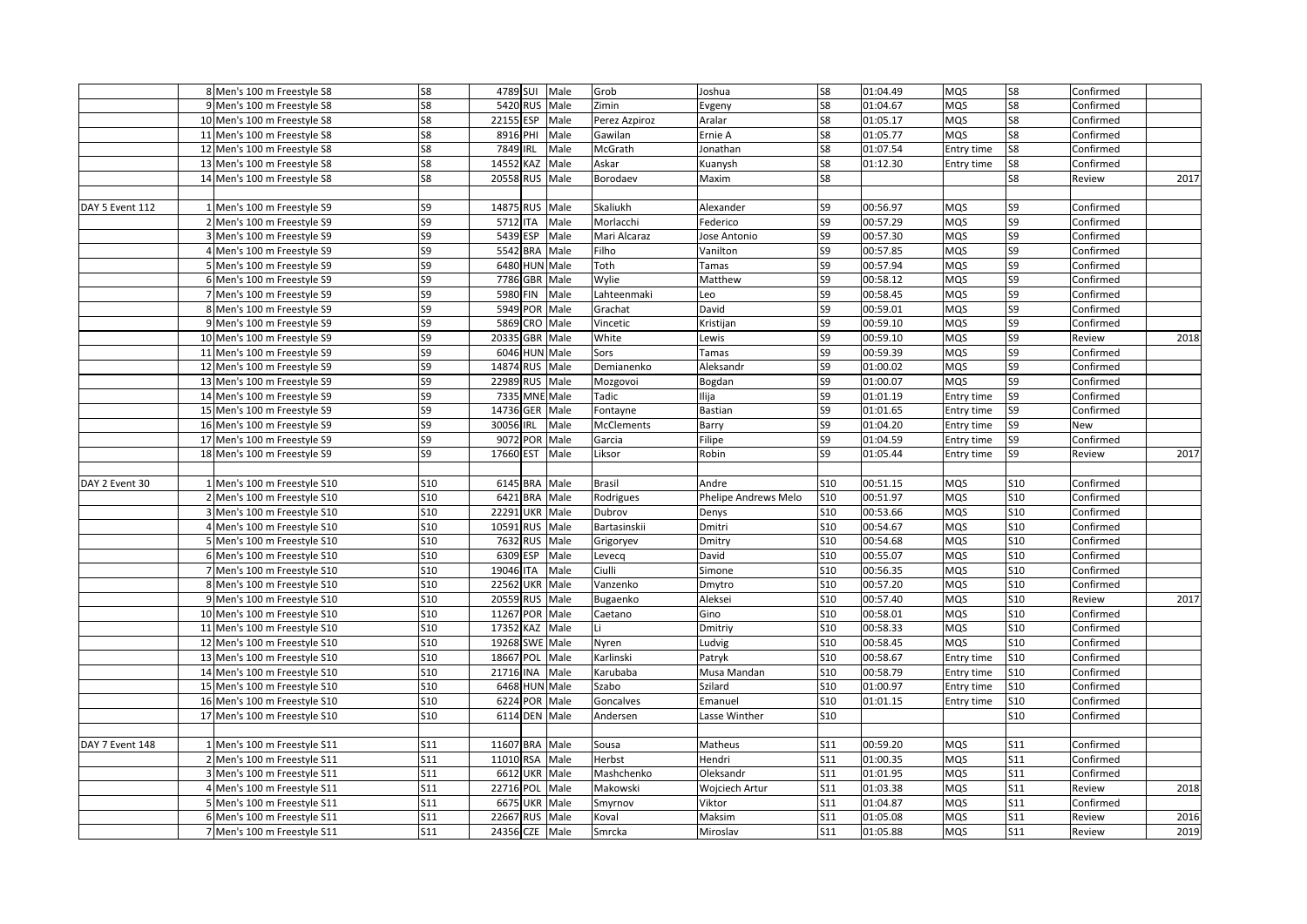|                | 8 Men's 100 m Freestyle S11  | S11                 |           | 22682 LTU Male |                 | Matakas         | Edgaras          | S11            | 01:05.98 | <b>MQS</b> | S11            | Confirmed |      |
|----------------|------------------------------|---------------------|-----------|----------------|-----------------|-----------------|------------------|----------------|----------|------------|----------------|-----------|------|
|                | 9 Men's 100 m Freestyle S11  | S11                 |           | 6708 ARG Male  |                 | Zayas           | Sergio           | S11            | 01:07.81 | <b>MOS</b> | S11            | Confirmed |      |
|                | 10 Men's 100 m Freestyle S11 | S11                 |           | 17878 KAZ Male |                 | Ibrashev        | Mansurbek        | S11            | 01:08.63 | <b>MOS</b> | S11            | Confirmed |      |
|                |                              |                     |           |                |                 |                 |                  |                |          |            |                |           |      |
| DAY 4 Event 80 | 1 Men's 100 m Freestyle S13  | $S12-13$            |           | 7861 BLR Male  |                 | Boki            | <b>Ihar</b>      | S13            | 00:50.85 | MQS        | <b>S13</b>     | Review    | 2016 |
|                | 2 Men's 100 m Freestyle S13  | $S12-13$            |           | 19525 UKR Male |                 | Denysenko       | aroslav          | S13            | 00:51.79 | MQS        | S13            | Review    | 2017 |
|                | 3 Men's 100 m Freestyle S13  | $S12-13$            |           | 10559 RUS Male |                 | Golintovskii    | Aleksandr        | S13            | 00:53.19 | MQS        | <b>S13</b>     | Review    | 2016 |
|                | 4 Men's 100 m Freestyle S13  | $S12-13$            |           | 6889 UKR Male  |                 | Veraksa         | Maksym           | <b>S12</b>     | 00:53.20 | MQS        | S12            | Review    | 2018 |
|                | 5 Men's 100 m Freestyle S13  | $S12-13$            |           | 6823 RUS       | Male            | Nevolin-Svetov  | Aleksandr        | <b>S12</b>     | 00:53.21 | <b>MQS</b> | <b>S12</b>     | Review    |      |
|                | 6 Men's 100 m Freestyle S13  | $S12-13$            |           | 7020 AZE       | Male            | Salei           | Dzmitry          | <b>S12</b>     | 00:53.27 | MQS        | <b>S12</b>     | Review    | 2017 |
|                | 7 Men's 100 m Freestyle S13  | $S12-13$            |           | 11300 AZE      | Male            | Salei           | Raman            | <b>S12</b>     | 00:53.34 | MQS        | <b>S12</b>     | Review    | 2017 |
|                | 8 Men's 100 m Freestyle S13  | $S12-13$            |           | 8309 RUS Male  |                 | Smagin          | Stepan           | <b>S13</b>     | 00:54.21 | MQS        | S13            | Review    | 2017 |
|                | 9 Men's 100 m Freestyle S13  | $S12-13$            |           | 6936 BRA       | Male            | Farrenberg      | Carlos           | S13            | 00:54.49 | MQS        | S13            | Review    | 2016 |
|                | 10 Men's 100 m Freestyle S13 | S12-13              |           | 6792 UKR Male  |                 | <b>Klippert</b> | Sergii           | S12            | 00:54.80 | MQS        | <b>S12</b>     | Review    |      |
|                | 11 Men's 100 m Freestyle S13 | $S12-13$            |           | 9245 GBR Male  |                 | Clegg           | Stephen          | S12            | 00:54.87 | MQS        | S12            | Review    | 2017 |
|                | 12 Men's 100 m Freestyle S13 | S12-13              |           | 17464 UZB Male |                 | Pankov          | Kirill           | S13            | 00:55.60 | <b>MQS</b> | S13            | Review    | 2016 |
|                | 13 Men's 100 m Freestyle S13 | S12-13              |           | 19526 UKR Male |                 | Yaremenko       | Illia            | S12            | 00:55.65 | MQS        | S12            | Review    | 2017 |
|                | 14 Men's 100 m Freestyle S13 | S12-13              | 7031      |                | GER Male        | Simon           | Daniel           | S12            | 00:56.14 | MQS        | <b>S12</b>     | Review    | 2018 |
|                | 15 Men's 100 m Freestyle S13 | S12-13              |           | 14870 RUS Male |                 | Bukov           | Andrei           | S13            | 00:56.85 | MQS        | <b>S13</b>     | Review    | 2017 |
|                | 16 Men's 100 m Freestyle S13 | $S12-13$            |           | 14543 KAZ Male |                 | Akhmetov        | Anuar            | S12            | 00:57.87 | MQS        | <b>S12</b>     | Review    | 2019 |
|                | 17 Men's 100 m Freestyle S13 | S12-13              |           | 29646 KAZ Male |                 | Agalakov        | Roman            | S13            | 00:58.19 | MQS        | <b>S13</b>     | Review    | 2017 |
|                | 18 Men's 100 m Freestyle S13 | $S12-13$            |           | 6983 FIN       | Male            | Latikka         | Antti Antero     | S13            | 00:58.61 | MQS        | S13            | Review    | 2016 |
|                | 19 Men's 100 m Freestyle S13 | S12-13              |           | 14914 ESP Male |                 | Salguero Oteiza | Ivan             | S13            | 00:59.33 | <b>MQS</b> | <b>S13</b>     | Review    | 2016 |
|                | 20 Men's 100 m Freestyle S13 | S12-13              | 23772 INA |                | Male            | Yowei           | Marinus Melianus | S13            | 01:01.17 | <b>MQS</b> | S13            | Review    | 2017 |
|                | 21 Men's 100 m Freestyle S13 | S12-13              | 26935 POL |                | Male            | Jastrzebski     | Adrian           | S13            | 01:01.48 | <b>MQS</b> | <b>S13</b>     | Review    | 2017 |
|                | 22 Men's 100 m Freestyle S13 | $S12-13$            |           | 22697 BLR Male |                 | Zudzilau        | Hryhory          | <b>S12</b>     | 01:02.00 | <b>MQS</b> | <b>S12</b>     | Review    | 2016 |
|                | 23 Men's 100 m Freestyle S13 | S12-13              |           | 9248 ROU Male  |                 | Ciorap          | Samuel           | S12            | 01:02.41 | MQS        | <b>S12</b>     | Review    |      |
|                | 24 Men's 100 m Freestyle S13 | $S12-13$            |           | 6788 EST Male  |                 | Kaldma          | Kaimar           | S12            | 01:03.02 | MQS        | <b>S12</b>     | Review    | 2018 |
|                | 25 Men's 100 m Freestyle S13 | S12-13              |           | 18094 POL Male |                 | Rzetelski       | Kamil Wiktor     | S13            | 01:03.93 | MQS        | <b>S13</b>     | Review    | 2017 |
|                | 26 Men's 100 m Freestyle S13 | $S12-13$            |           | 6968 MAS Male  |                 | Jaranding       | Julius           | S13            | 01:07.68 | <b>MQS</b> | S13            | Review    | 2018 |
|                | 27 Men's 100 m Freestyle S13 | $512 - 13$          |           | 29444 POL Male |                 | Niesyczynski    | Bartlomiej       | S13            | 01:07.82 | <b>MQS</b> | <b>S13</b>     | Review    | 2017 |
|                | 28 Men's 100 m Freestyle S13 | S12-13              | 26368     | <b>ISL</b>     | Male            | Gunnarsson      | Mar              | S12            | 01:08.32 | <b>MQS</b> | <b>S12</b>     | Review    | 2019 |
|                | 29 Men's 100 m Freestyle S13 | $\overline{512-13}$ |           | 27629 TUR Male |                 | Aslan           | Mustafa          | S12            | 01:08.63 | MQS        | <b>S12</b>     | Review    | 2017 |
|                | 30 Men's 100 m Freestyle S13 | S12-13              |           | 26419 GER Male |                 | Engel           | Taliso           | S13            | 01:10.52 | MQS        | S13            | Review    | 2017 |
|                | 31 Men's 100 m Freestyle S13 | $S12-13$            |           | 6868 TUR Male  |                 | Sonmez          | Emre             | S12            | 01:15.81 | MQS        | <b>S12</b>     | Review    | 2018 |
|                | 32 Men's 100 m Freestyle S13 | $S12-13$            |           | 21482 KAZ Male |                 | Afanasyev       | Andrey           | S12            |          |            | <b>S12</b>     | Review    | 2017 |
|                |                              |                     |           |                |                 |                 |                  |                |          |            |                |           |      |
| DAY 1 Event 7  | 1 Men's 200 m Freestyle S1   | S <sub>1</sub>      |           | 17859 UKR Male |                 | Boiko           | Hennadii         | S <sub>1</sub> | 04:58.85 | <b>MQS</b> | S <sub>1</sub> | Confirmed |      |
|                | 2 Men's 200 m Freestyle S1   | S <sub>1</sub>      |           | 3317 ISR Male  |                 | Mamistvalov     | Itzhak           | S <sub>1</sub> | 04:59.97 | MQS        | S <sub>1</sub> | Confirmed |      |
|                | 3 Men's 200 m Freestyle S1   | S <sub>1</sub>      |           | 19808 UKR Male |                 | Kol             | Anton            | S <sub>1</sub> | 05:16.57 | <b>MQS</b> | S <sub>1</sub> | Confirmed |      |
|                | 4 Men's 200 m Freestyle S1   | S <sub>1</sub>      | 3393      | <b>ITA</b>     | Male            | <b>Bettella</b> | Francesco        | S <sub>1</sub> | 05:27.84 | MQS        | S <sub>1</sub> | Review    | 2018 |
|                | 5 Men's 200 m Freestyle S1   | S <sub>1</sub>      |           | 21041 GRE Male |                 | Karypidis       | Dimitrios        | S <sub>1</sub> | 06:36.03 | MQS        | S <sub>1</sub> | Confirmed |      |
|                | 6 Men's 200 m Freestyle S1   | S <sub>1</sub>      |           | 14917 UKR Male |                 | Golovko         | Oleksandr        | S <sub>1</sub> | 06:42.43 | MQS        | S <sub>1</sub> | Confirmed |      |
|                |                              |                     |           |                |                 |                 |                  |                |          |            |                |           |      |
| DAY 1 Event 8  | 1 Men's 200 m Freestyle S2   | S2                  |           | 3366 RUS Male  |                 | Kokarev         | Dmitrii          | S2             | 04:21.94 | MQS        | S <sub>2</sub> | Confirmed |      |
|                | 2 Men's 200 m Freestyle S2   | S <sub>2</sub>      |           | 19802 UKR Male |                 | Palamarchuk     | Serhii           | S <sub>2</sub> | 04:22.06 | MQS        | S <sub>2</sub> | Confirmed |      |
|                | 3 Men's 200 m Freestyle S2   | S <sub>2</sub>      | 3581      |                | <b>GRE</b> Male | Makrodimitris   | Aristeidis       | S <sub>2</sub> | 04:34.30 | MQS        | S <sub>2</sub> | Confirmed |      |
|                | 4 Men's 200 m Freestyle S2   | S2                  |           | 14783 UKR Male |                 | Panibratets     | levgen           | S <sub>2</sub> | 04:43.44 | MQS        | S <sub>2</sub> | Confirmed |      |
|                | 5 Men's 200 m Freestyle S2   | S <sub>2</sub>      | 3352      | ISR            | Male            | Shalabi         | lad Josef        | S <sub>2</sub> | 05:10.93 | MQS        | S <sub>2</sub> | Confirmed |      |
|                | 6 Men's 200 m Freestyle S2   | S <sub>2</sub>      |           | 29324 ROU Male |                 | Ilina           | Octavian         | S <sub>2</sub> | 05:24.79 | MQS        | S <sub>2</sub> | Confirmed |      |
|                | 7 Men's 200 m Freestyle S2   | S <sub>2</sub>      |           | 10526 POR Male |                 | Pina            | Joao             | S <sub>2</sub> | 05:30.51 | MQS        | S <sub>2</sub> | Review    | 2017 |
|                | 8 Men's 200 m Freestyle S2   | S2                  |           | 3332 CZE Male  |                 | Franek          | Vojtech          | S <sub>2</sub> | 06:36.82 | MQS        | S <sub>2</sub> | Confirmed |      |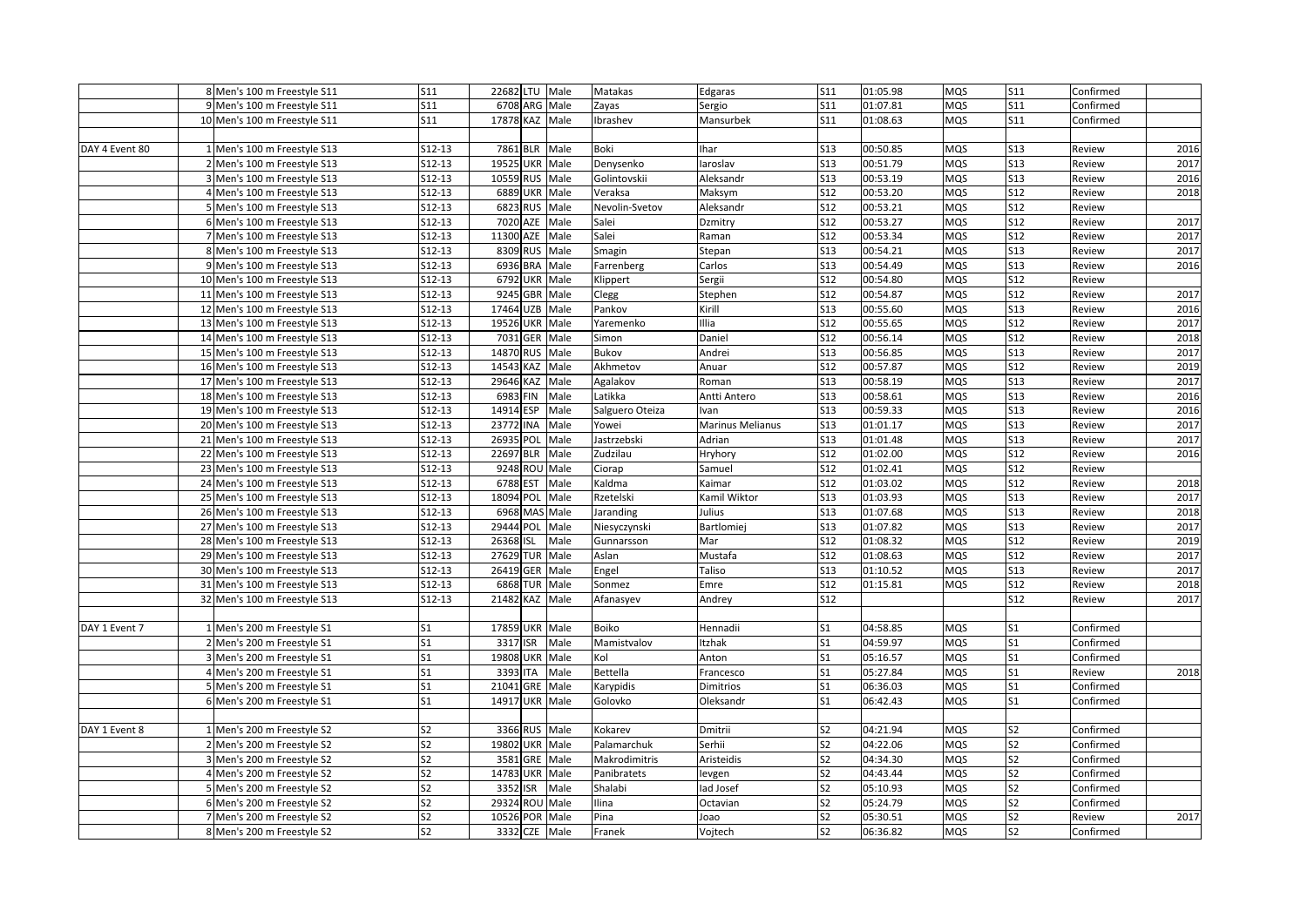|                 | 9 Men's 200 m Freestyle S2   | S <sub>2</sub> | 3402 POL Male  |      | Czech            | Jacek        | S <sub>2</sub>  |          |            | S <sub>2</sub> | Confirmed |      |
|-----------------|------------------------------|----------------|----------------|------|------------------|--------------|-----------------|----------|------------|----------------|-----------|------|
|                 | 10 Men's 200 m Freestyle S2  | S <sub>2</sub> | 26958 RUS Male |      | Danilenko        | Vladimir     | S2              |          |            | S <sub>2</sub> | Review    | 2017 |
|                 |                              |                |                |      |                  |              |                 |          |            |                |           |      |
| DAY 6 Event 132 | 1 Men's 200 m Freestyle S3   | S <sub>3</sub> | 3461 UKR Male  |      | Vynohradets      | Dmytro       | S <sub>3</sub>  | 03:14.75 | MQS        | S <sub>3</sub> | Confirmed |      |
|                 | 2 Men's 200 m Freestyle S3   | S <sub>3</sub> | 26431 ITA      | Male | Boni             | Vincenzo     | S3              | 03:33.18 | MQS        | S <sub>3</sub> | Confirmed |      |
|                 | 3 Men's 200 m Freestyle S3   | S3             | 17385 RUS      | Male | Makarov          | Alexander    | S <sub>3</sub>  | 03:35.19 | MQS        | S3             | Review    | 2017 |
|                 | 4 Men's 200 m Freestyle S3   | S <sub>3</sub> | 3478 ESP       | Male | Martinez Tajuelo | Miguel Angel | S3              | 03:46.26 | MQS        | S3             | Confirmed |      |
|                 | 5 Men's 200 m Freestyle S3   | S <sub>3</sub> | 3428 GRE       | Male | Kostakis         | loannis      | S <sub>3</sub>  | 03:54.53 | MQS        | S3             | Confirmed |      |
|                 | 6 Men's 200 m Freestyle S3   | S <sub>3</sub> | 3634 SWE       | Male | Fredriksson      | Mikael       | S <sub>3</sub>  | 04:23.79 | MQS        | S3             | Confirmed |      |
|                 | 7 Men's 200 m Freestyle S3   | S <sub>3</sub> | 18624 POL      | Male | Otowski          | Kamil        | S3              | 04:31.74 | MQS        | S3             | Review    | 2017 |
|                 | 8 Men's 200 m Freestyle S3   | S <sub>3</sub> | 11302 HUN Male |      | Bognar           | Gergo        | S <sub>3</sub>  | 05:16.75 | MQS        | S <sub>3</sub> | Confirmed |      |
|                 | 9 Men's 200 m Freestyle S3   | S <sub>3</sub> | 22567 UKR Male |      | Lapchenko        | Serhii       | S3              |          |            | S <sub>3</sub> | Confirmed |      |
|                 |                              |                |                |      |                  |              |                 |          |            |                |           |      |
| DAY 6 Event 133 | 1 Men's 200 m Freestyle S4   | S4             | 3579 POR Male  |      | Lopes            | Nelson       | S4              | 03:53.74 | MQS        | S4             | Confirmed |      |
|                 | 2 Men's 200 m Freestyle S4   | S4             | 17862 UKR      | Male | Derevinskyi      | Andrii       | S <sub>4</sub>  | 03:16.16 | MQS        | S4             | Review    |      |
|                 | 3 Men's 200 m Freestyle S4   | S4             | 3662 ESP       | Male | Oribe            | Richard      | S4              | 03:14.06 | MQS        | S4             | Confirmed |      |
|                 | 4 Men's 200 m Freestyle S4   | S4             | 3554 SLO       | Male | Duric            | Darko        | S4              | 03:12.73 | MQS        | S <sub>4</sub> | Confirmed |      |
|                 | 5 Men's 200 m Freestyle S4   | S4             | 3613 FRA       | Male | Smetanine        | David        | S4              | 03:12.37 | <b>MQS</b> | S4             | Confirmed |      |
|                 | 6 Men's 200 m Freestyle S4   | S4             | 20545 RUS Male |      | Zhdanov          | Roman        | S4              | 03:02.56 | <b>MQS</b> | S4             | Review    | 2017 |
|                 | 7 Men's 200 m Freestyle S4   | S4             | 3599 CZE       | Male | Povysil          | Jan          | S4              |          |            | S4             | Confirmed |      |
|                 | 8 Men's 200 m Freestyle S4   | S4             | 15029 RUS Male |      | Lyzhikhin        | Aleksei      | S4              |          |            | S4             | Confirmed |      |
|                 |                              |                |                |      |                  |              |                 |          |            |                |           |      |
| DAY 3 Event 45  | 1 Men's 200 m Freestyle S5   | S5             | 3761 BRA       | Male | Dias             | Daniel       | S5              | 02:27.28 | MQS        | S5             | Confirmed |      |
|                 | 2 Men's 200 m Freestyle S5   | S5             | 10930 GBR      | Male | Mullen           | Andrew       | S5              | 02:41.35 | MQS        | S <sub>5</sub> | Confirmed |      |
|                 | 3 Men's 200 m Freestyle S5   | S5             | 22563 FRA      | Male | Curin            | Theo         | S5              | 02:48.44 | MQS        | S5             | Review    | 2018 |
|                 | 4 Men's 200 m Freestyle S5   | S <sub>5</sub> | 3865 ESP       | Male | Rodriguez        | Sebastian    | S5              | 02:49.06 | MQS        | S5             | Confirmed |      |
|                 | 5 Men's 200 m Freestyle S5   | S5             | 3877 BRA       | Male | Silva            | Clodoaldo    | S5              | 02:52.10 | MQS        | S5             | Confirmed |      |
|                 | 6 Men's 200 m Freestyle S5   | S5             | 3873 IRL       | Male | Scully           | James        | S5              | 02:53.77 | MQS        | S5             | Confirmed |      |
|                 | 7 Men's 200 m Freestyle S5   | S5             | 3690 DEN Male  |      | Larsen           | Jonas        | S5              | 03:04.69 | MQS        | S5             | Confirmed |      |
|                 | 8 Men's 200 m Freestyle S5   | S5             | 7192 CRO       | Male | <b>Brajsa</b>    | Tomi         | S <sub>5</sub>  | 03:35.01 | MQS        | S5             | Confirmed |      |
|                 | 9 Men's 200 m Freestyle S5   | S5             | 29964 POR      | Male | Pinho            | Joao         | S5              | 04:34.34 | MQS        | S5             | Review    | 2018 |
|                 | 10 Men's 200 m Freestyle S5  | S5             | 11633 POR      | Male | Costa            | Jose         | S5              | 05:00.16 | MQS        | S5             | Review    |      |
|                 | 11 Men's 200 m Freestyle S5  | S5             | 29916 CZE      | Male | Mrkos            | Jaroslav     | S5              | 05:09.42 | MQS        | S5             | Confirmed |      |
|                 |                              |                |                |      |                  |              |                 |          |            |                |           |      |
| DAY 1 Event 15  | 1 Men's 200 m Freestyle S14  | S14            | 26824 RUS Male |      | Emeliantsev      | Viacheslav   | S14             | 01:56.27 | MQS        | <b>S14</b>     | Confirmed |      |
|                 | 2 Men's 200 m Freestyle S14  | S14            | 8901 ISL       | Male | Sverrisson       | Jon Margeir  | S14             | 01:56.94 | MQS        | S14            | Confirmed |      |
|                 | 3 Men's 200 m Freestyle S14  | <b>S14</b>     | 22128 GBR Male |      | Hamer            | Thomas       | S14             | 01:58.18 | MQS        | <b>S14</b>     | Confirmed |      |
|                 | 4 Men's 200 m Freestyle S14  | S14            | 24347 RUS      | Male | Kuliabin         | Mikhail      | S <sub>14</sub> | 02:01.41 | MQS        | <b>S14</b>     | Confirmed |      |
|                 | 5 Men's 200 m Freestyle S14  | S14            | 10606 BEL      | Male | Vandeput         | Yannick      | S <sub>14</sub> | 02:04.97 | MQS        | <b>S14</b>     | Confirmed |      |
|                 | 6 Men's 200 m Freestyle S14  | <b>S14</b>     | 24346 RUS      | Male | Shabalin         | Andrei       | S <sub>14</sub> | 02:07.48 | MQS        | <b>S14</b>     | Review    |      |
|                 | 7 Men's 200 m Freestyle S14  | S14            | 23499 NOR Male |      | Wenham           | Adam Ismael  | S14             | 02:09.20 | MQS        | <b>S14</b>     | Review    |      |
|                 | 8 Men's 200 m Freestyle S14  | <b>S14</b>     | 16278 TUR      | Male | Davran           | Doruk        | <b>S14</b>      | 02:12.50 | Entry time | <b>S14</b>     | Confirmed |      |
|                 | 9 Men's 200 m Freestyle S14  | S14            | 17604 BEL      | Male | Parmentier       | Aymeric      | S14             | 02:14.14 | Entry time | S14            | Confirmed |      |
|                 | 10 Men's 200 m Freestyle S14 | <b>S14</b>     | 20557 RSA      | Male | Putz             | Aaron        | S14             | 02:16.09 | Entry time | S14            | Review    |      |
|                 | 11 Men's 200 m Freestyle S14 | <b>S14</b>     | 8910 CZE       | Male | Hlavac           | Vladimir     | S <sub>14</sub> | 02:20.81 | Entry time | S14            | Confirmed |      |
|                 |                              |                |                |      |                  |              |                 |          |            |                |           |      |
| DAY 6 Event 121 | 1 Men's 400 m Freestyle S6   | S <sub>6</sub> | 14964 ITA      | Male | Bocciardo        | Francesco    | S6              | 05:01.68 | MQS        | S6             | Confirmed |      |
|                 | 2 Men's 400 m Freestyle S6   | S <sub>6</sub> | 9079 BRA       | Male | Glock            | Talisson     | S <sub>6</sub>  | 05:15.08 | MQS        | S6             | Confirmed |      |
|                 | 3 Men's 400 m Freestyle S6   | S <sub>6</sub> | 17471 NED      | Male | van Hofweegen    | Thijs        | S6              | 05:20.84 | MQS        | S <sub>6</sub> | Confirmed |      |
|                 | 4 Men's 400 m Freestyle S6   | S6             | 22595 RUS      | Male | Lenskii          | Viacheslav   | S6              | 05:24.63 | MQS        | S6             | Confirmed |      |
|                 | 5 Men's 400 m Freestyle S6   | S <sub>6</sub> | 26445 ESP      | Male | Perez Diago      | Josu         | S6              | 05:43.37 | MQS        | S6             | Confirmed |      |
|                 | 6 Men's 400 m Freestyle S6   | S <sub>6</sub> | 4378 ISR       | Male | Valinsky         | Yoav         | S6              | 05:49.19 | MQS        | S6             | Confirmed |      |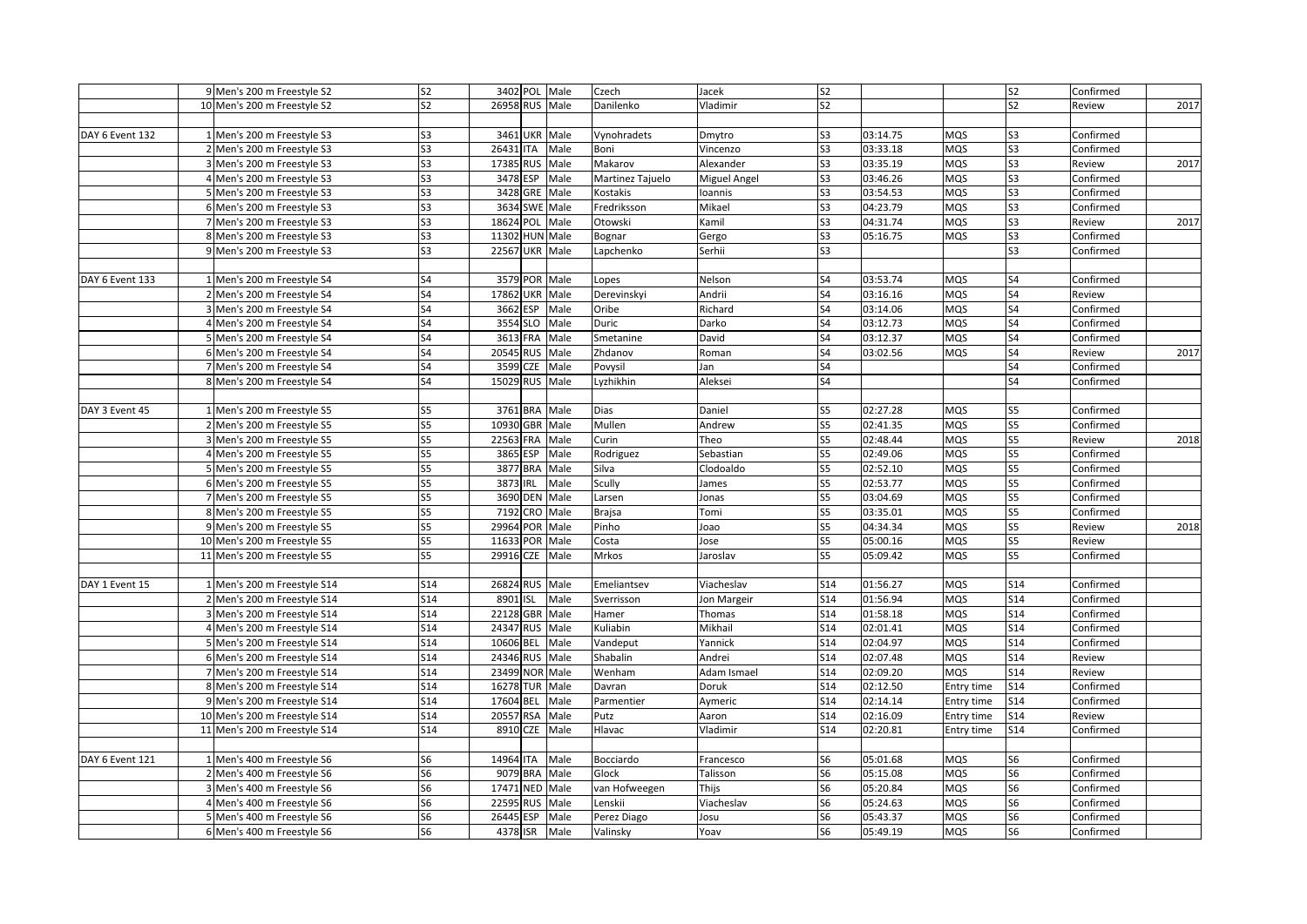|                 | 7 Men's 400 m Freestyle S6  | S <sub>6</sub> |                | 4158 INA Male | Ngaimin           | Agus          | S <sub>6</sub> | 06:02.32 | <b>MQS</b> | S <sub>6</sub> | Confirmed |      |
|-----------------|-----------------------------|----------------|----------------|---------------|-------------------|---------------|----------------|----------|------------|----------------|-----------|------|
|                 | 8 Men's 400 m Freestyle S6  | S <sub>6</sub> | 22330 ITA      | Male          | Dolfin            | Marco Maria   | S6             | 06:10.56 | MQS        | S <sub>6</sub> | Confirmed |      |
|                 | 9 Men's 400 m Freestyle S6  | S <sub>6</sub> | 15534 POR Male |               | Rocha             | <b>VO</b>     | S <sub>6</sub> | 06:11.77 | MQS        | S <sub>6</sub> | Confirmed |      |
|                 | 10 Men's 400 m Freestyle S6 | S <sub>6</sub> | 4266 CRO Male  |               | <b>Brzak</b>      | Antun         | S <sub>6</sub> | 06:30.39 | MQS        | S <sub>6</sub> | Confirmed |      |
|                 | 11 Men's 400 m Freestyle S6 | S <sub>6</sub> | 29683 POR Male |               | Alves             | Nuno          | S6             | 07:13.37 | MQS        | S6             | New       |      |
|                 | 12 Men's 400 m Freestyle S6 | S <sub>6</sub> | 22752 CZE      | Male          | Sasek             | Vit           | S6             | 08:18.58 | Entry time | S6             | Confirmed |      |
|                 | 13 Men's 400 m Freestyle S6 | S <sub>6</sub> | 19404 RUS      | Male          | Luchkin           | lurii         | S6             |          |            | S6             | Confirmed |      |
|                 |                             |                |                |               |                   |               |                |          |            |                |           |      |
| DAY 5 Event 96  | 1 Men's 400 m Freestyle S7  | S7             | 17277 RUS      | Male          | Gladkov           | Andrei        | S7             | 04:46.72 | MQS        | S7             | Review    | 2016 |
|                 | 2 Men's 400 m Freestyle S7  | S7             | 4780 GBR       | Male          | Fox               | Jonathan      | S7             | 04:55.32 | MQS        | <b>S7</b>      | Confirmed |      |
|                 | 3 Men's 400 m Freestyle S7  | S7             | 19491 NOR Male |               | Bjornstad         | Andreas Skaar | S7             | 04:58.60 | MQS        | <b>S7</b>      | Confirmed |      |
|                 | 4 Men's 400 m Freestyle S7  | S7             | 14781 UKR Male |               | Kvasnytsia        | Marian        | <b>S7</b>      | 05:00.73 | MQS        | <b>S7</b>      | Confirmed |      |
|                 | 5 Men's 400 m Freestyle S7  | S7             | 19275 ARG Male |               | Arregui           | Facundo Jose  | S7             | 05:05.93 | MQS        | S7             | Confirmed |      |
|                 | 6 Men's 400 m Freestyle S7  | S7             | 21432 COL      | Male          | Serrano Zarate    | Carlos        | S7             | 05:08.32 | MQS        | S7             | Review    | 2017 |
|                 | 7 Men's 400 m Freestyle S7  | S7             | 17954 ITA      | Male          | Taras             | Valerio       | <b>S7</b>      | 05:14.80 | MQS        | <b>S7</b>      | Confirmed |      |
|                 | 8 Men's 400 m Freestyle S7  | S7             | 22574 ESP      | Male          | Ponce Bertran     | Antoni        | S7             | 05:14.92 | MQS        | <b>S7</b>      | Review    | 2017 |
|                 | 9 Men's 400 m Freestyle S7  | S7             | 7296 GER       | Male          | Schuermann        | Hannes        | <b>S7</b>      | 05:18.74 | MQS        | S7             | Confirmed |      |
|                 | 10 Men's 400 m Freestyle S7 | S7             | 20039 ESP      | Male          | Afonso Dominguez  | Jose Faustino | S7             | 05:20.69 | MQS        | S7             | Confirmed |      |
|                 | 11 Men's 400 m Freestyle S7 | S7             | 17227 UKR      | Male          | Kozlenko          | Andriy        | S7             | 05:23.82 | MQS        | <b>S7</b>      | Confirmed |      |
|                 | 12 Men's 400 m Freestyle S7 | S7             | 17681 GER      | Male          | Gelhaar           | Max           | S7             | 05:26.01 | MQS        | <b>S7</b>      | Confirmed |      |
|                 | 13 Men's 400 m Freestyle S7 | S7             | 15181 FIN      | Male          | Natunen           | Mikael        | S7             | 05:37.03 | MQS        | S7             | Confirmed |      |
|                 | 14 Men's 400 m Freestyle S7 | S7             | 7190 CRO Male  |               | Sinovcic          | Dino          | S7             | 05:46.62 | <b>MQS</b> | S7             | Confirmed |      |
|                 |                             |                |                |               |                   |               |                |          |            |                |           |      |
| DAY 2 Event 42  | 1 Men's 400 m Freestyle S8  | S8             | 11262 GBR      | Male          | Hynd              | Oliver        | S8             | 04:24.32 | <b>MQS</b> | S8             | Review    | 2016 |
|                 | 2 Men's 400 m Freestyle S8  | S8             | 8045 GBR       | Male          | Craig             | Josef         | S8             | 04:34.00 | MQS        | S8             | Confirmed |      |
|                 | 3 Men's 400 m Freestyle S8  | S8             | 26484 ESP      | Male          | Llopis Sanz       | Inigo         | S8             | 04:46.66 | MQS        | S8             | Review    | 2017 |
|                 | 4 Men's 400 m Freestyle S8  | S8             | 8916 PHI       | Male          | Gawilan           | Ernie A       | S8             | 04:48.49 | MQS        | S8             | Confirmed |      |
|                 | 5 Men's 400 m Freestyle S8  | S8             | 5168 GER       | Male          | Schmidtke         | Torben        | S8             | 04:50.24 | MQS        | S8             | Confirmed |      |
|                 | 6 Men's 400 m Freestyle S8  | S8             | 7849 IRL       | Male          | McGrath           | Jonathan      | S8             | 04:51.09 | MQS        | S8             | Confirmed |      |
|                 | 7 Men's 400 m Freestyle S8  | S8             | 20558 RUS Male |               | Borodaev          | Maxim         | S8             | 04:52.48 | MQS        | 58             | Review    | 2017 |
|                 | 8 Men's 400 m Freestyle S8  | S8             | 4789 SUI       | Male          | Grob              | Joshua        | S8             | 05:02.76 | MQS        | S8             | Confirmed |      |
|                 | 9 Men's 400 m Freestyle S8  | S8             | 17226 UKR      | Male          | Hrynenko          | Bohdan        | S8             | 05:03.49 | MQS        | S8             | Confirmed |      |
|                 | 10 Men's 400 m Freestyle S8 | S8             | 19483 ISR      | Male          | Malyar            | Mark          | S8             | 05:15.27 | MQS        | S8             | Review    | 2018 |
|                 | 11 Men's 400 m Freestyle S8 | S8             | 14597 POR      | Male          | Linhares          | Ruben         | S8             | 05:24.84 | MQS        | S8             | Review    | 2015 |
|                 | 12 Men's 400 m Freestyle S8 | S8             | 11162 AUT      | Male          | Glatzl            | Marco         | S8             | 05:25.34 | MQS        | S8             | Confirmed |      |
|                 |                             |                |                |               |                   |               |                |          |            |                |           |      |
| DAY 7 Event 138 | 1 Men's 400 m Freestyle S9  | S9             | 5712 ITA       | Male          | Morlacchi         | Federico      | S9             | 04:17.50 | MQS        | S9             | Confirmed |      |
|                 | 2 Men's 400 m Freestyle S9  | S9             | 5949 POR Male  |               | Grachat           | David         | S9             | 04:23.79 | MQS        | S9             | Confirmed |      |
|                 | 3 Men's 400 m Freestyle S9  | S9             | 5869 CRO Male  |               | Vincetic          | Kristijan     | S9             | 04:24.31 | MQS        | S9             | Confirmed |      |
|                 | 4 Men's 400 m Freestyle S9  | S9             | 5439 ESP       | Male          | Mari Alcaraz      | Jose Antonio  | S <sub>9</sub> | 04:28.44 | MQS        | S9             | Confirmed |      |
|                 | 5 Men's 400 m Freestyle S9  | S9             | 20335 GBR      | Male          | White             | Lewis         | S9             | 04:30.62 | MQS        | S9             | Review    | 2018 |
|                 | 6 Men's 400 m Freestyle S9  | S9             | 11792 POL      | Male          | Biskup            | Patryk        | S9             | 04:35.47 | MQS        | S9             | Review    | 2017 |
|                 | 7 Men's 400 m Freestyle S9  | S9             | 11789 POL      | Male          | <b>Bartnik</b>    | Mateusz       | S9             | 04:35.88 | MQS        | S9             | Confirmed |      |
|                 | 8 Men's 400 m Freestyle S9  | S9             | 22989 RUS Male |               | Mozgovoi          | Bogdan        | S9             | 04:36.94 | <b>MQS</b> | S9             | Confirmed |      |
|                 | 9 Men's 400 m Freestyle S9  | S9             | 5757 ARG Male  |               | Pulleiro          | Marco         | S9             | 04:39.29 | MQS        | S9             | Confirmed |      |
|                 | 10 Men's 400 m Freestyle S9 | S9             | 14736 GER      | Male          | Fontayne          | Bastian       | S9             | 04:41.27 | MQS        | S9             | Confirmed |      |
|                 | 11 Men's 400 m Freestyle S9 | S9             | 6434 RUS       | Male          | Samarin           | Eduard        | S9             | 04:44.95 | MQS        | S9             | Confirmed |      |
|                 | 12 Men's 400 m Freestyle S9 | S9             | 5693 POL       | Male          | Matczak           | Sebastian     | S9             | 04:47.82 | MQS        | S9             | Confirmed |      |
|                 | 13 Men's 400 m Freestyle S9 | S9             | 30056 IRL      | Male          | <b>McClements</b> | Barry         | S9             | 04:49.35 | MQS        | S9             | New       |      |
|                 | 14 Men's 400 m Freestyle S9 | S9             | 9072 POR       | Male          | Garcia            | Filipe        | S9             | 04:58.96 | Entry time | S9             | Confirmed |      |
|                 | 15 Men's 400 m Freestyle S9 | S9             | 14874 RUS      | Male          | Demianenko        | Aleksandr     | S9             |          |            | S9             | Confirmed |      |
|                 |                             |                |                |               |                   |               |                |          |            |                |           |      |
|                 |                             |                |                |               |                   |               |                |          |            |                |           |      |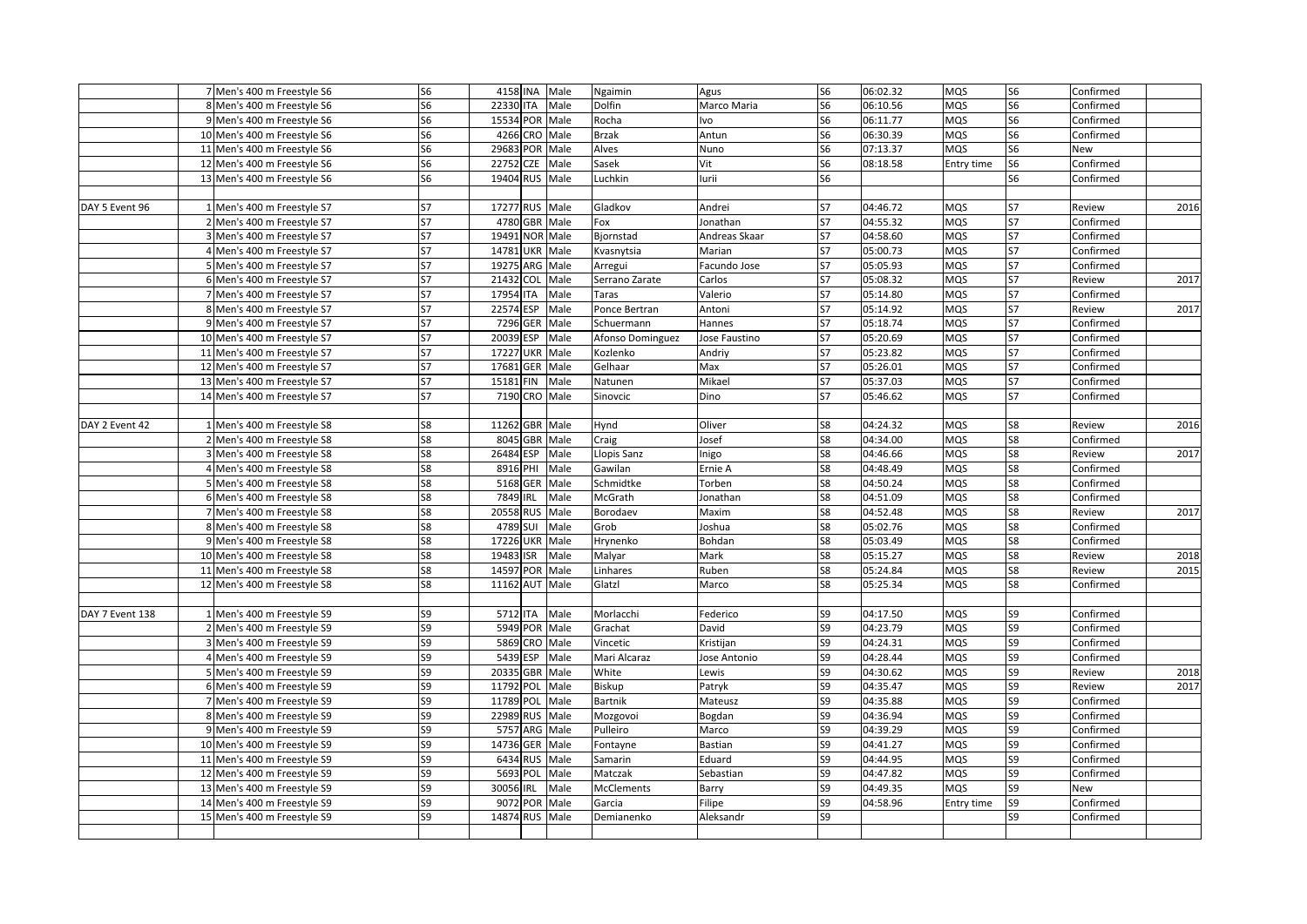| DAY 1 Event 1   | 1 Men's 400 m Freestyle S10  | S10             | 10591 RUS Male |                    | Bartasinskii    | Dmitri    | <b>S10</b>      | 04:09.50 | <b>MQS</b> | <b>S10</b>      | Confirmed |      |
|-----------------|------------------------------|-----------------|----------------|--------------------|-----------------|-----------|-----------------|----------|------------|-----------------|-----------|------|
|                 | 2 Men's 400 m Freestyle S10  | S10             |                | 22291 UKR Male     | Dubrov          | Denys     | <b>S10</b>      | 04:12.87 | <b>MQS</b> | <b>S10</b>      | Confirmed |      |
|                 | 3 Men's 400 m Freestyle S10  | S <sub>10</sub> |                | 22562 UKR Male     | Vanzenko        | Dmytro    | S <sub>10</sub> | 04:13.03 | <b>MQS</b> | S <sub>10</sub> | Confirmed |      |
|                 | 4 Men's 400 m Freestyle S10  | S10             |                | 6145 BRA Male      | Brasil          | Andre     | S10             | 04:18.14 | <b>MQS</b> | <b>S10</b>      | Confirmed |      |
|                 | 5 Men's 400 m Freestyle S10  | <b>S10</b>      |                | 19268 SWE Male     | Nyren           | udvig     | <b>S10</b>      | 04:23.94 | <b>MQS</b> | <b>S10</b>      | Confirmed |      |
|                 | 6 Men's 400 m Freestyle S10  | S10             | 18667 POL      | Male               | Karlinski       | Patryk    | <b>S10</b>      | 04:25.10 | MQS        | S10             | Confirmed |      |
|                 | 7 Men's 400 m Freestyle S10  | <b>S10</b>      | 6184 BEL       | Male               | Decaesstecker   | Sven      | <b>S10</b>      | 04:25.55 | MQS        | S10             | Confirmed |      |
|                 | 8 Men's 400 m Freestyle S10  | <b>S10</b>      | 8346 POL       | Male               | Kowalski        | Patryk    | S <sub>10</sub> | 04:28.61 | <b>MQS</b> | <b>S10</b>      | Confirmed |      |
|                 | 9 Men's 400 m Freestyle S10  | S10             | 11267 POR      | Male               | Caetano         | Gino      | S10             | 04:31.35 | <b>MQS</b> | <b>S10</b>      | Confirmed |      |
|                 | 10 Men's 400 m Freestyle S10 | <b>S10</b>      | 6224 POR       | Male               | Goncalves       | Emanuel   | <b>S10</b>      | 04:32.29 | <b>MQS</b> | S10             | Confirmed |      |
|                 | 11 Men's 400 m Freestyle S10 | <b>S10</b>      | 29889 ESP      | Male               | Garrido Brun    | Jacobo    | S10             | 04:35.13 | <b>MQS</b> | <b>S10</b>      | Review    | 2020 |
|                 | 12 Men's 400 m Freestyle S10 | <b>S10</b>      | 29846 ITA      | Male               | Menciotti       | Riccardo  | <b>S10</b>      | 04:35.79 | <b>MQS</b> | <b>S10</b>      | Confirmed |      |
|                 | 13 Men's 400 m Freestyle S10 | S10             |                | 6468 HUN Male      | Szabo           | Szilard   | S10             | 04:39.87 | <b>MQS</b> | <b>S10</b>      | Confirmed |      |
|                 | 14 Men's 400 m Freestyle S10 | <b>S10</b>      | 17352 KAZ      | Male               |                 | Dmitriy   | <b>S10</b>      | 04:42.04 | MQS        | <b>S10</b>      | Confirmed |      |
|                 |                              |                 |                |                    |                 |           |                 |          |            |                 |           |      |
| DAY 3 Event 65  | 1 Men's 400 m Freestyle S11  | S11             |                | 6829 ESP Male      | Oliver          | Israel    | S11             | 04:42.14 | <b>MQS</b> | S11             | Confirmed |      |
|                 | 2 Men's 400 m Freestyle S11  | S11             | 11607 BRA      | Male               | Sousa           | Matheus   | S11             | 04:45.45 | <b>MQS</b> | <b>S11</b>      | Confirmed |      |
|                 | 3 Men's 400 m Freestyle S11  | S11             |                | 6708 ARG Male      | Zayas           | Sergio    | S11             | 05:03.48 | <b>MQS</b> | S11             | Confirmed |      |
|                 | 4 Men's 400 m Freestyle S11  | S11             |                | 6675 UKR Male      | Smyrnov         | Viktor    | S11             | 05:04.50 | <b>MQS</b> | S11             | Confirmed |      |
|                 | 5 Men's 400 m Freestyle S11  | S11             |                | 7213 UKR Male      | Zalevskyy       | Dmytro    | S11             | 05:11.45 | <b>MQS</b> | S11             | Confirmed |      |
|                 | 6 Men's 400 m Freestyle S11  | <b>S11</b>      |                | 22682 LTU Male     | Matakas         | Edgaras   | S11             | 05:29.09 | <b>MQS</b> | <b>S11</b>      | Confirmed |      |
|                 | 7 Men's 400 m Freestyle S11  | S11             | 17878 KAZ      | Male               | brashev         | Mansurbek | S11             | 05:35.95 | <b>MQS</b> | <b>S11</b>      | Confirmed |      |
|                 | 8 Men's 400 m Freestyle S11  | S11             | 24356 CZE      | Male               | Smrcka          | Miroslav  | S11             |          |            | S11             | Review    | 2019 |
|                 |                              |                 |                |                    |                 |           |                 |          |            |                 |           |      |
| DAY 5 Event 106 | 1 Men's 400 m Freestyle S13  | S12-13          |                | 19525 UKR Male     | Denysenko       | aroslav   | S13             | 03:58.41 | <b>MQS</b> | <b>S13</b>      | Review    | 2017 |
|                 | 2 Men's 400 m Freestyle S13  | $S12-13$        | 7861 BLR       | Male               | Boki            | har       | S13             | 03:59.48 | <b>MQS</b> | <b>S13</b>      | Review    | 2016 |
|                 | 3 Men's 400 m Freestyle S13  | S12-13          |                | 6921 UKR Male      | Chufarov        | Danylo    | S12             | 04:12.57 | <b>MQS</b> | <b>S12</b>      | Review    | 2019 |
|                 | 4 Men's 400 m Freestyle S13  | S12-13          |                | 8719 RUS Male      | Punko           | Sergey    | S12             | 04:13.78 | <b>MQS</b> | <b>S12</b>      | Review    | 2016 |
|                 | 5 Men's 400 m Freestyle S13  | S12-13          |                | 10559 RUS Male     | Golintovskii    | Aleksandr | S13             | 04:13.88 | MQS        | <b>S13</b>      | Review    | 2016 |
|                 | 6 Men's 400 m Freestyle S13  | S12-13          | 11300          | AZE<br>Male        | Salei           | Raman     | S12             | 04:15.74 | <b>MQS</b> | S12             | Review    | 2017 |
|                 | 7 Men's 400 m Freestyle S13  | S12-13          |                | 9245 GBR Male      | Clegg           | Stephen   | S12             | 04:23.58 | <b>MQS</b> | <b>S12</b>      | Review    | 2017 |
|                 | 8 Men's 400 m Freestyle S13  | S12-13          | 14914 ESP      | Male               | Salguero Oteiza | van       | S13             | 04:24.37 | <b>MQS</b> | <b>S13</b>      | Review    | 2016 |
|                 | 9 Men's 400 m Freestyle S13  | S12-13          | 14870          | Male<br><b>RUS</b> | Bukov           | Andrei    | S13             | 04:31.72 | <b>MQS</b> | <b>S13</b>      | Review    | 2017 |
|                 | 10 Men's 400 m Freestyle S13 | S12-13          |                | 8309 RUS Male      | Smagin          | Stepan    | S13             | 04:37.59 | <b>MQS</b> | <b>S13</b>      | Review    | 2017 |
|                 | 11 Men's 400 m Freestyle S13 | $S12-13$        | 26368 ISL      | Male               | Gunnarsson      | Mar       | S12             | 05:00.53 | <b>MQS</b> | <b>S12</b>      | Review    | 2019 |
|                 | 12 Men's 400 m Freestyle S13 | $S12-13$        |                | 6788 EST Male      | Kaldma          | Kaimar    | S12             | 05:02.13 | <b>MQS</b> | S12             | Review    | 2018 |
|                 | 13 Men's 400 m Freestyle S13 | $S12-13$        | 26419          | <b>GER</b> Male    | Engel           | Taliso    | <b>S13</b>      | 05:33.90 | MQS        | <b>S13</b>      | Review    | 2017 |
|                 | 14 Men's 400 m Freestyle S13 | $S12-13$        | 27629 TUR      | Male               | Aslan           | Mustafa   | S <sub>12</sub> | 05:34.11 | <b>MQS</b> | <b>S12</b>      | Review    | 2017 |
|                 |                              |                 |                |                    |                 |           |                 |          |            |                 |           |      |
| DAY 6 Event 127 | 1 Men's 50 m Backstroke S1   | S <sub>1</sub>  |                | 17859 UKR Male     | Boiko           | Hennadii  | S <sub>1</sub>  | 01:07.24 | <b>MQS</b> | S <sub>1</sub>  | Confirmed |      |
|                 | 2 Men's 50 m Backstroke S1   | S <sub>1</sub>  | 3393 ITA       | Male               | Bettella        | Francesco | S <sub>1</sub>  | 01:14.13 | <b>MQS</b> | S <sub>1</sub>  | Review    | 2018 |
|                 | 3 Men's 50 m Backstroke S1   | S <sub>1</sub>  |                | 19808 UKR Male     | Kol             | Anton     | S <sub>1</sub>  | 01:15.78 | <b>MQS</b> | S <sub>1</sub>  | Confirmed |      |
|                 | 4 Men's 50 m Backstroke S1   | S1              |                | 3324 GRE Male      | Tampaxis        | Christos  | S1              | 01:24.90 | <b>MQS</b> | S <sub>1</sub>  | Confirmed |      |
|                 | 5 Men's 50 m Backstroke S1   | S <sub>1</sub>  |                | 21041 GRE Male     | Karypidis       | Dimitrios | S <sub>1</sub>  | 01:29.13 | <b>MQS</b> | S <sub>1</sub>  | Confirmed |      |
|                 | 6 Men's 50 m Backstroke S1   | S <sub>1</sub>  | 14917 UKR      | Male               | Golovko         | Oleksandr | S <sub>1</sub>  | 01:34.88 | MQS        | S <sub>1</sub>  | Confirmed |      |
|                 |                              |                 |                |                    |                 |           |                 |          |            |                 |           |      |
| DAY 6 Event 128 | 1 Men's 50 m Backstroke S2   | S <sub>2</sub>  |                | 10526 POR Male     | Pina            | Joao      | S2              | 01:19.62 | <b>MQS</b> | S <sub>2</sub>  | Review    | 2017 |
|                 | 2 Men's 50 m Backstroke S2   | S2              |                | 29324 ROU Male     | Ilina           | Octavian  | S2              | 01:13.40 | <b>MQS</b> | S <sub>2</sub>  | Confirmed |      |
|                 | 3 Men's 50 m Backstroke S2   | S <sub>2</sub>  | 3332           | CZE<br>Male        | Franek          | Vojtech   | S <sub>2</sub>  | 01:12.32 | <b>MQS</b> | S <sub>2</sub>  | Confirmed |      |
|                 | 4 Men's 50 m Backstroke S2   | S2              | 26958          | <b>RUS</b><br>Male | Danilenko       | Vladimir  | S2              | 01:09.96 | <b>MQS</b> | S <sub>2</sub>  | Review    | 2017 |
|                 | Men's 50 m Backstroke S2     | S2              | 3352 ISR       | Male               | Shalabi         | ad Josef  | S <sub>2</sub>  | 01:09.81 | <b>MQS</b> | S <sub>2</sub>  | Confirmed |      |
|                 | 6 Men's 50 m Backstroke S2   | S <sub>2</sub>  |                | 3335 GRE Male      | Kapellakis      | Georgios  | S <sub>2</sub>  | 01:08.09 | MQS        | S <sub>2</sub>  | Confirmed |      |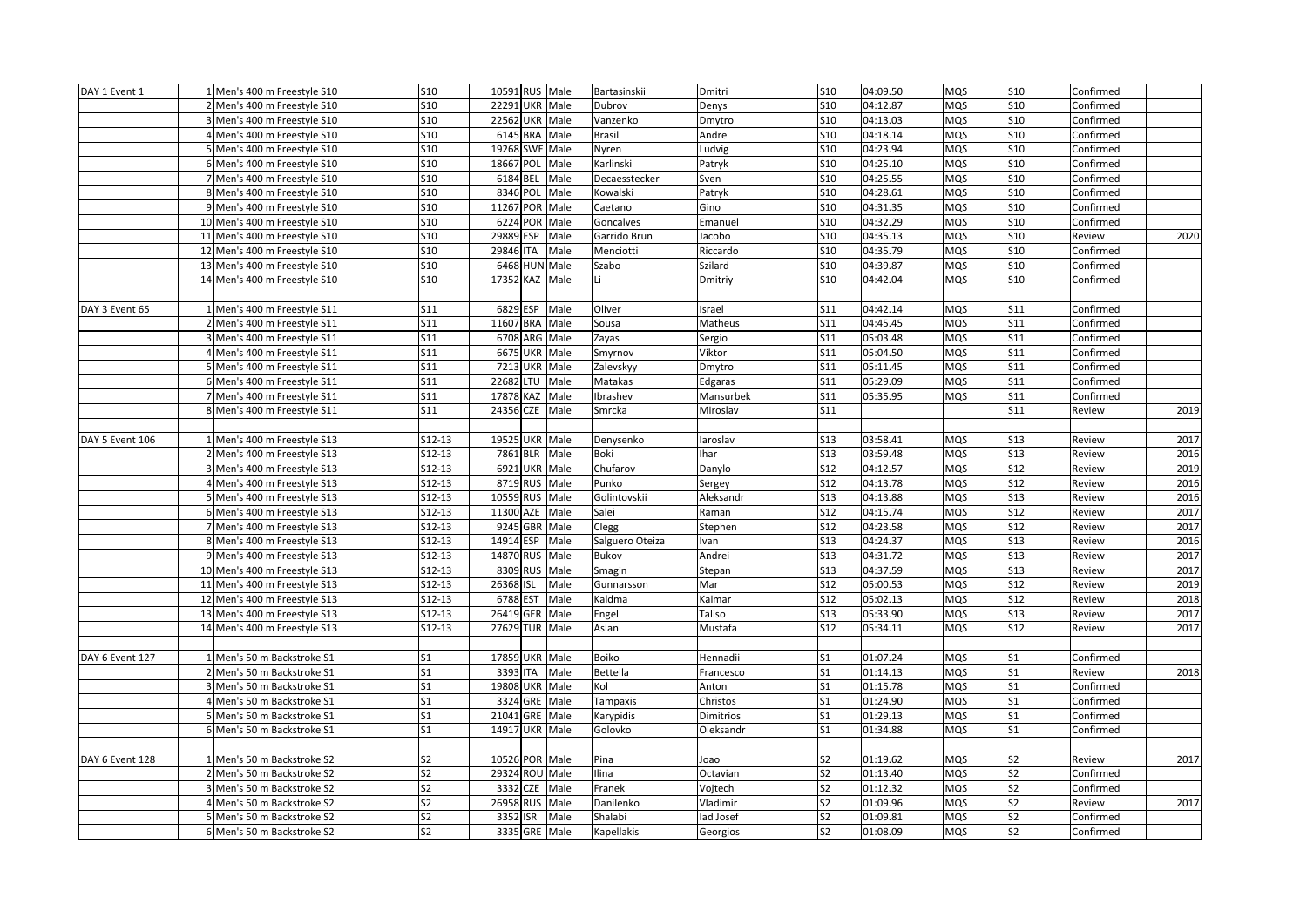|                 | 7 Men's 50 m Backstroke S2  | S <sub>2</sub> |                |               | 3402 POL Male | Czech            | Jacek        | S <sub>2</sub> | 01:01.32 | <b>MQS</b> | S <sub>2</sub>        | Confirmed |      |
|-----------------|-----------------------------|----------------|----------------|---------------|---------------|------------------|--------------|----------------|----------|------------|-----------------------|-----------|------|
|                 | 8 Men's 50 m Backstroke S2  | S <sub>2</sub> |                | 3581 GRE Male |               | Makrodimitris    | Aristeidis   | S <sub>2</sub> | 01:01.01 | MQS        | S <sub>2</sub>        | Confirmed |      |
|                 | 9 Men's 50 m Backstroke S2  | S <sub>2</sub> | 14783 UKR Male |               |               | Panibratets      | levgen       | S <sub>2</sub> | 01:00.91 | MQS        | S <sub>2</sub>        | Confirmed |      |
|                 | 10 Men's 50 m Backstroke S2 | S <sub>2</sub> | 19802 UKR Male |               |               | Palamarchuk      | Serhii       | S <sub>2</sub> | 01:00.55 | MQS        | S <sub>2</sub>        | Confirmed |      |
|                 | 11 Men's 50 m Backstroke S2 | S <sub>2</sub> |                |               | 3366 RUS Male | Kokarev          | Dmitrii      | S <sub>2</sub> | 01:00.19 | MQS        | S <sub>2</sub>        | Confirmed |      |
|                 |                             |                |                |               |               |                  |              |                |          |            |                       |           |      |
| DAY 1 Event 13  | 1 Men's 50 m Backstroke S3  | S <sub>3</sub> | 26431 ITA      |               | Male          | Boni             | Vincenzo     | S3             | 00:45.68 | <b>MQS</b> | S3                    | Confirmed |      |
|                 | 2 Men's 50 m Backstroke S3  | S <sub>3</sub> |                | 3461 UKR      | Male          | Vynohradets      | Dmytro       | S <sub>3</sub> | 00:47.63 | MQS        | S <sub>3</sub>        | Confirmed |      |
|                 | 3 Men's 50 m Backstroke S3  | S <sub>3</sub> | 17385 RUS      |               | Male          | Makarov          | Alexander    | S <sub>3</sub> | 00:51.15 | <b>MQS</b> | S3                    | Review    | 2017 |
|                 | 4 Men's 50 m Backstroke S3  | S <sub>3</sub> |                | 3478 ESP      | Male          | Martinez Tajuelo | Miguel Angel | S3             | 00:51.53 | MQS        | S <sub>3</sub>        | Confirmed |      |
|                 | 5 Men's 50 m Backstroke S3  | S3             |                | 3634 SWE      | Male          | Fredriksson      | Mikael       | S <sub>3</sub> | 00:58.20 | MQS        | S <sub>3</sub>        | Confirmed |      |
|                 | 6 Men's 50 m Backstroke S3  | S <sub>3</sub> | 22567 UKR Male |               |               | Lapchenko        | Serhii       | S3             | 01:03.53 | MQS        | S <sub>3</sub>        | Confirmed |      |
|                 | 7 Men's 50 m Backstroke S3  | S <sub>3</sub> | 18624 POL      |               | Male          | Otowski          | Kamil        | S3             | 01:04.22 | MQS        | S3                    | Review    | 2017 |
|                 | 8 Men's 50 m Backstroke S3  | S <sub>3</sub> |                | 3428 GRE Male |               | Kostakis         | Ioannis      | S3             | 01:09.09 | MQS        | S3                    | Confirmed |      |
|                 | 9 Men's 50 m Backstroke S3  | S <sub>3</sub> | 11302 HUN Male |               |               | Bognar           | Gergo        | S <sub>3</sub> | 01:15.54 | Entry time | S3                    | Confirmed |      |
|                 |                             |                |                |               |               |                  |              |                |          |            |                       |           |      |
| DAY 2 Event 28  | 1 Men's 50 m Backstroke S4  | S <sub>4</sub> | 20545 RUS      |               | Male          | Zhdanov          | Roman        | S4             | 00:43.19 | MQS        | S <sub>4</sub>        | Review    | 2017 |
|                 | 2 Men's 50 m Backstroke S4  | S4             | 15029 RUS Male |               |               | Lyzhikhin        | Aleksei      | S4             | 00:45.65 | MQS        | S4                    | Confirmed |      |
|                 | 3 Men's 50 m Backstroke S4  | S <sub>4</sub> |                | 3645 CZE      | Male          | Petracek         | Arnost       | S <sub>4</sub> | 00:46.07 | MQS        | S <sub>4</sub>        | Confirmed |      |
|                 | 4 Men's 50 m Backstroke S4  | S4             |                | 3599 CZE      | Male          | Povysil          | Jan          | S4             | 00:48.90 | MQS        | S4                    | Confirmed |      |
|                 | 5 Men's 50 m Backstroke S4  | S4             |                | 3613 FRA      | Male          | Smetanine        | David        | S4             | 00:50.47 | MQS        | S4                    | Confirmed |      |
|                 | 6 Men's 50 m Backstroke S4  | S4             |                | 3579 POR      | Male          | Lopes            | Nelson       | S4             | 00:52.20 | MQS        | S4                    | Confirmed |      |
|                 | 7 Men's 50 m Backstroke S4  | S4             | 20670 TUR      |               | Male          | Demir            | Hamit        | S4             | 01:02.43 | MQS        | S4                    | Confirmed |      |
|                 |                             |                |                |               |               |                  |              |                |          |            |                       |           |      |
| DAY 5 Event 104 | 1 Men's 50 m Backstroke S5  | S5             |                | 3761 BRA      | Male          | Dias             | Daniel       | S5             | 00:35.34 | <b>MQS</b> | S5                    | Confirmed |      |
|                 | 2 Men's 50 m Backstroke S5  | S5             | 10930 GBR      |               | Male          | Mullen           | Andrew       | S5             | 00:37.29 | MQS        | S5                    | Confirmed |      |
|                 | 3 Men's 50 m Backstroke S5  | S5             |                | 3917 TUR Male |               | Eroglu           | Beytullah    | S5             | 00:39.64 | MQS        | S5                    | Confirmed |      |
|                 | 4 Men's 50 m Backstroke S5  | S5             |                |               | 3963 HUN Male | Vereczkei        | Zsolt        | S5             | 00:40.65 | MQS        | S5                    | Confirmed |      |
|                 | 5 Men's 50 m Backstroke S5  | S5             |                | 8941 VIE      | Male          | Vo               | Thanh Tung   | S5             | 00:40.79 | MQS        | S5                    | Confirmed |      |
|                 | 6 Men's 50 m Backstroke S5  | S <sub>5</sub> | 22603 ITA      |               | Male          | Massussi         | Andrea       | S5             | 00:42.26 | MQS        | S5                    | Confirmed |      |
|                 | 7 Men's 50 m Backstroke S5  | S5             |                | 3690 DEN      | Male          | Larsen           | Jonas        | S5             | 00:42.63 | MQS        | S5                    | Confirmed |      |
|                 | 8 Men's 50 m Backstroke S5  | S5             | 22563 FRA      |               | Male          | Curin            | Theo         | S5             | 00:45.13 | MQS        | S5                    | Review    | 2018 |
|                 | 9 Men's 50 m Backstroke S5  | S5             | 3873 IRL       |               | Male          | Scully           | James        | S5             | 00:45.18 | MQS        | $\overline{\text{S}}$ | Confirmed |      |
|                 | 10 Men's 50 m Backstroke S5 | S5             | 17836 VIE      |               | Male          | Nguyen           | Thanh Trung  | S5             | 00:45.66 | MQS        | S5                    | Confirmed |      |
|                 | 11 Men's 50 m Backstroke S5 | S5             | 20050 EST      |               | Male          | Topkin           | Matz         | S5             | 00:48.06 | MQS        | S5                    | Confirmed |      |
|                 | 12 Men's 50 m Backstroke S5 | S5             | 19339 CZE      |               | Male          | Hlavinka         | Tomas        | S5             | 00:54.59 | MQS        | S5                    | Confirmed |      |
|                 | 13 Men's 50 m Backstroke S5 | S5             | 29964 POR Male |               |               | Pinho            | Joao         | S5             | 00:57.30 | Entry time | S5                    | Review    | 2018 |
|                 | 14 Men's 50 m Backstroke S5 | S <sub>5</sub> | 11633 POR      |               | Male          | Costa            | Jose         | S5             | 01:11.02 | Entry time | S5                    | Review    |      |
|                 | 15 Men's 50 m Backstroke S5 | S <sub>5</sub> | 29916 CZE      |               | Male          | Mrkos            | Jaroslav     | S5             | 01:12.26 | Entry time | S <sub>5</sub>        | Confirmed |      |
|                 |                             |                |                |               |               |                  |              |                |          |            |                       |           |      |
| DAY 4 Event 84  | 1 Men's 100 m Backstroke S1 | S <sub>1</sub> | 17859 UKR Male |               |               | Boiko            | Hennadii     | S <sub>1</sub> | 02:28.63 | MQS        | S <sub>1</sub>        | Confirmed |      |
|                 | 2 Men's 100 m Backstroke S1 | S <sub>1</sub> | 3393 ITA       |               | Male          | Bettella         | Francesco    | S <sub>1</sub> | 02:34.37 | MQS        | S <sub>1</sub>        | Review    | 2018 |
|                 | 3 Men's 100 m Backstroke S1 | S <sub>1</sub> | 19808 UKR Male |               |               | Kol              | Anton        | S <sub>1</sub> | 02:36.11 | MQS        | S <sub>1</sub>        | Confirmed |      |
|                 | 4 Men's 100 m Backstroke S1 | S <sub>1</sub> |                | 3324 GRE Male |               | <b>Tampaxis</b>  | Christos     | S <sub>1</sub> | 02:54.45 | MQS        | S <sub>1</sub>        | Confirmed |      |
|                 | 5 Men's 100 m Backstroke S1 | S <sub>1</sub> | 21041 GRE      |               | Male          | Karypidis        | Dimitrios    | S <sub>1</sub> | 03:07.05 | MQS        | S <sub>1</sub>        | Confirmed |      |
|                 | 6 Men's 100 m Backstroke S1 | S <sub>1</sub> | 14917 UKR Male |               |               | Golovko          | Oleksandr    | S <sub>1</sub> | 03:08.30 | MQS        | S <sub>1</sub>        | Confirmed |      |
|                 |                             |                |                |               |               |                  |              |                |          |            |                       |           |      |
| DAY 4 Event 76  | 1 Men's 100 m Backstroke S2 | S <sub>2</sub> | 19802 UKR Male |               |               | Palamarchuk      | Serhii       | S2             | 02:07.96 | MQS        | S <sub>2</sub>        | Confirmed |      |
|                 | 2 Men's 100 m Backstroke S2 | S <sub>2</sub> |                |               | 3366 RUS Male | Kokarev          | Dmitrii      | S <sub>2</sub> | 02:08.72 | MQS        | S <sub>2</sub>        | Confirmed |      |
|                 | 3 Men's 100 m Backstroke S2 | S <sub>2</sub> |                | 3402 POL      | Male          | Czech            | Jacek        | S2             | 02:10.77 | MQS        | S <sub>2</sub>        | Confirmed |      |
|                 | 4 Men's 100 m Backstroke S2 | S <sub>2</sub> |                | 3581 GRE Male |               | Makrodimitris    | Aristeidis   | S <sub>2</sub> | 02:11.72 | MQS        | S <sub>2</sub>        | Confirmed |      |
|                 | 5 Men's 100 m Backstroke S2 | S <sub>2</sub> | 14783 UKR Male |               |               | Panibratets      | levgen       | S2             | 02:14.67 | MQS        | S <sub>2</sub>        | Confirmed |      |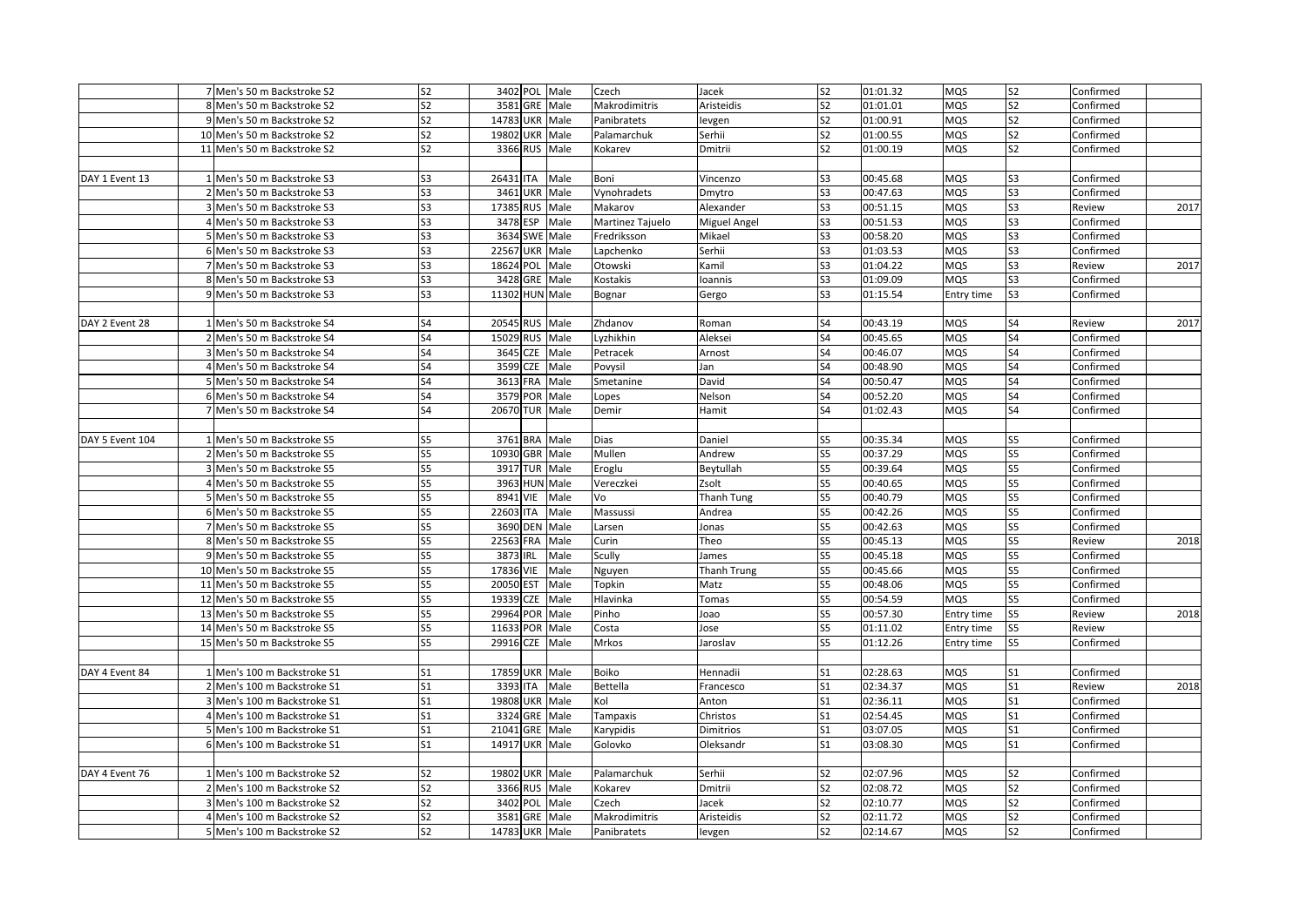|                 | 6 Men's 100 m Backstroke S2  | S <sub>2</sub> |           | 26958 RUS Male                   |                 | Danilenko     | Vladimir             | S <sub>2</sub> | 02:27.85             | MQS               | S <sub>2</sub> | Review              | 2017 |
|-----------------|------------------------------|----------------|-----------|----------------------------------|-----------------|---------------|----------------------|----------------|----------------------|-------------------|----------------|---------------------|------|
|                 | 7 Men's 100 m Backstroke S2  | S <sub>2</sub> |           | 3352 ISR                         | Male            | Shalabi       | lad Josef            | S <sub>2</sub> | 02:30.59             | MQS               | S <sub>2</sub> | Confirmed           |      |
|                 | 8 Men's 100 m Backstroke S2  | S <sub>2</sub> |           | 29324 ROU Male                   |                 | Ilina         | Octavian             | S <sub>2</sub> | 02:32.32             | MQS               | S <sub>2</sub> | Confirmed           |      |
|                 | 9 Men's 100 m Backstroke S2  | S <sub>2</sub> |           | 3335 GRE Male                    |                 | Kapellakis    | Georgios             | S <sub>2</sub> | 02:37.23             | MQS               | S <sub>2</sub> | Confirmed           |      |
|                 | 10 Men's 100 m Backstroke S2 | S <sub>2</sub> |           | 10526 POR Male                   |                 | Pina          | Joao                 | S <sub>2</sub> | 02:43.43             | MQS               | S <sub>2</sub> | Review              | 2017 |
|                 |                              |                |           |                                  |                 |               |                      |                |                      |                   |                |                     |      |
| DAY 1 Event 3   | 1 Men's 100 m Backstroke S6  | S <sub>6</sub> |           | 9079 BRA Male                    |                 | Glock         | Talisson             | S <sub>6</sub> | 01:13.52             | MQS               | S <sub>6</sub> | Confirmed           |      |
|                 | 2 Men's 100 m Backstroke S6  | S <sub>6</sub> |           | 4438 UKR Male                    |                 | Semenenko     | laroslav             | S <sub>6</sub> | 01:14.93             | <b>MQS</b>        | S <sub>6</sub> | Confirmed           |      |
|                 | 3 Men's 100 m Backstroke S6  | S <sub>6</sub> |           | 4307 GER Male                    |                 | Iwanow        | Sebastian            | S <sub>6</sub> | 01:19.40             | MQS               | S <sub>6</sub> | Confirmed           |      |
|                 | 4 Men's 100 m Backstroke S6  | S <sub>6</sub> | 14964 ITA |                                  | Male            | Bocciardo     | Francesco            | S <sub>6</sub> | 01:21.09             | MQS               | S <sub>6</sub> | Confirmed           |      |
|                 | 5 Men's 100 m Backstroke S6  | S <sub>6</sub> |           | 4600 UKR Male                    |                 | Komarov       | Oleksandr            | S <sub>6</sub> | 01:21.69             | <b>MQS</b>        | S <sub>6</sub> | Review              | 2017 |
|                 | 6 Men's 100 m Backstroke S6  | S <sub>6</sub> |           | 4158 INA Male                    |                 | Ngaimin       | Agus                 | S <sub>6</sub> | 01:22.44             | MQS               | S <sub>6</sub> | Confirmed           |      |
|                 | 7 Men's 100 m Backstroke S6  | S <sub>6</sub> |           | 17395 RUS Male                   |                 | Klyagin       | Sergey               | S6             | 01:22.75             | MQS               | S <sub>6</sub> | Confirmed           |      |
|                 | 8 Men's 100 m Backstroke S6  | S6             |           | 22595 RUS Male                   |                 | Lenskii       | Viacheslav           | S6             | 01:23.65             | <b>MQS</b>        | S <sub>6</sub> | Confirmed           |      |
|                 | 9 Men's 100 m Backstroke S6  | S6             |           | 17471 NED Male                   |                 | van Hofweegen | Thijs                | S <sub>6</sub> | 01:23.85             | MQS               | S6             | Confirmed           |      |
|                 | 10 Men's 100 m Backstroke S6 | S <sub>6</sub> | 19404     |                                  | RUS Male        | Luchkin       | lurii                | S6             | 01:25.93             | MQS               | S <sub>6</sub> | Confirmed           |      |
|                 | 11 Men's 100 m Backstroke S6 | S <sub>6</sub> | 20831     | VIE                              | Male            | Do            | Thanh Hai            | S <sub>6</sub> | 01:35.20             | MQS               | S <sub>6</sub> | Confirmed           |      |
|                 | 12 Men's 100 m Backstroke S6 | S <sub>6</sub> |           | 4418 SVK Male                    |                 | Kemeny        | Viktor               | S6             | 01:37.80             | MQS               | S <sub>6</sub> | Confirmed           |      |
|                 | 13 Men's 100 m Backstroke S6 | S <sub>6</sub> | 22330 ITA |                                  | Male            | Dolfin        | Marco Maria          | S <sub>6</sub> | 01:38.02             | MQS               | S <sub>6</sub> | Confirmed           |      |
|                 | 14 Men's 100 m Backstroke S6 | S <sub>6</sub> |           | 8926 KAZ Male                    |                 | Daliyev       | Siyazbek             | S <sub>6</sub> | 01:38.81             | MQS               | S <sub>6</sub> | Confirmed           |      |
|                 | 15 Men's 100 m Backstroke S6 | S <sub>6</sub> |           | 15534 POR Male                   |                 | Rocha         | lvo                  | S <sub>6</sub> | 01:43.29             | MQS               | S <sub>6</sub> | Confirmed           |      |
|                 | 16 Men's 100 m Backstroke S6 | S <sub>6</sub> |           | 20675 TUR Male                   |                 | Oturakci      | <b>Bulent</b>        | S6             | 01:45.72             | <b>MQS</b>        | S6             | Confirmed           |      |
|                 | 17 Men's 100 m Backstroke S6 | S <sub>6</sub> | 22752     | <b>CZE</b>                       | Male            | Sasek         | Vit                  | S <sub>6</sub> | 01:53.71             | MQS               | S <sub>6</sub> | Confirmed           |      |
|                 | 18 Men's 100 m Backstroke S6 | S <sub>6</sub> |           | 29683 POR Male                   |                 | Alves         | Nuno                 | S <sub>6</sub> | 02:04.63             | Entry time        | S <sub>6</sub> | <b>New</b>          |      |
|                 |                              |                |           |                                  |                 |               |                      |                |                      |                   |                |                     |      |
| DAY 1 Event 5   | 1 Men's 100 m Backstroke S7  | S7             |           | 17277 RUS Male                   |                 | Gladkov       | Andrei               | S7             | 01:09.70             | MQS               | S7             | Review              | 2016 |
|                 | 2 Men's 100 m Backstroke S7  | S7             |           | 4780 GBR Male                    |                 | Fox           | Jonathan             | S7             | 01:11.02             | <b>MQS</b>        | S7             | Confirmed           |      |
|                 | 3 Men's 100 m Backstroke S7  | S7             |           | 14781 UKR Male                   |                 | Kvasnytsia    | Marian               | S7             | 01:13.16             | MQS               | S7             | Confirmed           |      |
|                 | 4 Men's 100 m Backstroke S7  | S7             |           | 14949 BRA Male                   |                 | Pereira       | Italo                | S7             | 01:13.97             | MQS               | S7             | Confirmed           |      |
|                 | 5 Men's 100 m Backstroke S7  | S7             |           | 7455 ARG Male                    |                 | de Andrade    | Matias               | S7             | 01:15.08             | MQS               | S7             | Confirmed           |      |
|                 | 6 Men's 100 m Backstroke S7  | S7             | 8935      |                                  | <b>UKR</b> Male | Bohodayko     | Yevheniy             | S7             | 01:16.08             | <b>MQS</b>        | S7             | Confirmed           |      |
|                 | 7 Men's 100 m Backstroke S7  | S7             |           | 7190 CRO Male                    |                 | Sinovcic      | Dino                 | <b>S7</b>      | 01:16.32             | MQS               | S7             | Confirmed           |      |
|                 | 8 Men's 100 m Backstroke S7  | S7             |           | 4629 ARG Male                    |                 | Marro         | Guillermo            | S7             | 01:17.58             | <b>MQS</b>        | S7             | Confirmed           |      |
|                 | 9 Men's 100 m Backstroke S7  | S7             |           | 7191 CRO Male                    |                 | Rada          | Ante                 | S7             | 01:18.76             | <b>MQS</b>        | S7             | Confirmed           |      |
|                 | 10 Men's 100 m Backstroke S7 | S7             |           | 10594 RUS Male                   |                 | Sukharev      | Sergey               | S7             | 01:21.17             | MQS               | S7             | Confirmed           |      |
|                 | 11 Men's 100 m Backstroke S7 | S7             |           | 17227 UKR Male                   |                 | Kozlenko      | Andriy               | S7             | 01:21.45             | MQS               | S7             | Confirmed           |      |
|                 | 12 Men's 100 m Backstroke S7 | S7             | 17954     | <b>ITA</b>                       | Male            | Taras         | Valerio              | S7             | 01:21.51             | MQS               | S7             | Confirmed           |      |
|                 | 13 Men's 100 m Backstroke S7 | S7             | 7296      |                                  | <b>GER Male</b> | Schuermann    | Hannes               | S7             | 01:21.63             | MQS               | S7             | Confirmed           |      |
|                 | 14 Men's 100 m Backstroke S7 | <b>S7</b>      | 22574     | <b>ESP</b>                       | Male            | Ponce Bertran | Antoni               | S7             | 01:22.16             | MQS               | S7             | Review              | 2017 |
|                 | 15 Men's 100 m Backstroke S7 | S7             | 17681     | <b>GER</b>                       | Male            | Gelhaar       | Max                  | S7             | 01:24.08             | MQS               | S7             | Confirmed           |      |
|                 | 16 Men's 100 m Backstroke S7 | <b>S7</b>      |           | 21543 SWE Male                   |                 | Andersson     | <b>Niklas</b>        | S7             |                      |                   | S7             | Confirmed           |      |
|                 |                              |                |           |                                  |                 |               |                      |                |                      |                   |                |                     |      |
| DAY 5 Event 110 | 1 Men's 100 m Backstroke S8  | S8             |           | 17858 UKR Male                   |                 | Bozhynskyi    | lurii                | S8             | 01:05.94             | MQS               | S8             | Confirmed           |      |
|                 | 2 Men's 100 m Backstroke S8  | S8             |           | 11262 GBR Male                   |                 |               | Oliver               | S8             | 01:06.08             | MQS               | S8             | Review              | 2016 |
|                 |                              |                |           |                                  |                 | Hynd          |                      |                |                      |                   |                |                     |      |
|                 | 3 Men's 100 m Backstroke S8  | S8<br>S8       |           | 14876 RUS Male<br>15219 ARG Male |                 | Tarasov       | Denis<br>Pipo        | S8<br>S8       | 01:06.46<br>01:10.34 | MQS<br><b>MQS</b> | S8<br>S8       | Confirmed<br>Review | 2016 |
|                 | 4 Men's 100 m Backstroke S8  | S8             |           |                                  |                 | Carlomagno    |                      | S8             |                      |                   |                |                     |      |
|                 | 5 Men's 100 m Backstroke S8  |                |           | 5327 DEN Male                    |                 | Mortensen     | Niels Korfitz        |                | 01:10.81             | MQS               | S8             | Confirmed           |      |
|                 | 6 Men's 100 m Backstroke S8  | S8             |           | 7454 ARG Male                    |                 | Poggi         | <b>Lucas Nicolas</b> | S8             | 01:14.95             | MQS               | S8             | Confirmed           |      |
|                 | 7 Men's 100 m Backstroke S8  | S8             |           | 7849 IRL                         | Male            | McGrath       | Jonathan             | S8<br>S8       | 01:15.77             | MQS               | S8             | Confirmed           |      |
|                 | 8 Men's 100 m Backstroke S8  | S8             |           | 11279 POR Male                   |                 | Carreira      | David                |                | 01:17.29             | MQS               | S8             | Confirmed           |      |
|                 | 9 Men's 100 m Backstroke S8  | S8             |           | 8916 PHI                         | Male            | Gawilan       | Ernie A              | S8             | 01:19.97             | MQS               | S8             | Confirmed           |      |
|                 | 10 Men's 100 m Backstroke S8 | S8             |           | 19483 ISR                        | Male            | Malyar        | Mark                 | S8             | 01:20.78             | MQS               | S8             | Review              | 2018 |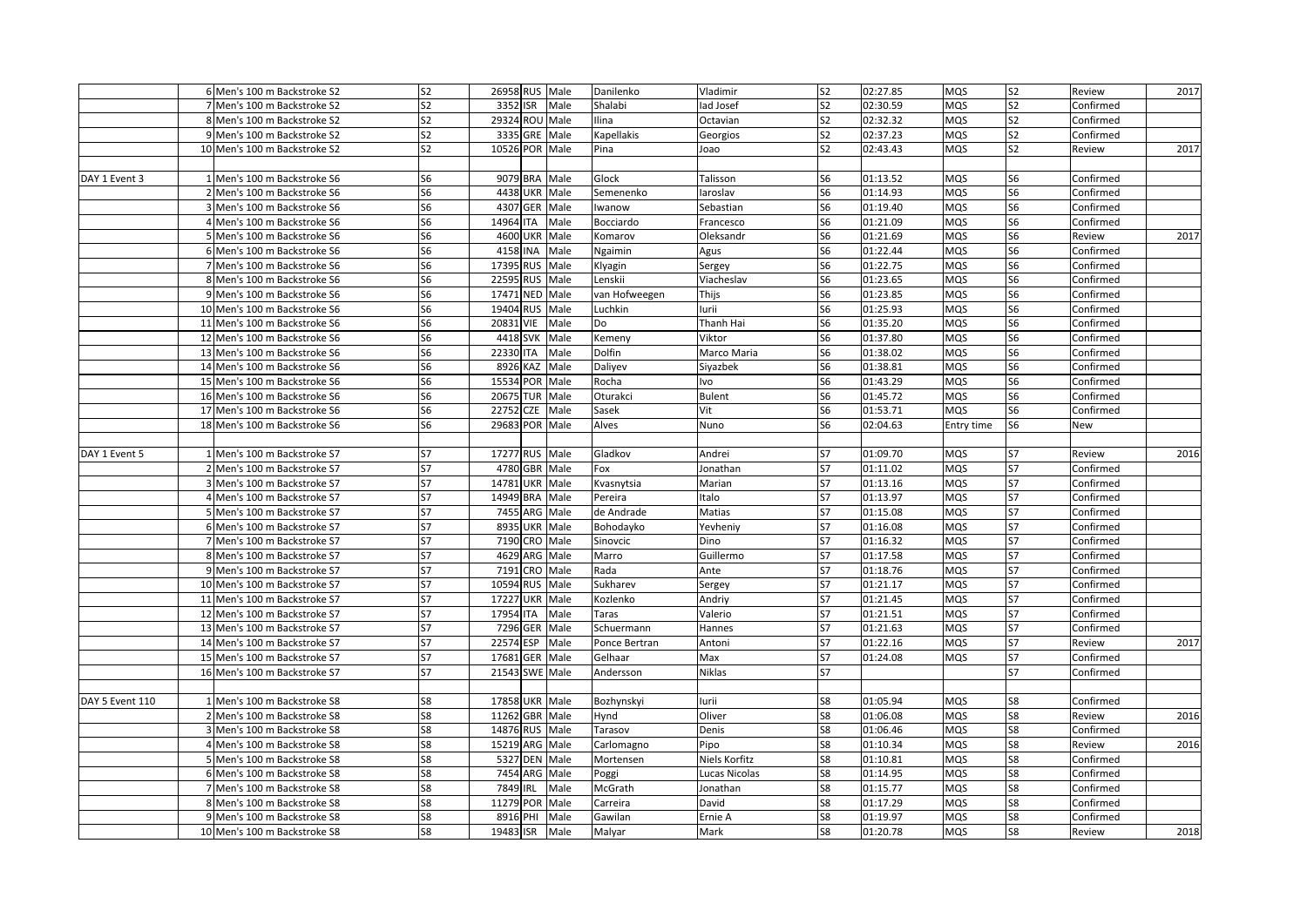|                 | 11 Men's 100 m Backstroke S8  | S8              | 14597 POR Male      |                 | Linhares            | Ruben          | S8                     | 01:25.81 | Entry time               | S8                       | Review              | 2015 |
|-----------------|-------------------------------|-----------------|---------------------|-----------------|---------------------|----------------|------------------------|----------|--------------------------|--------------------------|---------------------|------|
|                 | 12 Men's 100 m Backstroke S8  | S8              | 5373 RUS Male       |                 | Sidnin              | Mikhail        | S8                     |          |                          | S8                       | Confirmed           |      |
|                 |                               |                 |                     |                 |                     |                |                        |          |                          |                          |                     |      |
| DAY 2 Event 32  | 1 Men's 100 m Backstroke S9   | S9              | 5504 GBR Male       |                 | Crisp               | James          | S9                     | 01:04.05 | <b>MQS</b>               | S9                       | Confirmed           |      |
|                 | 2 Men's 100 m Backstroke S9   | S9              | 6480 HUN Male       |                 | Toth                | Tamas          | S9                     | 01:05.24 | <b>MQS</b>               | S9                       | Confirmed           |      |
|                 | 3 Men's 100 m Backstroke S9   | S9              | 11792 POL Male      |                 | Biskup              | Patryk         | S9                     | 01:05.39 | <b>MQS</b>               | S9                       | Review              | 2017 |
|                 | 4 Men's 100 m Backstroke S9   | S9              | 5869                | CRO Male        | Vincetic            | Kristijan      | S9                     | 01:06.16 | MQS                      | S9                       | Confirmed           |      |
|                 | 5 Men's 100 m Backstroke S9   | S9              | 23763 INA           | Male            | Pangabean           | Jendi          | S9                     | 01:07.12 | MQS                      | S9                       | Confirmed           |      |
|                 | 6 Men's 100 m Backstroke S9   | S9              | 20335               | <b>GBR</b> Male | White               | .ewis          | S9                     | 01:08.66 | <b>MQS</b>               | S9                       | Review              | 2018 |
|                 | 7 Men's 100 m Backstroke S9   | S9              | <b>GER</b><br>14736 | Male            | Fontayne            | Bastian        | S9                     | 01:09.63 | <b>MQS</b>               | S9                       | Confirmed           |      |
|                 | 8 Men's 100 m Backstroke S9   | S9              | 5693 POL            | Male            | Matczak             | Sebastian      | S9                     | 01:09.65 | <b>MQS</b>               | S9                       | Confirmed           |      |
|                 | 9 Men's 100 m Backstroke S9   | S9              | 30056<br><b>IRL</b> | Male            | <b>McClements</b>   | Barry          | S9                     | 01:12.15 | <b>MQS</b>               | S9                       | New                 |      |
|                 | 10 Men's 100 m Backstroke S9  | S9              | 11789 POL Male      |                 | Bartnik             | Mateusz        | S9                     | 01:12.25 | <b>MQS</b>               | S9                       | Confirmed           |      |
|                 | 11 Men's 100 m Backstroke S9  | S9              | 9072 POR Male       |                 | Garcia              | Filipe         | S9                     | 01:12.72 | <b>MQS</b>               | S9                       | Confirmed           |      |
|                 | 12 Men's 100 m Backstroke S9  | S9              | 14874 RUS           | Male            | Demianenko          | Aleksandr      | S9                     |          |                          | S9                       | Confirmed           |      |
|                 | 13 Men's 100 m Backstroke S9  | S9              | 22989 RUS Male      |                 | Mozgovoi            | Bogdan         | S9                     |          |                          | S9                       | Confirmed           |      |
|                 | 14 Men's 100 m Backstroke S9  | S9              | 14875 RUS           | Male            | Skaliukh            | Alexander      | S9                     |          |                          | S9                       | Confirmed           |      |
|                 |                               |                 |                     |                 |                     |                |                        |          |                          |                          |                     |      |
| DAY 7 Event 140 | 1 Men's 100 m Backstroke S10  | S10             | 6145 BRA            | Male            | Brasil              | Andre          | S10                    | 00:59.95 | <b>MQS</b>               | <b>S10</b>               | Confirmed           |      |
|                 | 2 Men's 100 m Backstroke S10  | S10             | 6405 EST Male       |                 | Ploomipuu           | Kardo          | S10                    | 01:01.69 | <b>MQS</b>               | <b>S10</b>               | Confirmed           |      |
|                 | 3 Men's 100 m Backstroke S10  | S10             | 22291 UKR Male      |                 | Dubrov              | Denys          | S10                    | 01:01.91 | <b>MQS</b>               | <b>S10</b>               | Confirmed           |      |
|                 | 4 Men's 100 m Backstroke S10  | S10             | 29846 ITA           | Male            | Menciotti           | Riccardo       | S10                    | 01:03.51 | <b>MQS</b>               | <b>S10</b>               | Confirmed           |      |
|                 | 5 Men's 100 m Backstroke S10  | <b>S10</b>      | 7632 RUS Male       |                 | Grigoryev           | Dmitry         | S10                    | 01:04.42 | MQS                      | <b>S10</b>               | Confirmed           |      |
|                 | 6 Men's 100 m Backstroke S10  | S10             | 28018 HUN Male      |                 | Deutsch             | Tamas Gyorgy   | S10                    | 01:05.73 | <b>MQS</b>               | S10                      | Confirmed           |      |
|                 | 7 Men's 100 m Backstroke S10  | S10             | 6184 BEL            | Male            | Decaesstecker       | Sven           | S10                    | 01:05.82 | <b>MQS</b>               | <b>S10</b>               | Confirmed           |      |
|                 | 8 Men's 100 m Backstroke S10  | S10             | 6406 LAT            | Male            | Plotnieks           | Janis          | S10                    | 01:06.40 | <b>MQS</b>               | <b>S10</b>               | Confirmed           |      |
|                 | 9 Men's 100 m Backstroke S10  | S10             | 19046 ITA           | Male            | Ciulli              | Simone         | S10                    | 01:06.43 | <b>MQS</b>               | <b>S10</b>               | Confirmed           |      |
|                 | 10 Men's 100 m Backstroke S10 | <b>S10</b>      | 11267 POR Male      |                 | Caetano             | Gino           | S10                    | 01:06.47 | <b>MQS</b>               | <b>S10</b>               | Confirmed           |      |
|                 | 11 Men's 100 m Backstroke S10 | S10             | 7707 RUS Male       |                 | Poltavtsev          | Pavel          | S10                    | 01:08.42 | <b>MQS</b>               | <b>S10</b>               | Confirmed           |      |
|                 | 12 Men's 100 m Backstroke S10 | <b>S10</b>      | 8346 POL Male       |                 | Kowalski            | Patryk         | S <sub>10</sub>        | 01:08.52 | <b>MQS</b>               | S10                      | Confirmed           |      |
|                 | 13 Men's 100 m Backstroke S10 | S10             | 6468 HUN Male       |                 | Szabo               | Szilard        | S10                    | 01:10.76 | Entry time               | S10                      | Confirmed           |      |
|                 | 14 Men's 100 m Backstroke S10 | S10             | 19268 SWE Male      |                 | Nyren               |                | <b>S10</b>             | 01:13.13 | Entry time               | S10                      | Confirmed           |      |
|                 |                               |                 |                     |                 |                     | Ludvig         |                        |          |                          |                          |                     |      |
| DAY 2 Event 40  | 1 Men's 100 m Backstroke S11  | S11             | 7213 UKR Male       |                 | Zalevskyy           | Dmytro         | S11                    | 01:08.42 | <b>MQS</b>               | S11                      | Confirmed           |      |
|                 | 2 Men's 100 m Backstroke S11  | S11             | 6675 UKR Male       |                 |                     | Viktor         | S11                    | 01:09.59 | <b>MQS</b>               | S11                      | Confirmed           |      |
|                 | 3 Men's 100 m Backstroke S11  | S11             | 22716 POL Male      |                 | Smyrnov<br>Makowski | Wojciech Artur | S11                    | 01:11.83 | <b>MQS</b>               | <b>S11</b>               |                     | 2018 |
|                 | 4 Men's 100 m Backstroke S11  | S <sub>11</sub> | 6612 UKR Male       |                 | Mashchenko          | Oleksandr      | S <sub>11</sub>        | 01:13.05 | <b>MQS</b>               | <b>S11</b>               | Review<br>Confirmed |      |
|                 | 5 Men's 100 m Backstroke S11  | S11             | 11010<br><b>RSA</b> | Male            |                     | Hendri         | S11                    | 01:14.53 |                          |                          | Confirmed           |      |
|                 | 6 Men's 100 m Backstroke S11  | S <sub>11</sub> | 24356 CZE Male      |                 | Herbst<br>Smrcka    | Miroslav       | S11                    | 01:15.06 | <b>MQS</b><br><b>MQS</b> | <b>S11</b><br><b>S11</b> | Review              | 2019 |
|                 |                               |                 | 6708 ARG Male       |                 |                     |                |                        |          |                          |                          |                     |      |
|                 | 7 Men's 100 m Backstroke S11  | S11             | 6829 ESP            |                 | Zayas               | Sergio         | S11                    | 01:15.80 | <b>MQS</b>               | <b>S11</b>               | Confirmed           |      |
|                 | 8 Men's 100 m Backstroke S11  | S11<br>S11      |                     | Male            | Oliver              | srael          | S11<br>S <sub>11</sub> |          |                          | S11                      | Confirmed           |      |
|                 | 9 Men's 100 m Backstroke S11  |                 | 22667 RUS           | Male            | Koval               | Maksim         |                        |          |                          | <b>S11</b>               | Review              | 2016 |
|                 |                               |                 |                     |                 |                     |                |                        |          |                          |                          |                     |      |
| DAY 6 Event 135 | 1 Men's 100 m Backstroke S12  | S12             | 6823 RUS Male       |                 | Nevolin-Svetov      | Aleksandr      | S12                    | 01:00.62 | <b>MQS</b>               | <b>S12</b>               | Review              |      |
|                 | 2 Men's 100 m Backstroke S12  | S12             | 6792 UKR Male       |                 | Klippert            | Sergii         | S12                    | 01:01.28 | MQS                      | <b>S12</b>               | Review              |      |
|                 | 3 Men's 100 m Backstroke S12  | S12             | 11907 RUS Male      |                 | Makarov             | Roman          | S12                    | 01:01.53 | MQS                      | <b>S12</b>               | Review              | 2016 |
|                 | 4 Men's 100 m Backstroke S12  | S12             | 7043 GRE Male       |                 | Taiganidis          | Charalampos    | S12                    | 01:01.57 | <b>MQS</b>               | <b>S12</b>               | Review              | 2016 |
|                 | Men's 100 m Backstroke S12    | S12             | 11300<br>AZE        | Male            | Salei               | Raman          | S12                    | 01:02.33 | <b>MQS</b>               | S12                      | Review              | 2017 |
|                 | 6 Men's 100 m Backstroke S12  | S12             | 9245 GBR Male       |                 | Clegg               | Stephen        | S12                    | 01:02.79 | <b>MQS</b>               | <b>S12</b>               | Review              | 2017 |
|                 | 7 Men's 100 m Backstroke S12  | S12             | 7020<br>AZE         | Male            | Salei               | Dzmitry        | S12                    | 01:03.05 | <b>MQS</b>               | <b>S12</b>               | Review              | 2017 |
|                 | 8 Men's 100 m Backstroke S12  | S12             | 19534 RUS Male      |                 | Saifutdinov         | Artur          | S12                    | 01:05.29 | <b>MQS</b>               | <b>S12</b>               | Review              | 2016 |
|                 | 9 Men's 100 m Backstroke S12  | S12             | 7031 GER Male       |                 | Simon               | Daniel         | S12                    | 01:07.48 | <b>MQS</b>               | <b>S12</b>               | Review              | 2018 |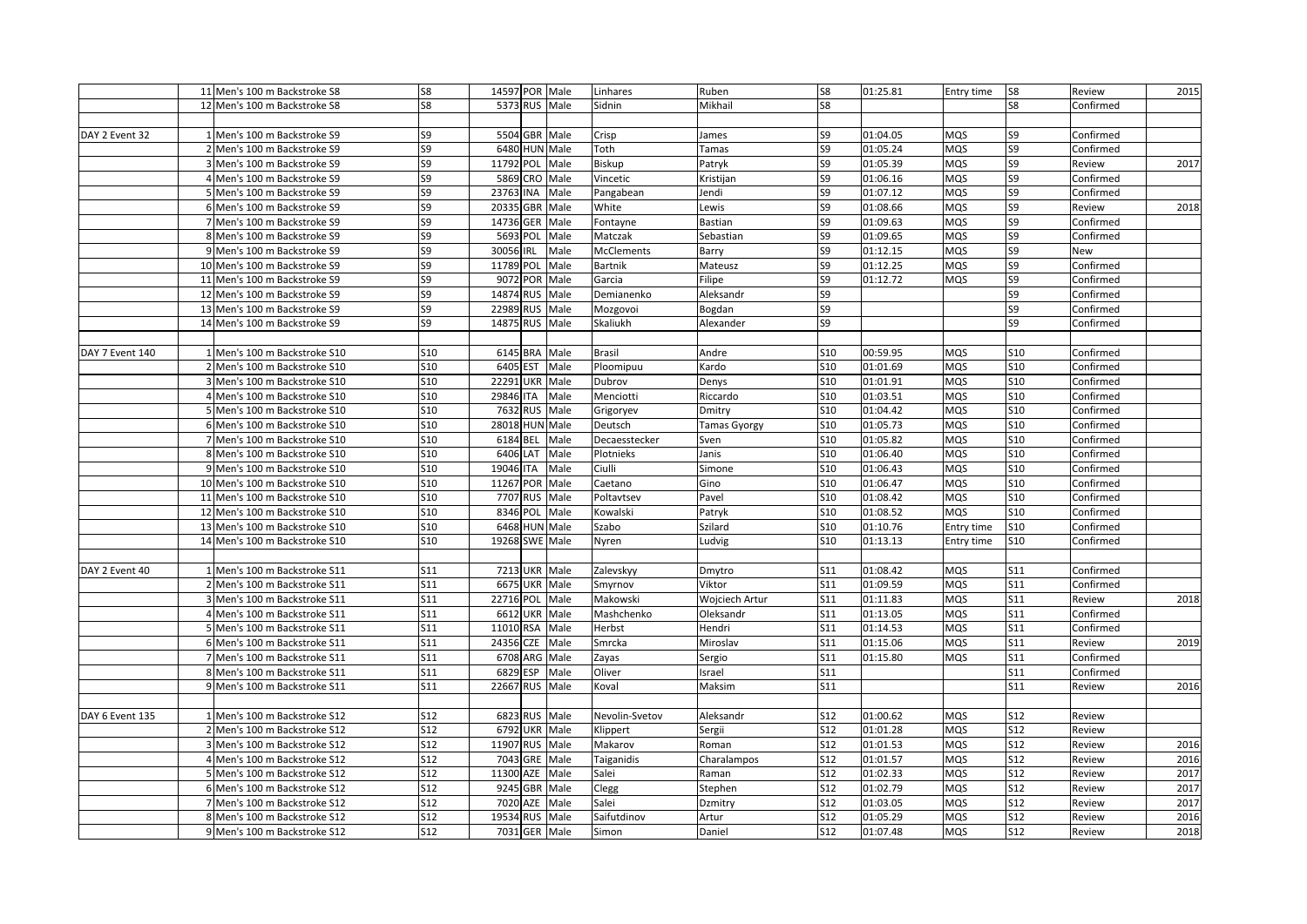|                 | 10 Men's 100 m Backstroke S12  | <b>S12</b>      | 14543 KAZ Male |               | Akhmetov              | Anuar        | S12             | 01:08.53 | <b>MQS</b> | <b>S12</b>      | Review    | 2019 |
|-----------------|--------------------------------|-----------------|----------------|---------------|-----------------------|--------------|-----------------|----------|------------|-----------------|-----------|------|
|                 | 11 Men's 100 m Backstroke S12  | S12             | 22697 BLR      | Male          | Zudzilau              | Hryhory      | S12             | 01:10.69 | MQS        | <b>S12</b>      | Review    | 2016 |
|                 | 12 Men's 100 m Backstroke S12  | S12             | 29635 VIE      | Male          | Tran                  | Quoc Phi     | S12             | 01:12.20 | MQS        | S12             | Review    | 2017 |
|                 | 13 Men's 100 m Backstroke S12  | <b>S12</b>      | 21482 KAZ Male |               | Afanasyev             | Andrey       | S12             | 01:14.42 | MQS        | S12             | Review    | 2017 |
|                 | 14 Men's 100 m Backstroke S12  | <b>S12</b>      | 9248 ROU Male  |               | Ciorap                | Samuel       | <b>S12</b>      | 01:15.38 | MQS        | S12             | Review    |      |
|                 | 15 Men's 100 m Backstroke S12  | <b>S12</b>      | 27629 TUR      | Male          | Aslan                 | Mustafa      | S12             | 01:21.20 | MQS        | S12             | Review    | 2017 |
|                 | 16 Men's 100 m Backstroke S12  | S12             | 26368 ISL      | Male          | Gunnarsson            | Mar          | S12             | 01:22.37 | MQS        | <b>S12</b>      | Review    | 2019 |
|                 | 17 Men's 100 m Backstroke S12  | <b>S12</b>      | 9055 TUR       | Male          | Cirakoglu             | Yakup        | S <sub>12</sub> | 01:39.16 | MQS        | <b>S12</b>      | Review    | 2017 |
|                 | 18 Men's 100 m Backstroke S12  | S12             | 9053 TUR       | Male          | Cirakoglu             | Huseyin      | <b>S12</b>      | 01:41.76 | MQS        | <b>S12</b>      | Review    | 2017 |
|                 |                                |                 |                |               |                       |              |                 |          |            |                 |           |      |
| DAY 6 Event 125 | 1 Men's 100 m Backstroke S13   | S13             | 7861 BLR       | Male          | Boki                  | <b>Ihar</b>  | S13             | 00:56.74 | MQS        | <b>S13</b>      | Review    | 2016 |
|                 | 2 Men's 100 m Backstroke S13   | <b>S13</b>      | 19525 UKR Male |               | Denysenko             | laroslav     | <b>S13</b>      | 00:59.08 | MQS        | <b>S13</b>      | Review    | 2017 |
|                 | 3 Men's 100 m Backstroke S13   | S13             | 17464 UZB      | Male          | Pankov                | Kirill       | S13             | 01:01.13 | MQS        | <b>S13</b>      | Review    | 2016 |
|                 | 4 Men's 100 m Backstroke S13   | <b>S13</b>      | 6983 FIN       | Male          | Latikka               | Antti Antero | <b>S13</b>      | 01:02.60 | MQS        | <b>S13</b>      | Review    | 2016 |
|                 | 5 Men's 100 m Backstroke S13   | <b>S13</b>      | 14870 RUS      | Male          | Bukov                 | Andrei       | <b>S13</b>      | 01:09.48 | MQS        | <b>S13</b>      | Review    | 2017 |
|                 | 6 Men's 100 m Backstroke S13   | <b>S13</b>      | 26935 POL      | Male          | Jastrzebski           | Adrian       | <b>S13</b>      | 01:17.42 | MQS        | <b>S13</b>      | Review    | 2017 |
|                 | 7 Men's 100 m Backstroke S13   | S13             | 26419 GER      | Male          | Engel                 | Taliso       | <b>S13</b>      | 01:28.10 | MQS        | <b>S13</b>      | Review    | 2017 |
|                 | 8 Men's 100 m Backstroke S13   | S13             | 6967 BLR       | Male          | Izotau                | Uladzimir    | <b>S13</b>      |          |            | <b>S13</b>      | Review    |      |
|                 | 9 Men's 100 m Backstroke S13   | <b>S13</b>      | 18094 POL      | Male          | Rzetelski             | Kamil Wiktor | S13             |          |            | <b>S13</b>      | Review    | 2017 |
|                 | 10 Men's 100 m Backstroke S13  | <b>S13</b>      | 10559 RUS      | Male          | Golintovskii          | Aleksandr    | S13             |          |            | <b>S13</b>      | Review    | 2016 |
|                 | 11 Men's 100 m Backstroke S13  | <b>S13</b>      | 22671 RUS Male |               | Nikiforov             | Maksim       | <b>S13</b>      |          |            | S13             | Review    |      |
|                 |                                |                 |                |               |                       |              |                 |          |            |                 |           |      |
| DAY 3 Event 60  | 1 Men's 100 m Backstroke S14   | S14             | 26824 RUS Male |               | Emeliantsev           | Viacheslav   | S14             | 00:59.26 | MQS        | <b>S14</b>      | Confirmed |      |
|                 | 2 Men's 100 m Backstroke S14   | S14             | 8497 NED       | Male          | Evers                 | Marc         | S14             | 01:00.42 | MQS        | <b>S14</b>      | Confirmed |      |
|                 | 3 Men's 100 m Backstroke S14   | S14             | 24347 RUS      | Male          | Kuliabin              | Mikhail      | S <sub>14</sub> | 01:02.16 | MQS        | <b>S14</b>      | Confirmed |      |
|                 | 4 Men's 100 m Backstroke S14   | S14             | 24346 RUS      | Male          | Shabalin              | Andrei       | S <sub>14</sub> | 01:04.17 | MQS        | <b>S14</b>      | Review    |      |
|                 | 5 Men's 100 m Backstroke S14   | S14             | 10606 BEL      | Male          | Vandeput              | Yannick      | S <sub>14</sub> | 01:05.19 | MQS        | <b>S14</b>      | Confirmed |      |
|                 | 6 Men's 100 m Backstroke S14   | S14             | 17604 BEL      | Male          | Parmentier            | Aymeric      | S14             | 01:06.46 | MQS        | S <sub>14</sub> | Confirmed |      |
|                 | 7 Men's 100 m Backstroke S14   | S14             | 16278 TUR      | Male          | Davran                | Doruk        | S14             | 01:11.69 | MQS        | S14             | Confirmed |      |
|                 | 8 Men's 100 m Backstroke S14   | S14             | 20557 RSA      | Male          | Putz                  | Aaron        | S14             | 01:13.90 | Entry time | S14             | Review    |      |
|                 | 9 Men's 100 m Backstroke S14   | S14             | 8910 CZE       | Male          | Hlavac                | Vladimir     | S <sub>14</sub> | 01:15.35 | Entry time | S14             | Confirmed |      |
|                 |                                |                 |                |               |                       |              |                 |          |            |                 |           |      |
| DAY 3 Event 57  | 1 Men's 50 m Breaststroke SB2  | $SB1-2$         |                | 3428 GRE Male | Kostakis              | Ioannis      | SB <sub>2</sub> | 01:00.56 | MQS        | SB <sub>2</sub> | Confirmed |      |
|                 | 2 Men's 50 m Breaststroke SB2  | SB1-2           | 3461 UKR Male  |               | Vynohradets           | Dmytro       | SB <sub>2</sub> | 01:03.28 | MQS        | SB <sub>2</sub> | Confirmed |      |
|                 | 3 Men's 50 m Breaststroke SB2  | SB1-2           | 22567 UKR Male |               | Lapchenko             | Serhii       | SB <sub>2</sub> | 01:09.40 | MQS        | SB <sub>2</sub> | Confirmed |      |
|                 | 4 Men's 50 m Breaststroke SB2  | SB1-2           | 26958 RUS      | Male          | Danilenko             | Vladimir     | SB <sub>2</sub> | 02:26.99 | MQS        | SB <sub>2</sub> | Review    | 2017 |
|                 | 5 Men's 50 m Breaststroke SB2  | SB1-2           | 17385 RUS      | Male          | Makarov               | Alexander    | SB <sub>2</sub> |          |            | SB <sub>2</sub> | Review    | 2017 |
|                 |                                |                 |                |               |                       |              |                 |          |            |                 |           |      |
| DAY 3 Event 58  | 1 Men's 50 m Breaststroke SB3  | SB <sub>3</sub> | 4146 ITA       | Male          | Morelli               | Efrem        | SB3             | 00:49.71 | MQS        | SB <sub>3</sub> | Confirmed |      |
|                 | 2 Men's 50 m Breaststroke SB3  | SB <sub>3</sub> | 3694 ESP       | Male          | Luque                 | Miguel       | SB <sub>3</sub> | 00:49.79 | MQS        | SB <sub>3</sub> | Confirmed |      |
|                 | 3 Men's 50 m Breaststroke SB3  | SB <sub>3</sub> | 15029 RUS      | Male          | Lyzhikhin             | Aleksei      | SB <sub>3</sub> | 00:50.98 | MQS        | SB <sub>3</sub> | Confirmed |      |
|                 | 4 Men's 50 m Breaststroke SB3  | SB <sub>3</sub> | 3681 ESP       | Male          | Gil                   | Vicente      | SB <sub>3</sub> | 00:51.95 | MQS        | SB <sub>3</sub> | Confirmed |      |
|                 | 5 Men's 50 m Breaststroke SB3  | SB <sub>3</sub> | 3690 DEN Male  |               | Larsen                | Jonas        | SB <sub>3</sub> | 00:55.17 | MQS        | SB3             | Confirmed |      |
|                 | 6 Men's 50 m Breaststroke SB3  | SB <sub>3</sub> | 19339 CZE      | Male          | Hlavinka              | Tomas        | SB <sub>3</sub> | 00:55.94 | MQS        | SB3             | Confirmed |      |
|                 | 7 Men's 50 m Breaststroke SB3  | SB <sub>3</sub> | 3599 CZE       | Male          | Povysil               | Jan          | SB <sub>3</sub> | 00:57.29 | MQS        | SB3             | Confirmed |      |
|                 | 8 Men's 50 m Breaststroke SB3  | SB <sub>3</sub> | 3634 SWE Male  |               | Fredriksson           | Mikael       | SB <sub>3</sub> | 01:07.15 | MQS        | SB <sub>3</sub> | Confirmed |      |
|                 | 9 Men's 50 m Breaststroke SB3  | SB <sub>3</sub> | 20670 TUR      | Male          | Demir                 | Hamit        | SB <sub>3</sub> | 01:17.28 | MQS        | SB3             | Confirmed |      |
|                 |                                |                 |                |               |                       |              |                 |          |            |                 |           |      |
| DAY 4 Event 86  | 1 Men's 100 m Breaststroke SB4 | SB4             | 8873 GRE Male  |               | Tsapatakis            | Antonios     | SB4             | 01:36.33 | MQS        | SB4             | Confirmed |      |
|                 | 2 Men's 100 m Breaststroke SB4 | SB4             | 3761 BRA       | Male          | Dias                  | Daniel       | SB4             | 01:36.54 | MQS        | SB4             | Confirmed |      |
|                 | 3 Men's 100 m Breaststroke SB4 | SB4             | 3886 ESP       | Male          | Ten                   | Ricardo      | SB4             | 01:37.87 | MQS        | SB4             | Confirmed |      |
|                 | 4 Men's 100 m Breaststroke SB4 | SB4             | 3774 COL       | Male          | <b>Fuentes Garcia</b> | Moises       | SB4             | 01:37.93 | MQS        | SB4             | Confirmed |      |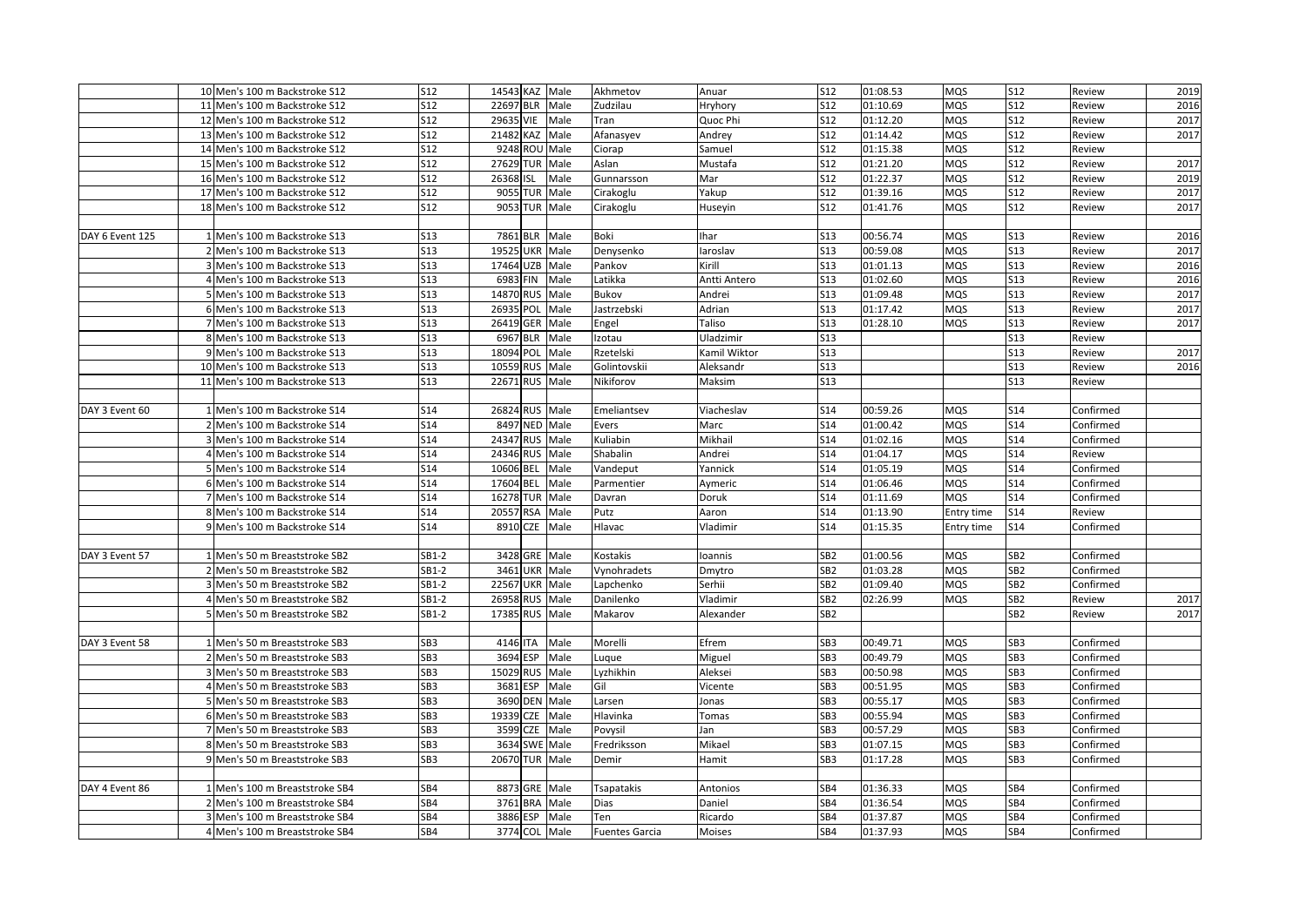|                 | 5 Men's 100 m Breaststroke SB4                                   | SB4             | 17836 VIE Male          |                 | Nguyen                  | Thanh Trung        | SB4             | 01:48.93             | <b>MQS</b>               | SB4             | Confirmed              |      |
|-----------------|------------------------------------------------------------------|-----------------|-------------------------|-----------------|-------------------------|--------------------|-----------------|----------------------|--------------------------|-----------------|------------------------|------|
|                 | 6 Men's 100 m Breaststroke SB4                                   | SB4             | 22603 ITA               | Male            | Massussi                | Andrea             | SB4             | 01:50.56             | <b>MQS</b>               | SB4             | Confirmed              |      |
|                 | 7 Men's 100 m Breaststroke SB4                                   | SB4             | 22629 RUS Male          |                 | Cherniaev               | Dmitrii            | SB4             | 01:52.99             | <b>MQS</b>               | SB4             | Review                 | 2018 |
|                 | 8 Men's 100 m Breaststroke SB4                                   | SB4             | 20545                   | RUS Male        | Zhdanov                 | Roman              | SB4             | 02:05.40             | <b>MQS</b>               | SB <sub>4</sub> | Review                 | 2017 |
|                 | 9 Men's 100 m Breaststroke SB4                                   | SB4             | 24287 UKR Male          |                 | Kabyshev                | Oleksii            | SB4             | 02:17.51             | <b>MQS</b>               | SB4             | Review                 | 2017 |
|                 | 10 Men's 100 m Breaststroke SB4                                  | SB4             | 11633 POR Male          |                 | Costa                   | Jose               | SB4             | 03:10.80             | MQS                      | SB4             | Review                 |      |
|                 | 11 Men's 100 m Breaststroke SB4                                  | SB4             | 17862 UKR Male          |                 | Derevinskyi             | Andrii             | SB4             |                      |                          | SB4             |                        |      |
|                 |                                                                  |                 |                         |                 |                         |                    |                 |                      |                          |                 | Review                 |      |
|                 |                                                                  |                 |                         |                 |                         |                    |                 |                      |                          |                 |                        |      |
| DAY 4 Event 78  | 1 Men's 100 m Breaststroke SB5                                   | SB5             | 19404 RUS Male          |                 | Luchkin                 | lurii              | SB5             | 01:32.01             | <b>MQS</b>               | SB5             | Confirmed              |      |
|                 | 2 Men's 100 m Breaststroke SB5                                   | SB5             | 19267 SWE               | Male            | Forsman                 | Karl               | SB5             | 01:32.39             | <b>MQS</b>               | SB5             | Confirmed              |      |
|                 | 3 Men's 100 m Breaststroke SB5                                   | SB5             | 4073 GER Male           |                 | Grunenberg              | <b>Niels</b>       | SB5             | 01:38.36             | <b>MQS</b>               | SB5             | Confirmed              |      |
|                 | 4 Men's 100 m Breaststroke SB5                                   | SB5             | 22330<br>ITA            | Male            | Dolfin                  | Marco Maria        | SB5             | 01:40.89             | <b>MQS</b>               | SB5             | Confirmed              |      |
|                 | 5 Men's 100 m Breaststroke SB5                                   | SB5             | 20831 VIE Male          |                 | Do                      | Thanh Hai          | SB5             | 01:43.07             | <b>MQS</b>               | SB5             | Confirmed              |      |
|                 | 6 Men's 100 m Breaststroke SB5                                   | SB5             | 15534                   | POR Male        | Rocha                   | lvo                | SB5             | 01:50.11             | <b>MQS</b>               | SB5             | Confirmed              |      |
|                 | 7 Men's 100 m Breaststroke SB5                                   | SB5             | ESP<br>26445            | Male            | Perez Diago             | Josu               | SB5             | 02:06.97             | MQS                      | SB5             | Confirmed              |      |
|                 | 8 Men's 100 m Breaststroke SB5                                   | SB5             | 29683                   | POR Male        | Alves                   | Nuno               | SB5             | 02:07.30             | <b>MQS</b>               | SB5             | New                    |      |
|                 | 9 Men's 100 m Breaststroke SB5                                   | SB5             | 22752<br><b>CZE</b>     | Male            | Sasek                   | Vit                | SB5             | 02:11.24             | <b>MQS</b>               | SB5             | Confirmed              |      |
|                 | 10 Men's 100 m Breaststroke SB5                                  | SB5             | 22595 RUS               | Male            | Lenskii                 | Viacheslav         | SB5             |                      |                          | SB5             | Confirmed              |      |
|                 |                                                                  |                 |                         |                 |                         |                    |                 |                      |                          |                 |                        |      |
| DAY 4 Event 74  | 1 Men's 100 m Breaststroke SB6                                   | SB6             | 8935 UKR Male           |                 | Bohodayko               | Yevheniy           | SB6             | 01:21.92             | <b>MQS</b>               | SB6             | Confirmed              |      |
|                 | 2 Men's 100 m Breaststroke SB6                                   | SB <sub>6</sub> | 15020                   | COL Male        | Crispin                 | Nelson             | SB <sub>6</sub> | 01:22.83             | <b>MQS</b>               | SB6             | Confirmed              |      |
|                 | 3 Men's 100 m Breaststroke SB6                                   | SB6             | 5168                    | <b>GER</b> Male | Schmidtke               | Torben             | SB6             | 01:23.12             | <b>MQS</b>               | SB6             | Confirmed              |      |
|                 | 4 Men's 100 m Breaststroke SB6                                   | SB <sub>6</sub> | 19491                   | <b>NOR Male</b> | Bjornstad               | Andreas Skaar      | SB6             | 01:27.99             | MQS                      | SB6             | Confirmed              |      |
|                 | 5 Men's 100 m Breaststroke SB6                                   | SB <sub>6</sub> | 26421<br>BEL            | Male            | Libin                   | Maarten            | SB <sub>6</sub> | 01:30.06             | <b>MQS</b>               | SB6             | Confirmed              |      |
|                 | 6 Men's 100 m Breaststroke SB6                                   | SB <sub>6</sub> | 4986<br>GER             | Male            | Burkard                 | Christoph          | SB <sub>6</sub> | 01:30.09             | <b>MQS</b>               | SB6             | Confirmed              |      |
|                 | 7 Men's 100 m Breaststroke SB6                                   | SB <sub>6</sub> | 17471 NED Male          |                 | van Hofweegen           | Thijs              | SB6             | 01:30.69             | <b>MQS</b>               | SB6             | Confirmed              |      |
|                 | 8 Men's 100 m Breaststroke SB6                                   | SB6             | 22574<br>ESP            | Male            | Ponce Bertran           | Antoni             | SB6             | 01:30.96             | <b>MQS</b>               | SB6             | Review                 | 2017 |
|                 | 9 Men's 100 m Breaststroke SB6                                   | SB <sub>6</sub> | 4378                    | ISR Male        | Valinsky                | Yoav               | SB6             | 01:33.55             | <b>MQS</b>               | SB6             | Confirmed              |      |
|                 | 10 Men's 100 m Breaststroke SB6                                  | SB6             | 28753 HUN Male          |                 | Ivan                    | Bence              | SB6             | 01:42.22             | MQS                      | SB6             | Review                 | 2017 |
|                 | 11 Men's 100 m Breaststroke SB6                                  | SB <sub>6</sub> | 15181 FIN Male          |                 | Natunen                 | Mikael             | SB6             | 01:43.42             | <b>MQS</b>               | SB6             | Confirmed              |      |
|                 | 12 Men's 100 m Breaststroke SB6                                  | SB6             | 7191<br><b>CRO</b>      | Male            | Rada                    | Ante               | SB6             | 01:52.35             | MQS                      | SB6             | Confirmed              |      |
|                 | 13 Men's 100 m Breaststroke SB6                                  | SB <sub>6</sub> | 17277 RUS               | Male            | Gladkov                 | Andrei             | SB <sub>6</sub> |                      |                          | SB <sub>6</sub> | Review                 | 2016 |
|                 |                                                                  |                 |                         |                 |                         |                    |                 |                      |                          |                 |                        |      |
| DAY 4 Event 82  | 1 Men's 100 m Breaststroke SB7                                   | SB7             | 21432 COL Male          |                 | Serrano Zarate          | Carlos             | SB7             | 01:15.62             | <b>MQS</b>               | SB7             | Review                 | 2017 |
|                 | 2 Men's 100 m Breaststroke SB7                                   | SB7             | 17226 UKR Male          |                 | Hrynenko                | Bohdan             | SB7             | 01:24.08             | <b>MQS</b>               | SB7             | Confirmed              |      |
|                 | 3 Men's 100 m Breaststroke SB7                                   | SB7             | 26434 RUS Male          |                 | Efrosinin               | Egor               | SB7             | 01:25.88             | <b>MQS</b>               | SB7             | Review                 | 2017 |
|                 | 4 Men's 100 m Breaststroke SB7                                   | SB7             | 17382                   | RUS Male        | Chebotarev              | Victor             | SB7             | 01:26.01             | <b>MQS</b>               | SB7             | Confirmed              |      |
|                 | 5 Men's 100 m Breaststroke SB7                                   | SB7             | 20558<br><b>RUS</b>     | Male            | Borodaev                | Maxim              | SB7             | 01:28.56             | <b>MQS</b>               | SB7             | Review                 | 2017 |
|                 | 6 Men's 100 m Breaststroke SB7                                   | SB7             | 4418 SVK Male           |                 | Kemeny                  | Viktor             | SB7             | 01:28.57             | <b>MQS</b>               | SB7             | Confirmed              |      |
|                 | 7 Men's 100 m Breaststroke SB7                                   | SB7             | 7257 GER                | Male            | Pollap                  | Tobias             | SB7             | 01:32.35             | <b>MQS</b>               | SB7             | Confirmed              |      |
|                 | 8 Men's 100 m Breaststroke SB7                                   | SB7             | 15219<br>ARG            | Male            | Carlomagno              | Pipo               | SB7             | 01:34.10             | <b>MQS</b>               | SB7             | Review                 | 2016 |
|                 | 9 Men's 100 m Breaststroke SB7                                   | SB7             | 19483<br>ISR            | Male            | Malyar                  | Mark               | SB7             | 01:38.18             | <b>MQS</b>               | SB7             | Review                 | 2018 |
|                 | 10 Men's 100 m Breaststroke SB7                                  | SB7             | 20674 TUR Male          |                 | Sar                     | Mustafa            | SB7             | 01:40.48             | <b>MQS</b>               | SB7             | Confirmed              |      |
|                 |                                                                  |                 |                         |                 |                         |                    |                 |                      |                          |                 |                        |      |
| DAY 6 Event 115 | 1 Men's 100 m Breaststroke SB8                                   | SB8             | 5338 AUT                | Male            | Onea                    | Andreas            | SB8             | 01:12.34             | <b>MQS</b>               | SB8             | Confirmed              |      |
|                 | 2 Men's 100 m Breaststroke SB8                                   | SB8             | 5712 ITA                | Male            | Morlacchi               | Federico           | SB8             | 01:12.68             | <b>MQS</b>               | SB8             | Confirmed              |      |
|                 | 3 Men's 100 m Breaststroke SB8                                   | SB8             | 8127 FRA                | Male            | Rozoy                   | Charles            | SB8             | 01:17.46             | <b>MQS</b>               | SB8             | Confirmed              |      |
|                 | 4 Men's 100 m Breaststroke SB8                                   | SB8             | 6434 RUS                | Male            | Samarin                 | Eduard             | SB8             | 01:18.85             | <b>MQS</b>               | SB8             | Confirmed              |      |
|                 | 5 Men's 100 m Breaststroke SB8                                   | SB8             | 5420 RUS                | Male            | Zimin                   | Evgeny             | SB8             | 01:18.94             | <b>MQS</b>               | SB8             | Confirmed              |      |
|                 |                                                                  |                 |                         |                 |                         |                    |                 |                      |                          |                 |                        |      |
|                 |                                                                  |                 |                         |                 |                         |                    |                 |                      |                          |                 |                        |      |
|                 | 6 Men's 100 m Breaststroke SB8                                   | SB8             | 26592<br>ESP            | Male            | Martinez Fernandez      | Carlos             | SB8             | 01:20.00             | <b>MQS</b>               | SB8             | Confirmed              |      |
|                 | 7 Men's 100 m Breaststroke SB8<br>8 Men's 100 m Breaststroke SB8 | SB8<br>SB8      | 14874<br>23763 INA Male | RUS Male        | Demianenko<br>Pangabean | Aleksandr<br>Jendi | SB8<br>SB8      | 01:21.19<br>01:24.33 | <b>MQS</b><br><b>MQS</b> | SB8<br>SB8      | Confirmed<br>Confirmed |      |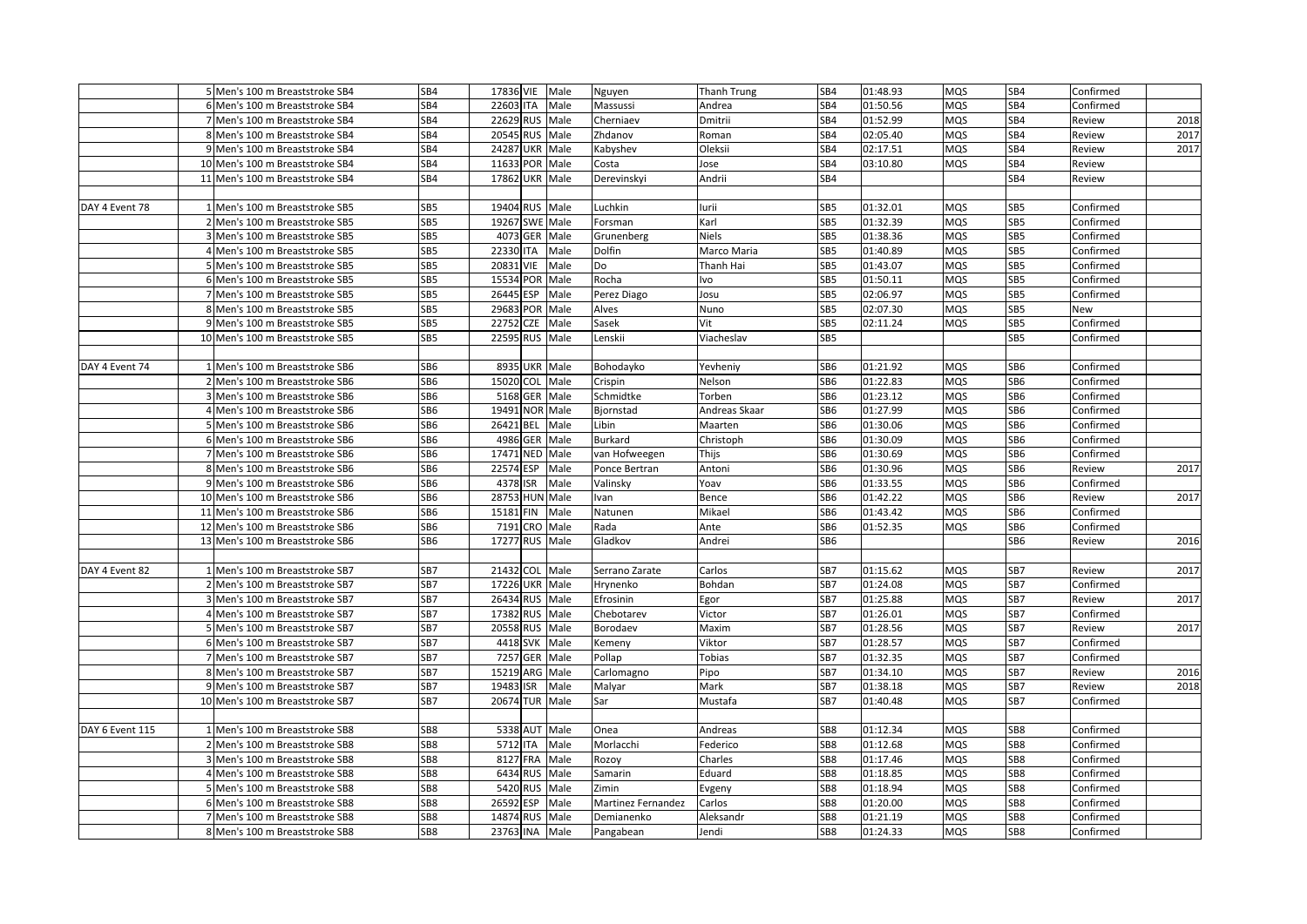| SB8<br>17660 EST<br>SB8<br>01:27.04<br><b>MQS</b><br>SB8<br>2017<br>10 Men's 100 m Breaststroke SB8<br>Male<br>Liksor<br>Robin<br>Review<br>SB <sub>8</sub><br>Glatzl<br>SB8<br>01:30.56<br><b>MQS</b><br>11 Men's 100 m Breaststroke SB8<br>11162 AUT Male<br>Marco<br>SB8<br>Confirmed<br>SB8<br>14597 POR Male<br>01:42.37<br>2015<br>12 Men's 100 m Breaststroke SB8<br>Linhares<br>Ruben<br>SB8<br>Entry time<br>SB8<br>Review<br>SB <sub>8</sub><br>7849 IRL<br>McGrath<br>SB8<br>01:51.51<br>Male<br>SB8<br>Review<br>13 Men's 100 m Breaststroke SB8<br>Jonathan<br>Entry time<br>SB8<br>30056 IRL<br>Male<br>SB8<br>SB8<br>14 Men's 100 m Breaststroke SB8<br><b>McClements</b><br>New<br>Barry<br>7707 RUS<br>Male<br>Poltavtsev<br>01:05.83<br><b>MQS</b><br>DAY 6 Event 123<br>1 Men's 100 m Breaststroke SB9<br>SB <sub>9</sub><br>Pavel<br>SB9<br>SB9<br>Confirmed<br>22291 UKR Male<br>SB9<br>SB <sub>9</sub><br>01:08.74<br><b>MQS</b><br>SB9<br>2 Men's 100 m Breaststroke SB9<br>Dubrov<br>Denys<br>Confirmed<br>01:09.19<br>SB9<br>20559 RUS Male<br>Aleksei<br>SB <sub>9</sub><br><b>MQS</b><br>SB9<br>3 Men's 100 m Breaststroke SB9<br>Bugaenko<br>Review<br>2017<br>SB9<br>7632 RUS Male<br>SB9<br>01:09.80<br><b>MQS</b><br>SB9<br>Confirmed<br>4 Men's 100 m Breaststroke SB9<br>Grigoryev<br>Dmitry<br>SB <sub>9</sub><br>22562 UKR Male<br>Vanzenko<br>SB <sub>9</sub><br>01:12.67<br><b>MQS</b><br>SB9<br>5 Men's 100 m Breaststroke SB9<br>Dmytro<br>Confirmed<br>SB <sub>9</sub><br>6480 HUN Male<br>01:15.39<br>MQS<br>SB9<br>6 Men's 100 m Breaststroke SB9<br>Toth<br>Tamas<br>SB9<br>Confirmed<br>5980<br>01:19.46<br>MQS<br>SB <sub>9</sub><br><b>FIN</b><br>Male<br>Lahteenmaki<br>Leo<br>SB <sub>9</sub><br>SB9<br>7 Men's 100 m Breaststroke SB9<br>Confirmed<br>SB <sub>9</sub><br>29903 ISR<br>Male<br>Safonov<br>Vladislav<br>SB9<br>01:19.85<br><b>MQS</b><br>SB9<br>8 Men's 100 m Breaststroke SB9<br>Confirmed<br>9 Men's 100 m Breaststroke SB9<br>SB <sub>9</sub><br>23490 MGL Male<br>Bat-Undrakh<br>SB <sub>9</sub><br>01:30.06<br>Wild Card<br>SB9<br>Confirmed<br>Battulga<br>6612 UKR Male<br>Mashchenko<br>01:16.49<br>1 Men's 100 m Breaststroke SB11<br>SB11<br>Oleksandr<br>SB11<br><b>MQS</b><br>SB11<br>Confirmed<br>DAY 6 Event 130<br>01:17.49<br>SB11<br>6675 UKR Male<br>Viktor<br>SB11<br><b>MQS</b><br>SB11<br>2 Men's 100 m Breaststroke SB11<br>Smyrnov<br>Confirmed<br>SB11<br>22667 RUS Male<br>01:18.58<br><b>MQS</b><br>SB11<br>2016<br>3 Men's 100 m Breaststroke SB11<br>Koval<br>Maksim<br>SB11<br>Review<br>SB11<br>01:26.42<br><b>MQS</b><br>2019<br>24356<br><b>CZE</b><br>Male<br>Smrcka<br>Miroslav<br>SB11<br>SB11<br>Review<br>4 Men's 100 m Breaststroke SB11<br>14923 GEO<br>SB11<br>Male<br>Tvauri<br>01:26.74<br>MQS<br>SB11<br>5 Men's 100 m Breaststroke SB11<br>Nika<br>SB11<br>Confirmed<br>6829 ESP<br>01:29.28<br>6 Men's 100 m Breaststroke SB11<br>SB11<br>Male<br>Oliver<br>SB11<br><b>MQS</b><br>SB11<br>Confirmed<br>srael<br>6937 UKR Male<br>Oleksii<br>01:05.25<br>2016<br>DAY 3 Event 62<br>1 Men's 100 m Breaststroke SB12<br><b>SB12</b><br>Fedyna<br><b>SB12</b><br><b>MQS</b><br><b>SB12</b><br>Review<br>SB12<br>7020 AZE<br>Male<br>Salei<br>SB12<br>01:06.93<br>2017<br>2 Men's 100 m Breaststroke SB12<br>Dzmitry<br><b>MQS</b><br>SB12<br>Review<br>2019<br>SB12<br>14543 KAZ Male<br>Akhmetov<br>SB12<br>01:08.48<br><b>MQS</b><br><b>SB12</b><br>3 Men's 100 m Breaststroke SB12<br>Review<br>Anuar<br>2016<br>4 Men's 100 m Breaststroke SB12<br>SB12<br>19534 RUS Male<br>Saifutdinov<br>Artur<br>SB12<br>01:08.91<br><b>MQS</b><br><b>SB12</b><br>Review<br><b>SB12</b><br>2018<br>6889 UKR Male<br>SB12<br>01:10.24<br>MQS<br>SB12<br>5 Men's 100 m Breaststroke SB12<br>Veraksa<br>Maksym<br>Review<br>SB12<br>6792 UKR<br>Male<br>SB12<br>01:11.50<br><b>MQS</b><br>SB12<br>6 Men's 100 m Breaststroke SB12<br>Klippert<br>Sergii<br>Review<br>SB12<br>8719 RUS<br>Male<br>Punko<br>SB12<br>01:11.67<br><b>MQS</b><br><b>SB12</b><br>2016<br>7 Men's 100 m Breaststroke SB12<br>Sergey<br>Review<br>SB12<br>21482 KAZ<br>Male<br>01:13.95<br><b>MQS</b><br>2017<br>8 Men's 100 m Breaststroke SB12<br>Afanasyev<br>Andrey<br>SB12<br>SB12<br>Review<br>01:15.91<br>SB12<br>9248 ROU Male<br>SB12<br><b>MQS</b><br>SB12<br>9 Men's 100 m Breaststroke SB12<br>Ciorap<br>Samuel<br>Review<br>SB12<br>22697 BLR<br>Male<br>01:16.38<br><b>MQS</b><br><b>SB12</b><br>2016<br>10 Men's 100 m Breaststroke SB12<br>Zudzilau<br><b>SB12</b><br>Hryhory<br>Review<br>SB12<br>7031 GER Male<br>Daniel<br>SB12<br>01:17.04<br><b>MQS</b><br><b>SB12</b><br>Review<br>2018<br>11 Men's 100 m Breaststroke SB12<br>Simon<br><b>SB12</b><br>2017<br>9053 TUR Male<br>01:37.80<br>SB12<br>12 Men's 100 m Breaststroke SB12<br>Cirakoglu<br>SB12<br><b>MQS</b><br>Review<br>Huseyin<br>27629 TUR Male<br><b>SB12</b><br>2017<br>13 Men's 100 m Breaststroke SB12<br>SB12<br>Aslan<br>01:40.06<br>MQS<br>SB12<br>Mustafa<br>Review<br>6967 BLR Male<br>01:06.86<br>DAY 3 Event 63<br>1 Men's 100 m Breaststroke SB13<br><b>SB13</b><br>Izotau<br>Uladzimir<br>SB13<br><b>MQS</b><br><b>SB13</b><br>Review<br>SB13<br>7861 BLR<br>Male<br>Boki<br><b>har</b><br>01:07.11<br><b>MQS</b><br>2 Men's 100 m Breaststroke SB13<br>SB13<br>SB13<br>Review<br>2016<br>7069 RUS<br>01:08.24<br>2017<br>3 Men's 100 m Breaststroke SB13<br>SB13<br>Male<br>Zimin<br>Mikhail<br>SB13<br><b>MQS</b><br><b>SB13</b><br>Review<br>SB13<br>22671 RUS Male<br>Nikiforov<br>SB13<br>01:09.70<br><b>MQS</b><br><b>SB13</b><br>4 Men's 100 m Breaststroke SB13<br>Maksim<br>Review<br>SB13<br>14914 ESP<br>01:14.77<br><b>MQS</b><br>SB13<br>2016<br>5 Men's 100 m Breaststroke SB13<br>Male<br>Salguero Oteiza<br>lvan<br>SB13<br>Review<br>SB13<br>23772 INA<br>Male<br>SB13<br>01:14.79<br><b>MQS</b><br>SB13<br>2017<br>6 Men's 100 m Breaststroke SB13<br>Yowei<br>Marinus Melianus<br>Review<br>SB13<br>14870 RUS<br>Male<br>01:15.99<br>MQS<br>SB13<br>2017<br>7 Men's 100 m Breaststroke SB13<br>Bukov<br>SB13<br>Review<br>Andrei<br>2017<br>SB13<br>29444 POL Male<br>SB13<br>01:18.81<br><b>MQS</b><br>SB13<br>8 Men's 100 m Breaststroke SB13<br>Niesyczynski<br>Bartlomiej<br>Review<br>SB13<br>6968 MAS Male<br>01:19.44<br><b>MQS</b><br>2018<br>9 Men's 100 m Breaststroke SB13<br>Jaranding<br>Julius<br>SB13<br><b>SB13</b><br>Review<br>2017<br>SB13<br>26419 GER<br>Male<br>10 Men's 100 m Breaststroke SB13<br>Engel<br>Taliso<br>SB13<br>01:22.76<br><b>MQS</b><br><b>SB13</b><br>Review<br>18094 POL<br>2017<br>11 Men's 100 m Breaststroke SB13<br>SB13<br>Male<br>Rzetelski<br>Kamil Wiktor<br>SB13<br>SB13<br>Review<br>DAY 4 Event 90<br>1 Men's 100 m Breaststroke SB14<br>SB14<br>8497 NED Male<br>Evers<br>Marc<br>SB14<br>01:06.92<br>MQS<br>SB14<br>Confirmed<br><b>SB14</b><br>15273 GBR Male<br>SB14<br>01:07.45<br><b>MQS</b><br>SB14<br>2 Men's 100 m Breaststroke SB14<br>Quin<br>Scott<br>Confirmed | 9 Men's 100 m Breaststroke SB8 | SB8 | 19230 ARG Male | Orellana | <b>Agustin Nahuel</b> | SB8 | 01:25.48 | <b>MQS</b> | SB8 | Confirmed |  |
|---------------------------------------------------------------------------------------------------------------------------------------------------------------------------------------------------------------------------------------------------------------------------------------------------------------------------------------------------------------------------------------------------------------------------------------------------------------------------------------------------------------------------------------------------------------------------------------------------------------------------------------------------------------------------------------------------------------------------------------------------------------------------------------------------------------------------------------------------------------------------------------------------------------------------------------------------------------------------------------------------------------------------------------------------------------------------------------------------------------------------------------------------------------------------------------------------------------------------------------------------------------------------------------------------------------------------------------------------------------------------------------------------------------------------------------------------------------------------------------------------------------------------------------------------------------------------------------------------------------------------------------------------------------------------------------------------------------------------------------------------------------------------------------------------------------------------------------------------------------------------------------------------------------------------------------------------------------------------------------------------------------------------------------------------------------------------------------------------------------------------------------------------------------------------------------------------------------------------------------------------------------------------------------------------------------------------------------------------------------------------------------------------------------------------------------------------------------------------------------------------------------------------------------------------------------------------------------------------------------------------------------------------------------------------------------------------------------------------------------------------------------------------------------------------------------------------------------------------------------------------------------------------------------------------------------------------------------------------------------------------------------------------------------------------------------------------------------------------------------------------------------------------------------------------------------------------------------------------------------------------------------------------------------------------------------------------------------------------------------------------------------------------------------------------------------------------------------------------------------------------------------------------------------------------------------------------------------------------------------------------------------------------------------------------------------------------------------------------------------------------------------------------------------------------------------------------------------------------------------------------------------------------------------------------------------------------------------------------------------------------------------------------------------------------------------------------------------------------------------------------------------------------------------------------------------------------------------------------------------------------------------------------------------------------------------------------------------------------------------------------------------------------------------------------------------------------------------------------------------------------------------------------------------------------------------------------------------------------------------------------------------------------------------------------------------------------------------------------------------------------------------------------------------------------------------------------------------------------------------------------------------------------------------------------------------------------------------------------------------------------------------------------------------------------------------------------------------------------------------------------------------------------------------------------------------------------------------------------------------------------------------------------------------------------------------------------------------------------------------------------------------------------------------------------------------------------------------------------------------------------------------------------------------------------------------------------------------------------------------------------------------------------------------------------------------------------------------------------------------------------------------------------------------------------------------------------------------------------------------------------------------------------------------------------------------------------------------------------------------------------------------------------------------------------------------------------------------------------------------------------------------------------------------------------------------------------------------------------------------------------------------------------------------------------------------------------------------------------------------------------------------------------------------------------------------------------------------------------------------------------------------------------------------------------------------------------------------------------------------------------------------------------------------------------------------------------------------------------------------------------------------------------------------------------------------------------------------------------------------------------------------------------------------------------------------------------------------------------------------------------------------------------|--------------------------------|-----|----------------|----------|-----------------------|-----|----------|------------|-----|-----------|--|
|                                                                                                                                                                                                                                                                                                                                                                                                                                                                                                                                                                                                                                                                                                                                                                                                                                                                                                                                                                                                                                                                                                                                                                                                                                                                                                                                                                                                                                                                                                                                                                                                                                                                                                                                                                                                                                                                                                                                                                                                                                                                                                                                                                                                                                                                                                                                                                                                                                                                                                                                                                                                                                                                                                                                                                                                                                                                                                                                                                                                                                                                                                                                                                                                                                                                                                                                                                                                                                                                                                                                                                                                                                                                                                                                                                                                                                                                                                                                                                                                                                                                                                                                                                                                                                                                                                                                                                                                                                                                                                                                                                                                                                                                                                                                                                                                                                                                                                                                                                                                                                                                                                                                                                                                                                                                                                                                                                                                                                                                                                                                                                                                                                                                                                                                                                                                                                                                                                                                                                                                                                                                                                                                                                                                                                                                                                                                                                                                                                                                                                                                                                                                                                                                                                                                                                                                                                                                                                                                                                                                                           |                                |     |                |          |                       |     |          |            |     |           |  |
|                                                                                                                                                                                                                                                                                                                                                                                                                                                                                                                                                                                                                                                                                                                                                                                                                                                                                                                                                                                                                                                                                                                                                                                                                                                                                                                                                                                                                                                                                                                                                                                                                                                                                                                                                                                                                                                                                                                                                                                                                                                                                                                                                                                                                                                                                                                                                                                                                                                                                                                                                                                                                                                                                                                                                                                                                                                                                                                                                                                                                                                                                                                                                                                                                                                                                                                                                                                                                                                                                                                                                                                                                                                                                                                                                                                                                                                                                                                                                                                                                                                                                                                                                                                                                                                                                                                                                                                                                                                                                                                                                                                                                                                                                                                                                                                                                                                                                                                                                                                                                                                                                                                                                                                                                                                                                                                                                                                                                                                                                                                                                                                                                                                                                                                                                                                                                                                                                                                                                                                                                                                                                                                                                                                                                                                                                                                                                                                                                                                                                                                                                                                                                                                                                                                                                                                                                                                                                                                                                                                                                           |                                |     |                |          |                       |     |          |            |     |           |  |
|                                                                                                                                                                                                                                                                                                                                                                                                                                                                                                                                                                                                                                                                                                                                                                                                                                                                                                                                                                                                                                                                                                                                                                                                                                                                                                                                                                                                                                                                                                                                                                                                                                                                                                                                                                                                                                                                                                                                                                                                                                                                                                                                                                                                                                                                                                                                                                                                                                                                                                                                                                                                                                                                                                                                                                                                                                                                                                                                                                                                                                                                                                                                                                                                                                                                                                                                                                                                                                                                                                                                                                                                                                                                                                                                                                                                                                                                                                                                                                                                                                                                                                                                                                                                                                                                                                                                                                                                                                                                                                                                                                                                                                                                                                                                                                                                                                                                                                                                                                                                                                                                                                                                                                                                                                                                                                                                                                                                                                                                                                                                                                                                                                                                                                                                                                                                                                                                                                                                                                                                                                                                                                                                                                                                                                                                                                                                                                                                                                                                                                                                                                                                                                                                                                                                                                                                                                                                                                                                                                                                                           |                                |     |                |          |                       |     |          |            |     |           |  |
|                                                                                                                                                                                                                                                                                                                                                                                                                                                                                                                                                                                                                                                                                                                                                                                                                                                                                                                                                                                                                                                                                                                                                                                                                                                                                                                                                                                                                                                                                                                                                                                                                                                                                                                                                                                                                                                                                                                                                                                                                                                                                                                                                                                                                                                                                                                                                                                                                                                                                                                                                                                                                                                                                                                                                                                                                                                                                                                                                                                                                                                                                                                                                                                                                                                                                                                                                                                                                                                                                                                                                                                                                                                                                                                                                                                                                                                                                                                                                                                                                                                                                                                                                                                                                                                                                                                                                                                                                                                                                                                                                                                                                                                                                                                                                                                                                                                                                                                                                                                                                                                                                                                                                                                                                                                                                                                                                                                                                                                                                                                                                                                                                                                                                                                                                                                                                                                                                                                                                                                                                                                                                                                                                                                                                                                                                                                                                                                                                                                                                                                                                                                                                                                                                                                                                                                                                                                                                                                                                                                                                           |                                |     |                |          |                       |     |          |            |     |           |  |
|                                                                                                                                                                                                                                                                                                                                                                                                                                                                                                                                                                                                                                                                                                                                                                                                                                                                                                                                                                                                                                                                                                                                                                                                                                                                                                                                                                                                                                                                                                                                                                                                                                                                                                                                                                                                                                                                                                                                                                                                                                                                                                                                                                                                                                                                                                                                                                                                                                                                                                                                                                                                                                                                                                                                                                                                                                                                                                                                                                                                                                                                                                                                                                                                                                                                                                                                                                                                                                                                                                                                                                                                                                                                                                                                                                                                                                                                                                                                                                                                                                                                                                                                                                                                                                                                                                                                                                                                                                                                                                                                                                                                                                                                                                                                                                                                                                                                                                                                                                                                                                                                                                                                                                                                                                                                                                                                                                                                                                                                                                                                                                                                                                                                                                                                                                                                                                                                                                                                                                                                                                                                                                                                                                                                                                                                                                                                                                                                                                                                                                                                                                                                                                                                                                                                                                                                                                                                                                                                                                                                                           |                                |     |                |          |                       |     |          |            |     |           |  |
|                                                                                                                                                                                                                                                                                                                                                                                                                                                                                                                                                                                                                                                                                                                                                                                                                                                                                                                                                                                                                                                                                                                                                                                                                                                                                                                                                                                                                                                                                                                                                                                                                                                                                                                                                                                                                                                                                                                                                                                                                                                                                                                                                                                                                                                                                                                                                                                                                                                                                                                                                                                                                                                                                                                                                                                                                                                                                                                                                                                                                                                                                                                                                                                                                                                                                                                                                                                                                                                                                                                                                                                                                                                                                                                                                                                                                                                                                                                                                                                                                                                                                                                                                                                                                                                                                                                                                                                                                                                                                                                                                                                                                                                                                                                                                                                                                                                                                                                                                                                                                                                                                                                                                                                                                                                                                                                                                                                                                                                                                                                                                                                                                                                                                                                                                                                                                                                                                                                                                                                                                                                                                                                                                                                                                                                                                                                                                                                                                                                                                                                                                                                                                                                                                                                                                                                                                                                                                                                                                                                                                           |                                |     |                |          |                       |     |          |            |     |           |  |
|                                                                                                                                                                                                                                                                                                                                                                                                                                                                                                                                                                                                                                                                                                                                                                                                                                                                                                                                                                                                                                                                                                                                                                                                                                                                                                                                                                                                                                                                                                                                                                                                                                                                                                                                                                                                                                                                                                                                                                                                                                                                                                                                                                                                                                                                                                                                                                                                                                                                                                                                                                                                                                                                                                                                                                                                                                                                                                                                                                                                                                                                                                                                                                                                                                                                                                                                                                                                                                                                                                                                                                                                                                                                                                                                                                                                                                                                                                                                                                                                                                                                                                                                                                                                                                                                                                                                                                                                                                                                                                                                                                                                                                                                                                                                                                                                                                                                                                                                                                                                                                                                                                                                                                                                                                                                                                                                                                                                                                                                                                                                                                                                                                                                                                                                                                                                                                                                                                                                                                                                                                                                                                                                                                                                                                                                                                                                                                                                                                                                                                                                                                                                                                                                                                                                                                                                                                                                                                                                                                                                                           |                                |     |                |          |                       |     |          |            |     |           |  |
|                                                                                                                                                                                                                                                                                                                                                                                                                                                                                                                                                                                                                                                                                                                                                                                                                                                                                                                                                                                                                                                                                                                                                                                                                                                                                                                                                                                                                                                                                                                                                                                                                                                                                                                                                                                                                                                                                                                                                                                                                                                                                                                                                                                                                                                                                                                                                                                                                                                                                                                                                                                                                                                                                                                                                                                                                                                                                                                                                                                                                                                                                                                                                                                                                                                                                                                                                                                                                                                                                                                                                                                                                                                                                                                                                                                                                                                                                                                                                                                                                                                                                                                                                                                                                                                                                                                                                                                                                                                                                                                                                                                                                                                                                                                                                                                                                                                                                                                                                                                                                                                                                                                                                                                                                                                                                                                                                                                                                                                                                                                                                                                                                                                                                                                                                                                                                                                                                                                                                                                                                                                                                                                                                                                                                                                                                                                                                                                                                                                                                                                                                                                                                                                                                                                                                                                                                                                                                                                                                                                                                           |                                |     |                |          |                       |     |          |            |     |           |  |
|                                                                                                                                                                                                                                                                                                                                                                                                                                                                                                                                                                                                                                                                                                                                                                                                                                                                                                                                                                                                                                                                                                                                                                                                                                                                                                                                                                                                                                                                                                                                                                                                                                                                                                                                                                                                                                                                                                                                                                                                                                                                                                                                                                                                                                                                                                                                                                                                                                                                                                                                                                                                                                                                                                                                                                                                                                                                                                                                                                                                                                                                                                                                                                                                                                                                                                                                                                                                                                                                                                                                                                                                                                                                                                                                                                                                                                                                                                                                                                                                                                                                                                                                                                                                                                                                                                                                                                                                                                                                                                                                                                                                                                                                                                                                                                                                                                                                                                                                                                                                                                                                                                                                                                                                                                                                                                                                                                                                                                                                                                                                                                                                                                                                                                                                                                                                                                                                                                                                                                                                                                                                                                                                                                                                                                                                                                                                                                                                                                                                                                                                                                                                                                                                                                                                                                                                                                                                                                                                                                                                                           |                                |     |                |          |                       |     |          |            |     |           |  |
|                                                                                                                                                                                                                                                                                                                                                                                                                                                                                                                                                                                                                                                                                                                                                                                                                                                                                                                                                                                                                                                                                                                                                                                                                                                                                                                                                                                                                                                                                                                                                                                                                                                                                                                                                                                                                                                                                                                                                                                                                                                                                                                                                                                                                                                                                                                                                                                                                                                                                                                                                                                                                                                                                                                                                                                                                                                                                                                                                                                                                                                                                                                                                                                                                                                                                                                                                                                                                                                                                                                                                                                                                                                                                                                                                                                                                                                                                                                                                                                                                                                                                                                                                                                                                                                                                                                                                                                                                                                                                                                                                                                                                                                                                                                                                                                                                                                                                                                                                                                                                                                                                                                                                                                                                                                                                                                                                                                                                                                                                                                                                                                                                                                                                                                                                                                                                                                                                                                                                                                                                                                                                                                                                                                                                                                                                                                                                                                                                                                                                                                                                                                                                                                                                                                                                                                                                                                                                                                                                                                                                           |                                |     |                |          |                       |     |          |            |     |           |  |
|                                                                                                                                                                                                                                                                                                                                                                                                                                                                                                                                                                                                                                                                                                                                                                                                                                                                                                                                                                                                                                                                                                                                                                                                                                                                                                                                                                                                                                                                                                                                                                                                                                                                                                                                                                                                                                                                                                                                                                                                                                                                                                                                                                                                                                                                                                                                                                                                                                                                                                                                                                                                                                                                                                                                                                                                                                                                                                                                                                                                                                                                                                                                                                                                                                                                                                                                                                                                                                                                                                                                                                                                                                                                                                                                                                                                                                                                                                                                                                                                                                                                                                                                                                                                                                                                                                                                                                                                                                                                                                                                                                                                                                                                                                                                                                                                                                                                                                                                                                                                                                                                                                                                                                                                                                                                                                                                                                                                                                                                                                                                                                                                                                                                                                                                                                                                                                                                                                                                                                                                                                                                                                                                                                                                                                                                                                                                                                                                                                                                                                                                                                                                                                                                                                                                                                                                                                                                                                                                                                                                                           |                                |     |                |          |                       |     |          |            |     |           |  |
|                                                                                                                                                                                                                                                                                                                                                                                                                                                                                                                                                                                                                                                                                                                                                                                                                                                                                                                                                                                                                                                                                                                                                                                                                                                                                                                                                                                                                                                                                                                                                                                                                                                                                                                                                                                                                                                                                                                                                                                                                                                                                                                                                                                                                                                                                                                                                                                                                                                                                                                                                                                                                                                                                                                                                                                                                                                                                                                                                                                                                                                                                                                                                                                                                                                                                                                                                                                                                                                                                                                                                                                                                                                                                                                                                                                                                                                                                                                                                                                                                                                                                                                                                                                                                                                                                                                                                                                                                                                                                                                                                                                                                                                                                                                                                                                                                                                                                                                                                                                                                                                                                                                                                                                                                                                                                                                                                                                                                                                                                                                                                                                                                                                                                                                                                                                                                                                                                                                                                                                                                                                                                                                                                                                                                                                                                                                                                                                                                                                                                                                                                                                                                                                                                                                                                                                                                                                                                                                                                                                                                           |                                |     |                |          |                       |     |          |            |     |           |  |
|                                                                                                                                                                                                                                                                                                                                                                                                                                                                                                                                                                                                                                                                                                                                                                                                                                                                                                                                                                                                                                                                                                                                                                                                                                                                                                                                                                                                                                                                                                                                                                                                                                                                                                                                                                                                                                                                                                                                                                                                                                                                                                                                                                                                                                                                                                                                                                                                                                                                                                                                                                                                                                                                                                                                                                                                                                                                                                                                                                                                                                                                                                                                                                                                                                                                                                                                                                                                                                                                                                                                                                                                                                                                                                                                                                                                                                                                                                                                                                                                                                                                                                                                                                                                                                                                                                                                                                                                                                                                                                                                                                                                                                                                                                                                                                                                                                                                                                                                                                                                                                                                                                                                                                                                                                                                                                                                                                                                                                                                                                                                                                                                                                                                                                                                                                                                                                                                                                                                                                                                                                                                                                                                                                                                                                                                                                                                                                                                                                                                                                                                                                                                                                                                                                                                                                                                                                                                                                                                                                                                                           |                                |     |                |          |                       |     |          |            |     |           |  |
|                                                                                                                                                                                                                                                                                                                                                                                                                                                                                                                                                                                                                                                                                                                                                                                                                                                                                                                                                                                                                                                                                                                                                                                                                                                                                                                                                                                                                                                                                                                                                                                                                                                                                                                                                                                                                                                                                                                                                                                                                                                                                                                                                                                                                                                                                                                                                                                                                                                                                                                                                                                                                                                                                                                                                                                                                                                                                                                                                                                                                                                                                                                                                                                                                                                                                                                                                                                                                                                                                                                                                                                                                                                                                                                                                                                                                                                                                                                                                                                                                                                                                                                                                                                                                                                                                                                                                                                                                                                                                                                                                                                                                                                                                                                                                                                                                                                                                                                                                                                                                                                                                                                                                                                                                                                                                                                                                                                                                                                                                                                                                                                                                                                                                                                                                                                                                                                                                                                                                                                                                                                                                                                                                                                                                                                                                                                                                                                                                                                                                                                                                                                                                                                                                                                                                                                                                                                                                                                                                                                                                           |                                |     |                |          |                       |     |          |            |     |           |  |
|                                                                                                                                                                                                                                                                                                                                                                                                                                                                                                                                                                                                                                                                                                                                                                                                                                                                                                                                                                                                                                                                                                                                                                                                                                                                                                                                                                                                                                                                                                                                                                                                                                                                                                                                                                                                                                                                                                                                                                                                                                                                                                                                                                                                                                                                                                                                                                                                                                                                                                                                                                                                                                                                                                                                                                                                                                                                                                                                                                                                                                                                                                                                                                                                                                                                                                                                                                                                                                                                                                                                                                                                                                                                                                                                                                                                                                                                                                                                                                                                                                                                                                                                                                                                                                                                                                                                                                                                                                                                                                                                                                                                                                                                                                                                                                                                                                                                                                                                                                                                                                                                                                                                                                                                                                                                                                                                                                                                                                                                                                                                                                                                                                                                                                                                                                                                                                                                                                                                                                                                                                                                                                                                                                                                                                                                                                                                                                                                                                                                                                                                                                                                                                                                                                                                                                                                                                                                                                                                                                                                                           |                                |     |                |          |                       |     |          |            |     |           |  |
|                                                                                                                                                                                                                                                                                                                                                                                                                                                                                                                                                                                                                                                                                                                                                                                                                                                                                                                                                                                                                                                                                                                                                                                                                                                                                                                                                                                                                                                                                                                                                                                                                                                                                                                                                                                                                                                                                                                                                                                                                                                                                                                                                                                                                                                                                                                                                                                                                                                                                                                                                                                                                                                                                                                                                                                                                                                                                                                                                                                                                                                                                                                                                                                                                                                                                                                                                                                                                                                                                                                                                                                                                                                                                                                                                                                                                                                                                                                                                                                                                                                                                                                                                                                                                                                                                                                                                                                                                                                                                                                                                                                                                                                                                                                                                                                                                                                                                                                                                                                                                                                                                                                                                                                                                                                                                                                                                                                                                                                                                                                                                                                                                                                                                                                                                                                                                                                                                                                                                                                                                                                                                                                                                                                                                                                                                                                                                                                                                                                                                                                                                                                                                                                                                                                                                                                                                                                                                                                                                                                                                           |                                |     |                |          |                       |     |          |            |     |           |  |
|                                                                                                                                                                                                                                                                                                                                                                                                                                                                                                                                                                                                                                                                                                                                                                                                                                                                                                                                                                                                                                                                                                                                                                                                                                                                                                                                                                                                                                                                                                                                                                                                                                                                                                                                                                                                                                                                                                                                                                                                                                                                                                                                                                                                                                                                                                                                                                                                                                                                                                                                                                                                                                                                                                                                                                                                                                                                                                                                                                                                                                                                                                                                                                                                                                                                                                                                                                                                                                                                                                                                                                                                                                                                                                                                                                                                                                                                                                                                                                                                                                                                                                                                                                                                                                                                                                                                                                                                                                                                                                                                                                                                                                                                                                                                                                                                                                                                                                                                                                                                                                                                                                                                                                                                                                                                                                                                                                                                                                                                                                                                                                                                                                                                                                                                                                                                                                                                                                                                                                                                                                                                                                                                                                                                                                                                                                                                                                                                                                                                                                                                                                                                                                                                                                                                                                                                                                                                                                                                                                                                                           |                                |     |                |          |                       |     |          |            |     |           |  |
|                                                                                                                                                                                                                                                                                                                                                                                                                                                                                                                                                                                                                                                                                                                                                                                                                                                                                                                                                                                                                                                                                                                                                                                                                                                                                                                                                                                                                                                                                                                                                                                                                                                                                                                                                                                                                                                                                                                                                                                                                                                                                                                                                                                                                                                                                                                                                                                                                                                                                                                                                                                                                                                                                                                                                                                                                                                                                                                                                                                                                                                                                                                                                                                                                                                                                                                                                                                                                                                                                                                                                                                                                                                                                                                                                                                                                                                                                                                                                                                                                                                                                                                                                                                                                                                                                                                                                                                                                                                                                                                                                                                                                                                                                                                                                                                                                                                                                                                                                                                                                                                                                                                                                                                                                                                                                                                                                                                                                                                                                                                                                                                                                                                                                                                                                                                                                                                                                                                                                                                                                                                                                                                                                                                                                                                                                                                                                                                                                                                                                                                                                                                                                                                                                                                                                                                                                                                                                                                                                                                                                           |                                |     |                |          |                       |     |          |            |     |           |  |
|                                                                                                                                                                                                                                                                                                                                                                                                                                                                                                                                                                                                                                                                                                                                                                                                                                                                                                                                                                                                                                                                                                                                                                                                                                                                                                                                                                                                                                                                                                                                                                                                                                                                                                                                                                                                                                                                                                                                                                                                                                                                                                                                                                                                                                                                                                                                                                                                                                                                                                                                                                                                                                                                                                                                                                                                                                                                                                                                                                                                                                                                                                                                                                                                                                                                                                                                                                                                                                                                                                                                                                                                                                                                                                                                                                                                                                                                                                                                                                                                                                                                                                                                                                                                                                                                                                                                                                                                                                                                                                                                                                                                                                                                                                                                                                                                                                                                                                                                                                                                                                                                                                                                                                                                                                                                                                                                                                                                                                                                                                                                                                                                                                                                                                                                                                                                                                                                                                                                                                                                                                                                                                                                                                                                                                                                                                                                                                                                                                                                                                                                                                                                                                                                                                                                                                                                                                                                                                                                                                                                                           |                                |     |                |          |                       |     |          |            |     |           |  |
|                                                                                                                                                                                                                                                                                                                                                                                                                                                                                                                                                                                                                                                                                                                                                                                                                                                                                                                                                                                                                                                                                                                                                                                                                                                                                                                                                                                                                                                                                                                                                                                                                                                                                                                                                                                                                                                                                                                                                                                                                                                                                                                                                                                                                                                                                                                                                                                                                                                                                                                                                                                                                                                                                                                                                                                                                                                                                                                                                                                                                                                                                                                                                                                                                                                                                                                                                                                                                                                                                                                                                                                                                                                                                                                                                                                                                                                                                                                                                                                                                                                                                                                                                                                                                                                                                                                                                                                                                                                                                                                                                                                                                                                                                                                                                                                                                                                                                                                                                                                                                                                                                                                                                                                                                                                                                                                                                                                                                                                                                                                                                                                                                                                                                                                                                                                                                                                                                                                                                                                                                                                                                                                                                                                                                                                                                                                                                                                                                                                                                                                                                                                                                                                                                                                                                                                                                                                                                                                                                                                                                           |                                |     |                |          |                       |     |          |            |     |           |  |
|                                                                                                                                                                                                                                                                                                                                                                                                                                                                                                                                                                                                                                                                                                                                                                                                                                                                                                                                                                                                                                                                                                                                                                                                                                                                                                                                                                                                                                                                                                                                                                                                                                                                                                                                                                                                                                                                                                                                                                                                                                                                                                                                                                                                                                                                                                                                                                                                                                                                                                                                                                                                                                                                                                                                                                                                                                                                                                                                                                                                                                                                                                                                                                                                                                                                                                                                                                                                                                                                                                                                                                                                                                                                                                                                                                                                                                                                                                                                                                                                                                                                                                                                                                                                                                                                                                                                                                                                                                                                                                                                                                                                                                                                                                                                                                                                                                                                                                                                                                                                                                                                                                                                                                                                                                                                                                                                                                                                                                                                                                                                                                                                                                                                                                                                                                                                                                                                                                                                                                                                                                                                                                                                                                                                                                                                                                                                                                                                                                                                                                                                                                                                                                                                                                                                                                                                                                                                                                                                                                                                                           |                                |     |                |          |                       |     |          |            |     |           |  |
|                                                                                                                                                                                                                                                                                                                                                                                                                                                                                                                                                                                                                                                                                                                                                                                                                                                                                                                                                                                                                                                                                                                                                                                                                                                                                                                                                                                                                                                                                                                                                                                                                                                                                                                                                                                                                                                                                                                                                                                                                                                                                                                                                                                                                                                                                                                                                                                                                                                                                                                                                                                                                                                                                                                                                                                                                                                                                                                                                                                                                                                                                                                                                                                                                                                                                                                                                                                                                                                                                                                                                                                                                                                                                                                                                                                                                                                                                                                                                                                                                                                                                                                                                                                                                                                                                                                                                                                                                                                                                                                                                                                                                                                                                                                                                                                                                                                                                                                                                                                                                                                                                                                                                                                                                                                                                                                                                                                                                                                                                                                                                                                                                                                                                                                                                                                                                                                                                                                                                                                                                                                                                                                                                                                                                                                                                                                                                                                                                                                                                                                                                                                                                                                                                                                                                                                                                                                                                                                                                                                                                           |                                |     |                |          |                       |     |          |            |     |           |  |
|                                                                                                                                                                                                                                                                                                                                                                                                                                                                                                                                                                                                                                                                                                                                                                                                                                                                                                                                                                                                                                                                                                                                                                                                                                                                                                                                                                                                                                                                                                                                                                                                                                                                                                                                                                                                                                                                                                                                                                                                                                                                                                                                                                                                                                                                                                                                                                                                                                                                                                                                                                                                                                                                                                                                                                                                                                                                                                                                                                                                                                                                                                                                                                                                                                                                                                                                                                                                                                                                                                                                                                                                                                                                                                                                                                                                                                                                                                                                                                                                                                                                                                                                                                                                                                                                                                                                                                                                                                                                                                                                                                                                                                                                                                                                                                                                                                                                                                                                                                                                                                                                                                                                                                                                                                                                                                                                                                                                                                                                                                                                                                                                                                                                                                                                                                                                                                                                                                                                                                                                                                                                                                                                                                                                                                                                                                                                                                                                                                                                                                                                                                                                                                                                                                                                                                                                                                                                                                                                                                                                                           |                                |     |                |          |                       |     |          |            |     |           |  |
|                                                                                                                                                                                                                                                                                                                                                                                                                                                                                                                                                                                                                                                                                                                                                                                                                                                                                                                                                                                                                                                                                                                                                                                                                                                                                                                                                                                                                                                                                                                                                                                                                                                                                                                                                                                                                                                                                                                                                                                                                                                                                                                                                                                                                                                                                                                                                                                                                                                                                                                                                                                                                                                                                                                                                                                                                                                                                                                                                                                                                                                                                                                                                                                                                                                                                                                                                                                                                                                                                                                                                                                                                                                                                                                                                                                                                                                                                                                                                                                                                                                                                                                                                                                                                                                                                                                                                                                                                                                                                                                                                                                                                                                                                                                                                                                                                                                                                                                                                                                                                                                                                                                                                                                                                                                                                                                                                                                                                                                                                                                                                                                                                                                                                                                                                                                                                                                                                                                                                                                                                                                                                                                                                                                                                                                                                                                                                                                                                                                                                                                                                                                                                                                                                                                                                                                                                                                                                                                                                                                                                           |                                |     |                |          |                       |     |          |            |     |           |  |
|                                                                                                                                                                                                                                                                                                                                                                                                                                                                                                                                                                                                                                                                                                                                                                                                                                                                                                                                                                                                                                                                                                                                                                                                                                                                                                                                                                                                                                                                                                                                                                                                                                                                                                                                                                                                                                                                                                                                                                                                                                                                                                                                                                                                                                                                                                                                                                                                                                                                                                                                                                                                                                                                                                                                                                                                                                                                                                                                                                                                                                                                                                                                                                                                                                                                                                                                                                                                                                                                                                                                                                                                                                                                                                                                                                                                                                                                                                                                                                                                                                                                                                                                                                                                                                                                                                                                                                                                                                                                                                                                                                                                                                                                                                                                                                                                                                                                                                                                                                                                                                                                                                                                                                                                                                                                                                                                                                                                                                                                                                                                                                                                                                                                                                                                                                                                                                                                                                                                                                                                                                                                                                                                                                                                                                                                                                                                                                                                                                                                                                                                                                                                                                                                                                                                                                                                                                                                                                                                                                                                                           |                                |     |                |          |                       |     |          |            |     |           |  |
|                                                                                                                                                                                                                                                                                                                                                                                                                                                                                                                                                                                                                                                                                                                                                                                                                                                                                                                                                                                                                                                                                                                                                                                                                                                                                                                                                                                                                                                                                                                                                                                                                                                                                                                                                                                                                                                                                                                                                                                                                                                                                                                                                                                                                                                                                                                                                                                                                                                                                                                                                                                                                                                                                                                                                                                                                                                                                                                                                                                                                                                                                                                                                                                                                                                                                                                                                                                                                                                                                                                                                                                                                                                                                                                                                                                                                                                                                                                                                                                                                                                                                                                                                                                                                                                                                                                                                                                                                                                                                                                                                                                                                                                                                                                                                                                                                                                                                                                                                                                                                                                                                                                                                                                                                                                                                                                                                                                                                                                                                                                                                                                                                                                                                                                                                                                                                                                                                                                                                                                                                                                                                                                                                                                                                                                                                                                                                                                                                                                                                                                                                                                                                                                                                                                                                                                                                                                                                                                                                                                                                           |                                |     |                |          |                       |     |          |            |     |           |  |
|                                                                                                                                                                                                                                                                                                                                                                                                                                                                                                                                                                                                                                                                                                                                                                                                                                                                                                                                                                                                                                                                                                                                                                                                                                                                                                                                                                                                                                                                                                                                                                                                                                                                                                                                                                                                                                                                                                                                                                                                                                                                                                                                                                                                                                                                                                                                                                                                                                                                                                                                                                                                                                                                                                                                                                                                                                                                                                                                                                                                                                                                                                                                                                                                                                                                                                                                                                                                                                                                                                                                                                                                                                                                                                                                                                                                                                                                                                                                                                                                                                                                                                                                                                                                                                                                                                                                                                                                                                                                                                                                                                                                                                                                                                                                                                                                                                                                                                                                                                                                                                                                                                                                                                                                                                                                                                                                                                                                                                                                                                                                                                                                                                                                                                                                                                                                                                                                                                                                                                                                                                                                                                                                                                                                                                                                                                                                                                                                                                                                                                                                                                                                                                                                                                                                                                                                                                                                                                                                                                                                                           |                                |     |                |          |                       |     |          |            |     |           |  |
|                                                                                                                                                                                                                                                                                                                                                                                                                                                                                                                                                                                                                                                                                                                                                                                                                                                                                                                                                                                                                                                                                                                                                                                                                                                                                                                                                                                                                                                                                                                                                                                                                                                                                                                                                                                                                                                                                                                                                                                                                                                                                                                                                                                                                                                                                                                                                                                                                                                                                                                                                                                                                                                                                                                                                                                                                                                                                                                                                                                                                                                                                                                                                                                                                                                                                                                                                                                                                                                                                                                                                                                                                                                                                                                                                                                                                                                                                                                                                                                                                                                                                                                                                                                                                                                                                                                                                                                                                                                                                                                                                                                                                                                                                                                                                                                                                                                                                                                                                                                                                                                                                                                                                                                                                                                                                                                                                                                                                                                                                                                                                                                                                                                                                                                                                                                                                                                                                                                                                                                                                                                                                                                                                                                                                                                                                                                                                                                                                                                                                                                                                                                                                                                                                                                                                                                                                                                                                                                                                                                                                           |                                |     |                |          |                       |     |          |            |     |           |  |
|                                                                                                                                                                                                                                                                                                                                                                                                                                                                                                                                                                                                                                                                                                                                                                                                                                                                                                                                                                                                                                                                                                                                                                                                                                                                                                                                                                                                                                                                                                                                                                                                                                                                                                                                                                                                                                                                                                                                                                                                                                                                                                                                                                                                                                                                                                                                                                                                                                                                                                                                                                                                                                                                                                                                                                                                                                                                                                                                                                                                                                                                                                                                                                                                                                                                                                                                                                                                                                                                                                                                                                                                                                                                                                                                                                                                                                                                                                                                                                                                                                                                                                                                                                                                                                                                                                                                                                                                                                                                                                                                                                                                                                                                                                                                                                                                                                                                                                                                                                                                                                                                                                                                                                                                                                                                                                                                                                                                                                                                                                                                                                                                                                                                                                                                                                                                                                                                                                                                                                                                                                                                                                                                                                                                                                                                                                                                                                                                                                                                                                                                                                                                                                                                                                                                                                                                                                                                                                                                                                                                                           |                                |     |                |          |                       |     |          |            |     |           |  |
|                                                                                                                                                                                                                                                                                                                                                                                                                                                                                                                                                                                                                                                                                                                                                                                                                                                                                                                                                                                                                                                                                                                                                                                                                                                                                                                                                                                                                                                                                                                                                                                                                                                                                                                                                                                                                                                                                                                                                                                                                                                                                                                                                                                                                                                                                                                                                                                                                                                                                                                                                                                                                                                                                                                                                                                                                                                                                                                                                                                                                                                                                                                                                                                                                                                                                                                                                                                                                                                                                                                                                                                                                                                                                                                                                                                                                                                                                                                                                                                                                                                                                                                                                                                                                                                                                                                                                                                                                                                                                                                                                                                                                                                                                                                                                                                                                                                                                                                                                                                                                                                                                                                                                                                                                                                                                                                                                                                                                                                                                                                                                                                                                                                                                                                                                                                                                                                                                                                                                                                                                                                                                                                                                                                                                                                                                                                                                                                                                                                                                                                                                                                                                                                                                                                                                                                                                                                                                                                                                                                                                           |                                |     |                |          |                       |     |          |            |     |           |  |
|                                                                                                                                                                                                                                                                                                                                                                                                                                                                                                                                                                                                                                                                                                                                                                                                                                                                                                                                                                                                                                                                                                                                                                                                                                                                                                                                                                                                                                                                                                                                                                                                                                                                                                                                                                                                                                                                                                                                                                                                                                                                                                                                                                                                                                                                                                                                                                                                                                                                                                                                                                                                                                                                                                                                                                                                                                                                                                                                                                                                                                                                                                                                                                                                                                                                                                                                                                                                                                                                                                                                                                                                                                                                                                                                                                                                                                                                                                                                                                                                                                                                                                                                                                                                                                                                                                                                                                                                                                                                                                                                                                                                                                                                                                                                                                                                                                                                                                                                                                                                                                                                                                                                                                                                                                                                                                                                                                                                                                                                                                                                                                                                                                                                                                                                                                                                                                                                                                                                                                                                                                                                                                                                                                                                                                                                                                                                                                                                                                                                                                                                                                                                                                                                                                                                                                                                                                                                                                                                                                                                                           |                                |     |                |          |                       |     |          |            |     |           |  |
|                                                                                                                                                                                                                                                                                                                                                                                                                                                                                                                                                                                                                                                                                                                                                                                                                                                                                                                                                                                                                                                                                                                                                                                                                                                                                                                                                                                                                                                                                                                                                                                                                                                                                                                                                                                                                                                                                                                                                                                                                                                                                                                                                                                                                                                                                                                                                                                                                                                                                                                                                                                                                                                                                                                                                                                                                                                                                                                                                                                                                                                                                                                                                                                                                                                                                                                                                                                                                                                                                                                                                                                                                                                                                                                                                                                                                                                                                                                                                                                                                                                                                                                                                                                                                                                                                                                                                                                                                                                                                                                                                                                                                                                                                                                                                                                                                                                                                                                                                                                                                                                                                                                                                                                                                                                                                                                                                                                                                                                                                                                                                                                                                                                                                                                                                                                                                                                                                                                                                                                                                                                                                                                                                                                                                                                                                                                                                                                                                                                                                                                                                                                                                                                                                                                                                                                                                                                                                                                                                                                                                           |                                |     |                |          |                       |     |          |            |     |           |  |
|                                                                                                                                                                                                                                                                                                                                                                                                                                                                                                                                                                                                                                                                                                                                                                                                                                                                                                                                                                                                                                                                                                                                                                                                                                                                                                                                                                                                                                                                                                                                                                                                                                                                                                                                                                                                                                                                                                                                                                                                                                                                                                                                                                                                                                                                                                                                                                                                                                                                                                                                                                                                                                                                                                                                                                                                                                                                                                                                                                                                                                                                                                                                                                                                                                                                                                                                                                                                                                                                                                                                                                                                                                                                                                                                                                                                                                                                                                                                                                                                                                                                                                                                                                                                                                                                                                                                                                                                                                                                                                                                                                                                                                                                                                                                                                                                                                                                                                                                                                                                                                                                                                                                                                                                                                                                                                                                                                                                                                                                                                                                                                                                                                                                                                                                                                                                                                                                                                                                                                                                                                                                                                                                                                                                                                                                                                                                                                                                                                                                                                                                                                                                                                                                                                                                                                                                                                                                                                                                                                                                                           |                                |     |                |          |                       |     |          |            |     |           |  |
|                                                                                                                                                                                                                                                                                                                                                                                                                                                                                                                                                                                                                                                                                                                                                                                                                                                                                                                                                                                                                                                                                                                                                                                                                                                                                                                                                                                                                                                                                                                                                                                                                                                                                                                                                                                                                                                                                                                                                                                                                                                                                                                                                                                                                                                                                                                                                                                                                                                                                                                                                                                                                                                                                                                                                                                                                                                                                                                                                                                                                                                                                                                                                                                                                                                                                                                                                                                                                                                                                                                                                                                                                                                                                                                                                                                                                                                                                                                                                                                                                                                                                                                                                                                                                                                                                                                                                                                                                                                                                                                                                                                                                                                                                                                                                                                                                                                                                                                                                                                                                                                                                                                                                                                                                                                                                                                                                                                                                                                                                                                                                                                                                                                                                                                                                                                                                                                                                                                                                                                                                                                                                                                                                                                                                                                                                                                                                                                                                                                                                                                                                                                                                                                                                                                                                                                                                                                                                                                                                                                                                           |                                |     |                |          |                       |     |          |            |     |           |  |
|                                                                                                                                                                                                                                                                                                                                                                                                                                                                                                                                                                                                                                                                                                                                                                                                                                                                                                                                                                                                                                                                                                                                                                                                                                                                                                                                                                                                                                                                                                                                                                                                                                                                                                                                                                                                                                                                                                                                                                                                                                                                                                                                                                                                                                                                                                                                                                                                                                                                                                                                                                                                                                                                                                                                                                                                                                                                                                                                                                                                                                                                                                                                                                                                                                                                                                                                                                                                                                                                                                                                                                                                                                                                                                                                                                                                                                                                                                                                                                                                                                                                                                                                                                                                                                                                                                                                                                                                                                                                                                                                                                                                                                                                                                                                                                                                                                                                                                                                                                                                                                                                                                                                                                                                                                                                                                                                                                                                                                                                                                                                                                                                                                                                                                                                                                                                                                                                                                                                                                                                                                                                                                                                                                                                                                                                                                                                                                                                                                                                                                                                                                                                                                                                                                                                                                                                                                                                                                                                                                                                                           |                                |     |                |          |                       |     |          |            |     |           |  |
|                                                                                                                                                                                                                                                                                                                                                                                                                                                                                                                                                                                                                                                                                                                                                                                                                                                                                                                                                                                                                                                                                                                                                                                                                                                                                                                                                                                                                                                                                                                                                                                                                                                                                                                                                                                                                                                                                                                                                                                                                                                                                                                                                                                                                                                                                                                                                                                                                                                                                                                                                                                                                                                                                                                                                                                                                                                                                                                                                                                                                                                                                                                                                                                                                                                                                                                                                                                                                                                                                                                                                                                                                                                                                                                                                                                                                                                                                                                                                                                                                                                                                                                                                                                                                                                                                                                                                                                                                                                                                                                                                                                                                                                                                                                                                                                                                                                                                                                                                                                                                                                                                                                                                                                                                                                                                                                                                                                                                                                                                                                                                                                                                                                                                                                                                                                                                                                                                                                                                                                                                                                                                                                                                                                                                                                                                                                                                                                                                                                                                                                                                                                                                                                                                                                                                                                                                                                                                                                                                                                                                           |                                |     |                |          |                       |     |          |            |     |           |  |
|                                                                                                                                                                                                                                                                                                                                                                                                                                                                                                                                                                                                                                                                                                                                                                                                                                                                                                                                                                                                                                                                                                                                                                                                                                                                                                                                                                                                                                                                                                                                                                                                                                                                                                                                                                                                                                                                                                                                                                                                                                                                                                                                                                                                                                                                                                                                                                                                                                                                                                                                                                                                                                                                                                                                                                                                                                                                                                                                                                                                                                                                                                                                                                                                                                                                                                                                                                                                                                                                                                                                                                                                                                                                                                                                                                                                                                                                                                                                                                                                                                                                                                                                                                                                                                                                                                                                                                                                                                                                                                                                                                                                                                                                                                                                                                                                                                                                                                                                                                                                                                                                                                                                                                                                                                                                                                                                                                                                                                                                                                                                                                                                                                                                                                                                                                                                                                                                                                                                                                                                                                                                                                                                                                                                                                                                                                                                                                                                                                                                                                                                                                                                                                                                                                                                                                                                                                                                                                                                                                                                                           |                                |     |                |          |                       |     |          |            |     |           |  |
|                                                                                                                                                                                                                                                                                                                                                                                                                                                                                                                                                                                                                                                                                                                                                                                                                                                                                                                                                                                                                                                                                                                                                                                                                                                                                                                                                                                                                                                                                                                                                                                                                                                                                                                                                                                                                                                                                                                                                                                                                                                                                                                                                                                                                                                                                                                                                                                                                                                                                                                                                                                                                                                                                                                                                                                                                                                                                                                                                                                                                                                                                                                                                                                                                                                                                                                                                                                                                                                                                                                                                                                                                                                                                                                                                                                                                                                                                                                                                                                                                                                                                                                                                                                                                                                                                                                                                                                                                                                                                                                                                                                                                                                                                                                                                                                                                                                                                                                                                                                                                                                                                                                                                                                                                                                                                                                                                                                                                                                                                                                                                                                                                                                                                                                                                                                                                                                                                                                                                                                                                                                                                                                                                                                                                                                                                                                                                                                                                                                                                                                                                                                                                                                                                                                                                                                                                                                                                                                                                                                                                           |                                |     |                |          |                       |     |          |            |     |           |  |
|                                                                                                                                                                                                                                                                                                                                                                                                                                                                                                                                                                                                                                                                                                                                                                                                                                                                                                                                                                                                                                                                                                                                                                                                                                                                                                                                                                                                                                                                                                                                                                                                                                                                                                                                                                                                                                                                                                                                                                                                                                                                                                                                                                                                                                                                                                                                                                                                                                                                                                                                                                                                                                                                                                                                                                                                                                                                                                                                                                                                                                                                                                                                                                                                                                                                                                                                                                                                                                                                                                                                                                                                                                                                                                                                                                                                                                                                                                                                                                                                                                                                                                                                                                                                                                                                                                                                                                                                                                                                                                                                                                                                                                                                                                                                                                                                                                                                                                                                                                                                                                                                                                                                                                                                                                                                                                                                                                                                                                                                                                                                                                                                                                                                                                                                                                                                                                                                                                                                                                                                                                                                                                                                                                                                                                                                                                                                                                                                                                                                                                                                                                                                                                                                                                                                                                                                                                                                                                                                                                                                                           |                                |     |                |          |                       |     |          |            |     |           |  |
|                                                                                                                                                                                                                                                                                                                                                                                                                                                                                                                                                                                                                                                                                                                                                                                                                                                                                                                                                                                                                                                                                                                                                                                                                                                                                                                                                                                                                                                                                                                                                                                                                                                                                                                                                                                                                                                                                                                                                                                                                                                                                                                                                                                                                                                                                                                                                                                                                                                                                                                                                                                                                                                                                                                                                                                                                                                                                                                                                                                                                                                                                                                                                                                                                                                                                                                                                                                                                                                                                                                                                                                                                                                                                                                                                                                                                                                                                                                                                                                                                                                                                                                                                                                                                                                                                                                                                                                                                                                                                                                                                                                                                                                                                                                                                                                                                                                                                                                                                                                                                                                                                                                                                                                                                                                                                                                                                                                                                                                                                                                                                                                                                                                                                                                                                                                                                                                                                                                                                                                                                                                                                                                                                                                                                                                                                                                                                                                                                                                                                                                                                                                                                                                                                                                                                                                                                                                                                                                                                                                                                           |                                |     |                |          |                       |     |          |            |     |           |  |
|                                                                                                                                                                                                                                                                                                                                                                                                                                                                                                                                                                                                                                                                                                                                                                                                                                                                                                                                                                                                                                                                                                                                                                                                                                                                                                                                                                                                                                                                                                                                                                                                                                                                                                                                                                                                                                                                                                                                                                                                                                                                                                                                                                                                                                                                                                                                                                                                                                                                                                                                                                                                                                                                                                                                                                                                                                                                                                                                                                                                                                                                                                                                                                                                                                                                                                                                                                                                                                                                                                                                                                                                                                                                                                                                                                                                                                                                                                                                                                                                                                                                                                                                                                                                                                                                                                                                                                                                                                                                                                                                                                                                                                                                                                                                                                                                                                                                                                                                                                                                                                                                                                                                                                                                                                                                                                                                                                                                                                                                                                                                                                                                                                                                                                                                                                                                                                                                                                                                                                                                                                                                                                                                                                                                                                                                                                                                                                                                                                                                                                                                                                                                                                                                                                                                                                                                                                                                                                                                                                                                                           |                                |     |                |          |                       |     |          |            |     |           |  |
|                                                                                                                                                                                                                                                                                                                                                                                                                                                                                                                                                                                                                                                                                                                                                                                                                                                                                                                                                                                                                                                                                                                                                                                                                                                                                                                                                                                                                                                                                                                                                                                                                                                                                                                                                                                                                                                                                                                                                                                                                                                                                                                                                                                                                                                                                                                                                                                                                                                                                                                                                                                                                                                                                                                                                                                                                                                                                                                                                                                                                                                                                                                                                                                                                                                                                                                                                                                                                                                                                                                                                                                                                                                                                                                                                                                                                                                                                                                                                                                                                                                                                                                                                                                                                                                                                                                                                                                                                                                                                                                                                                                                                                                                                                                                                                                                                                                                                                                                                                                                                                                                                                                                                                                                                                                                                                                                                                                                                                                                                                                                                                                                                                                                                                                                                                                                                                                                                                                                                                                                                                                                                                                                                                                                                                                                                                                                                                                                                                                                                                                                                                                                                                                                                                                                                                                                                                                                                                                                                                                                                           |                                |     |                |          |                       |     |          |            |     |           |  |
|                                                                                                                                                                                                                                                                                                                                                                                                                                                                                                                                                                                                                                                                                                                                                                                                                                                                                                                                                                                                                                                                                                                                                                                                                                                                                                                                                                                                                                                                                                                                                                                                                                                                                                                                                                                                                                                                                                                                                                                                                                                                                                                                                                                                                                                                                                                                                                                                                                                                                                                                                                                                                                                                                                                                                                                                                                                                                                                                                                                                                                                                                                                                                                                                                                                                                                                                                                                                                                                                                                                                                                                                                                                                                                                                                                                                                                                                                                                                                                                                                                                                                                                                                                                                                                                                                                                                                                                                                                                                                                                                                                                                                                                                                                                                                                                                                                                                                                                                                                                                                                                                                                                                                                                                                                                                                                                                                                                                                                                                                                                                                                                                                                                                                                                                                                                                                                                                                                                                                                                                                                                                                                                                                                                                                                                                                                                                                                                                                                                                                                                                                                                                                                                                                                                                                                                                                                                                                                                                                                                                                           |                                |     |                |          |                       |     |          |            |     |           |  |
|                                                                                                                                                                                                                                                                                                                                                                                                                                                                                                                                                                                                                                                                                                                                                                                                                                                                                                                                                                                                                                                                                                                                                                                                                                                                                                                                                                                                                                                                                                                                                                                                                                                                                                                                                                                                                                                                                                                                                                                                                                                                                                                                                                                                                                                                                                                                                                                                                                                                                                                                                                                                                                                                                                                                                                                                                                                                                                                                                                                                                                                                                                                                                                                                                                                                                                                                                                                                                                                                                                                                                                                                                                                                                                                                                                                                                                                                                                                                                                                                                                                                                                                                                                                                                                                                                                                                                                                                                                                                                                                                                                                                                                                                                                                                                                                                                                                                                                                                                                                                                                                                                                                                                                                                                                                                                                                                                                                                                                                                                                                                                                                                                                                                                                                                                                                                                                                                                                                                                                                                                                                                                                                                                                                                                                                                                                                                                                                                                                                                                                                                                                                                                                                                                                                                                                                                                                                                                                                                                                                                                           |                                |     |                |          |                       |     |          |            |     |           |  |
|                                                                                                                                                                                                                                                                                                                                                                                                                                                                                                                                                                                                                                                                                                                                                                                                                                                                                                                                                                                                                                                                                                                                                                                                                                                                                                                                                                                                                                                                                                                                                                                                                                                                                                                                                                                                                                                                                                                                                                                                                                                                                                                                                                                                                                                                                                                                                                                                                                                                                                                                                                                                                                                                                                                                                                                                                                                                                                                                                                                                                                                                                                                                                                                                                                                                                                                                                                                                                                                                                                                                                                                                                                                                                                                                                                                                                                                                                                                                                                                                                                                                                                                                                                                                                                                                                                                                                                                                                                                                                                                                                                                                                                                                                                                                                                                                                                                                                                                                                                                                                                                                                                                                                                                                                                                                                                                                                                                                                                                                                                                                                                                                                                                                                                                                                                                                                                                                                                                                                                                                                                                                                                                                                                                                                                                                                                                                                                                                                                                                                                                                                                                                                                                                                                                                                                                                                                                                                                                                                                                                                           |                                |     |                |          |                       |     |          |            |     |           |  |
|                                                                                                                                                                                                                                                                                                                                                                                                                                                                                                                                                                                                                                                                                                                                                                                                                                                                                                                                                                                                                                                                                                                                                                                                                                                                                                                                                                                                                                                                                                                                                                                                                                                                                                                                                                                                                                                                                                                                                                                                                                                                                                                                                                                                                                                                                                                                                                                                                                                                                                                                                                                                                                                                                                                                                                                                                                                                                                                                                                                                                                                                                                                                                                                                                                                                                                                                                                                                                                                                                                                                                                                                                                                                                                                                                                                                                                                                                                                                                                                                                                                                                                                                                                                                                                                                                                                                                                                                                                                                                                                                                                                                                                                                                                                                                                                                                                                                                                                                                                                                                                                                                                                                                                                                                                                                                                                                                                                                                                                                                                                                                                                                                                                                                                                                                                                                                                                                                                                                                                                                                                                                                                                                                                                                                                                                                                                                                                                                                                                                                                                                                                                                                                                                                                                                                                                                                                                                                                                                                                                                                           |                                |     |                |          |                       |     |          |            |     |           |  |
|                                                                                                                                                                                                                                                                                                                                                                                                                                                                                                                                                                                                                                                                                                                                                                                                                                                                                                                                                                                                                                                                                                                                                                                                                                                                                                                                                                                                                                                                                                                                                                                                                                                                                                                                                                                                                                                                                                                                                                                                                                                                                                                                                                                                                                                                                                                                                                                                                                                                                                                                                                                                                                                                                                                                                                                                                                                                                                                                                                                                                                                                                                                                                                                                                                                                                                                                                                                                                                                                                                                                                                                                                                                                                                                                                                                                                                                                                                                                                                                                                                                                                                                                                                                                                                                                                                                                                                                                                                                                                                                                                                                                                                                                                                                                                                                                                                                                                                                                                                                                                                                                                                                                                                                                                                                                                                                                                                                                                                                                                                                                                                                                                                                                                                                                                                                                                                                                                                                                                                                                                                                                                                                                                                                                                                                                                                                                                                                                                                                                                                                                                                                                                                                                                                                                                                                                                                                                                                                                                                                                                           |                                |     |                |          |                       |     |          |            |     |           |  |
|                                                                                                                                                                                                                                                                                                                                                                                                                                                                                                                                                                                                                                                                                                                                                                                                                                                                                                                                                                                                                                                                                                                                                                                                                                                                                                                                                                                                                                                                                                                                                                                                                                                                                                                                                                                                                                                                                                                                                                                                                                                                                                                                                                                                                                                                                                                                                                                                                                                                                                                                                                                                                                                                                                                                                                                                                                                                                                                                                                                                                                                                                                                                                                                                                                                                                                                                                                                                                                                                                                                                                                                                                                                                                                                                                                                                                                                                                                                                                                                                                                                                                                                                                                                                                                                                                                                                                                                                                                                                                                                                                                                                                                                                                                                                                                                                                                                                                                                                                                                                                                                                                                                                                                                                                                                                                                                                                                                                                                                                                                                                                                                                                                                                                                                                                                                                                                                                                                                                                                                                                                                                                                                                                                                                                                                                                                                                                                                                                                                                                                                                                                                                                                                                                                                                                                                                                                                                                                                                                                                                                           |                                |     |                |          |                       |     |          |            |     |           |  |
|                                                                                                                                                                                                                                                                                                                                                                                                                                                                                                                                                                                                                                                                                                                                                                                                                                                                                                                                                                                                                                                                                                                                                                                                                                                                                                                                                                                                                                                                                                                                                                                                                                                                                                                                                                                                                                                                                                                                                                                                                                                                                                                                                                                                                                                                                                                                                                                                                                                                                                                                                                                                                                                                                                                                                                                                                                                                                                                                                                                                                                                                                                                                                                                                                                                                                                                                                                                                                                                                                                                                                                                                                                                                                                                                                                                                                                                                                                                                                                                                                                                                                                                                                                                                                                                                                                                                                                                                                                                                                                                                                                                                                                                                                                                                                                                                                                                                                                                                                                                                                                                                                                                                                                                                                                                                                                                                                                                                                                                                                                                                                                                                                                                                                                                                                                                                                                                                                                                                                                                                                                                                                                                                                                                                                                                                                                                                                                                                                                                                                                                                                                                                                                                                                                                                                                                                                                                                                                                                                                                                                           |                                |     |                |          |                       |     |          |            |     |           |  |
|                                                                                                                                                                                                                                                                                                                                                                                                                                                                                                                                                                                                                                                                                                                                                                                                                                                                                                                                                                                                                                                                                                                                                                                                                                                                                                                                                                                                                                                                                                                                                                                                                                                                                                                                                                                                                                                                                                                                                                                                                                                                                                                                                                                                                                                                                                                                                                                                                                                                                                                                                                                                                                                                                                                                                                                                                                                                                                                                                                                                                                                                                                                                                                                                                                                                                                                                                                                                                                                                                                                                                                                                                                                                                                                                                                                                                                                                                                                                                                                                                                                                                                                                                                                                                                                                                                                                                                                                                                                                                                                                                                                                                                                                                                                                                                                                                                                                                                                                                                                                                                                                                                                                                                                                                                                                                                                                                                                                                                                                                                                                                                                                                                                                                                                                                                                                                                                                                                                                                                                                                                                                                                                                                                                                                                                                                                                                                                                                                                                                                                                                                                                                                                                                                                                                                                                                                                                                                                                                                                                                                           |                                |     |                |          |                       |     |          |            |     |           |  |
|                                                                                                                                                                                                                                                                                                                                                                                                                                                                                                                                                                                                                                                                                                                                                                                                                                                                                                                                                                                                                                                                                                                                                                                                                                                                                                                                                                                                                                                                                                                                                                                                                                                                                                                                                                                                                                                                                                                                                                                                                                                                                                                                                                                                                                                                                                                                                                                                                                                                                                                                                                                                                                                                                                                                                                                                                                                                                                                                                                                                                                                                                                                                                                                                                                                                                                                                                                                                                                                                                                                                                                                                                                                                                                                                                                                                                                                                                                                                                                                                                                                                                                                                                                                                                                                                                                                                                                                                                                                                                                                                                                                                                                                                                                                                                                                                                                                                                                                                                                                                                                                                                                                                                                                                                                                                                                                                                                                                                                                                                                                                                                                                                                                                                                                                                                                                                                                                                                                                                                                                                                                                                                                                                                                                                                                                                                                                                                                                                                                                                                                                                                                                                                                                                                                                                                                                                                                                                                                                                                                                                           |                                |     |                |          |                       |     |          |            |     |           |  |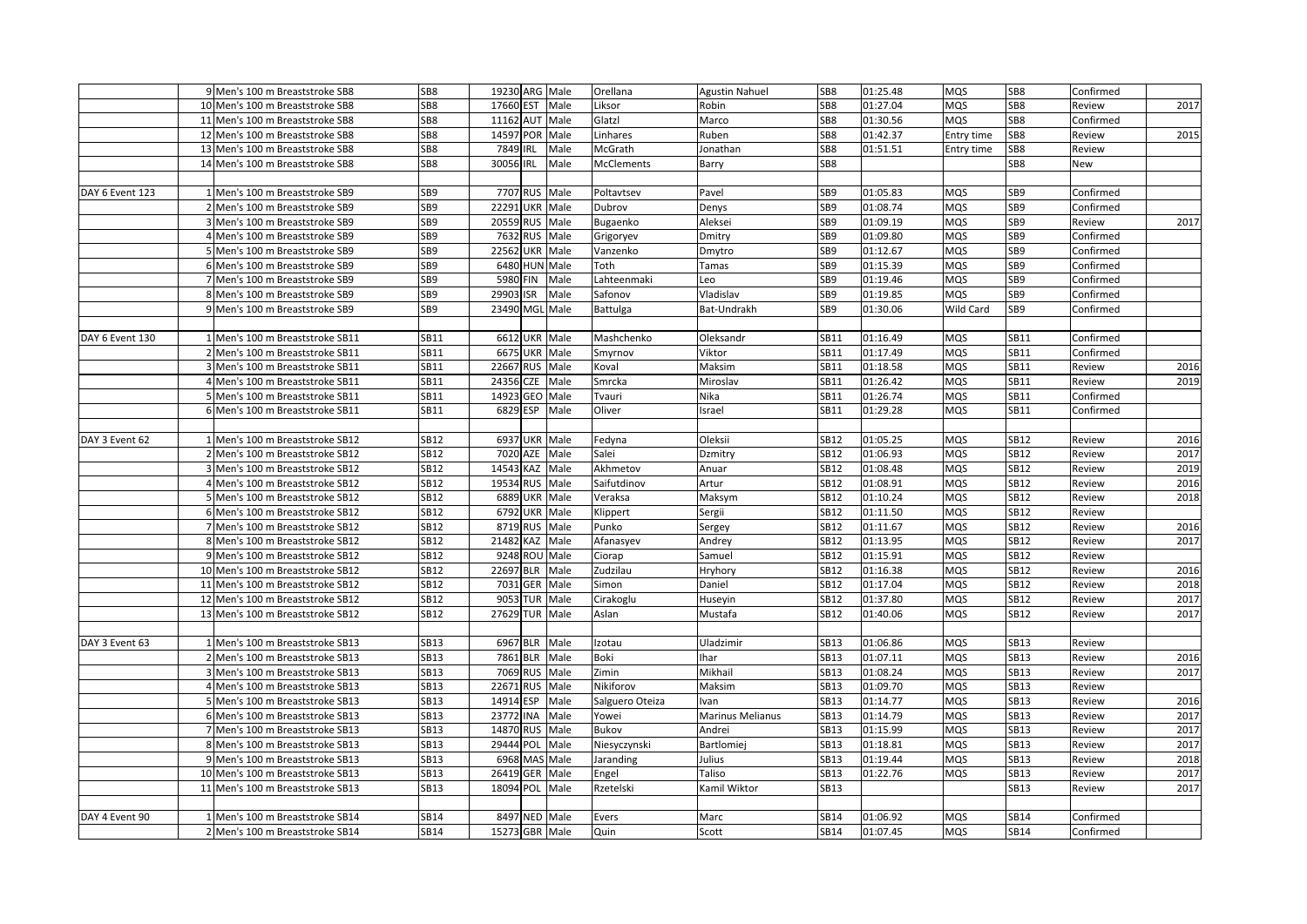|                 | 3 Men's 100 m Breaststroke SB14  | <b>SB14</b>    | 26824 RUS Male            |                 | Emeliantsev           | Viacheslav        | SB14           | 01:09.03 | <b>MQS</b> | SB14           | Confirmed |      |
|-----------------|----------------------------------|----------------|---------------------------|-----------------|-----------------------|-------------------|----------------|----------|------------|----------------|-----------|------|
|                 | 4 Men's 100 m Breaststroke SB14  | SB14           | 17379 RUS Male            |                 | Pavlenko              | Artem             | <b>SB14</b>    | 01:09.07 | <b>MQS</b> | SB14           | Confirmed |      |
|                 | 5 Men's 100 m Breaststroke SB14  | SB14           | 23499 NOR Male            |                 | Wenham                | Adam Ismael       | <b>SB14</b>    | 01:09.31 | MQS        | SB14           | Confirmed |      |
|                 | 6 Men's 100 m Breaststroke SB14  | SB14           | 17604 BEL Male            |                 | Parmentier            | Aymeric           | SB14           | 01:13.05 | <b>MQS</b> | SB14           | Confirmed |      |
|                 | 7 Men's 100 m Breaststroke SB14  | SB14           | 8901 ISL                  | Male            | Sverrisson            | Jon Margeir       | SB14           | 01:14.14 | <b>MQS</b> | SB14           | Confirmed |      |
|                 | 8 Men's 100 m Breaststroke SB14  | <b>SB14</b>    | 22128 GBR                 | Male            | Hamer                 | Thomas            | SB14           | 01:14.44 | MQS        | SB14           | Confirmed |      |
|                 | 9 Men's 100 m Breaststroke SB14  | <b>SB14</b>    | 20557 RSA                 | Male            | Putz                  | Aaron             | SB14           | 01:14.94 | MQS        | SB14           | Review    |      |
|                 | 10 Men's 100 m Breaststroke SB14 | <b>SB14</b>    | 8910<br><b>CZE</b>        | Male            | Hlavac                | Vladimir          | <b>SB14</b>    | 01:17.22 | <b>MQS</b> | SB14           | Confirmed |      |
|                 | 11 Men's 100 m Breaststroke SB14 | SB14           | 10606 BEL                 | Male            | Vandeput              | Yannick           | SB14           | 01:18.40 | <b>MQS</b> | SB14           | Confirmed |      |
|                 | 12 Men's 100 m Breaststroke SB14 | SB14           | 24346 RUS                 | Male            | Shabalin              | Andrei            | SB14           | 01:19.29 | Entry time | SB14           | Review    |      |
|                 | 13 Men's 100 m Breaststroke SB14 | SB14           | 16278 TUR                 | Male            | Davran                | Doruk             | SB14           | 01:26.77 | Entry time | SB14           | Confirmed |      |
|                 |                                  |                |                           |                 |                       |                   |                |          |            |                |           |      |
| DAY 1 Event 9   | 1 Men's 50 m Butterfly S5        | $S1-5$         | 10930 GBR Male            |                 | Mullen                | Andrew            | S5             | 00:36.56 | <b>MQS</b> | S5             | Confirmed |      |
|                 | 2 Men's 50 m Butterfly S5        | $S1-5$         | 3917 TUR Male             |                 | Eroglu                | Beytullah         | S5             | 00:38.00 | MQS        | S5             | Confirmed |      |
|                 | 3 Men's 50 m Butterfly S5        | $S1-5$         | 4362 MAS Male             |                 | Siga                  | Jamery            | S5             | 00:38.98 | <b>MQS</b> | S5             | Confirmed |      |
|                 | 4 Men's 50 m Butterfly S5        | $S1-5$         | 8941 VIE                  | Male            | Vo                    | <b>Thanh Tung</b> | S5             | 00:40.05 | <b>MQS</b> | S5             | Confirmed |      |
|                 | 5 Men's 50 m Butterfly S5        | $S1-5$         | 8873 GRE                  | Male            | Tsapatakis            | Antonios          | S5             | 00:40.23 | <b>MQS</b> | S5             | Confirmed |      |
|                 | 6 Men's 50 m Butterfly S5        | $S1-5$         | 3645 CZE                  | Male            | Petracek              | Arnost            | S4             | 00:41.95 | <b>MQS</b> | S4             | Confirmed |      |
|                 | 7 Men's 50 m Butterfly S5        | $S1-5$         | 3554 SLO Male             |                 | Duric                 | Darko             | S4             | 00:43.04 | <b>MQS</b> | S4             | Confirmed |      |
|                 | 8 Men's 50 m Butterfly S5        | $S1-5$         | 3774 COL                  | Male            | <b>Fuentes Garcia</b> | Moises            | S5             | 00:44.80 | <b>MQS</b> | S5             | Confirmed |      |
|                 | 9 Men's 50 m Butterfly S5        | $S1-5$         | 3886<br>ESP               | Male            | Ten                   | Ricardo           | S5             | 00:45.67 | <b>MQS</b> | S5             | Confirmed |      |
|                 | 10 Men's 50 m Butterfly S5       | $S1-5$         | 22603 ITA                 | Male            | Massussi              | Andrea            | S5             | 00:47.80 | MQS        | S5             | Confirmed |      |
|                 | 11 Men's 50 m Butterfly S5       | $S1-5$         | 17836 VIE                 | Male            | Nguyen                | Thanh Trung       | S5             | 00:52.21 | <b>MQS</b> | S5             | Confirmed |      |
|                 | 12 Men's 50 m Butterfly S5       | $S1-5$         | <b>EST</b><br>20050       | Male            | Topkin                | Matz              | S5             | 00:52.88 | <b>MQS</b> | S5             | Confirmed |      |
|                 | 13 Men's 50 m Butterfly S5       | $S1-5$         | 22629 RUS Male            |                 | Cherniaev             | Dmitrii           | S5             | 00:56.72 | <b>MQS</b> | S5             | Review    | 2018 |
|                 | 14 Men's 50 m Butterfly S5       | $S1-5$         | 7192 CRO                  | Male            | <b>Brajsa</b>         | Tomi              | S5             | 00:59.14 | <b>MQS</b> | S5             | Confirmed |      |
|                 | 15 Men's 50 m Butterfly S5       | $S1-5$         | 29916 CZE                 | Male            | Mrkos                 | Jaroslav          | S5             |          |            | S5             | Confirmed |      |
|                 |                                  |                |                           |                 |                       |                   |                |          |            |                |           |      |
| DAY 7 Event 144 | 1 Men's 50 m Butterfly S6        | S6             | 15020 COL Male            |                 | Crispin               | Nelson            | S6             | 00:30.76 | <b>MQS</b> | S <sub>6</sub> | Confirmed |      |
|                 | 2 Men's 50 m Butterfly S6        | S6             | 17395 RUS Male            |                 | Klyagin               | Sergey            | S <sub>6</sub> | 00:33.00 | <b>MQS</b> | S6             | Confirmed |      |
|                 | 3 Men's 50 m Butterfly S6        | S6             | 4438 UKR Male             |                 | Semenenko             | laroslav          | S6             | 00:34.60 | <b>MQS</b> | S <sub>6</sub> | Confirmed |      |
|                 | 4 Men's 50 m Butterfly S6        | S6             | 4276 GRE Male             |                 | Christakis            | Panagiotis        | S6             | 00:36.06 | <b>MQS</b> | S6             | Confirmed |      |
|                 | 5 Men's 50 m Butterfly S6        | S <sub>6</sub> | 8926 KAZ Male             |                 | Daliyev               | Siyazbek          | S <sub>6</sub> | 00:36.59 | <b>MQS</b> | S <sub>6</sub> | Confirmed |      |
|                 | 6 Men's 50 m Butterfly S6        | S6             | 14919 ESP                 | Male            | Rojas Cabrera         | Alejandro Yared   | S <sub>6</sub> | 00:38.38 | <b>MQS</b> | S <sub>6</sub> | Confirmed |      |
|                 | 7 Men's 50 m Butterfly S6        | S6             | 22330 ITA                 | Male            | Dolfin                | Marco Maria       | S <sub>6</sub> | 00:39.43 | <b>MQS</b> | S6             | Confirmed |      |
|                 | 8 Men's 50 m Butterfly S6        | S6             | 4158 INA                  | Male            | Ngaimin               | Agus              | S <sub>6</sub> | 00:40.25 | <b>MQS</b> | S <sub>6</sub> | Confirmed |      |
|                 | 9 Men's 50 m Butterfly S6        | S6             | 19404<br><b>RUS</b>       | Male            | Luchkin               | urii              | S6             | 00:41.09 | MQS        | S6             | Confirmed |      |
|                 | 10 Men's 50 m Butterfly S6       | S <sub>6</sub> | 28753 HUN Male            |                 | Ivan                  | Bence             | S <sub>6</sub> | 00:41.53 | <b>MQS</b> | S6             | Review    | 2017 |
|                 | 11 Men's 50 m Butterfly S6       | S6             | 20831 VIE                 | Male            | Do                    | Thanh Hai         | S6             | 00:42.31 | <b>MQS</b> | S <sub>6</sub> | Confirmed |      |
|                 | 12 Men's 50 m Butterfly S6       | S <sub>6</sub> | 4266                      | CRO Male        | <b>Brzak</b>          | Antun             | S6             | 00:42.88 | <b>MQS</b> | S <sub>6</sub> | Confirmed |      |
|                 | 13 Men's 50 m Butterfly S6       | S6             | 20674 TUR Male            |                 | Sar                   | Mustafa           | S6             | 00:44.71 | <b>MQS</b> | S <sub>6</sub> | Confirmed |      |
|                 | 14 Men's 50 m Butterfly S6       | S <sub>6</sub> | 20675                     | <b>TUR Male</b> | Oturakci              | <b>Bulent</b>     | S6             | 00:45.46 | <b>MQS</b> | S <sub>6</sub> | Confirmed |      |
|                 | 15 Men's 50 m Butterfly S6       | S6             | 4418 SVK                  | Male            | Kemeny                | Viktor            | S6             | 00:46.62 | MQS        | S6             | Confirmed |      |
|                 | 16 Men's 50 m Butterfly S6       | S6             | 22752                     | CZE Male        | Sasek                 | Vit               | S6             |          |            | S6             | Confirmed |      |
|                 | 17 Men's 50 m Butterfly S6       | S <sub>6</sub> | 4378<br><b>ISR</b>        | Male            | Valinsky              | Yoav              | S <sub>6</sub> |          |            | S6             | Confirmed |      |
|                 | 18 Men's 50 m Butterfly S6       | S6             | 22595 RUS                 | Male            | Lenskii               | Viacheslav        | S <sub>6</sub> |          |            | S <sub>6</sub> | Confirmed |      |
|                 |                                  |                |                           |                 |                       |                   |                |          |            |                |           |      |
| DAY 2 Event 36  | 1 Men's 50 m Butterfly S7        | S7             | 8935 UKR Male             |                 | Bohodayko             | Yevheniy          | S7             | 00:29.73 | <b>MQS</b> | S7             | Confirmed |      |
|                 | 2 Men's 50 m Butterfly S7        | <b>S7</b>      | 21432<br>COL <sup>1</sup> | Male            | Serrano Zarate        | Carlos            | S7             | 00:31.74 | <b>MQS</b> | <b>S7</b>      | Review    | 2017 |
|                 | 3 Men's 50 m Butterfly S7        | S7             | 17227 UKR Male            |                 | Kozlenko              | Andriy            | S7             | 00:32.21 | <b>MQS</b> | S7             | Confirmed |      |
|                 | 4 Men's 50 m Butterfly S7        | S7             | 26434 RUS Male            |                 | Efrosinin             | Egor              | S7             | 00:32.97 | <b>MQS</b> | S7             | Review    | 2017 |
|                 | 5 Men's 50 m Butterfly S7        | S7             | 7257 GER Male             |                 | Pollap                | Tobias            | S7             | 00:33.08 | MQS        | S7             | Confirmed |      |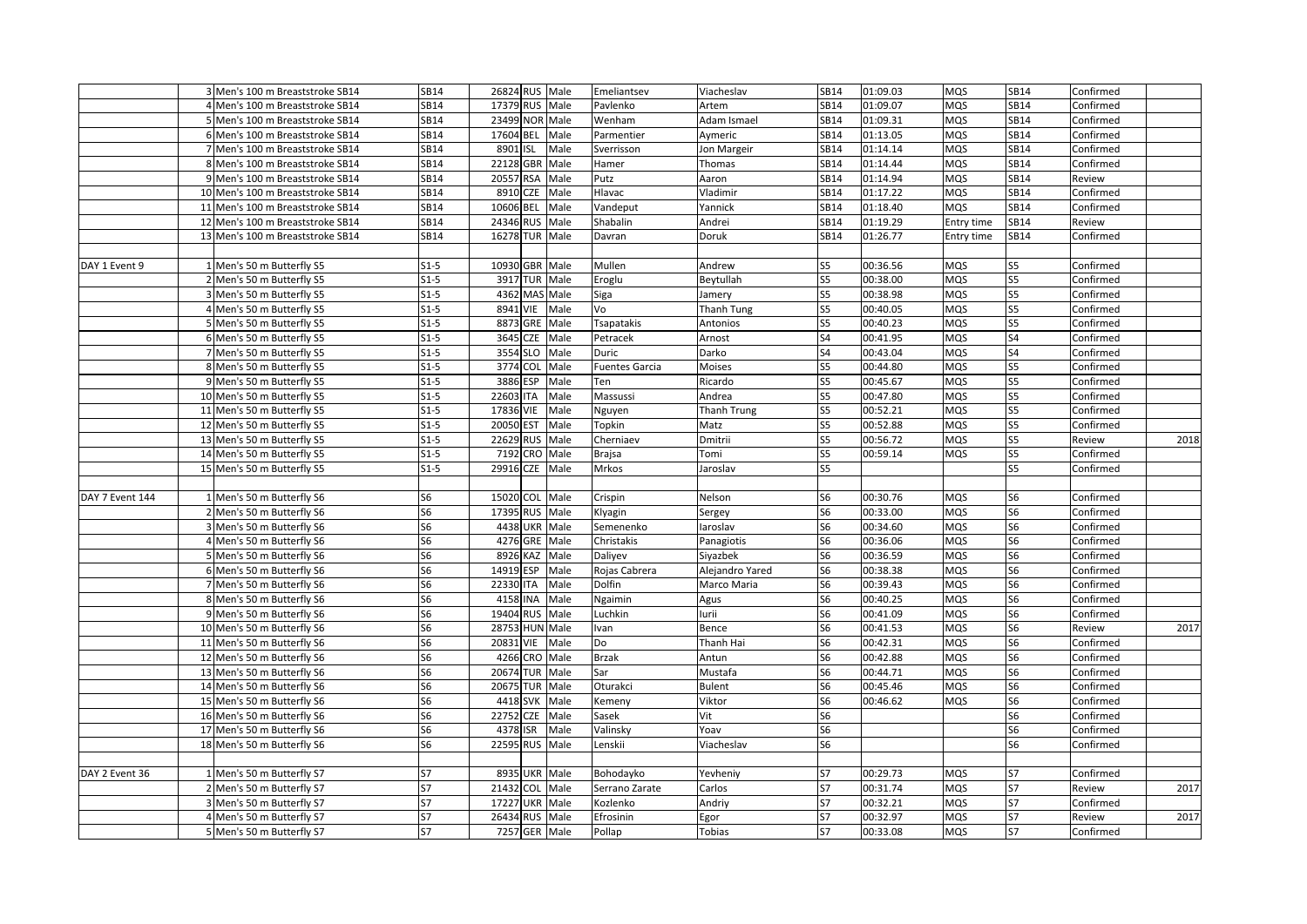|                | 6 Men's 50 m Butterfly S7   | S7         | 17277 RUS Male    |      | Gladkov            | Andrei                | S7         | 00:33.98 | <b>MQS</b> | S7         | Review    | 2016 |
|----------------|-----------------------------|------------|-------------------|------|--------------------|-----------------------|------------|----------|------------|------------|-----------|------|
|                | 7 Men's 50 m Butterfly S7   | S7         | 14781 UKR Male    |      | Kvasnytsia         | Marian                | S7         | 00:34.03 | <b>MQS</b> | S7         | Confirmed |      |
|                | 8 Men's 50 m Butterfly S7   | <b>S7</b>  | 17954 ITA         | Male | Taras              | Valerio               | <b>S7</b>  | 00:34.28 | <b>MQS</b> | <b>S7</b>  | Confirmed |      |
|                | 9 Men's 50 m Butterfly S7   | S7         | 4864 HUN Male     |      | Szeni              | Andras                | S7         | 00:34.47 | <b>MQS</b> | <b>S7</b>  | Review    | 2018 |
|                | 10 Men's 50 m Butterfly S7  | <b>S7</b>  | 7296 GER Male     |      | Schuermann         | Hannes                | S7         | 00:36.57 | <b>MQS</b> | S7         | Confirmed |      |
|                | 11 Men's 50 m Butterfly S7  | S7         | 15181 FIN         | Male | Natunen            | Mikael                | S7         | 00:36.64 | MQS        | S7         | Confirmed |      |
|                | 12 Men's 50 m Butterfly S7  | <b>S7</b>  | 10594 RUS Male    |      | Sukharev           | Sergey                | <b>S7</b>  | 00:36.67 | <b>MQS</b> | S7         | Confirmed |      |
|                | 13 Men's 50 m Butterfly S7  | S7         | 17681 GER Male    |      | Gelhaar            | Max                   | <b>S7</b>  | 00:37.22 | <b>MQS</b> | <b>S7</b>  | Confirmed |      |
|                | 14 Men's 50 m Butterfly S7  | S7         | 22574 ESP         | Male | Ponce Bertran      | Antoni                | S7         | 00:37.40 | <b>MQS</b> | S7         | Review    | 2017 |
|                | 15 Men's 50 m Butterfly S7  | S7         | 19491 NOR Male    |      | Bjornstad          | Andreas Skaar         | <b>S7</b>  | 00:37.91 | <b>MQS</b> | <b>S7</b>  | Confirmed |      |
|                | 16 Men's 50 m Butterfly S7  | S7         | 7455 ARG Male     |      | de Andrade         | Matias                | S7         | 00:39.01 | <b>MQS</b> | S7         | Confirmed |      |
|                | 17 Men's 50 m Butterfly S7  | <b>S7</b>  | 7190 CRO Male     |      | Sinovcic           | Dino                  | <b>S7</b>  | 00:39.22 | <b>MQS</b> | <b>S7</b>  | Confirmed |      |
|                |                             |            |                   |      |                    |                       |            |          |            |            |           |      |
| DAY 4 Event 68 | 1 Men's 100 m Butterfly S8  | S8         | 14876 RUS Male    |      | Tarasov            | Denis                 | S8         | 01:01.05 | <b>MQS</b> | S8         | Confirmed |      |
|                | 2 Men's 100 m Butterfly S8  | S8         | 8127 FRA          | Male | Rozoy              | Charles               | S8         | 01:02.60 | MQS        | S8         | Confirmed |      |
|                | 3 Men's 100 m Butterfly S8  | S8         | 5420 RUS Male     |      | Zimin              | Evgeny                | S8         | 01:04.76 | <b>MQS</b> | S8         | Confirmed |      |
|                | 4 Men's 100 m Butterfly S8  | S8         | 11279 POR Male    |      | Carreira           | David                 | S8         | 01:05.96 | <b>MQS</b> | S8         | Confirmed |      |
|                | 5 Men's 100 m Butterfly S8  | S8         | 5327 DEN Male     |      | Mortensen          | Niels Korfitz         | S8         | 01:06.05 | <b>MQS</b> | S8         | Confirmed |      |
|                | 6 Men's 100 m Butterfly S8  | S8         | 5338 AUT Male     |      | Onea               | Andreas               | S8         | 01:06.75 | <b>MQS</b> | S8         | Confirmed |      |
|                | 7 Men's 100 m Butterfly S8  | S8         | 5242 HUN Male     |      | Csuri              | Ferenc                | S8         | 01:07.78 | <b>MQS</b> | S8         | Confirmed |      |
|                | 8 Men's 100 m Butterfly S8  | S8         | 5373 RUS Male     |      | Sidnin             | Mikhail               | S8         | 01:08.54 | <b>MQS</b> | S8         | Confirmed |      |
|                | 9 Men's 100 m Butterfly S8  | S8         | 19230 ARG Male    |      | Orellana           | <b>Agustin Nahuel</b> | S8         | 01:11.27 | MQS        | S8         | Confirmed |      |
|                | 10 Men's 100 m Butterfly S8 | S8         | 14552<br>KAZ      | Male | Askar              | Kuanysh               | S8         | 01:13.60 | MQS        | S8         | Confirmed |      |
|                | 11 Men's 100 m Butterfly S8 | S8         | 26592 ESP         | Male | Martinez Fernandez | Carlos                | S8         | 01:18.40 | <b>MQS</b> | S8         | Confirmed |      |
|                | 12 Men's 100 m Butterfly S8 | S8         | 11162 AUT Male    |      | Glatzl             | Marco                 | S8         | 01:18.89 | <b>MQS</b> | S8         | Confirmed |      |
|                | 13 Men's 100 m Butterfly S8 | S8         | 7849 IRL          | Male | McGrath            | Jonathan              | S8         |          |            | S8         | Confirmed |      |
|                |                             |            |                   |      |                    |                       |            |          |            |            |           |      |
| DAY 3 Event 51 | 1 Men's 100 m Butterfly S9  | S9         | 5712 ITA Male     |      | Morlacchi          | Federico              | S9         | 00:58.91 | <b>MQS</b> | S9         | Confirmed |      |
|                | 2 Men's 100 m Butterfly S9  | S9         | 14875 RUS Male    |      | Skaliukh           | Alexander             | S9         | 00:59.62 | MQS        | S9         | Confirmed |      |
|                | 3 Men's 100 m Butterfly S9  | S9         | 5869 CRO Male     |      | Vincetic           | Kristijan             | S9         | 01:00.74 | <b>MQS</b> | S9         | Confirmed |      |
|                | 4 Men's 100 m Butterfly S9  | S9         | 6046 HUN Male     |      | Sors               | Tamas                 | S9         | 01:01.38 | <b>MQS</b> | S9         | Confirmed |      |
|                | 5 Men's 100 m Butterfly S9  | S9         | 10485 GRE Male    |      | Michalentzakis     | Dimosthenis           | S9         | 01:01.44 | <b>MQS</b> | S9         | Confirmed |      |
|                | 6 Men's 100 m Butterfly S9  | S9         | 5757 ARG Male     |      | Pulleiro           | Marco                 | S9         | 01:03.06 | <b>MQS</b> | S9         | Confirmed |      |
|                | 7 Men's 100 m Butterfly S9  | S9         | 6434 RUS Male     |      | Samarin            | Eduard                | S9         | 01:03.37 | <b>MQS</b> | S9         | Confirmed |      |
|                | 8 Men's 100 m Butterfly S9  | S9         | 5542 BRA Male     |      | Filho              | Vanilton              | S9         | 01:04.15 | <b>MQS</b> | S9         | Confirmed |      |
|                | 9 Men's 100 m Butterfly S9  | S9         | 5980 FIN          | Male | Lahteenmaki        | Leo                   | S9         | 01:06.23 | <b>MQS</b> | S9         | Confirmed |      |
|                | 10 Men's 100 m Butterfly S9 | S9         | 5693 POL Male     |      | Matczak            | Sebastian             | S9         | 01:07.85 | <b>MQS</b> | S9         | Confirmed |      |
|                | 11 Men's 100 m Butterfly S9 | S9         | 23763 INA         | Male | Pangabean          | Jendi                 | S9         | 01:07.96 | MQS        | S9         | Confirmed |      |
|                | 12 Men's 100 m Butterfly S9 | S9         | 11792 POL Male    |      | Biskup             | Patryk                | S9         | 01:08.21 | <b>MQS</b> | S9         | Review    | 2017 |
|                | 13 Men's 100 m Butterfly S9 | S9         | RUS Male<br>22989 |      | Mozgovoi           | Bogdan                | S9         | 01:08.85 | <b>MQS</b> | S9         | Confirmed |      |
|                | 14 Men's 100 m Butterfly S9 | S9         | 30056 IRL         | Male | <b>McClements</b>  | Barry                 | S9         | 01:10.05 | Entry time | S9         | New       |      |
|                | 15 Men's 100 m Butterfly S9 | S9         | 17660 EST         | Male | Liksor             | Robin                 | S9         | 01:11.05 | Entry time | S9         | Review    | 2017 |
|                |                             |            |                   |      |                    |                       |            |          |            |            |           |      |
| DAY 4 Event 72 | 1 Men's 100 m Butterfly S10 | S10        | 22291 UKR Male    |      | Dubrov             | Denys                 | S10        | 00:56.43 | <b>MQS</b> | S10        | Confirmed |      |
|                | 2 Men's 100 m Butterfly S10 | S10        | 6145 BRA Male     |      | <b>Brasil</b>      | Andre                 | S10        | 00:56.67 | MQS        | <b>S10</b> | Confirmed |      |
|                | 3 Men's 100 m Butterfly S10 | <b>S10</b> | 7632 RUS Male     |      | Grigoryev          | Dmitry                | <b>S10</b> | 00:57.55 | <b>MQS</b> | <b>S10</b> | Confirmed |      |
|                | 4 Men's 100 m Butterfly S10 | S10        | 6309 ESP          | Male | Levecq             | David                 | <b>S10</b> | 00:57.78 | <b>MQS</b> | <b>S10</b> | Confirmed |      |
|                | 5 Men's 100 m Butterfly S10 | <b>S10</b> | 6421 BRA          | Male | Rodrigues          | Phelipe Andrews Melo  | <b>S10</b> | 00:59.59 | <b>MQS</b> | <b>S10</b> | Confirmed |      |
|                | 6 Men's 100 m Butterfly S10 | S10        | 6114 DEN Male     |      | Andersen           | Lasse Winther         | S10        | 01:00.65 | <b>MQS</b> | S10        | Confirmed |      |
|                | 7 Men's 100 m Butterfly S10 | S10        | 19046 ITA         | Male | Ciulli             | Simone                | S10        | 01:00.88 | <b>MQS</b> | S10        | Confirmed |      |
|                | 8 Men's 100 m Butterfly S10 | <b>S10</b> | 29846 ITA         | Male | Menciotti          | Riccardo              | S10        | 01:01.68 | <b>MQS</b> | <b>S10</b> | Confirmed |      |
|                | 9 Men's 100 m Butterfly S10 | S10        | 21716 INA Male    |      | Karubaba           | Musa Mandan           | S10        | 01:03.13 | <b>MQS</b> | <b>S10</b> | Confirmed |      |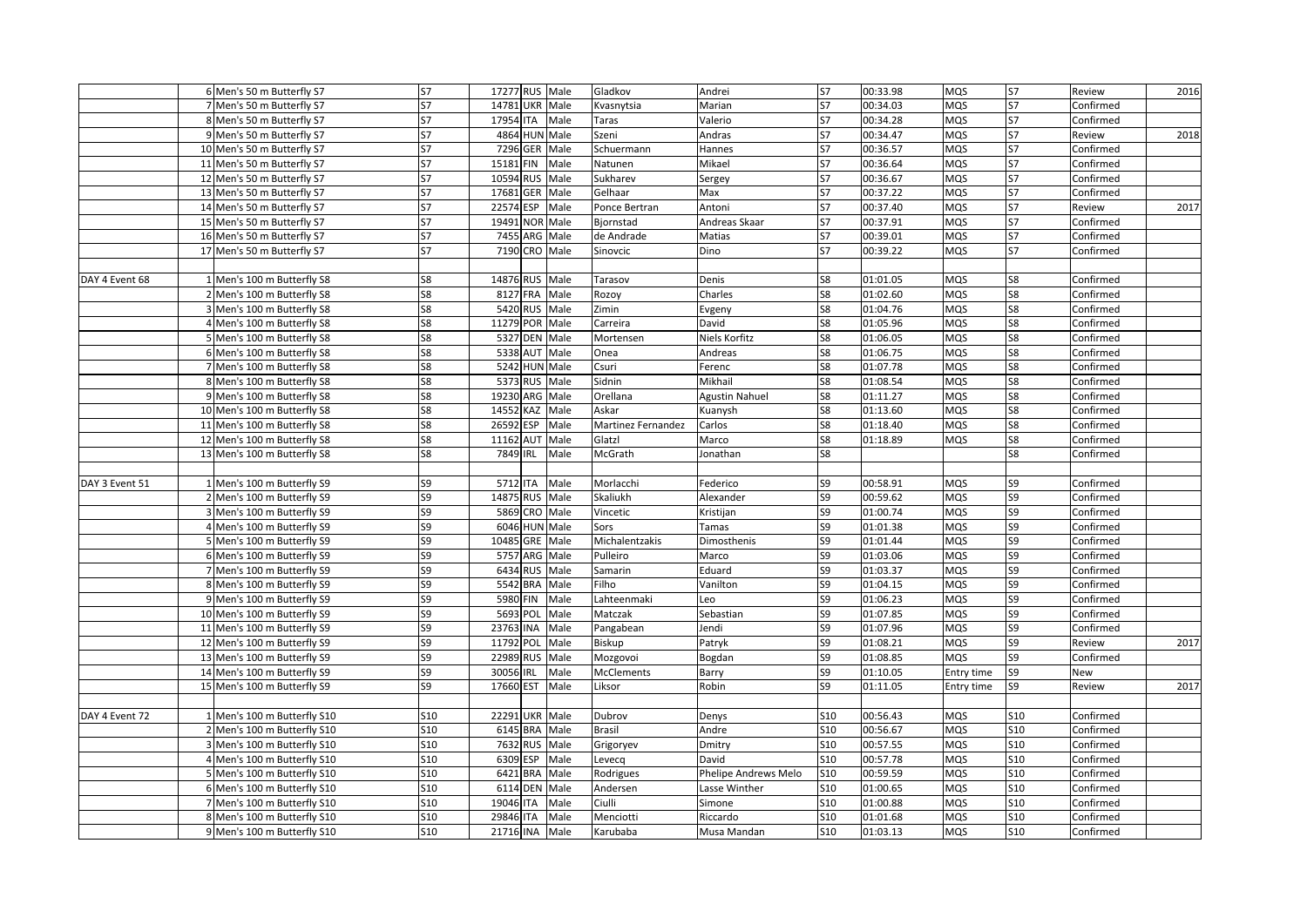|                | 10 Men's 100 m Butterfly S10         | S10             | 20559 RUS Male     |      | Bugaenko      | Aleksei      | <b>S10</b>      | 01:03.30 | <b>MQS</b> | <b>S10</b>      | Review    | 2017 |
|----------------|--------------------------------------|-----------------|--------------------|------|---------------|--------------|-----------------|----------|------------|-----------------|-----------|------|
|                | 11 Men's 100 m Butterfly S10         | S10             | 6224 POR Male      |      | Goncalves     | Emanuel      | <b>S10</b>      | 01:04.41 | <b>MQS</b> | <b>S10</b>      | Confirmed |      |
|                | 12 Men's 100 m Butterfly S10         | S10             | 17352 KAZ Male     |      |               | Dmitriy      | S <sub>10</sub> | 01:07.96 | MQS        | S10             | Confirmed |      |
|                | 13 Men's 100 m Butterfly S10         | S10             | 19268 SWE Male     |      | Nyren         | udvig.       | S10             | 01:08.17 | <b>MQS</b> | <b>S10</b>      | Confirmed |      |
|                | 14 Men's 100 m Butterfly S10         | <b>S10</b>      | 29889 ESP          | Male | Garrido Brun  | Jacobo       | <b>S10</b>      | 01:10.56 | Entry time | <b>S10</b>      | Review    | 2020 |
|                |                                      |                 |                    |      |               |              |                 |          |            |                 |           |      |
| DAY 1 Event 17 | 1 Men's 100 m Butterfly S13          | S11-13          | 7861 BLR           | Male | Boki          | har          | S13             | 00:54.44 | <b>MQS</b> | <b>S13</b>      | Review    | 2016 |
|                | 2 Men's 100 m Butterfly S13          | S11-13          | 11907 RUS          | Male | Makarov       | Roman        | S12             | 00:57.46 | <b>MQS</b> | <b>S12</b>      | Review    | 2016 |
|                | 3 Men's 100 m Butterfly S13          | S11-13          | 7020 AZE           | Male | Salei         | Dzmitry      | S12             | 00:57.54 | <b>MQS</b> | <b>S12</b>      | Review    | 2017 |
|                | 4 Men's 100 m Butterfly S13          | $S11-13$        | 11300<br>AZE       | Male | Salei         | Raman        | S12             | 00:58.30 | <b>MQS</b> | <b>S12</b>      | Review    | 2017 |
|                | 5 Men's 100 m Butterfly S13          | S11-13          | 19526 UKR Male     |      | Yaremenko     | llia         | S12             | 00:59.96 | <b>MQS</b> | <b>S12</b>      | Review    | 2017 |
|                | 6 Men's 100 m Butterfly S13          | S11-13          | 29646 KAZ Male     |      | Agalakov      | Roman        | S13             | 01:02.73 | <b>MQS</b> | <b>S13</b>      | Review    | 2017 |
|                | 7 Men's 100 m Butterfly S13          | S11-13          | 6612 UKR Male      |      | Mashchenko    | Oleksandr    | S11             | 01:03.05 | <b>MQS</b> | S11             | Confirmed |      |
|                | 8 Men's 100 m Butterfly S13          | S11-13          | 6983 FIN           | Male | Latikka       | Antti Antero | S13             | 01:03.07 | MQS        | S13             | Review    | 2016 |
|                | 9 Men's 100 m Butterfly S13          | S11-13          | 6829 ESP           | Male | Oliver        | srael        | S11             | 01:03.15 | <b>MQS</b> | S11             | Confirmed |      |
|                | 10 Men's 100 m Butterfly S13         | S11-13          | 14870 RUS          | Male | Bukov         | Andrei       | <b>S13</b>      | 01:03.69 | <b>MQS</b> | <b>S13</b>      | Review    | 2017 |
|                | 11 Men's 100 m Butterfly S13         | S11-13          | 18094 POL          | Male | Rzetelski     | Kamil Wiktor | S13             | 01:04.57 | <b>MQS</b> | <b>S13</b>      | Review    | 2017 |
|                | 12 Men's 100 m Butterfly S13         | S11-13          | 8719 RUS Male      |      | Punko         | Sergey       | S12             | 01:05.00 | <b>MQS</b> | <b>S12</b>      | Review    | 2016 |
|                | 13 Men's 100 m Butterfly S13         | S11-13          | 22697 BLR          | Male | Zudzilau      | Hryhory      | <b>S12</b>      | 01:05.50 | <b>MQS</b> | <b>S12</b>      | Review    | 2016 |
|                | 14 Men's 100 m Butterfly S13         | S11-13          | 14543 KAZ Male     |      | Akhmetov      | Anuar        | S12             | 01:06.07 | <b>MQS</b> | <b>S12</b>      | Review    | 2019 |
|                | 15 Men's 100 m Butterfly S13         | S11-13          | 6675 UKR Male      |      | Smyrnov       | Viktor       | <b>S11</b>      | 01:09.24 | <b>MQS</b> | <b>S11</b>      | Confirmed |      |
|                | 16 Men's 100 m Butterfly S13         | S11-13          | 7043 GRE           | Male | Taiganidis    | Charalampos  | S12             | 01:09.47 | MQS        | S12             | Review    | 2016 |
|                | 17 Men's 100 m Butterfly S13         | S11-13          | 6788<br><b>EST</b> | Male | Kaldma        | Kaimar       | <b>S12</b>      | 01:13.77 | <b>MQS</b> | S12             | Review    | 2018 |
|                | 18 Men's 100 m Butterfly S13         | S11-13          | 26419 GER          | Male | Engel         | Taliso       | S13             | 01:29.00 | Entry time | <b>S13</b>      | Review    | 2017 |
|                | 19 Men's 100 m Butterfly S13         | S11-13          | 22667 RUS          | Male | Koval         | Maksim       | S11             |          |            | <b>S11</b>      | Review    | 2016 |
|                | 20 Men's 100 m Butterfly S13         | S11-13          | 6921 UKR           | Male | Chufarov      | Danylo       | S12             |          |            | S12             | Review    | 2019 |
|                | 21 Men's 100 m Butterfly S13         | S11-13          | 17464 UZB Male     |      | Pankov        | Kirill       | S13             |          |            | <b>S13</b>      | Review    | 2016 |
|                |                                      |                 |                    |      |               |              |                 |          |            |                 |           |      |
| DAY 5 Event 95 | 1 Men's 150 m Individual Medley SM3  | $SM1-3$         | 3461 UKR Male      |      | Vynohradets   | Dmytro       | SM <sub>3</sub> | 03:01.28 | MQS        | SM <sub>3</sub> | Confirmed |      |
|                | 2 Men's 150 m Individual Medley SM3  | SM1-3           | 3428 GRE Male      |      | Kostakis      | oannis       | SM <sub>3</sub> | 03:22.81 | <b>MQS</b> | SM <sub>3</sub> | Confirmed |      |
|                | 3 Men's 150 m Individual Medley SM3  | $SM1-3$         | 3634 SWE Male      |      | Fredriksson   | Mikael       | SM <sub>3</sub> | 03:31.76 | <b>MQS</b> | SM <sub>3</sub> | Confirmed |      |
|                | 4 Men's 150 m Individual Medley SM3  | SM1-3           | <b>22567 UKR</b>   | Male | Lapchenko     | Serhii       | SM <sub>3</sub> | 04:05.84 | <b>MQS</b> | SM <sub>3</sub> | Confirmed |      |
|                | 5 Men's 150 m Individual Medley SM3  | $SM1-3$         | 3352 ISR           | Male | Shalabi       | ad Josef     | SM <sub>2</sub> | 04:59.02 | <b>MQS</b> | SM <sub>2</sub> | Confirmed |      |
|                | 6 Men's 150 m Individual Medley SM3  | $SM1-3$         | 17385 RUS          | Male | Makarov       | Alexander    | SM <sub>3</sub> |          |            | SM <sub>3</sub> | Review    | 2017 |
|                |                                      |                 |                    |      |               |              |                 |          |            |                 |           |      |
| DAY 5 Event 93 | 1 Men's 150 m Individual Medley SM4  | SM4             | 20545 RUS Male     |      | Zhdanov       | Roman        | SM4             | 02:25.24 | <b>MQS</b> | SM4             | Review    | 2017 |
|                | 2 Men's 150 m Individual Medley SM4  | SM <sub>4</sub> | 3690 DEN Male      |      | Larsen        | Jonas        | SM4             | 02:35.55 | MQS        | SM4             | Confirmed |      |
|                | 3 Men's 150 m Individual Medley SM4  | SM <sub>4</sub> | 4146 ITA           | Male | Morelli       | Efrem        | SM4             | 02:43.21 | <b>MQS</b> | SM4             | Confirmed |      |
|                | 4 Men's 150 m Individual Medley SM4  | SM <sub>4</sub> | 3694 ESP           | Male | Luque         | Miguel       | SM4             | 02:45.41 | <b>MQS</b> | SM4             | Confirmed |      |
|                | 5 Men's 150 m Individual Medley SM4  | SM4             | 3599 CZE           | Male | Povysil       | Jan          | SM4             | 02:52.10 | <b>MQS</b> | SM4             | Confirmed |      |
|                | 6 Men's 150 m Individual Medley SM4  | SM4             | 15029 RUS          | Male | Lyzhikhin     | Aleksei      | SM4             | 02:53.91 | <b>MQS</b> | SM4             | Confirmed |      |
|                | 7 Men's 150 m Individual Medley SM4  | SM4             | 17862 UKR Male     |      | Derevinskyi   | Andrii       | SM4             | 03:13.02 | <b>MQS</b> | SM4             | Review    |      |
|                | 8 Men's 150 m Individual Medley SM4  | SM4             | 3579 POR Male      |      | Lopes         | Nelson       | SM4             | 03:26.06 | <b>MQS</b> | SM4             | Confirmed |      |
|                | 9 Men's 150 m Individual Medley SM4  | SM <sub>4</sub> | 7192 CRO Male      |      | <b>Brajsa</b> | Tomi         | SM4             | 03:29.98 | <b>MQS</b> | SM4             | Confirmed |      |
|                | 10 Men's 150 m Individual Medley SM4 | SM4             | 20670 TUR          | Male | Demir         | <b>Hamit</b> | SM4             | 03:50.40 | MQS        | SM4             | Confirmed |      |
|                |                                      |                 |                    |      |               |              |                 |          |            |                 |           |      |
| DAY 2 Event 24 | 1 Men's 200 m Individual Medley SM6  | SM5-6           | 9079 BRA           | Male | Glock         | Talisson     | SM <sub>6</sub> | 02:40.93 | <b>MQS</b> | SM <sub>6</sub> | Confirmed |      |
|                | 2 Men's 200 m Individual Medley SM6  | SM5-6           | 15020 COL Male     |      | Crispin       | Nelson       | SM <sub>6</sub> | 02:41.84 | <b>MQS</b> | SM <sub>6</sub> | Confirmed |      |
|                | 3 Men's 200 m Individual Medley SM6  | SM5-6           | 4438 UKR Male      |      | Semenenko     | aroslav      | SM <sub>6</sub> | 02:51.79 | <b>MQS</b> | SM <sub>6</sub> | Confirmed |      |
|                | 4 Men's 200 m Individual Medley SM6  | SM5-6           | 19404 RUS          | Male | Luchkin       | urii         | SM <sub>6</sub> | 03:01.21 | <b>MQS</b> | SM <sub>6</sub> | Confirmed |      |
|                | 5 Men's 200 m Individual Medley SM6  | SM5-6           | 4378 ISR           | Male | Valinsky      | Yoav         | SM <sub>6</sub> | 03:03.08 | <b>MQS</b> | SM <sub>6</sub> | Confirmed |      |
|                | 6 Men's 200 m Individual Medley SM6  | SM5-6           | 4276 GRE Male      |      | Christakis    | Panagiotis   | SM <sub>6</sub> | 03:03.87 | MQS        | SM <sub>6</sub> | Confirmed |      |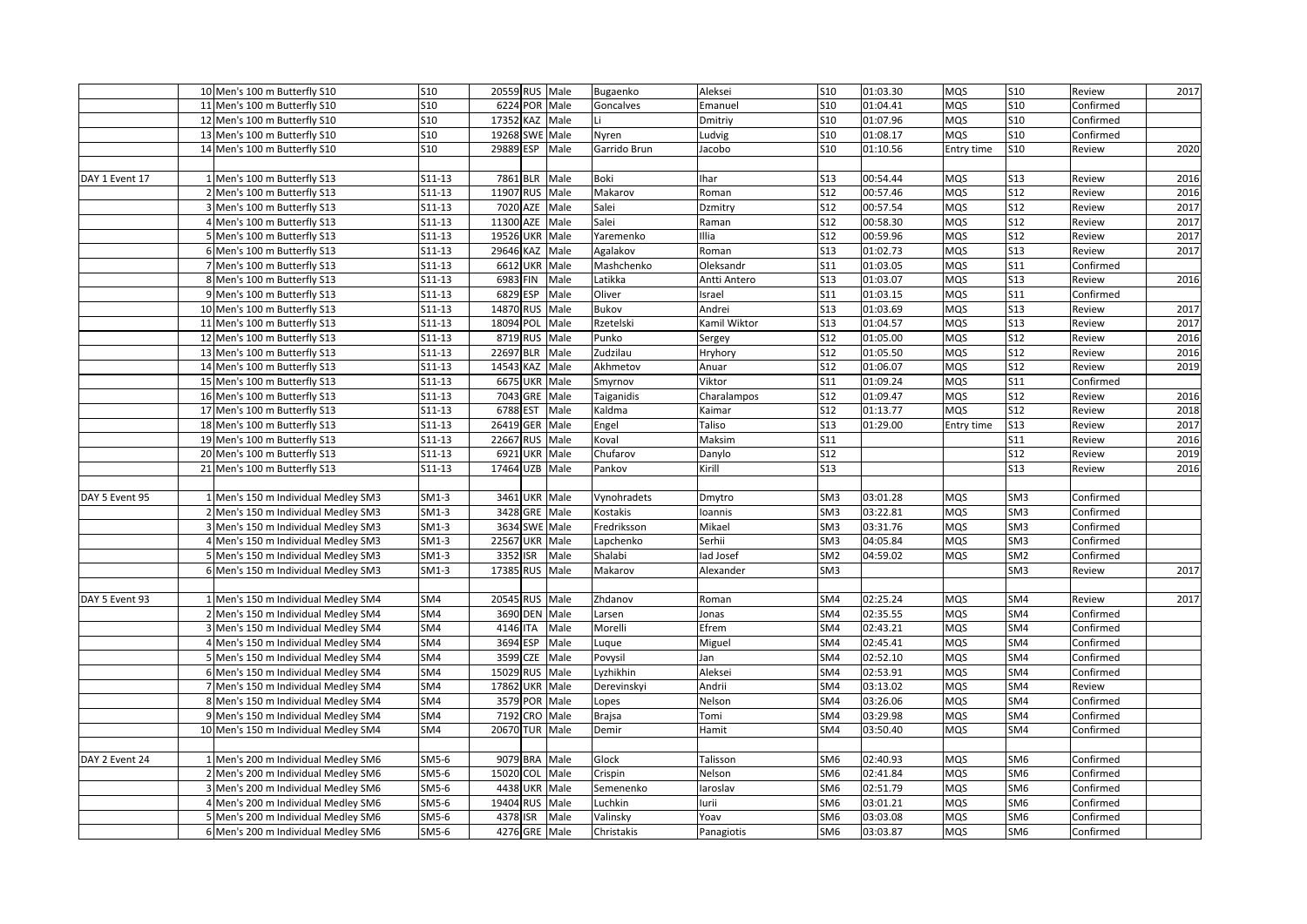|                | 7 Men's 200 m Individual Medley SM6  | SM5-6           | 17471 NED Male            |                 | van Hofweegen      | Thijs                 | SM <sub>6</sub> | 03:13.54 | <b>MQS</b> | SM <sub>6</sub> | Confirmed |      |
|----------------|--------------------------------------|-----------------|---------------------------|-----------------|--------------------|-----------------------|-----------------|----------|------------|-----------------|-----------|------|
|                | 8 Men's 200 m Individual Medley SM6  | SM5-6           | 22330 ITA Male            |                 | Dolfin             | Marco Maria           | SM <sub>6</sub> | 03:15.36 | <b>MQS</b> | SM <sub>6</sub> | Confirmed |      |
|                | 9 Men's 200 m Individual Medley SM6  | SM5-6           | 28753 HUN Male            |                 | Ivan               | Bence                 | SM <sub>6</sub> | 03:18.23 | <b>MQS</b> | SM <sub>6</sub> | Review    | 2017 |
|                | 10 Men's 200 m Individual Medley SM6 | $SM5-6$         | 22595 RUS Male            |                 | Lenskii            | Viacheslav            | SM <sub>6</sub> | 03:31.91 | <b>MQS</b> | SM <sub>6</sub> | Confirmed |      |
|                | 11 Men's 200 m Individual Medley SM6 | SM5-6           | 4266 CRO Male             |                 | <b>Brzak</b>       | Antun                 | SM <sub>6</sub> | 03:32.08 | <b>MQS</b> | SM <sub>6</sub> | Confirmed |      |
|                | 12 Men's 200 m Individual Medley SM6 | SM5-6           | 4418 SVK Male             |                 | Kemeny             | Viktor                | SM <sub>6</sub> | 03:33.67 | <b>MQS</b> | SM <sub>6</sub> | Confirmed |      |
|                | 13 Men's 200 m Individual Medley SM6 | $SM5-6$         | 20674                     | <b>TUR</b> Male | Sar                | Mustafa               | SM <sub>6</sub> | 03:36.05 | MQS        | SM <sub>6</sub> | Confirmed |      |
|                | 14 Men's 200 m Individual Medley SM6 | $SM5-6$         | 29683<br>POR              | Male            | Alves              | Nuno                  | SM <sub>6</sub> | 04:18.36 | Entry time | SM <sub>6</sub> | New       |      |
|                | 15 Men's 200 m Individual Medley SM6 | SM5-6           | 22752<br>CZE              | Male            | Sasek              | Vit                   | SM <sub>6</sub> | 04:24.70 | Entry time | SM <sub>6</sub> | Confirmed |      |
|                | 16 Men's 200 m Individual Medley SM6 | $SM5-6$         | 22629 RUS                 | Male            | Cherniaev          | Dmitrii               | SM <sub>5</sub> |          |            | SM5             | Review    | 2018 |
|                |                                      |                 |                           |                 |                    |                       |                 |          |            |                 |           |      |
| DAY 3 Event 47 | 1 Men's 200 m Individual Medley SM7  | SM7             | 8935                      | UKR Male        | Bohodayko          | Yevheniy              | SM7             | 02:34.46 | <b>MQS</b> | SM7             | Confirmed |      |
|                | 2 Men's 200 m Individual Medley SM7  | SM7             | 17277 RUS Male            |                 | Gladkov            | Andrei                | SM7             | 02:40.45 | <b>MQS</b> | SM7             | Review    | 2016 |
|                | 3 Men's 200 m Individual Medley SM7  | SM7             | 21432                     | COL Male        | Serrano Zarate     | Carlos                | SM7             | 02:41.21 | <b>MQS</b> | SM7             | Review    | 2017 |
|                |                                      | SM7             | 17954 ITA                 | Male            | Taras              | Valerio               | SM7             | 02:49.78 |            | SM7             | Confirmed |      |
|                | 4 Men's 200 m Individual Medley SM7  | SM7             | 10594                     |                 |                    |                       |                 |          | MQS        | SM7             |           |      |
|                | 5 Men's 200 m Individual Medley SM7  |                 | RUS                       | Male            | Sukharev           | Sergey                | SM7             | 02:50.17 | <b>MQS</b> |                 | Confirmed |      |
|                | 6 Men's 200 m Individual Medley SM7  | SM7             | 19491                     | NOR Male        | Biornstad          | Andreas Skaar         | SM7             | 02:51.18 | <b>MQS</b> | SM7             | Confirmed |      |
|                | 7 Men's 200 m Individual Medley SM7  | SM7             | 22574<br>ESP              | Male            | Ponce Bertran      | Antoni                | SM7             | 02:53.78 | <b>MQS</b> | SM7             | Review    | 2017 |
|                | 8 Men's 200 m Individual Medley SM7  | SM7             | <b>GER</b><br>7257        | Male            | Pollap             | <b>Tobias</b>         | SM7             | 02:53.94 | <b>MQS</b> | SM7             | Confirmed |      |
|                | 9 Men's 200 m Individual Medley SM7  | SM7             | 17681<br>GER <sup>I</sup> | Male            | Gelhaar            | Max                   | SM7             | 03:03.41 | <b>MQS</b> | SM7             | Confirmed |      |
|                | 10 Men's 200 m Individual Medley SM7 | SM7             | 7455                      | ARG Male        | de Andrade         | Matias                | SM7             | 03:06.51 | <b>MQS</b> | SM7             | Confirmed |      |
|                | 11 Men's 200 m Individual Medley SM7 | SM7             | 7190                      | CRO Male        | Sinovcic           | Dino                  | SM7             | 03:07.19 | MQS        | SM7             | Confirmed |      |
|                | 12 Men's 200 m Individual Medley SM7 | SM7             | 26434                     | RUS Male        | Efrosinin          | Egor                  | SM7             | 03:10.07 | <b>MQS</b> | SM7             | Review    | 2017 |
|                | 13 Men's 200 m Individual Medley SM7 | SM7             | 7191<br>CRO               | Male            | Rada               | Ante                  | SM7             | 03:20.73 | MQS        | SM7             | Confirmed |      |
|                | 14 Men's 200 m Individual Medley SM7 | SM7             | 15181 FIN                 | Male            | Natunen            | Mikael                | SM7             |          |            | SM7             | Confirmed |      |
|                |                                      |                 |                           |                 |                    |                       |                 |          |            |                 |           |      |
| DAY 3 Event 53 | 1 Men's 200 m Individual Medley SM8  | SM8             | 11262 GBR Male            |                 | Hynd               | Oliver                | SM8             | 02:22.40 | <b>MQS</b> | SM <sub>8</sub> | Review    | 2016 |
|                | 2 Men's 200 m Individual Medley SM8  | SM <sub>8</sub> | 5327 DEN Male             |                 | Mortensen          | Niels Korfitz         | SM8             | 02:32.69 | <b>MQS</b> | SM <sub>8</sub> | Confirmed |      |
|                | 3 Men's 200 m Individual Medley SM8  | SM8             | 5420 RUS Male             |                 | Zimin              | Evgeny                | SM8             | 02:36.74 | <b>MQS</b> | SM8             | Confirmed |      |
|                | 4 Men's 200 m Individual Medley SM8  | SM <sub>8</sub> | 5338 AUT Male             |                 | Onea               | Andreas               | SM <sub>8</sub> | 02:42.06 | <b>MQS</b> | SM <sub>8</sub> | Confirmed |      |
|                | 5 Men's 200 m Individual Medley SM8  | SM <sub>8</sub> | 11279 POR                 | Male            | Carreira           | David                 | SM <sub>8</sub> | 02:42.50 | <b>MQS</b> | SM <sub>8</sub> | Confirmed |      |
|                | 6 Men's 200 m Individual Medley SM8  | SM <sub>8</sub> | 20558                     | RUS Male        | Borodaev           | Maxim                 | SM <sub>8</sub> | 02:42.58 | <b>MQS</b> | SM <sub>8</sub> | Review    | 2017 |
|                | 7 Men's 200 m Individual Medley SM8  | SM <sub>8</sub> | 19230<br>ARG              | Male            | Orellana           | <b>Agustin Nahuel</b> | SM <sub>8</sub> | 02:44.82 | <b>MQS</b> | SM <sub>8</sub> | Confirmed |      |
|                | 8 Men's 200 m Individual Medley SM8  | SM <sub>8</sub> | 8916<br>PHI               | Male            | Gawilan            | Ernie A               | SM8             | 02:47.64 | <b>MQS</b> | SM <sub>8</sub> | Confirmed |      |
|                | 9 Men's 200 m Individual Medley SM8  | SM <sub>8</sub> | 11162<br>AUT              | Male            | Glatzl             | Marco                 | SM <sub>8</sub> | 02:51.54 | <b>MQS</b> | SM <sub>8</sub> | Confirmed |      |
|                | 10 Men's 200 m Individual Medley SM8 | SM8             | 19483<br>ISR              | Male            | Malyar             | Mark                  | SM8             | 02:55.52 | <b>MQS</b> | SM <sub>8</sub> | Review    | 2018 |
|                | 11 Men's 200 m Individual Medley SM8 | SM <sub>8</sub> | 26592<br>ESP              | Male            | Martinez Fernandez | Carlos                | SM8             |          |            | SM <sub>8</sub> | Confirmed |      |
|                | 12 Men's 200 m Individual Medley SM8 | SM <sub>8</sub> | 7849<br>IRL               | Male            | McGrath            | Jonathan              | SM <sub>8</sub> |          |            | SM <sub>8</sub> | Review    |      |
|                | 13 Men's 200 m Individual Medley SM8 | SM <sub>8</sub> | 5373 RUS                  | Male            | Sidnin             | Mikhail               | SM <sub>8</sub> |          |            | SM <sub>8</sub> | Confirmed |      |
|                |                                      |                 |                           |                 |                    |                       |                 |          |            |                 |           |      |
| DAY 4 Event 70 | 1 Men's 200 m Individual Medley SM9  | SM9             | 5712 ITA                  | Male            | Morlacchi          | Federico              | SM9             | 02:17.76 | <b>MQS</b> | SM9             | Confirmed |      |
|                | 2 Men's 200 m Individual Medley SM9  | SM <sub>9</sub> | 6480 HUN Male             |                 | Toth               | Tamas                 | SM <sub>9</sub> | 02:21.46 | <b>MQS</b> | SM9             | Confirmed |      |
|                | 3 Men's 200 m Individual Medley SM9  | SM9             | 5504 GBR Male             |                 | Crisp              | James                 | SM9             | 02:21.93 | <b>MQS</b> | SM9             | Confirmed |      |
|                | 4 Men's 200 m Individual Medley SM9  | SM9             | 6046 HUN Male             |                 | Sors               | Tamas                 | SM9             | 02:23.17 | <b>MQS</b> | SM9             | Confirmed |      |
|                | 5 Men's 200 m Individual Medley SM9  | SM9             | 10485 GRE Male            |                 | Michalentzakis     | Dimosthenis           | SM9             | 02:25.75 | <b>MQS</b> | SM9             | Confirmed |      |
|                | 6 Men's 200 m Individual Medley SM9  | SM <sub>9</sub> | 6434                      | RUS Male        | Samarin            | Eduard                | SM9             | 02:28.53 | <b>MQS</b> | SM <sub>9</sub> | Confirmed |      |
|                | 7 Men's 200 m Individual Medley SM9  | SM <sub>9</sub> | 11792<br>POL              | Male            | Biskup             | Patryk                | SM <sub>9</sub> | 02:29.05 | MQS        | SM <sub>9</sub> | Review    | 2017 |
|                | 8 Men's 200 m Individual Medley SM9  | SM9             | 14874                     | RUS Male        | Demianenko         | Aleksandr             | SM9             | 02:29.27 | <b>MQS</b> | SM9             | Confirmed |      |
|                | 9 Men's 200 m Individual Medley SM9  | SM9             | 22989<br><b>RUS</b>       | Male            | Mozgovoi           | Bogdan                | SM9             | 02:30.82 | <b>MQS</b> | SM9             | Confirmed |      |
|                | 10 Men's 200 m Individual Medley SM9 | SM <sub>9</sub> | 5757 ARG                  | Male            | Pulleiro           | Marco                 | SM <sub>9</sub> | 02:32.36 | <b>MQS</b> | SM <sub>9</sub> | Confirmed |      |
|                | 11 Men's 200 m Individual Medley SM9 | SM <sub>9</sub> | 11789 POL                 | Male            | <b>Bartnik</b>     | Mateusz               | SM9             | 02:35.64 | Entry time | SM9             | Confirmed |      |
|                | 12 Men's 200 m Individual Medley SM9 | SM9             | 30056 IRL Male            |                 | <b>McClements</b>  | Barry                 | SM9             | 02:39.93 | Entry time | SM9             | New       |      |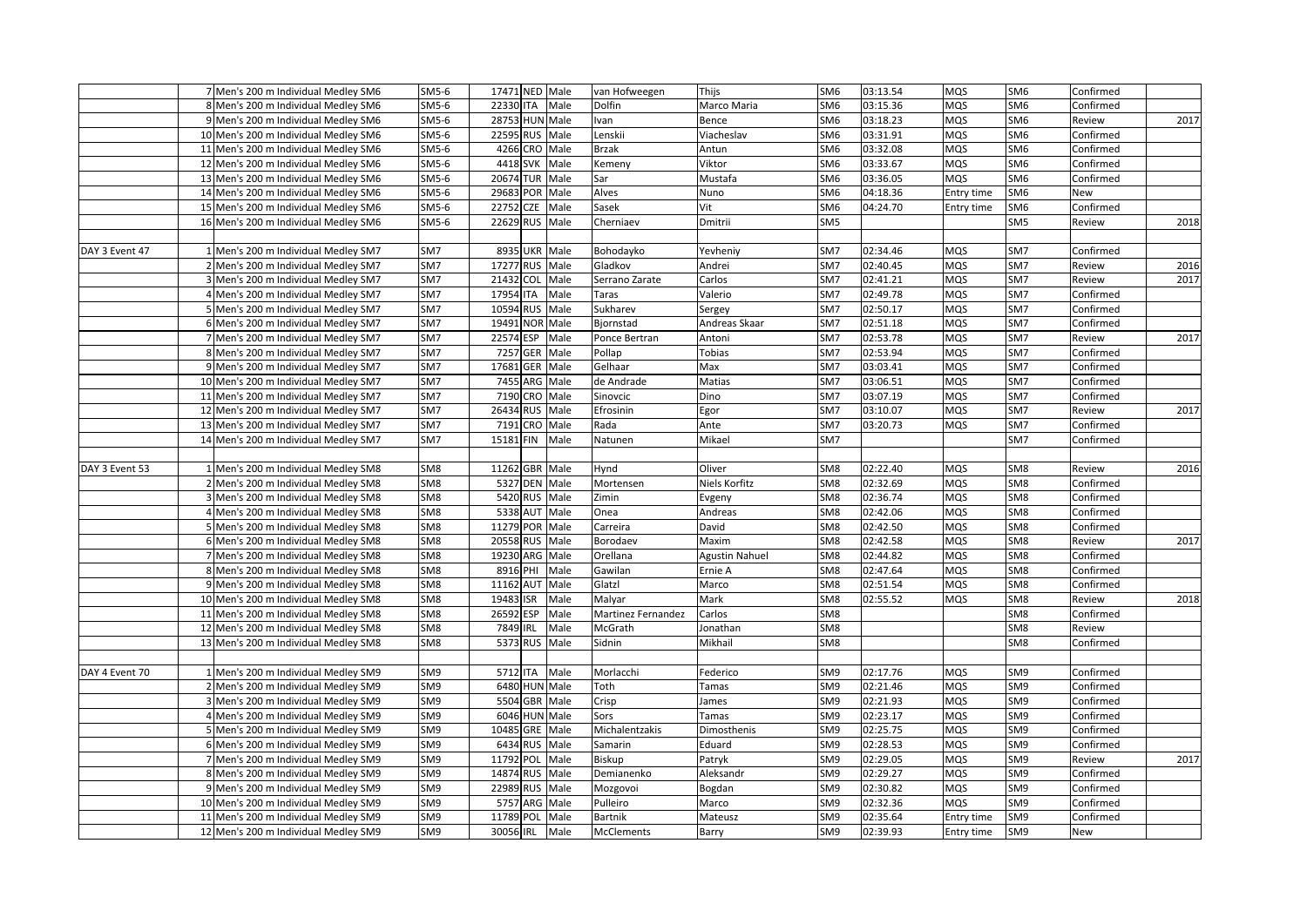|                 | 13 Men's 200 m Individual Medley SM9  | SM9             | 14736 GER Male           |      | Fontayne        | <b>Bastian</b> | SM9             | 02:40.84 | Entry time | SM9             | Confirmed |      |
|-----------------|---------------------------------------|-----------------|--------------------------|------|-----------------|----------------|-----------------|----------|------------|-----------------|-----------|------|
|                 | 14 Men's 200 m Individual Medley SM9  | SM <sub>9</sub> | 17660 EST                | Male | Liksor          | Robin          | SM <sub>9</sub> | 02:48.07 | Entry time | SM <sub>9</sub> | Review    | 2017 |
|                 |                                       |                 |                          |      |                 |                |                 |          |            |                 |           |      |
| DAY 5 Event 98  | 1 Men's 200 m Individual Medley SM10  | SM10            | 22291 UKR Male           |      | Dubrov          | Denys          | SM10            | 02:10.11 | <b>MQS</b> | SM10            | Confirmed |      |
|                 | 2 Men's 200 m Individual Medley SM10  | SM10            | 6145 BRA Male            |      | Brasil          | Andre          | SM10            | 02:12.22 | MQS        | SM10            | Confirmed |      |
|                 | 3 Men's 200 m Individual Medley SM10  | SM10            | 22562 UKR Male           |      | Vanzenko        | Dmytro         | SM10            | 02:14.00 | MQS        | SM10            | Confirmed |      |
|                 | 4 Men's 200 m Individual Medley SM10  | SM10            | 6184 BEL                 | Male | Decaesstecker   | Sven           | SM10            | 02:17.92 | <b>MQS</b> | SM10            | Confirmed |      |
|                 | 5 Men's 200 m Individual Medley SM10  | SM10            | 7632<br><b>RUS</b>       | Male | Grigoryev       | Dmitry         | SM10            | 02:18.50 | <b>MQS</b> | SM10            | Confirmed |      |
|                 | 6 Men's 200 m Individual Medley SM10  | SM10            | 20559<br><b>RUS</b>      | Male | Bugaenko        | Aleksei        | SM10            | 02:20.44 | <b>MQS</b> | SM10            | Review    | 2017 |
|                 | 7 Men's 200 m Individual Medley SM10  | SM10            | 10591 RUS                | Male | Bartasinskii    | Dmitri         | SM10            | 02:22.98 | MQS        | SM10            | Confirmed |      |
|                 | 8 Men's 200 m Individual Medley SM10  | SM10            | 6224 POR                 | Male | Goncalves       | Emanuel        | SM10            | 02:23.69 | <b>MQS</b> | SM10            | Confirmed |      |
|                 | 9 Men's 200 m Individual Medley SM10  | SM10            | 8346 POL                 | Male | Kowalski        | Patryk         | SM10            | 02:29.75 | MQS        | SM10            | Confirmed |      |
|                 | 10 Men's 200 m Individual Medley SM10 | SM10            | 6468 HUN Male            |      | Szabo           | Szilard        | SM10            | 02:33.80 | MQS        | SM10            | Confirmed |      |
|                 | 11 Men's 200 m Individual Medley SM10 | SM10            | 29889<br>ESP             | Male | Garrido Brun    | Jacobo         | SM10            | 02:39.20 | Entry time | SM10            | Review    | 2020 |
|                 | 12 Men's 200 m Individual Medley SM10 | SM10            | 19268 SWE                | Male | Nyren           | Ludvig         | SM10            |          |            | SM10            | Confirmed |      |
|                 |                                       |                 |                          |      |                 |                |                 |          |            |                 |           |      |
| DAY 5 Event 108 | 1 Men's 200 m Individual Medley SM11  | SM11            | 6829 ESP                 | Male | Oliver          | Israel         | SM11            | 02:24.60 | MQS        | SM11            | Confirmed |      |
|                 | 2 Men's 200 m Individual Medley SM11  | SM11            | 6612 UKR                 | Male | Mashchenko      | Oleksandr      | SM11            | 02:29.62 | <b>MQS</b> | SM11            | Confirmed |      |
|                 | 3 Men's 200 m Individual Medley SM11  | SM11            | 6675 UKR Male            |      | Smyrnov         | Viktor         | SM11            | 02:31.60 | MQS        | SM11            | Confirmed |      |
|                 | 4 Men's 200 m Individual Medley SM11  | SM11            | 7213 UKR Male            |      | Zalevskyy       | Dmytro         | SM11            | 02:40.55 | MQS        | SM11            | Confirmed |      |
|                 | 5 Men's 200 m Individual Medley SM11  | SM11            | 6708<br>ARG Male         |      | Zayas           | Sergio         | SM11            | 02:49.61 | MQS        | SM11            | Confirmed |      |
|                 | 6 Men's 200 m Individual Medley SM11  | SM11            | <b>CZE</b><br>24356      | Male | Smrcka          | Miroslav       | SM11            |          |            | SM11            | Review    | 2019 |
|                 | 7 Men's 200 m Individual Medley SM11  | SM11            | 22667 RUS                | Male | Koval           | Maksim         | SM11            |          |            | SM11            | Review    | 2016 |
|                 |                                       |                 |                          |      |                 |                |                 |          |            |                 |           |      |
| DAY 7 Event 156 | 1 Men's 200 m Individual Medley SM13  | SM12-13         | 7861 BLR Male            |      | Boki            | Ihar           | SM13            | 02:04.06 | <b>MQS</b> | SM13            | Review    | 2016 |
|                 | 2 Men's 200 m Individual Medley SM13  | SM12-13         | 19525 UKR Male           |      | Denysenko       | laroslav       | SM13            | 02:08.58 | <b>MQS</b> | SM13            | Review    | 2017 |
|                 | 3 Men's 200 m Individual Medley SM13  | SM12-13         | 7020<br>AZE Male         |      | Salei           | Dzmitry        | SM12            | 02:11.33 | <b>MQS</b> | SM12            | Review    | 2017 |
|                 | 4 Men's 200 m Individual Medley SM13  | SM12-13         | 6921 UKR Male            |      | Chufarov        | Danylo         | SM12            | 02:12.18 | MQS        | SM12            | Review    | 2019 |
|                 | Men's 200 m Individual Medley SM13    | SM12-13         | 17464 UZB Male           |      | Pankov          | Kirill         | SM13            | 02:15.30 | <b>MQS</b> | SM13            | Review    | 2016 |
|                 | 6 Men's 200 m Individual Medley SM13  | SM12-13         | 11300<br>AZE Male        |      | Salei           | Raman          | SM12            | 02:15.39 | <b>MQS</b> | SM12            | Review    | 2017 |
|                 | 7 Men's 200 m Individual Medley SM13  | SM12-13         | 8719 RUS                 | Male | Punko           | Sergey         | SM12            | 02:16.93 | <b>MQS</b> | SM12            | Review    | 2016 |
|                 | 8 Men's 200 m Individual Medley SM13  | SM12-13         | 6792 UKR Male            |      | Klippert        | Sergii         | SM12            | 02:19.86 | <b>MQS</b> | SM12            | Review    |      |
|                 | 9 Men's 200 m Individual Medley SM13  | SM12-13         | 19534<br><b>RUS</b>      | Male | Saifutdinov     | Artur          | SM12            | 02:22.90 | <b>MQS</b> | SM12            | Review    | 2016 |
|                 | 10 Men's 200 m Individual Medley SM13 | SM12-13         | 22671 RUS                | Male | Nikiforov       | Maksim         | SM13            | 02:23.73 | MQS        | SM13            | Review    |      |
|                 | 11 Men's 200 m Individual Medley SM13 | SM12-13         | 8309<br>RUS Male         |      | Smagin          | Stepan         | SM13            | 02:24.31 | MQS        | SM13            | Review    | 2017 |
|                 | 12 Men's 200 m Individual Medley SM13 | SM12-13         | 14914 ESP Male           |      | Salguero Oteiza | Ivan           | SM13            | 02:26.01 | MQS        | SM13            | Review    | 2016 |
|                 | 13 Men's 200 m Individual Medley SM13 | SM12-13         | 22697<br><b>BLR</b> Male |      | Zudzilau        | Hryhory        | SM12            | 02:29.83 | <b>MQS</b> | SM12            | Review    | 2016 |
|                 | 14 Men's 200 m Individual Medley SM13 | SM12-13         | 18094 POL                | Male | Rzetelski       | Kamil Wiktor   | SM13            | 02:32.03 | <b>MQS</b> | SM13            | Review    | 2017 |
|                 | 15 Men's 200 m Individual Medley SM13 | SM12-13         | 14543<br>KAZ             | Male | Akhmetov        | Anuar          | SM12            | 02:32.43 | MQS        | SM12            | Review    | 2019 |
|                 | 16 Men's 200 m Individual Medley SM13 | SM12-13         | 21482 KAZ                | Male | Afanasyev       | Andrey         | SM12            | 02:38.94 | <b>MQS</b> | SM12            | Review    | 2017 |
|                 | 17 Men's 200 m Individual Medley SM13 | SM12-13         | 26368<br><b>ISL</b>      | Male | Gunnarsson      | Mar            | SM12            | 02:43.81 | <b>MQS</b> | SM12            | Review    | 2019 |
|                 | 18 Men's 200 m Individual Medley SM13 | SM12-13         | 26935<br>POL             | Male | Jastrzebski     | Adrian         | SM13            |          |            | SM13            | Review    | 2017 |
|                 | 19 Men's 200 m Individual Medley SM13 | SM12-13         | 29444 POL                | Male | Niesyczynski    | Bartlomiej     | SM13            |          |            | SM13            | Review    | 2017 |
|                 |                                       |                 |                          |      |                 |                |                 |          |            |                 |           |      |
| DAY 7 Event 150 | 1 Men's 200 m Individual Medley SM14  | SM14            | 26824 RUS Male           |      | Emeliantsev     | Viacheslav     | SM14            | 02:08.98 | MQS        | SM14            | Confirmed |      |
|                 | 2 Men's 200 m Individual Medley SM14  | SM14            | 8497 NED Male            |      | Evers           | Marc           | SM14            | 02:10.38 | <b>MQS</b> | SM14            | Confirmed |      |
|                 | 3 Men's 200 m Individual Medley SM14  | SM14            | 24347 RUS                | Male | Kuliabin        | Mikhail        | SM14            | 02:15.81 | <b>MQS</b> | SM14            | Confirmed |      |
|                 | 4 Men's 200 m Individual Medley SM14  | SM14            | 22128 GBR                | Male | Hamer           | Thomas         | SM14            | 02:16.47 | <b>MQS</b> | SM14            | Confirmed |      |
|                 | 5 Men's 200 m Individual Medley SM14  | SM14            | NOR Male<br>23499        |      | Wenham          | Adam Ismael    | SM14            | 02:21.76 | <b>MQS</b> | SM14            | Review    |      |
|                 | 6 Men's 200 m Individual Medley SM14  | SM14            | 8901<br><b>ISL</b>       | Male | Sverrisson      | Jon Margeir    | SM14            | 02:21.91 | <b>MQS</b> | SM14            | Confirmed |      |
|                 | 7 Men's 200 m Individual Medley SM14  | SM14            | 10606<br>BEL Male        |      | Vandeput        | Yannick        | SM14            | 02:23.57 | <b>MQS</b> | <b>SM14</b>     | Confirmed |      |
|                 | 8 Men's 200 m Individual Medley SM14  | SM14            | 17604 BEL Male           |      | Parmentier      | Aymeric        | SM14            | 02:25.54 | MQS        | SM14            | Confirmed |      |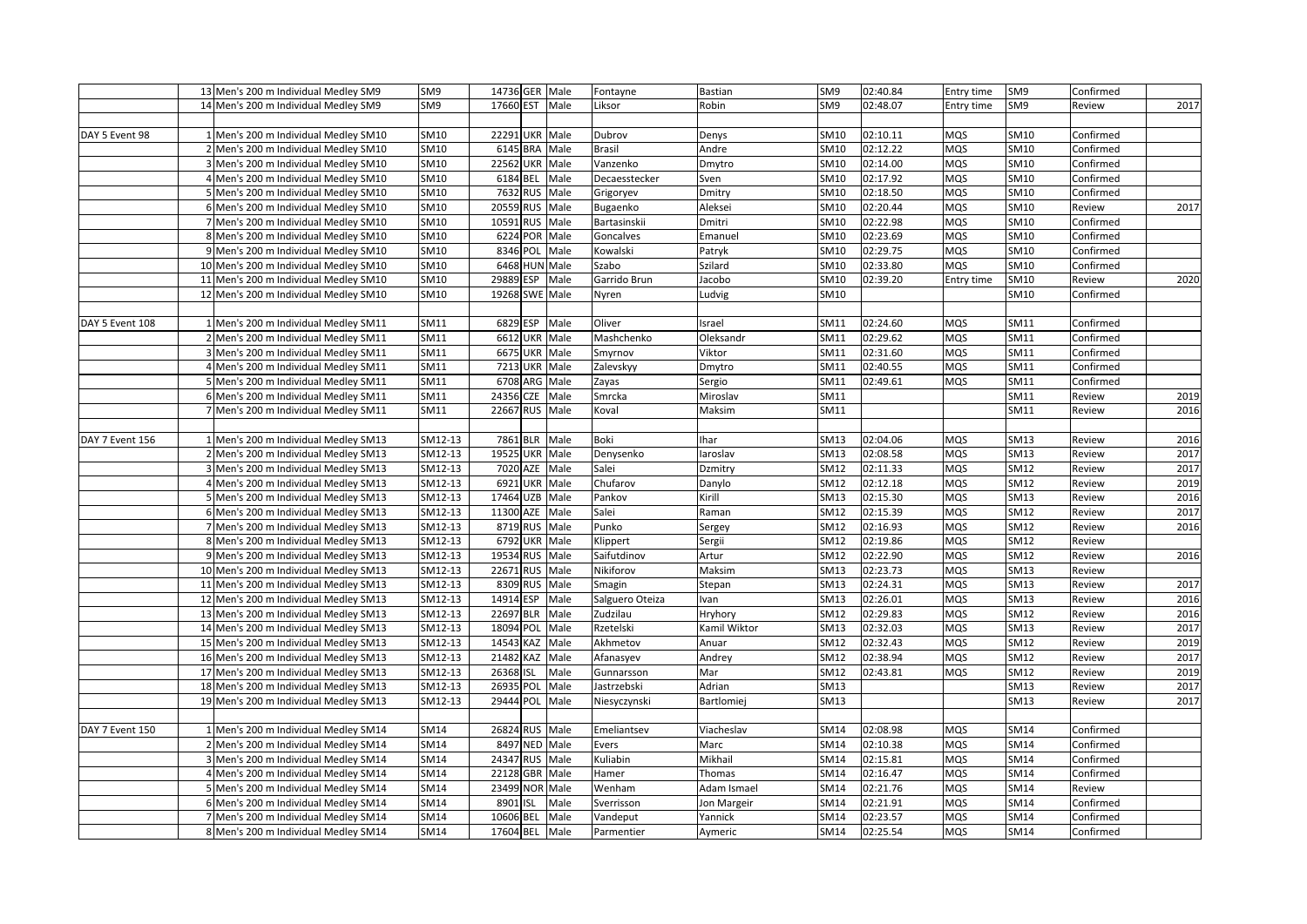|                 | 9 Men's 200 m Individual Medley SM14  | SM14        | 20557 RSA Male   |            |                  | Putz                 | Aaron       | SM14                     | 02:27.98 | <b>MQS</b> | SM14           | Review    |      |
|-----------------|---------------------------------------|-------------|------------------|------------|------------------|----------------------|-------------|--------------------------|----------|------------|----------------|-----------|------|
|                 | 10 Men's 200 m Individual Medley SM14 | SM14        | 8910 CZE Male    |            |                  | Hlavac               | Vladimir    | SM14                     | 02:37.76 | Entry time | SM14           | Confirmed |      |
|                 | 11 Men's 200 m Individual Medley SM14 | SM14        | 24346 RUS Male   |            |                  | Shabalin             | Andrei      | SM14                     | 02:44.14 | Entry time | SM14           | Review    |      |
|                 |                                       |             |                  |            |                  |                      |             |                          |          |            |                |           |      |
| DAY 3 Event 67  | 1 Men's 4x100 m Freestyle 34pts       | $S1 - 10$   |                  | <b>RUS</b> |                  | Russia               |             |                          | 03:48.10 |            |                |           |      |
|                 | 2 Men's 4x100 m Freestyle 34pts       | $S1 - 10$   |                  | <b>BRA</b> |                  | Brazil               |             |                          | 03:51.44 |            |                |           |      |
|                 | 3 Men's 4x100 m Freestyle 34pts       | $S1-10$     |                  | <b>UKR</b> |                  | Ukraine              |             |                          | 03:56.41 |            |                |           |      |
|                 | 4 Men's 4x100 m Freestyle 34pts       | $S1-10$     |                  | <b>ITA</b> |                  | Italy                |             |                          | 04:07.48 |            |                |           |      |
|                 | 5 Men's 4x100 m Freestyle 34pts       | $S1-10$     |                  | ARG        |                  | Argentina            |             |                          | 04:23.04 |            |                |           |      |
|                 | 6 Men's 4x100 m Freestyle 34pts       | $S1-10$     |                  | POR        |                  | Portugal             |             |                          | 04:27.90 |            |                |           |      |
|                 | 7 Men's 4x100 m Freestyle 34pts       | $S1-10$     |                  | GER        |                  | Germany              |             |                          | 04:38.50 |            |                |           |      |
|                 | 8 Men's 4x100 m Freestyle 34pts       | $S1-10$     |                  | ESP        |                  | Spain                |             |                          |          |            |                |           |      |
|                 | 9 Men's 4x100 m Freestyle 34pts       | $S1-10$     |                  | GBR        |                  | <b>Great Britain</b> |             |                          |          |            |                |           |      |
|                 |                                       |             |                  |            |                  |                      |             |                          |          |            |                |           |      |
| DAY 6 Event 137 | 1 Men's 4x100 m Medley 34pts          | S1-10/SB1-9 |                  | <b>RUS</b> |                  | Russia               |             |                          | 04:06.09 |            |                |           |      |
|                 | 2 Men's 4x100 m Medley 34pts          | S1-10/SB1-9 |                  | <b>UKR</b> |                  | Ukraine              |             |                          | 04:18.25 |            |                |           |      |
|                 | 3 Men's 4x100 m Medley 34pts          | S1-10/SB1-9 |                  | ARG        |                  | Argentina            |             |                          | 04:35.81 |            |                |           |      |
|                 | 4 Men's 4x100 m Medley 34pts          | S1-10/SB1-9 |                  | <b>ESP</b> |                  | Spain                |             |                          | 04:42.69 |            |                |           |      |
|                 | 5 Men's 4x100 m Medley 34pts          | S1-10/SB1-9 |                  | <b>ITA</b> |                  | Italy                |             |                          | 04:43.69 |            |                |           |      |
|                 | 6 Men's 4x100 m Medley 34pts          | S1-10/SB1-9 |                  | POR        |                  | Portugal             |             |                          | 05:08.49 |            |                |           |      |
|                 | 7 Men's 4x100 m Medley 34pts          | S1-10/SB1-9 |                  | HUN        |                  | Hungary              |             |                          |          |            |                |           |      |
|                 |                                       |             |                  |            |                  |                      |             |                          |          |            |                |           |      |
| DAY 5 Event 101 | 1 Women's 50 m Freestyle S2           | $S1-2$      |                  |            | 3491 SIN Female  | Yip                  | Pin Xiu     | S <sub>2</sub>           | 01:01.23 | <b>MQS</b> | S2             | Review    | 2018 |
|                 | 2 Women's 50 m Freestyle S2           | $S1-2$      | 3310 UKR         |            | Female           | Sotska               | Iryna       | S <sub>2</sub>           | 01:05.52 | <b>MQS</b> | S <sub>2</sub> | Confirmed |      |
|                 | 3 Women's 50 m Freestyle S2           | $S1-2$      | 10714 RUS        |            | Female           | Agafonova            | Alexandra   | S <sub>2</sub>           | 01:06.80 | <b>MQS</b> | S <sub>2</sub> | Confirmed |      |
|                 | 4 Women's 50 m Freestyle S2           | $S1-2$      | 3313             | <b>UKR</b> | Female           | Ielisavetska         | Ganna       | S <sub>2</sub>           | 01:06.89 | <b>MQS</b> | S <sub>2</sub> | Confirmed |      |
|                 | 5 Women's 50 m Freestyle S2           | $S1-2$      |                  |            | 3468 HUN Female  | Adami                | Zsanett     | <b>S2</b>                | 01:29.47 | Entry time | S <sub>2</sub> | Confirmed |      |
|                 | 6 Women's 50 m Freestyle S2           | $S1-2$      | 17568            |            | NOR Female       | Thunem               | Ingrid      | S <sub>1</sub>           |          |            | S <sub>1</sub> | Review    | 2017 |
|                 |                                       |             |                  |            |                  |                      |             |                          |          |            |                |           |      |
| DAY 2 Event 27  | 1 Women's 50 m Freestyle S3           | S3          | 14551 KAZ        |            | Female           | Gabidullina          | Zulfiya     | S3                       | 00:47.67 | <b>MQS</b> | S3             | Confirmed |      |
|                 | 2 Women's 50 m Freestyle S3           | S3          | 14796 UKR        |            | Female           | Sviderska            | Olga        | S <sub>3</sub>           | 00:48.18 | <b>MQS</b> | S3             | Review    | 2018 |
|                 | 3 Women's 50 m Freestyle S3           | S3          | 21533 GRE        |            | Female           | Stamatopoulou        | Alexandra   | S3                       | 00:51.85 | <b>MQS</b> | S3             | Confirmed |      |
|                 | 4 Women's 50 m Freestyle S3           | S3          | 3496             | <b>GER</b> | Female           | Conradi              | Annke       | S <sub>3</sub>           | 01:07.65 | <b>MQS</b> | S3             | Review    | 2017 |
|                 | 5 Women's 50 m Freestyle S3           | S3          | 22367            | <b>RUS</b> | Female           | Molchanova           | Iuliia      | S <sub>3</sub>           | 01:18.36 | <b>MQS</b> | S3             | Confirmed |      |
|                 | 6 Women's 50 m Freestyle S3           | S3          |                  |            | 21537 RUS Female | Shishova             | Iuliia      | S <sub>3</sub>           |          |            |                |           |      |
|                 |                                       |             |                  |            |                  |                      |             |                          |          |            | S4             | Review    | 2018 |
| DAY 7 Event 153 | 1 Women's 50 m Freestyle S4           | S4          | 17675 ITA        |            | Female           | Trimi                | Arjola      | S4                       | 00:40.87 | <b>MQS</b> | S4             | Confirmed |      |
|                 | 2 Women's 50 m Freestyle S4           | S4          | <b>22570 UKR</b> |            | Female           | Lafina               | Mariia      | S <sub>4</sub>           | 00:50.10 | <b>MQS</b> | S4             | Review    | 2016 |
|                 | 3 Women's 50 m Freestyle S4           | S4          | 19809 UKR        |            | Female           | Verbova              | Maryna      | S <sub>4</sub>           | 00:51.03 | <b>MQS</b> | S4             | Review    | 2017 |
|                 | 4 Women's 50 m Freestyle S4           | S4          | 3563 BRA         |            | Female           | Garcia               | Edenia      | S4                       | 00:53.36 | <b>MQS</b> | S4             | Confirmed |      |
|                 | 5 Women's 50 m Freestyle S4           | S4          | 3639 POL         |            | Female           | Hamer                | Karolina    | S4                       | 00:59.10 | <b>MQS</b> | S4             | Review    | 2019 |
|                 | 6 Women's 50 m Freestyle S4           | S4          | 3949 ISL         |            | Female           | Sigurdardottir       | Sonja       | S4                       | 01:01.27 | <b>MQS</b> | S <sub>4</sub> | Confirmed |      |
|                 | 7 Women's 50 m Freestyle S4           | S4          | 7398 RUS         |            | Female           | Gavrilyuk            | Natalia     | S4                       | 01:03.05 | <b>MQS</b> | S4             | Confirmed |      |
|                 | 8 Women's 50 m Freestyle S4           | S4          |                  |            | 3531 DEN Female  | Kristiansen          | Cecilie     | $\overline{\mathsf{S4}}$ | 01:05.10 | <b>MQS</b> |                |           |      |
|                 |                                       |             |                  |            |                  |                      |             |                          |          |            | S5             | Confirmed |      |
| DAY 7 Event 155 | 1 Women's 50 m Freestyle S5           | S5          | 3847 ESP         |            | Female           | Perales              | Teresa      | S5                       | 00:37.77 | <b>MQS</b> | S5             | Confirmed |      |
|                 | 2 Women's 50 m Freestyle S5           | S5          | 5808 BRA         |            | Female           | Silva                | Joana Maria | S <sub>5</sub>           | 00:38.39 | <b>MQS</b> | S5             | Confirmed |      |
|                 | 3 Women's 50 m Freestyle S5           | S5          | 3789 CZE         |            | Female           | Trebinova            | Bela        | S <sub>5</sub>           | 00:38.53 | <b>MQS</b> | S5             | Confirmed |      |
|                 | 4 Women's 50 m Freestyle S5           | S5          | 3850             | ISR        | Female           | Pezaro               | Inbal       | S5                       | 00:39.33 | <b>MQS</b> | S5             | Confirmed |      |
|                 | 5 Women's 50 m Freestyle S5           | S5          | 4058             | FRA        | Female           | Fatis                | Anita       | S5                       | 00:40.95 | <b>MQS</b> | S5             | Confirmed |      |
|                 | 6 Women's 50 m Freestyle S5           | S5          | 21103            | <b>RUS</b> | Female           | Deviatova            | Irina       | S5                       | 00:42.96 | <b>MQS</b> | S5             | Review    | 2016 |
|                 | 7 Women's 50 m Freestyle S5           | S5          |                  |            | 20288 BRA Female | Rodrigues            | Esthefany   | S5                       | 00:44.03 | <b>MQS</b> | S5             | Confirmed |      |
|                 |                                       |             |                  |            |                  |                      |             |                          |          |            |                |           |      |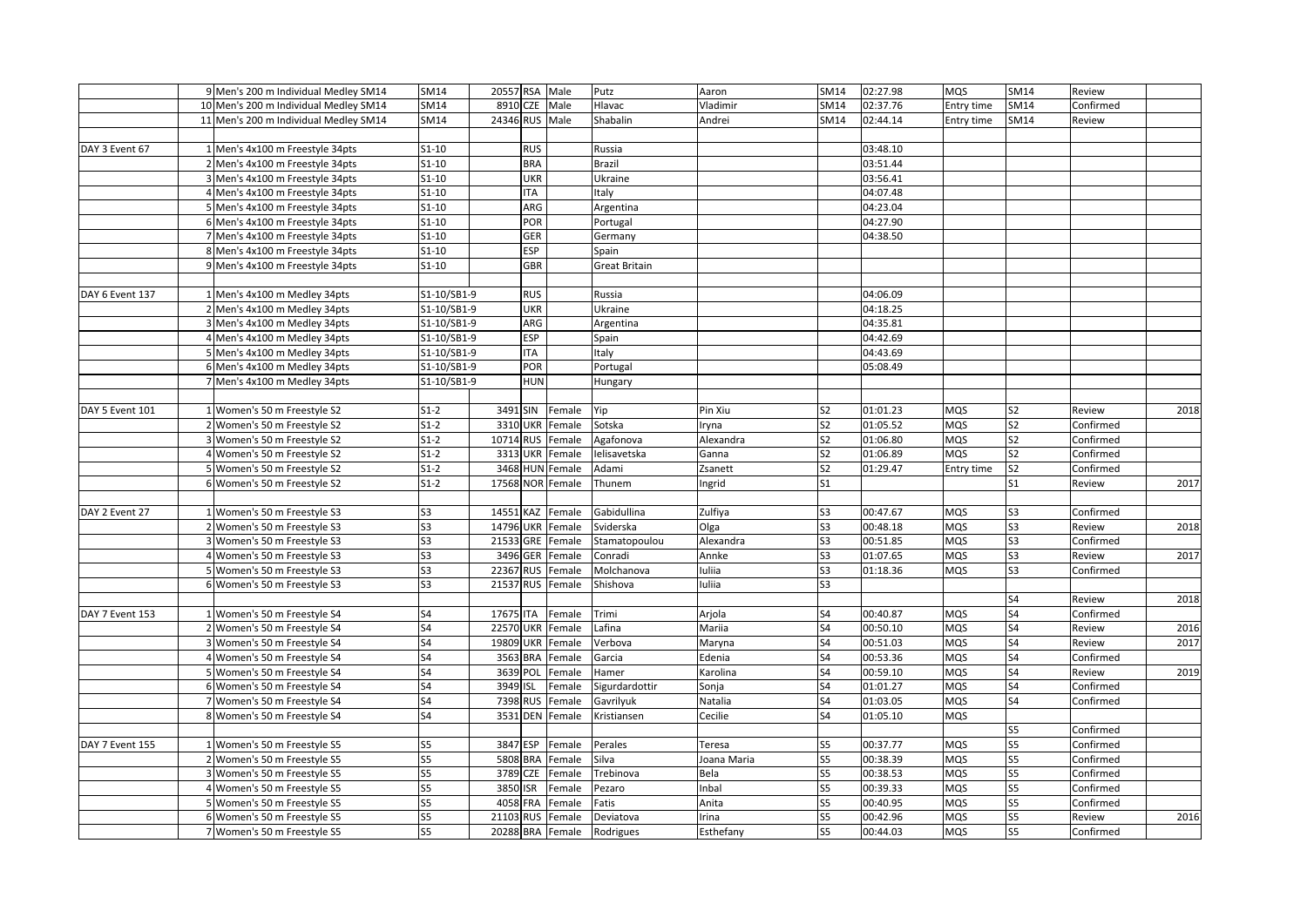|                 | 8 Women's 50 m Freestyle S5  | S <sub>5</sub> | 3918 POR Female          |                   | Fragoso                 | Simone             | S <sub>5</sub> | 00:44.37 | <b>MQS</b> | S <sub>5</sub> | Confirmed |      |
|-----------------|------------------------------|----------------|--------------------------|-------------------|-------------------------|--------------------|----------------|----------|------------|----------------|-----------|------|
|                 | 9 Women's 50 m Freestyle S5  | S <sub>5</sub> | 3769 HUN Female          |                   | Engelhardt              | Katalin            | S5             | 00:46.27 | MQS        | S <sub>5</sub> | Confirmed |      |
|                 | 10 Women's 50 m Freestyle S5 | S <sub>5</sub> | 3800 HUN Female          |                   | Kezdi                   | Reka               | S <sub>5</sub> | 00:46.50 | MQS        | S <sub>5</sub> | Confirmed |      |
|                 | 11 Women's 50 m Freestyle S5 | S <sub>5</sub> | 3778 SIN                 | Female            | Goh                     | Rui Si Theresa     | S5             | 00:47.77 | MQS        | S <sub>5</sub> | Confirmed |      |
|                 | 12 Women's 50 m Freestyle S5 | S <sub>5</sub> | 20352 CZE Female         |                   | Mickova                 | Dominika           | S <sub>5</sub> | 01:12.55 | MQS        |                |           |      |
|                 |                              |                |                          |                   |                         |                    |                |          |            | S6             | Confirmed |      |
| DAY 5 Event 103 | 1 Women's 50 m Freestyle S6  | S <sub>6</sub> | 19796 UKR Female         |                   | Mereshko                | Yelyzaveta         | S <sub>6</sub> | 00:34.14 | MQS        | S <sub>6</sub> | Review    | 2017 |
|                 | 2 Women's 50 m Freestyle S6  | S <sub>6</sub> | 17280 UKR Female         |                   | Savtsova                | Viktoriia          | S <sub>6</sub> | 00:34.20 | MQS        | S <sub>6</sub> | Confirmed |      |
|                 | 3 Women's 50 m Freestyle S6  | S <sub>6</sub> | 4188 ITA                 | Female            | Romano                  | Emanuela           | S6             | 00:35.64 | MQS        | S6             | Review    | 2018 |
|                 | 4 Women's 50 m Freestyle S6  | S <sub>6</sub> | 18163<br><b>IRL</b>      | Female            | Turner                  | Nicole             | S <sub>6</sub> | 00:36.81 | MQS        | S <sub>6</sub> | Review    | 2017 |
|                 | 5 Women's 50 m Freestyle S6  | S <sub>6</sub> | 26528 GBR                | Female            | Robinson                | Eleanor            | S6             | 00:36.82 | MQS        | S6             | Confirmed |      |
|                 | 6 Women's 50 m Freestyle S6  | S <sub>6</sub> | 8953 UKR Female          |                   | Khrul                   | Oksana             | S <sub>6</sub> | 00:37.76 | MQS        | S <sub>6</sub> | Confirmed |      |
|                 | 7 Women's 50 m Freestyle S6  | S <sub>6</sub> | 4251                     | <b>TUR</b> Female | Kaya                    | Ozlem              | S6             | 00:38.07 | MQS        | S6             | Confirmed |      |
|                 | 8 Women's 50 m Freestyle S6  | S <sub>6</sub> | 14637                    | <b>AUT</b> Female | Weber-Treiber           | Sabine             | S <sub>6</sub> | 00:38.69 | MQS        | S6             | Confirmed |      |
|                 | 9 Women's 50 m Freestyle S6  | S <sub>6</sub> | 4406 RUS                 | Female            | Diodorova               | Anastasia          | S <sub>6</sub> | 00:39.59 | MQS        | S <sub>6</sub> | Review    | 2017 |
|                 | 10 Women's 50 m Freestyle S6 | S <sub>6</sub> | 11697<br><b>ISL</b>      | Female            | Bjornsdottir            | Thelma Bjorg       | S6             | 00:39.82 | MQS        | S6             | Confirmed |      |
|                 | 11 Women's 50 m Freestyle S6 | S <sub>6</sub> | 17720 VIE                | Female            | Trinh                   | Thi Bich Nhu       | S6             | 00:40.60 | MQS        | S <sub>6</sub> | Review    | 2017 |
|                 | 12 Women's 50 m Freestyle S6 | S <sub>6</sub> | 18496 GER Female         |                   | Sonntag                 | Peggy              | S <sub>6</sub> | 00:45.46 | Entry time |                |           |      |
|                 |                              |                |                          |                   |                         |                    |                |          |            | <b>S7</b>      | Confirmed |      |
| DAY 7 Event 143 | 1 Women's 50 m Freestyle S7  | S7             | 10931 GBR Female         |                   | Rodgers                 | Susannah           | S7             | 00:33.85 | MQS        | S7             | Confirmed |      |
|                 | 2 Women's 50 m Freestyle S7  | S7             | 8404                     | <b>GER</b> Female | Grahl                   | Denise             | S7             | 00:34.35 | <b>MQS</b> | S <sub>7</sub> | Review    | 2018 |
|                 | 3 Women's 50 m Freestyle S7  | S7             | 10420 ITA                | Female            | Talamona                | Arianna            | S7             | 00:36.79 | MQS        | S7             | Confirmed |      |
|                 | 4 Women's 50 m Freestyle S7  | S7             | 5042 ISR                 | Female            | Halevi                  | Erel               | S7             | 00:37.20 | MQS        | S7             | Confirmed |      |
|                 | 5 Women's 50 m Freestyle S7  | S7             | <b>EST</b><br>11498      | Female            | Tilk                    | <b>Brenda</b>      | S7             | 00:38.01 | MQS        | S7             | Confirmed |      |
|                 | 6 Women's 50 m Freestyle S7  | S7             | 4822<br><b>FIN</b>       | Female            | Makinen                 | Meri-Maari         | S7             | 00:39.67 | MQS        | S7             | Review    | 2017 |
|                 | 7 Women's 50 m Freestyle S7  | S7             | 28525                    | SWE Female        | Andersson Wulf          | Ida                | S7             | 00:42.02 | MQS        | S7             | Review    | 2019 |
|                 | 8 Women's 50 m Freestyle S7  | S7             | 26448 ESP                | Female            | <b>Barrientos Arrom</b> | Nerea              | S7             | 00:42.09 | MQS        | S7             | Confirmed |      |
|                 | 9 Women's 50 m Freestyle S7  | S7             | 4703 CRO Female          |                   | Sobocan                 | Natasa             | S7             | 00:44.40 | MQS        | S7             | Confirmed |      |
|                 | 10 Women's 50 m Freestyle S7 | <b>S7</b>      | 4741 HUN Female          |                   | Baka                    | Dorottya           | S7             | 00:44.65 | Entry time |                |           |      |
|                 |                              |                |                          |                   |                         |                    |                |          |            | S8             | Confirmed |      |
| DAY 7 Event 147 | 1 Women's 50 m Freestyle S8  | S8             | 20326 GBR Female         |                   | Slater                  | Stephanie          | S8             | 00:31.24 | <b>MQS</b> | S8             | Confirmed |      |
|                 | 2 Women's 50 m Freestyle S8  | S8             | 5403 RUS Female          |                   | Vladykina               | Olesia             | S8             | 00:31.65 | MQS        | S8             | Confirmed |      |
|                 | 3 Women's 50 m Freestyle S8  | S8             | 17279 UKR Female         |                   | Istomina                | Kateryna           | S8             | 00:32.02 | MQS        | S8             | Confirmed |      |
|                 | 4 Women's 50 m Freestyle S8  | S8             | 7756 RUS Female          |                   | Sogomonian              | Kseniia            | S8             | 00:32.88 | MQS        | S8             | Confirmed |      |
|                 | 5 Women's 50 m Freestyle S8  | S8             | 7377 DEN Female          |                   | Vinther                 | Amalie             | S8             | 00:33.29 | MQS        | S8             | Review    | 2017 |
|                 | 6 Women's 50 m Freestyle S8  | S8             | 26389 RUS Female         |                   | Pavlova                 | Mariia             | S8             | 00:34.57 | MQS        | S8             | Review    | 2020 |
|                 | 7 Women's 50 m Freestyle S8  | S <sub>8</sub> | 24292<br>CZE             | Female            | Floriankova             | Anezka             | S8             | 00:35.87 | MQS        | S8             | Review    | 2016 |
|                 | 8 Women's 50 m Freestyle S8  | S <sub>8</sub> | <b>BEL</b><br>17398      | Female            | Beirnaert               | Laurien Job F      | S8             | 00:36.69 | MQS        | S8             | Confirmed |      |
|                 | 9 Women's 50 m Freestyle S8  | S8             | 17934<br><b>CZE</b>      | Female            | Duskova                 | Vendula            | S8             | 00:37.01 | MQS        | S8             | Confirmed |      |
|                 | 10 Women's 50 m Freestyle S8 | S8             | 29406 POL                | Female            | Belczewska              | Monika             | S8             | 00:37.39 | MQS        | S8             | Review    | 2017 |
|                 | 11 Women's 50 m Freestyle S8 | S8             | 12187 IRL                | Female            | Kelly                   | Ailbhe             | S8             | 00:37.79 | MQS        | S8             | Review    | 2018 |
|                 | 12 Women's 50 m Freestyle S8 | S <sub>8</sub> | 16277 ROU Female         |                   | Bazdoaca                | Georgiana Victoria | S8             | 00:38.43 | MQS        | S8             | Review    | 2017 |
|                 | 13 Women's 50 m Freestyle S8 | S8             | 28524 SWE Female         |                   | Kramer                  | Agnes              | S8             | 00:38.46 | MQS        | S8             | Confirmed |      |
|                 | 14 Women's 50 m Freestyle S8 | S <sub>8</sub> | 5061 EST                 | Female            | Jaanimagi               | Keit               | S8             | 00:40.73 | Entry time |                |           |      |
|                 |                              |                |                          |                   |                         |                    |                |          |            |                | Confirmed |      |
| DAY 1 Event 12  | 1 Women's 50 m Freestyle S9  | S9             | 5942 ESP                 | Female            | Gascon                  | Sarai              | S9             | 00:29.30 | MQS        | S9<br>S9       | Confirmed |      |
|                 |                              | S9             | 22420 RUS Female         |                   |                         |                    | S9             | 00:29.95 | MQS        | S9             |           |      |
|                 | 2 Women's 50 m Freestyle S9  | S9             |                          |                   | Mamlina                 | Natalia            | S9             | 00:29.96 |            |                | Confirmed | 2017 |
|                 | 3 Women's 50 m Freestyle S9  | S9             | 5951 RUS Female<br>16211 |                   | Grazhdanova             | Irina<br>Nuria     | S9             | 00:30.05 | MQS        | S9<br>S9       | Review    |      |
|                 | 4 Women's 50 m Freestyle S9  |                | <b>ESP</b>               | Female            | <b>Marques Soto</b>     |                    |                |          | MQS        |                | Confirmed |      |
|                 | 5 Women's 50 m Freestyle S9  | S9             | 5946 ARG Female          |                   | Gimenez                 | Daniela            | S9             | 00:30.18 | MQS        | S9             | Confirmed |      |
|                 | 6 Women's 50 m Freestyle S9  | S9             | 10977<br><b>GBR</b>      | Female            | Marren                  | Amy                | S9             | 00:30.31 | MQS        | S9             | Confirmed |      |
|                 | 7 Women's 50 m Freestyle S9  | S9             | 7349 RUS Female          |                   | Kukanova                | Valeriia           | S9             | 00:30.67 | MQS        | S9             | Review    | 2018 |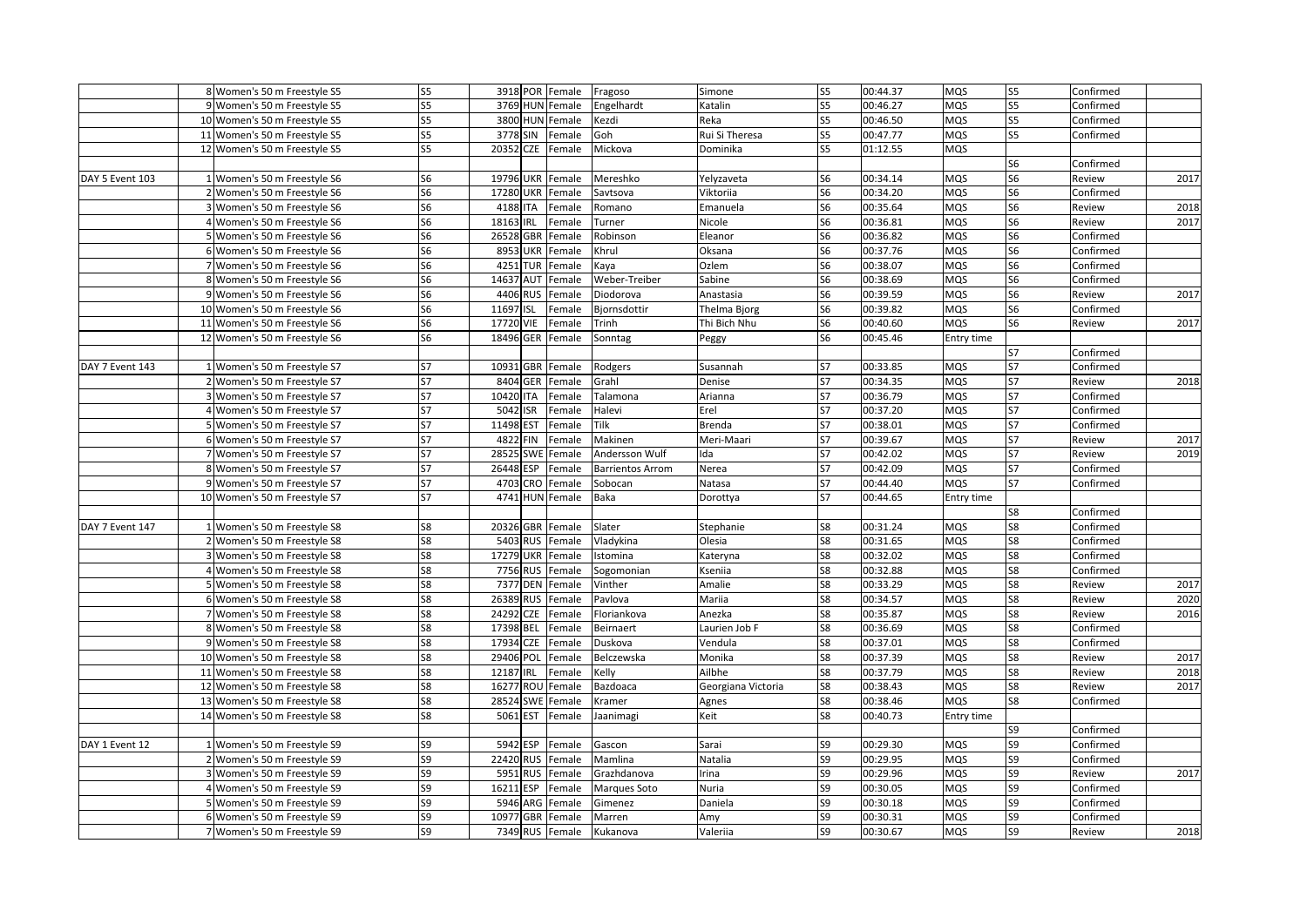|                | 8 Women's 50 m Freestyle S9   | S9         | 5704 GBR Female  |        | Millward         | Stephanie      | S9             | 00:30.78 | <b>MQS</b> | S9         | Confirmed |      |
|----------------|-------------------------------|------------|------------------|--------|------------------|----------------|----------------|----------|------------|------------|-----------|------|
|                | 9 Women's 50 m Freestyle S9   | S9         | 5889 POL         | Female | Wozniak          | Paulina        | S9             | 00:31.01 | MQS        | S9         | Confirmed |      |
|                | 10 Women's 50 m Freestyle S9  | S9         | 5620 IRL         | Female | Keane            | Ellen          | S9             | 00:31.03 | MQS        | S9         | Review    | 2020 |
|                | 11 Women's 50 m Freestyle S9  | S9         | 20246 HUN Female |        | Konkoly          | Zsofia         | S9             | 00:31.75 | MQS        | S9         | Confirmed |      |
|                | 12 Women's 50 m Freestyle S9  | S9         | 5482 POR         | Female | Calado           | Joana          | S9             | 00:34.16 | Entry time | S9         | Confirmed |      |
|                | 13 Women's 50 m Freestyle S9  | S9         | 8353 POL         | Female | Sobczak          | Katarzyna      | S <sub>9</sub> | 00:34.83 | Entry time | S9         | Review    | 2015 |
|                | 14 Women's 50 m Freestyle S9  | S9         | 19320 POR        | Female | Pinto            | Renata         | S9             | 00:36.64 | Entry time |            |           |      |
|                |                               |            |                  |        |                  |                |                |          |            | S10        | Confirmed |      |
| DAY 3 Event 56 | 1 Women's 50 m Freestyle S10  | S10        | 7807 CAN         | Female | Rivard           | Aurelie        | S10            | 00:27.87 | MQS        | S10        | Confirmed |      |
|                | 2 Women's 50 m Freestyle S10  | <b>S10</b> | 6431 RUS         | Female | Ryabova          | Nina           | S10            | 00:27.91 | MQS        | <b>S10</b> | Review    | 2018 |
|                | 3 Women's 50 m Freestyle S10  | <b>S10</b> | 14677 NED        | Female | Zijderveld       | Chantalle      | <b>S10</b>     | 00:28.38 | MQS        | <b>S10</b> | Confirmed |      |
|                | 4 Women's 50 m Freestyle S10  | <b>S10</b> | 6318 FRA         | Female | Lorandi          | Elodie         | <b>S10</b>     | 00:28.52 | MQS        | <b>S10</b> | Confirmed |      |
|                | 5 Women's 50 m Freestyle S10  | <b>S10</b> | 7538 ESP         | Female | Hernandez Santos | sabel Yinghua  | S10            | 00:29.44 | MQS        | <b>S10</b> | Confirmed |      |
|                | 6 Women's 50 m Freestyle S10  | <b>S10</b> | 7651 SWE         | Female | Watz             | Lina           | <b>S10</b>     | 00:29.53 | MQS        | S10        | Confirmed |      |
|                | 7 Women's 50 m Freestyle S10  | <b>S10</b> | 22511 BLR        | Female | Svadkouskaya     | Aliaksandra    | <b>S10</b>     | 00:29.76 | MQS        | <b>S10</b> | Confirmed |      |
|                | 8 Women's 50 m Freestyle S10  | <b>S10</b> | 15053 FRA        | Female | Roulet           | Anaelle        | <b>S10</b>     | 00:30.27 | MQS        | <b>S10</b> | Review    | 2016 |
|                | 9 Women's 50 m Freestyle S10  | <b>S10</b> | 22131 GBR        | Female | Mullooly         | Zara           | <b>S10</b>     | 00:30.32 | MQS        | <b>S10</b> | Review    | 2015 |
|                | 10 Women's 50 m Freestyle S10 | S10        | 20504 RUS        | Female | Kopilevich       | Vasilisa       | <b>S10</b>     | 00:30.71 | MQS        | <b>S10</b> | Review    | 2017 |
|                | 11 Women's 50 m Freestyle S10 | <b>S10</b> | 26483 ESP        | Female | Benito de Tena   | Julia          | S10            | 00:31.56 | Entry time | <b>S10</b> | Confirmed |      |
|                | 12 Women's 50 m Freestyle S10 | S10        | 6349 FRO         | Female | Morkore          | Krista         | S10            | 00:31.69 | Entry time | <b>S10</b> | Review    | 2017 |
|                | 13 Women's 50 m Freestyle S10 | <b>S10</b> | 24374 EST        | Female | Kaul             | Susannah       | <b>S10</b>     |          |            |            |           |      |
|                |                               |            |                  |        |                  |                |                |          |            | S11        | Confirmed |      |
| DAY 4 Event 89 | 1 Women's 50 m Freestyle S11  | S11        | 21984 NED        | Female | <b>Bruinsma</b>  | Liesette       | S11            | 00:31.04 | MQS        | S11        | Confirmed |      |
|                | 2 Women's 50 m Freestyle S11  | S11        | 7307 SWE         | Female | Reichard         | Maja           | S11            | 00:31.86 | MQS        | S11        | Confirmed |      |
|                | 3 Women's 50 m Freestyle S11  | S11        | 6547 ITA         | Female | Camellini        | Cecilia        | S11            | 00:32.29 | MQS        | <b>S11</b> | Confirmed |      |
|                | 4 Women's 50 m Freestyle S11  | S11        | 17919 UKR        | Female | Piddubna         | Maryna         | S11            | 00:33.88 | MQS        | S11        | Confirmed |      |
|                | 5 Women's 50 m Freestyle S11  | S11        | 11499 EST        | Female | Egel             | Elisabeth      | S11            | 00:34.41 | MQS        | S11        | Confirmed |      |
|                | 6 Women's 50 m Freestyle S11  | S11        | 6532 ARG         | Female | Baez             | Nadia          | S11            | 00:35.03 | MQS        | <b>S11</b> | Confirmed |      |
|                | 7 Women's 50 m Freestyle S11  | S11        | 15685 ITA        | Female | Rabbolini        | Martina        | S11            | 00:36.10 | MQS        | <b>S11</b> | Confirmed |      |
|                | 8 Women's 50 m Freestyle S11  | S11        | 8949 UKR         | Female | Berezhna         | Yana           | S11            | 00:36.70 | MQS        | <b>S11</b> | Confirmed |      |
|                | 9 Women's 50 m Freestyle S11  | S11        | 7183 UKR         | Female | lakibiuk         | Olga           | S11            | 00:37.07 | MQS        | S11        | Review    | 2016 |
|                | 10 Women's 50 m Freestyle S11 | S11        | 22689 SVK        | Female | Blattnerova      | Tatiana        | S11            | 00:38.96 | MQS        | <b>S11</b> | Confirmed |      |
|                | 11 Women's 50 m Freestyle S11 | S11        | 6564 FRA         | Female | Douard           | Stephanie      | S11            | 00:39.28 | <b>MQS</b> |            |           |      |
|                |                               |            |                  |        |                  |                |                |          |            | <b>S12</b> | Review    | 2018 |
| DAY 2 Event 35 | 1 Women's 50 m Freestyle S12  | <b>S12</b> | 14944 GBR Female |        | Russell          | Hannah         | <b>S12</b>     | 00:27.22 | MQS        | <b>S12</b> | Review    | 2016 |
|                | 2 Women's 50 m Freestyle S12  | <b>S12</b> | 14869 RUS        | Female | Stukalova        | Darya          | <b>S12</b>     | 00:27.53 | MQS        | <b>S12</b> | Review    | 2019 |
|                | 3 Women's 50 m Freestyle S12  | S12        | 7026 GER         | Female | Schnittger       | Naomi Maike    | <b>S12</b>     | 00:28.29 | MQS        | S12        | Review    | 2018 |
|                | 4 Women's 50 m Freestyle S12  | <b>S12</b> | 18745 ESP        | Female | Delgado Nadal    | Maria          | S12            | 00:29.32 | MQS        | S12        | New       |      |
|                | 5 Women's 50 m Freestyle S12  | <b>S12</b> | 30188 UZB        | Female | Odilova          | Muslima        | S12            | 00:29.76 | MQS        | S12        | Review    | 2016 |
|                | 6 Women's 50 m Freestyle S12  | S12        | 6815 ARG         | Female | Moro             | Anabel         | <b>S12</b>     | 00:30.38 | MQS        | S12        | Review    | 2018 |
|                | 7 Women's 50 m Freestyle S12  | <b>S12</b> | 6809 UKR         | Female | Matlo            | Yaryna         | <b>S12</b>     | 00:30.93 | MQS        | S12        | Review    | 2019 |
|                | 8 Women's 50 m Freestyle S12  | S12        | 20144 ARG        | Female | Pellitero        | Ana Luz        | <b>S12</b>     | 00:31.32 | MQS        | S12        | Review    | 2016 |
|                | 9 Women's 50 m Freestyle S12  | S12        | 7823 LTU         | Female | Norkute          | Gluosne        | S12            | 00:32.62 | MQS        | S12        | Review    | 2016 |
|                | 10 Women's 50 m Freestyle S12 | S12        | 18614 TUR        | Female | Baki             | Fatma Nur      | S12            | 00:37.18 | MQS        |            |           |      |
|                |                               |            |                  |        |                  |                |                |          |            | <b>S13</b> | Review    | 2017 |
| DAY 2 Event 39 | 1 Women's 50 m Freestyle S13  | <b>S13</b> | 19606 RUS        | Female | Krivshina        | Anna           | <b>S13</b>     | 00:27.49 | MQS        | <b>S13</b> | Review    | 2017 |
|                | 2 Women's 50 m Freestyle S13  | S13        | 24286 UKR        | Female | Stetsenko        | Anna           | <b>S13</b>     | 00:27.80 | MQS        | <b>S13</b> | Review    | 2016 |
|                | 3 Women's 50 m Freestyle S13  | <b>S13</b> | 6812 POL         | Female | Mendak           | Joanna         | S13            | 00:28.39 | MQS        | <b>S13</b> | Review    | 2019 |
|                | 4 Women's 50 m Freestyle S13  | <b>S13</b> | 10677 GER        | Female | Krawzow          | Elena          | <b>S13</b>     | 00:28.60 | MQS        | <b>S13</b> | New       |      |
|                | 5 Women's 50 m Freestyle S13  | <b>S13</b> | 30189 UZB        | Female | Toshpulatova     | Shokhsanamkhon | S13            | 00:29.16 | MQS        | <b>S13</b> | Review    | 2017 |
|                | 6 Women's 50 m Freestyle S13  | <b>S13</b> | 22311 ESP        | Female | Edo Beltran      | Ariadna        | <b>S13</b>     | 00:29.43 | MQS        | <b>S13</b> | Review    | 2019 |
|                | 7 Women's 50 m Freestyle S13  | S13        | 26726 ITA        | Female | Berra            | Alessia        | S13            | 00:29.73 | MQS        | <b>S13</b> | Review    | 2016 |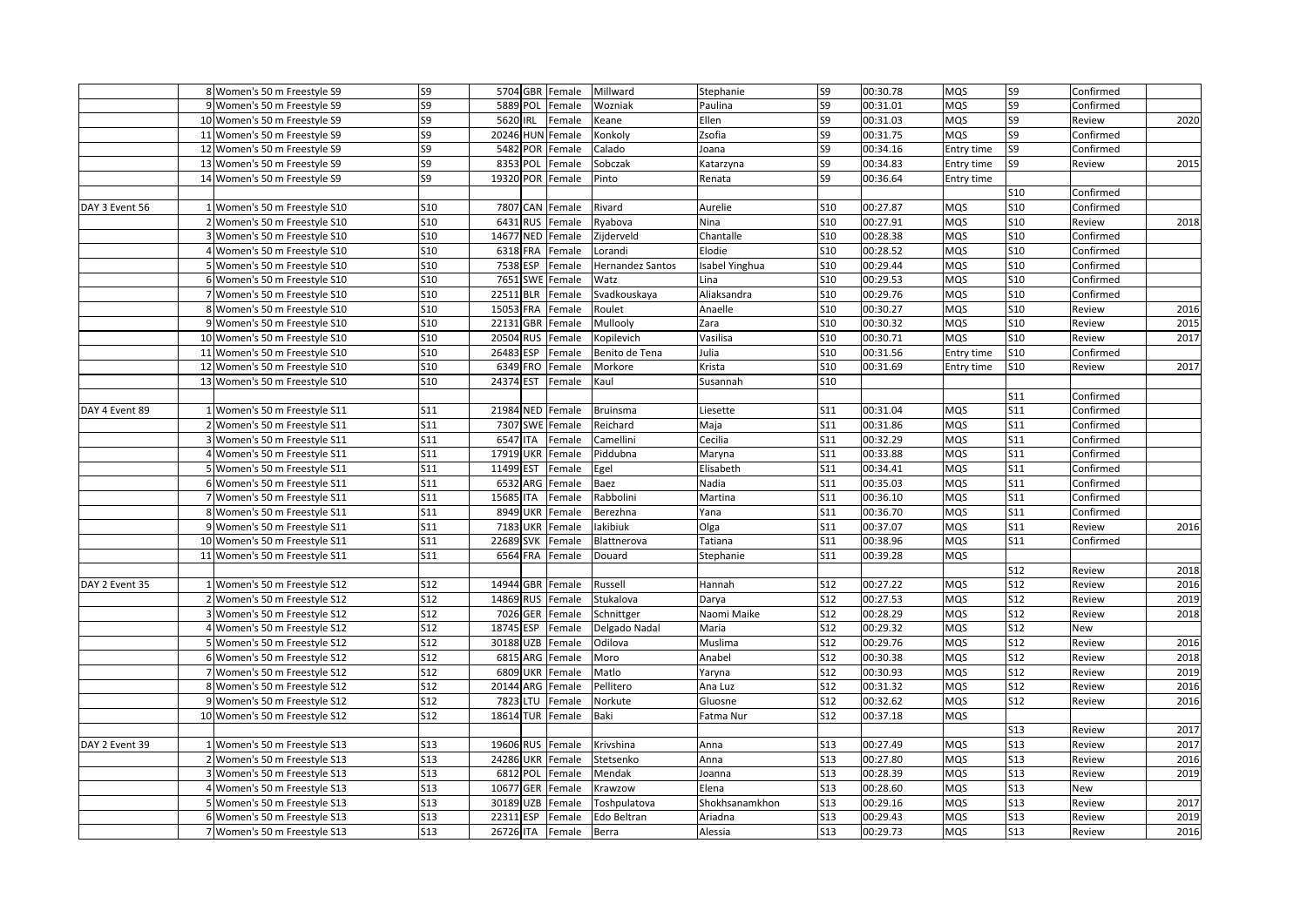|                 | 8 Women's 50 m Freestyle S13                                 | <b>S13</b>     | 19476 ESP        | Female           | Polo Lopez         | Marian             | <b>S13</b>      | 00:29.90             | <b>MQS</b>               | <b>S13</b>     | Review              | 2016 |
|-----------------|--------------------------------------------------------------|----------------|------------------|------------------|--------------------|--------------------|-----------------|----------------------|--------------------------|----------------|---------------------|------|
|                 | 9 Women's 50 m Freestyle S13                                 | <b>S13</b>     | 6838 SVK         | Female           | Petrikovicova      | Karina             | S <sub>13</sub> | 00:30.18             | <b>MQS</b>               | <b>S13</b>     | Review              | 2016 |
|                 | 10 Women's 50 m Freestyle S13                                | S13            | 6761 ESP         | Female           | Gomez Battelli     | Marta Maria        | S13             | 00:30.35             | <b>MQS</b>               | <b>S13</b>     | Review              | 2016 |
|                 | 11 Women's 50 m Freestyle S13                                | S13            | 6863 UKR         | Female           | Stabrovska         | Maryna             | S13             | 00:30.66             | <b>MQS</b>               | <b>S13</b>     | Review              | 2017 |
|                 | 12 Women's 50 m Freestyle S13                                | S13            | 29717 GBR        | Female           | Redfern            | Rebecca            | S13             | 00:31.71             | <b>MQS</b>               | <b>S13</b>     | Review              | 2018 |
|                 | 13 Women's 50 m Freestyle S13                                | S13            | 9242 ROU Female  |                  | Ciorap             | Naomi              | S13             | 00:32.34             | <b>MQS</b>               |                |                     |      |
|                 |                                                              |                |                  |                  |                    |                    |                 |                      |                          | S3             | Confirmed           |      |
| DAY 4 Event 85  | 1 Women's 100 m Freestyle S3                                 | $S1-3$         | 14796 UKR        | Female           | Sviderska          | Olga               | S3              | 01:39.69             | MQS                      | S3             | Confirmed           |      |
|                 | 2 Women's 100 m Freestyle S3                                 | $S1-3$         | 14551 KAZ        | Female           | Gabidullina        | Zulfiya            | S3              | 01:43.60             | <b>MQS</b>               | S3             | Review              | 2018 |
|                 | 3 Women's 100 m Freestyle S3                                 | $S1-3$         | 21533 GRE        | Female           | Stamatopoulou      | Alexandra          | S <sub>3</sub>  | 02:05.74             | <b>MQS</b>               | S <sub>2</sub> | Review              | 2018 |
|                 | 4 Women's 100 m Freestyle S3                                 | $S1-3$         | 3491 SIN         | Female           | Yip                | Pin Xiu            | S <sub>2</sub>  | 02:11.86             | <b>MQS</b>               | S3             | Confirmed           |      |
|                 | 5 Women's 100 m Freestyle S3                                 | $S1-3$         | 3496 GER         | Female           | Conradi            | Annke              | S <sub>3</sub>  | 02:21.78             | <b>MQS</b>               | S3             | Confirmed           |      |
|                 | 6 Women's 100 m Freestyle S3                                 | $S1-3$         | 3602 GRE         | Female           | Rizaoglou          | Semicha            | S <sub>3</sub>  | 02:33.90             | <b>MQS</b>               | S <sub>3</sub> | Review              | 2017 |
|                 | 7 Women's 100 m Freestyle S3                                 | $S1-3$         | 22367 RUS        | Female           | Molchanova         | uliia              | S3              | 02:44.16             | <b>MQS</b>               | S3             | Confirmed           |      |
|                 | 8 Women's 100 m Freestyle S3                                 | $S1-3$         | 21537 RUS        | Female           | Shishova           | uliia              | S3              |                      |                          |                |                     |      |
|                 |                                                              |                |                  |                  |                    |                    |                 |                      |                          | S4             | Review              | 2018 |
| DAY 1 Event 20  | 1 Women's 100 m Freestyle S4                                 | S <sub>4</sub> | 17675 ITA        | Female           | Trimi              | Arjola             | S4              | 01:28.30             | <b>MQS</b>               | S4             | Confirmed           |      |
|                 | 2 Women's 100 m Freestyle S4                                 | S <sub>4</sub> | <b>22570 UKR</b> | Female           | Lafina             | Mariia             | S4              | 01:43.97             | <b>MQS</b>               | S4             | Review              | 2016 |
|                 | 3 Women's 100 m Freestyle S4                                 | S4             | 19809 UKR        | Female           | Verbova            | Maryna             | S4              | 01:53.23             | <b>MQS</b>               | S4             | Confirmed           |      |
|                 | 4 Women's 100 m Freestyle S4                                 | S4             | 7398 RUS         | Female           | Gavrilyuk          | Natalia            | S4              | 02:14.96             | <b>MQS</b>               | S4             | Confirmed           |      |
|                 | 5 Women's 100 m Freestyle S4                                 | S4             | 3531 DEN         | Female           | Kristiansen        | Cecilie            | S4              | 02:15.24             | <b>MQS</b>               | S4             | Review              | 2019 |
|                 | 6 Women's 100 m Freestyle S4                                 | S4             | 3949 ISL         | Female           | Sigurdardottir     | Sonja              | S4              | 02:15.73             | <b>MQS</b>               |                |                     |      |
|                 |                                                              |                |                  |                  |                    |                    |                 |                      |                          | S5             | Confirmed           |      |
| DAY 6 Event 118 | 1 Women's 100 m Freestyle S5                                 | S5             | 3847 ESP         | Female           | Perales            | Teresa             | S5              | 01:21.77             | <b>MQS</b>               | S5             | Confirmed           |      |
|                 | 2 Women's 100 m Freestyle S5                                 | S5             | 8919 NOR         | Female           | Rung               | Sarah Louise       | S5              | 01:22.84             | <b>MQS</b>               | S5             | Confirmed           |      |
|                 | 3 Women's 100 m Freestyle S5                                 | S5             | 3850 ISR         | Female           | Pezaro             | nbal               | S5              | 01:23.92             | <b>MQS</b>               | S5             | Confirmed           |      |
|                 | 4 Women's 100 m Freestyle S5                                 | S5             | 5808 BRA         | Female           | Silva              | Joana Maria        | S5              | 01:24.01             | <b>MQS</b>               | S5             | Confirmed           |      |
|                 | 5 Women's 100 m Freestyle S5                                 | S5             | 21103 RUS        | Female           | Deviatova          | rina               | S5              | 01:30.56             | <b>MQS</b>               | S5             | Review              | 2016 |
|                 | 6 Women's 100 m Freestyle S5                                 | S5             | 20288 BRA        | Female           | Rodrigues          | Esthefany          | S5              | 01:34.73             | <b>MQS</b>               | S5             | Confirmed           |      |
|                 | 7 Women's 100 m Freestyle S5                                 | S5             | 3800 HUN         | Female           | Kezdi              | Reka               | S5              | 01:42.59             | <b>MQS</b>               | S5             | Confirmed           |      |
|                 | 8 Women's 100 m Freestyle S5                                 | S5             | 3778<br>SIN      | Female           | Goh                | Rui Si Theresa     | S5              | 01:45.46             | MQS                      | S5             | Confirmed           |      |
|                 | 9 Women's 100 m Freestyle S5                                 | S <sub>5</sub> | 4004 GRE         | Female           | Antoniadou         | Chrysoula          | S5              | 01:48.08             | <b>MQS</b>               | S5             | Confirmed           |      |
|                 | 10 Women's 100 m Freestyle S5                                | S5             | 20352 CZE        | Female           | Mickova            | Dominika           | S5              | 02:32.46             | <b>MQS</b>               |                |                     |      |
|                 |                                                              |                |                  |                  |                    |                    |                 |                      |                          | S <sub>6</sub> | Confirmed           |      |
| DAY 3 Event 50  | 1 Women's 100 m Freestyle S6                                 | S6             | 19796 UKR        | Female           | Mereshko           | Yelyzaveta         | S6              | 01:12.21             | <b>MQS</b>               | S <sub>6</sub> | Review              | 2017 |
|                 | 2 Women's 100 m Freestyle S6                                 | S <sub>6</sub> | 17280 UKR        | Female           | Savtsova           | Viktoriia          | S6              | 01:13.44             | <b>MQS</b>               | S <sub>6</sub> | Confirmed           |      |
|                 | 3 Women's 100 m Freestyle S6                                 | S6             | 4188 ITA         | Female           | Romano             | Emanuela           | S <sub>6</sub>  | 01:18.09             | <b>MQS</b>               | 56             | Review              | 2017 |
|                 | 4 Women's 100 m Freestyle S6                                 | S6             | 26528<br>GBR     | Female           | Robinson           | Eleanor            | S6              | 01:18.37             | <b>MQS</b>               | S6             | Review              | 2018 |
|                 | 5 Women's 100 m Freestyle S6                                 | S <sub>6</sub> | 18163 IRL        | Female           | Turner             | Nicole             | S <sub>6</sub>  | 01:20.25             | <b>MQS</b>               | S <sub>6</sub> | Confirmed           |      |
|                 | 6 Women's 100 m Freestyle S6                                 | S6             | 10970 UKR        | Female           | Fedota             | Olena              | S6              | 01:23.03             | <b>MQS</b>               | S6             | Review              | 2017 |
|                 | 7 Women's 100 m Freestyle S6                                 | S6             | 11697 ISL        | Female           | Bjornsdottir       | Thelma Bjorg       | S6              | 01:25.17             | <b>MQS</b>               | S6             | Confirmed           |      |
|                 | 8 Women's 100 m Freestyle S6                                 | S6             | 4089 HUN         | Female           | Illes              | Fanni              | S6              | 01:26.20             | <b>MQS</b>               | S6             | Confirmed           |      |
|                 | 9 Women's 100 m Freestyle S6                                 | S6             | 14637 AUT        | Female           | Weber-Treiber      | Sabine             | S6              | 01:30.91             | <b>MQS</b>               | S6             | Confirmed           |      |
|                 | 10 Women's 100 m Freestyle S6                                | S6             | 4406 RUS         | Female           | Diodorova          | Anastasia          | S6              | 01:31.60             | <b>MQS</b>               | S6             | Confirmed           |      |
|                 | 11 Women's 100 m Freestyle S6                                | S6             | 17354 KAZ        | Female           |                    |                    | S6              | 01:33.20             | MQS                      | S6             | Review              | 2017 |
|                 |                                                              | S6             | 18496 GER        |                  | Zvyagintseva       | Natalya            | S6              | 01:48.84             |                          |                |                     |      |
|                 | 12 Women's 100 m Freestyle S6                                |                |                  | Female           | Sonntag            | Peggy              |                 |                      | Entry time               | S7             |                     |      |
| DAY 6 Event 120 |                                                              | S7             | 10931 GBR        |                  |                    |                    | S7              |                      |                          | S7             | Confirmed           |      |
|                 | 1 Women's 100 m Freestyle S7                                 | <b>S7</b>      | 8404 GER         | Female           | Rodgers<br>Grahl   | Susannah<br>Denise | S7              | 01:13.03<br>01:14.55 | <b>MQS</b><br><b>MQS</b> | S7             | Confirmed<br>Review | 2018 |
|                 | 2 Women's 100 m Freestyle S7<br>3 Women's 100 m Freestyle S7 | S7             | 10420 ITA        | Female<br>Female |                    |                    | S7              | 01:19.07             | <b>MQS</b>               | S7             | Confirmed           |      |
|                 | 4 Women's 100 m Freestyle S7                                 | S7             | 5042             |                  | Talamona<br>Halevi | Arianna<br>Erel    | S7              | 01:19.81             | <b>MQS</b>               | S7             |                     |      |
|                 |                                                              |                | <b>ISR</b>       | Female           |                    |                    |                 |                      |                          |                | Confirmed           |      |
|                 | 5 Women's 100 m Freestyle S7                                 | S7             | 11498 EST Female |                  | Tilk               | Brenda             | S7              | 01:23.73             | <b>MQS</b>               | S7             | Confirmed           |      |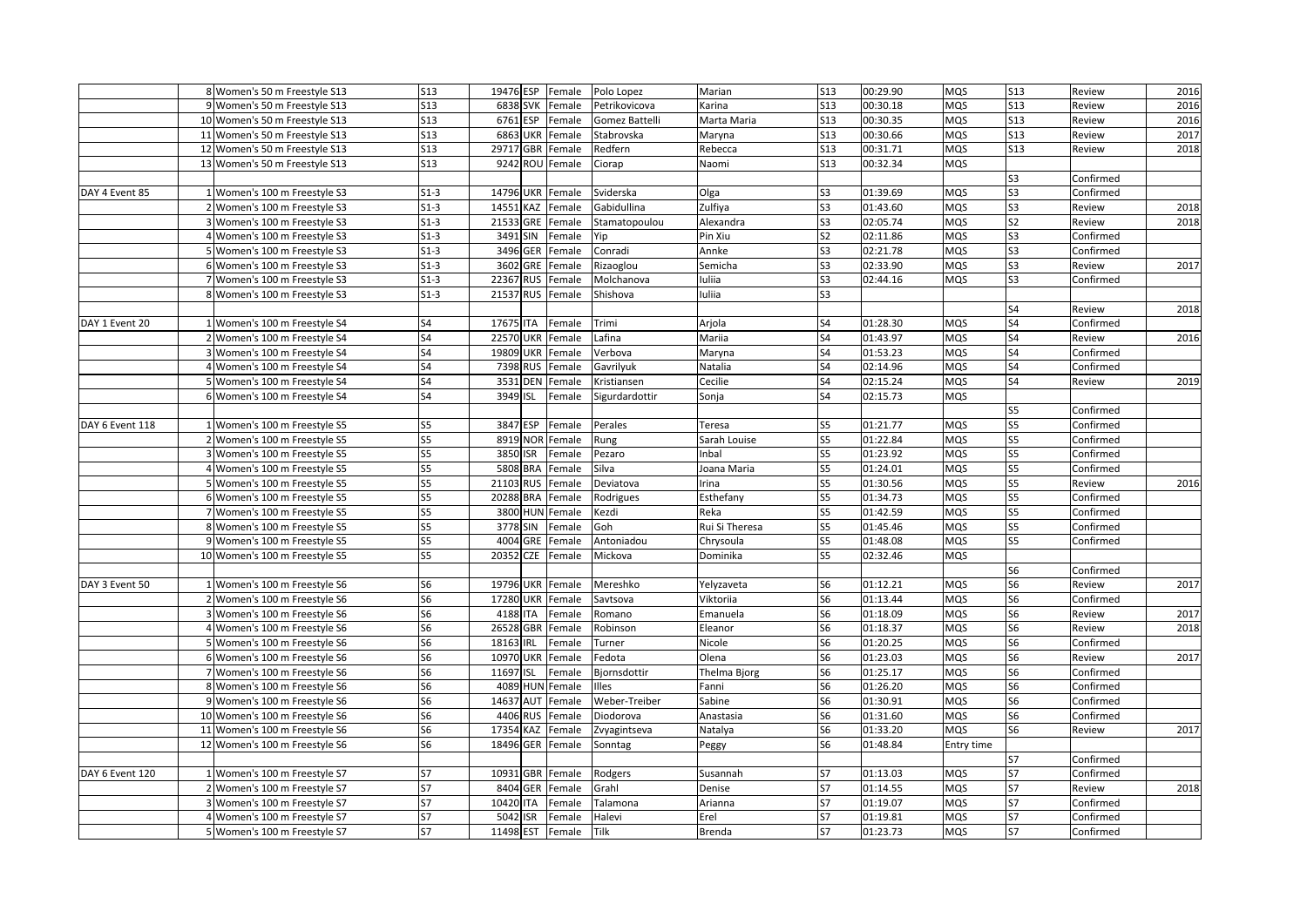|                 | 6 Women's 100 m Freestyle S7   | S7             | 4822 FIN            | Female | Makinen                 | Meri-Maari         | <b>S7</b>       | 01:28.03 | <b>MQS</b> | S7              | Review    | 2017 |
|-----------------|--------------------------------|----------------|---------------------|--------|-------------------------|--------------------|-----------------|----------|------------|-----------------|-----------|------|
|                 | 7 Women's 100 m Freestyle S7   | <b>S7</b>      | 28525 SWE           | Female | Andersson Wulf          | lda                | S7              | 01:29.01 | <b>MQS</b> | <b>S7</b>       | Review    | 2019 |
|                 | 8 Women's 100 m Freestyle S7   | S7             | 26448 ESP           | Female | <b>Barrientos Arrom</b> | Nerea              | <b>S7</b>       | 01:29.84 | MQS        | <b>S7</b>       | Confirmed |      |
|                 | 9 Women's 100 m Freestyle S7   | S7             | 4703 CRO Female     |        | Sobocan                 | Natasa             | S7              | 01:38.00 | <b>MQS</b> | <b>S7</b>       | Confirmed |      |
|                 | 10 Women's 100 m Freestyle S7  | S7             | 4486 GER Female     |        | Schott                  | Verena             | <b>S7</b>       |          |            |                 |           |      |
|                 |                                |                |                     |        |                         |                    |                 |          |            | S8              | Confirmed |      |
| DAY 1 Event 22  | 1 Women's 100 m Freestyle S8   | S8             | 7377 DEN Female     |        | Vinther                 | Amalie             | S8              | 01:10.06 | MQS        | S8              | Confirmed |      |
|                 | 2 Women's 100 m Freestyle S8   | S8             | 20326 GBR           | Female | Slater                  | Stephanie          | S8              | 01:11.98 | <b>MQS</b> | S8              | Confirmed |      |
|                 | 3 Women's 100 m Freestyle S8   | S8             | 7756<br><b>RUS</b>  | Female | Sogomonian              | Kseniia            | S8              | 01:14.28 | <b>MQS</b> | S8              | Review    | 2017 |
|                 | 4 Women's 100 m Freestyle S8   | S8             | 26389<br><b>RUS</b> | Female | Pavlova                 | Mariia             | S8              | 01:15.36 | <b>MQS</b> | S8              | Confirmed |      |
|                 | 5 Women's 100 m Freestyle S8   | S8             | 17934 CZE           | Female | Duskova                 | Vendula            | S8              | 01:16.84 | <b>MQS</b> | S8              | Review    | 2017 |
|                 | 6 Women's 100 m Freestyle S8   | S8             | 12187<br>IRL        | Female | Kelly                   | Ailbhe             | S8              | 01:19.69 | <b>MQS</b> | S8              | Review    | 2016 |
|                 | 7 Women's 100 m Freestyle S8   | S8             | 17398 BEL           | Female | Beirnaert               | Laurien Job F      | S8              | 01:20.62 | <b>MQS</b> | S8              | Review    | 2020 |
|                 | 8 Women's 100 m Freestyle S8   | S8             | 24292<br>CZE        | Female | Floriankova             | Anezka             | S8              | 01:21.78 | <b>MQS</b> | S8              | Confirmed |      |
|                 | 9 Women's 100 m Freestyle S8   | S8             | 29406<br>POL        | Female | Belczewska              | Monika             | S8              | 01:22.00 | <b>MQS</b> | S8              | Review    | 2021 |
|                 | 10 Women's 100 m Freestyle S8  | S8             | 20540 SUI           | Female | Meister                 | Nora               | S8              | 01:22.61 | <b>MQS</b> | S8              | Review    | 2017 |
|                 | 11 Women's 100 m Freestyle S8  | S8             | 28524 SWE           | Female | Kramer                  | Agnes              | S8              | 01:24.26 | <b>MQS</b> | S8              | Review    | 2017 |
|                 | 12 Women's 100 m Freestyle S8  | S8             | 22585 BEL           | Female | Deleuze                 | Celine             | S8              | 01:25.84 | <b>MQS</b> | S8              | Confirmed |      |
|                 | 13 Women's 100 m Freestyle S8  | S8             | 5061 EST            | Female | Jaanimagi               | Keit               | S8              | 01:30.51 | Entry time | S8              | Review    | 2018 |
|                 | 14 Women's 100 m Freestyle S8  | S8             | 16277 ROU           | Female | Bazdoaca                | Georgiana Victoria | S8              |          |            | S8              | Confirmed |      |
|                 | 15 Women's 100 m Freestyle S8  | S8             | 5403 RUS            | Female | Vladykina               | Olesia             | S8              |          |            | S9              | Confirmed |      |
|                 | 1 Women's 100 m Freestyle S9   | S9             | 5942 ESP            | Female | Gascon                  | Sarai              | S9              | 01:03.34 | MQS        | S9              | Confirmed |      |
|                 | 2 Women's 100 m Freestyle S9   | S9             | 10977 GBR           | Female | Marren                  | Amy                | S9              | 01:04.02 | <b>MQS</b> | S9              | Review    | 2017 |
|                 | 3 Women's 100 m Freestyle S9   | S9             | 16211 ESP           | Female | Marques Soto            | Nuria              | S9              | 01:04.46 | <b>MQS</b> | S9              | Review    | 2018 |
|                 | 4 Women's 100 m Freestyle S9   | S9             | 5704 GBR            | Female | Millward                | Stephanie          | S9              | 01:05.64 | <b>MQS</b> | S9              | Confirmed |      |
|                 | 5 Women's 100 m Freestyle S9   | S9             | 22420<br><b>RUS</b> | Female | Mamlina                 | Natalia            | S9              | 01:07.63 | <b>MQS</b> | S9              | Confirmed |      |
|                 | 6 Women's 100 m Freestyle S9   | S9             | 7349 RUS            | Female | Kukanova                | Valeriia           | S9              | 01:08.57 | <b>MQS</b> | S9              | Confirmed |      |
|                 | 7 Women's 100 m Freestyle S9   | S9             | 5951<br><b>RUS</b>  | Female | Grazhdanova             | Irina              | S9              | 01:10.04 | <b>MQS</b> | S9              | Confirmed |      |
|                 | 8 Women's 100 m Freestyle S9   | S9             | 19482 ISR           | Female | Gordiychuk              | Yulia              | S9              | 01:10.45 | MQS        | S9              | Confirmed |      |
|                 | 9 Women's 100 m Freestyle S9   | S9             | 8353<br>POL         | Female | Sobczak                 | Katarzyna          | S9              | 01:12.44 | <b>MQS</b> | S9              | Review    | 2015 |
|                 | 10 Women's 100 m Freestyle S9  | S <sub>9</sub> | 19320 POR           | Female | Pinto                   | Renata             | S9              | 01:18.53 | Entry time |                 |           |      |
|                 |                                |                |                     |        |                         |                    |                 |          |            | S10             | Confirmed |      |
| DAY 2 Event 31  | 1 Women's 100 m Freestyle S10  | S10            | 7807 CAN            | Female | Rivard                  | Aurelie            | <b>S10</b>      | 00:59.17 | <b>MQS</b> | <b>S10</b>      | Confirmed |      |
|                 | 2 Women's 100 m Freestyle S10  | S10            | 6318 FRA            | Female | Lorandi                 | Elodie             | S10             | 01:01.36 | <b>MQS</b> | <b>S10</b>      | Review    | 2018 |
|                 | 3 Women's 100 m Freestyle S10  | <b>S10</b>     | 14677 NED Female    |        | Zijderveld              | Chantalle          | <b>S10</b>      | 01:02.76 | <b>MQS</b> | <b>S10</b>      | Confirmed |      |
|                 | 4 Women's 100 m Freestyle S10  | <b>S10</b>     | 8344 POL            | Female | Jablonska               | Oliwia             | <b>S10</b>      | 01:03.92 | <b>MQS</b> | <b>S10</b>      | Confirmed |      |
|                 | 5 Women's 100 m Freestyle S10  | <b>S10</b>     | 6431<br><b>RUS</b>  | Female | Ryabova                 | <b>Nina</b>        | <b>S10</b>      | 01:04.61 | MQS        | <b>S10</b>      | Confirmed |      |
|                 | 6 Women's 100 m Freestyle S10  | S10            | 7651<br><b>SWE</b>  | Female | Watz                    | Lina               | S <sub>10</sub> | 01:04.87 | <b>MQS</b> | S10             | Review    | 2017 |
|                 | 7 Women's 100 m Freestyle S10  | <b>S10</b>     | 24374 EST           | Female | Kaul                    | Susannah           | S10             | 01:05.42 | <b>MQS</b> | <b>S10</b>      | Confirmed |      |
|                 | 8 Women's 100 m Freestyle S10  | S10            | 15053 FRA           | Female | Roulet                  | Anaelle            | S <sub>10</sub> | 01:05.47 | <b>MQS</b> | <b>S10</b>      | Review    | 2016 |
|                 | 9 Women's 100 m Freestyle S10  | S10            | 22131 GBR           | Female | Mullooly                | Zara               | S10             | 01:05.98 | <b>MQS</b> | <b>S10</b>      | Confirmed |      |
|                 | 10 Women's 100 m Freestyle S10 | <b>S10</b>     | 7538<br><b>ESP</b>  | Female | Hernandez Santos        | sabel Yinghua      | <b>S10</b>      | 01:06.42 | <b>MQS</b> | <b>S10</b>      | Review    | 2015 |
|                 | 11 Women's 100 m Freestyle S10 | S10            | 20504 RUS           | Female | Kopilevich              | Vasilisa           | S10             | 01:06.63 | MQS        | S10             | Confirmed |      |
|                 | 12 Women's 100 m Freestyle S10 | S10            | 22511 BLR           | Female | Svadkouskaya            | Aliaksandra        | <b>S10</b>      | 01:08.12 | Entry time | S10             | Confirmed |      |
|                 | 13 Women's 100 m Freestyle S10 | <b>S10</b>     | 6349 FRO            | Female | Morkore                 | Krista             | <b>S10</b>      | 01:08.49 | Entry time | S <sub>10</sub> | Review    | 2017 |
|                 | 14 Women's 100 m Freestyle S10 | S10            | 26483<br>ESP        | Female | Benito de Tena          | Julia              | <b>S10</b>      | 01:08.74 | Entry time | S10             | Review    | 2016 |
|                 | 15 Women's 100 m Freestyle S10 | <b>S10</b>     | 17079 POR           | Female | Neves                   | Teresa             | <b>S10</b>      | 01:14.87 | Entry time |                 |           |      |
|                 |                                |                |                     |        |                         |                    |                 |          |            | S11             | Confirmed |      |
| DAY 7 Event 149 | 1 Women's 100 m Freestyle S11  | S11            | 21984 NED           | Female | Bruinsma                | Liesette           | S11             | 01:07.60 | <b>MQS</b> | <b>S11</b>      | Confirmed |      |
|                 | 2 Women's 100 m Freestyle S11  | S11            | 6547 ITA            | Female | Camellini               | Cecilia            | S11             | 01:10.69 | <b>MQS</b> | <b>S11</b>      | Confirmed |      |
|                 | 3 Women's 100 m Freestyle S11  | S11            | 7307<br><b>SWE</b>  | Female | Reichard                | Maja               | S11             | 01:12.26 | <b>MQS</b> | S11             | Confirmed |      |
|                 | 4 Women's 100 m Freestyle S11  | S11            | 17919 UKR           | Female | Piddubna                | Maryna             | S11             | 01:17.21 | MQS        | <b>S11</b>      | Confirmed |      |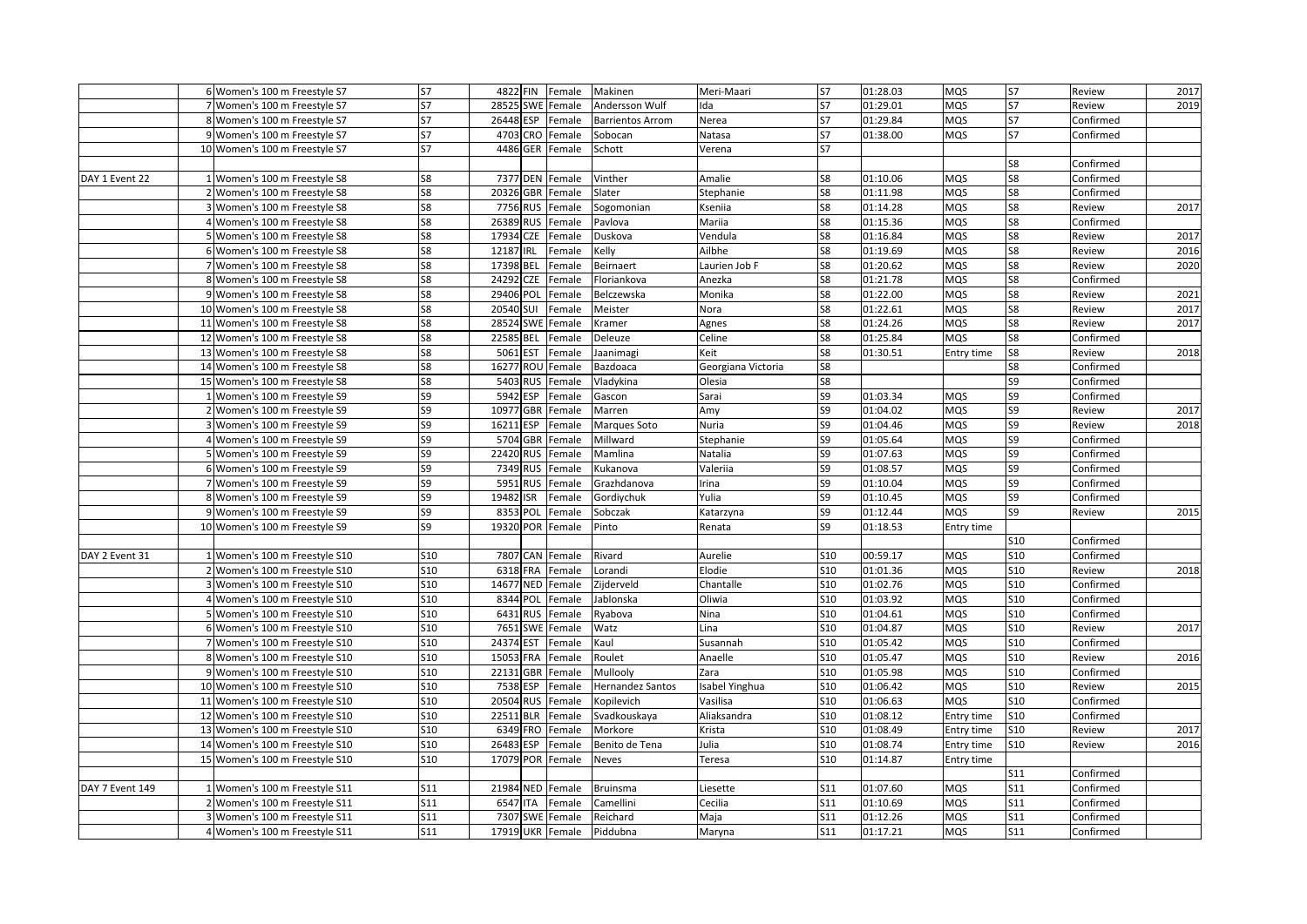|                 | 5 Women's 100 m Freestyle S11  | S11             | 7183 UKR Female     |        | lakibiuk        | Olga                                                                                                     | S11             | 01:19.24 | <b>MQS</b> | S11             | Confirmed |      |
|-----------------|--------------------------------|-----------------|---------------------|--------|-----------------|----------------------------------------------------------------------------------------------------------|-----------------|----------|------------|-----------------|-----------|------|
|                 | 6 Women's 100 m Freestyle S11  | S11             | 15685 ITA           | Female | Rabbolini       | Martina                                                                                                  | S11             | 01:20.87 | <b>MQS</b> | S11             | Confirmed |      |
|                 | 7 Women's 100 m Freestyle S11  | S <sub>11</sub> | 6532 ARG            | Female | Baez            | Nadia                                                                                                    | S <sub>11</sub> | 01:21.03 | MQS        | S11             | Confirmed |      |
|                 | 8 Women's 100 m Freestyle S11  | S11             | 8949 UKR Female     |        | Berezhna        | Yana                                                                                                     | S11             | 01:25.02 | <b>MQS</b> | S11             | Review    | 2016 |
|                 | 9 Women's 100 m Freestyle S11  | S11             | 22689 SVK           | Female | Blattnerova     | Tatiana                                                                                                  | S <sub>11</sub> | 01:25.34 | <b>MQS</b> |                 |           |      |
|                 |                                |                 |                     |        |                 |                                                                                                          |                 |          |            | S13             | Review    | 2017 |
| DAY 4 Event 81  | 1 Women's 100 m Freestyle S13  | S12-13          | 24286 UKR           | Female | Stetsenko       | Anna                                                                                                     | S13             | 00:58.72 | <b>MQS</b> | S12             | Review    | 2018 |
|                 | 2 Women's 100 m Freestyle S13  | S12-13          | 14944 GBR           | Female | Russell         | Hannah                                                                                                   | S12             | 00:59.26 | <b>MQS</b> | <b>S12</b>      | Review    | 2016 |
|                 | 3 Women's 100 m Freestyle S13  | S12-13          | 14869<br><b>RUS</b> | Female | Stukalova       | Darya                                                                                                    | S12             | 00:59.44 | <b>MQS</b> | <b>S13</b>      | Review    | 2017 |
|                 | 4 Women's 100 m Freestyle S13  | $S12-13$        | 19606<br><b>RUS</b> | Female | Krivshina       | Anna                                                                                                     | <b>S13</b>      | 01:00.92 | <b>MQS</b> | <b>S12</b>      | Review    | 2019 |
|                 | 5 Women's 100 m Freestyle S13  | S12-13          | 7026<br>GER         | Female | Schnittger      | Naomi Maike                                                                                              | S12             | 01:01.13 | <b>MQS</b> | <b>S13</b>      | New       |      |
|                 | 6 Women's 100 m Freestyle S13  | S12-13          | 30189<br><b>UZB</b> | Female | Toshpulatova    | Shokhsanamkhon                                                                                           | S13             | 01:03.69 | <b>MQS</b> | <b>S13</b>      | Review    | 2017 |
|                 | 7 Women's 100 m Freestyle S13  | S12-13          | 22311 ESP           | Female | Edo Beltran     | Ariadna                                                                                                  | S13             | 01:03.92 | <b>MQS</b> | <b>S12</b>      | Review    | 2018 |
|                 | 8 Women's 100 m Freestyle S13  | S12-13          | 18745 ESP           | Female | Delgado Nadal   | Maria                                                                                                    | S12             | 01:04.08 | <b>MQS</b> | S13             | Review    | 2019 |
|                 | 9 Women's 100 m Freestyle S13  | S12-13          | 26726 ITA           | Female | Berra           | Alessia                                                                                                  | S13             | 01:04.15 | <b>MQS</b> | <b>S13</b>      | Review    | 2016 |
|                 | 10 Women's 100 m Freestyle S13 | S12-13          | 6812 POL            | Female | Mendak          | Joanna                                                                                                   | <b>S13</b>      | 01:04.22 | <b>MQS</b> | <b>S12</b>      | New       |      |
|                 | 11 Women's 100 m Freestyle S13 | S12-13          | 30188 UZB           | Female | Odilova         | Muslima                                                                                                  | <b>S12</b>      | 01:05.22 | <b>MQS</b> | <b>S13</b>      | Review    | 2019 |
|                 | 12 Women's 100 m Freestyle S13 | S12-13          | 10677 GER           | Female | Krawzow         | Elena                                                                                                    | S13             | 01:05.26 | <b>MQS</b> | S13             | Review    | 2016 |
|                 | 13 Women's 100 m Freestyle S13 | S12-13          | 6761 ESP            | Female | Gomez Battelli  | Marta Maria                                                                                              | S13             | 01:05.67 | <b>MQS</b> | <b>S12</b>      | Review    | 2016 |
|                 | 14 Women's 100 m Freestyle S13 | S12-13          | 6815 ARG Female     |        | Moro            | Anabel                                                                                                   | S12             | 01:06.87 | <b>MQS</b> | <b>S13</b>      | Review    | 2016 |
|                 | 15 Women's 100 m Freestyle S13 | $S12-13$        | 19476 ESP           | Female | Polo Lopez      | Marian                                                                                                   | S13             | 01:07.24 | <b>MQS</b> | <b>S13</b>      | Review    | 2016 |
|                 | 16 Women's 100 m Freestyle S13 | S12-13          | 6838 SVK            | Female | Petrikovicova   | <arina< td=""><td>S13</td><td>01:07.24</td><td>MQS</td><td>S12</td><td>Review</td><td>2017</td></arina<> | S13             | 01:07.24 | MQS        | S12             | Review    | 2017 |
|                 | 17 Women's 100 m Freestyle S13 | S12-13          | 10670 GER           | Female | Telle           | Emely                                                                                                    | S12             | 01:08.96 | <b>MQS</b> | S12             | Review    | 2019 |
|                 | 18 Women's 100 m Freestyle S13 | S12-13          | 20144 ARG           | Female | Pellitero       | Ana Luz                                                                                                  | S12             | 01:10.80 | <b>MQS</b> | <b>S13</b>      | Review    | 2018 |
|                 | 19 Women's 100 m Freestyle S13 | S12-13          | 9242<br><b>ROU</b>  | Female | Ciorap          | Naomi                                                                                                    | <b>S13</b>      | 01:12.36 | <b>MQS</b> | <b>S13</b>      | Review    | 2018 |
|                 | 20 Women's 100 m Freestyle S13 | S12-13          | 17500 NOR           | Female | Forsa           | Ragna                                                                                                    | S13             | 01:15.93 | <b>MQS</b> |                 |           |      |
|                 |                                |                 |                     |        |                 |                                                                                                          |                 |          |            | S4              | Review    | 2018 |
| DAY 6 Event 134 | 1 Women's 200 m Freestyle S4   | $S1-4$          | 17675 ITA           | Female | Trimi           | Arjola                                                                                                   | S4              | 03:12.32 | <b>MQS</b> | S <sub>4</sub>  | Confirmed |      |
|                 | 2 Women's 200 m Freestyle S4   | $S1-4$          | <b>22570 UKR</b>    | Female | Lafina          | Mariia                                                                                                   | S4              | 03:39.27 | MQS        | S4              | Review    | 2016 |
|                 | 3 Women's 200 m Freestyle S4   | $S1-4$          | 19809 UKR           | Female | Verbova         | Maryna                                                                                                   | S4              | 03:55.00 | <b>MQS</b> | S4              | Confirmed |      |
|                 | 4 Women's 200 m Freestyle S4   | $S1-4$          | 7398 RUS            | Female | Gavrilyuk       | Natalia                                                                                                  | S <sub>4</sub>  | 04:29.52 | <b>MQS</b> | S4              | Confirmed |      |
|                 | 5 Women's 200 m Freestyle S4   | $S1-4$          | 3531 DEN            | Female | Kristiansen     | Cecilie                                                                                                  | S4              | 04:39.36 | <b>MQS</b> | S3              | Confirmed |      |
|                 | 6 Women's 200 m Freestyle S4   | $S1-4$          | 21537 RUS           | Female | Shishova        | uliia                                                                                                    | S <sub>3</sub>  |          |            | S <sub>3</sub>  | Confirmed |      |
|                 | 7 Women's 200 m Freestyle S4   | $S1-4$          | 14796 UKR           | Female | Sviderska       | Olga                                                                                                     | S3              |          |            |                 |           |      |
|                 |                                |                 |                     |        |                 |                                                                                                          |                 |          |            | S5              | Confirmed |      |
| DAY 3 Event 46  | 1 Women's 200 m Freestyle S5   | S5              | 3850 ISR            | Female | Pezaro          | nbal                                                                                                     | S5              | 02:53.07 | <b>MQS</b> | S5              | Confirmed |      |
|                 | 2 Women's 200 m Freestyle S5   | S5              | 8919 NOR            | Female | Rung            | Sarah Louise                                                                                             | S5              | 02:53.20 | MQS        | S5              | Confirmed |      |
|                 | 3 Women's 200 m Freestyle S5   | S5              | 3847 ESP            | Female | Perales         | Teresa                                                                                                   | S <sub>5</sub>  | 03:03.59 | <b>MQS</b> | S5              | Confirmed |      |
|                 | 4 Women's 200 m Freestyle S5   | S5              | 5808 BRA            | Female | Silva           | Joana Maria                                                                                              | S5              | 03:08.66 | <b>MQS</b> | S5              | Confirmed |      |
|                 | 5 Women's 200 m Freestyle S5   | S5              | 4058 FRA            | Female | Fatis           | Anita                                                                                                    | S5              | 03:13.81 | <b>MQS</b> | S5              | Confirmed |      |
|                 | 6 Women's 200 m Freestyle S5   | S5              | 21103 RUS           | Female | Deviatova       | rina                                                                                                     | S <sub>5</sub>  | 03:21.58 | <b>MQS</b> | S5              | Confirmed |      |
|                 | 7 Women's 200 m Freestyle S5   | S5              | 3800 HUN Female     |        | Kezdi           | Reka                                                                                                     | S5              | 03:38.14 | <b>MQS</b> | S5              | Confirmed |      |
|                 | 8 Women's 200 m Freestyle S5   | S5              | 4004<br>GRE         | Female | Antoniadou      | Chrysoula                                                                                                | S5              | 03:52.26 | <b>MQS</b> | S5              | Confirmed |      |
|                 | 9 Women's 200 m Freestyle S5   | S5              | 20352<br><b>CZE</b> | Female | Mickova         | Dominika                                                                                                 | S5              | 05:17.17 | <b>MQS</b> |                 |           |      |
|                 |                                |                 |                     |        |                 |                                                                                                          |                 |          |            | S14             | Confirmed |      |
| DAY 1 Event 16  | 1 Women's 200 m Freestyle S14  | S14             | 22610 RUS Female    |        | Shabalina       | Valeriia                                                                                                 | S14             | 02:04.98 | <b>MQS</b> | S14             | Confirmed |      |
|                 | 2 Women's 200 m Freestyle S14  | S14             | 14832 GBR           | Female | Applegate       | Jessica-Jane                                                                                             | S14             | 02:05.61 | <b>MQS</b> | S14             | Confirmed |      |
|                 | 3 Women's 200 m Freestyle S14  | S14             | 14684 SWE           | Female | Lindberg        | Pernilla                                                                                                 | S14             | 02:16.67 | <b>MQS</b> | S14             | Confirmed |      |
|                 | 4 Women's 200 m Freestyle S14  | <b>S14</b>      | ESP<br>11108        | Female | Alonso Morales  | Michelle                                                                                                 | <b>S14</b>      | 02:18.44 | <b>MQS</b> | S14             | Confirmed |      |
|                 | 5 Women's 200 m Freestyle S14  | S14             | 17325 BEL           | Female |                 | Michelle                                                                                                 | S14             | 02:19.85 | <b>MQS</b> | S14             | Review    | 2015 |
|                 | 6 Women's 200 m Freestyle S14  | <b>S14</b>      | 22334 GER           | Female | Franssen        |                                                                                                          | <b>S14</b>      | 02:20.13 | <b>MQS</b> | S <sub>14</sub> | Confirmed |      |
|                 |                                | S14             | 15139 MEX Female    |        | <b>Breuer</b>   | Janina                                                                                                   | S14             | 02:20.78 |            | S14             |           |      |
|                 | 7 Women's 200 m Freestyle S14  |                 |                     |        | Resendiz Garcia | Beatriz                                                                                                  |                 |          | MQS        |                 | Review    |      |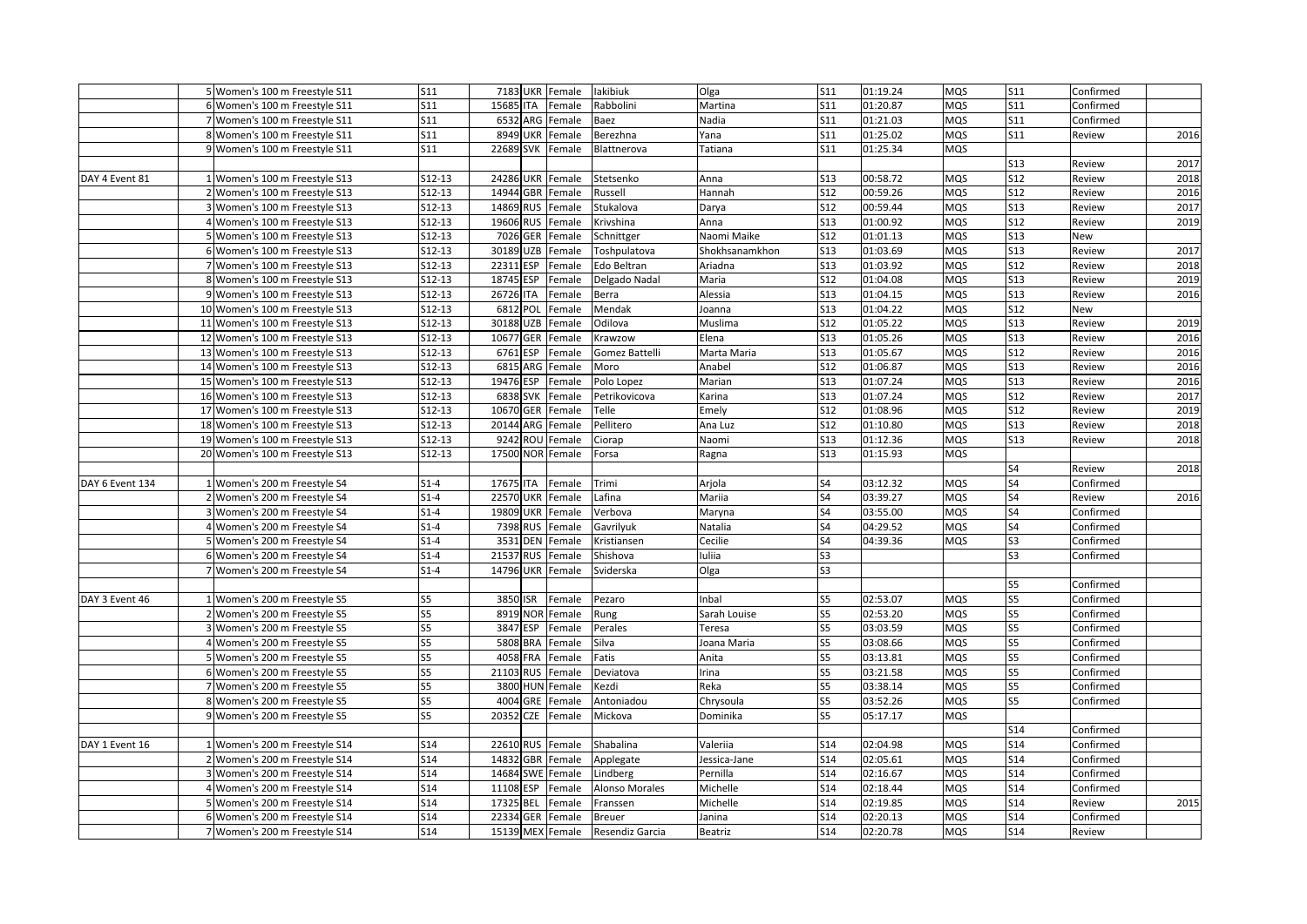|                 | 8 Women's 200 m Freestyle S14  | S14            | 29400 RUS Female    |        | Kraeva                  | Ekaterina          | S14             | 02:24.84 | <b>MQS</b> | <b>S14</b>      | Review    |      |
|-----------------|--------------------------------|----------------|---------------------|--------|-------------------------|--------------------|-----------------|----------|------------|-----------------|-----------|------|
|                 | 9 Women's 200 m Freestyle S14  | S14            | 22735 RUS           | Female | Poteshkina              | Olga               | S14             | 02:25.52 | <b>MQS</b> | S <sub>14</sub> | Review    |      |
|                 | 10 Women's 200 m Freestyle S14 | S14            | 28606<br><b>ESP</b> | Female | Coronado Tejeda         | Eva                | S <sub>14</sub> | 02:28.24 | <b>MQS</b> | S <sub>14</sub> | Review    |      |
|                 | 11 Women's 200 m Freestyle S14 | S14            | 29537 INA           | Female | Indriani                | Syuci              | S14             | 02:31.78 | <b>MQS</b> | <b>S14</b>      | Review    |      |
|                 | 12 Women's 200 m Freestyle S14 | <b>S14</b>     | 24132 TUR Female    |        | Tekin                   | Sevval             | <b>S14</b>      | 03:04.79 | Entry time |                 |           |      |
|                 |                                |                |                     |        |                         |                    |                 |          |            | S6              | Confirmed |      |
| DAY 6 Event 122 | 1 Women's 400 m Freestyle S6   | S6             | 19796 UKR           | Female | Mereshko                | Yelyzaveta         | S6              | 05:21.76 | MQS        | S6              | Review    | 2017 |
|                 | 2 Women's 400 m Freestyle S6   | S <sub>6</sub> | 26528 GBR           | Female | Robinson                | Eleanor            | S6              | 05:43.52 | <b>MQS</b> | S <sub>6</sub>  | Review    | 2017 |
|                 | 3 Women's 400 m Freestyle S6   | S6             | 17280 UKR           | Female | Savtsova                | Viktoriia          | S <sub>6</sub>  | 05:51.03 | <b>MQS</b> | S6              | Confirmed |      |
|                 | 4 Women's 400 m Freestyle S6   | S6             | 4188 ITA            | Female | Romano                  | Emanuela           | S6              | 06:00.69 | <b>MQS</b> | S6              | Review    | 2017 |
|                 | 5 Women's 400 m Freestyle S6   | S6             | 11697 ISL           | Female | Bjornsdottir            | Thelma Bjorg       | S6              | 06:00.96 | <b>MQS</b> | S <sub>6</sub>  | Review    | 2018 |
|                 | 6 Women's 400 m Freestyle S6   | S6             | 18163 IRL           | Female | Turner                  | Nicole             | S6              | 06:01.49 | <b>MQS</b> | S <sub>6</sub>  | Confirmed |      |
|                 | 7 Women's 400 m Freestyle S6   | S6             | 4089 HUN Female     |        | Illes                   | Fanni              | S <sub>6</sub>  | 06:17.69 | <b>MQS</b> | S6              | Confirmed |      |
|                 | 8 Women's 400 m Freestyle S6   | S6             | 17354 KAZ           | Female | Zvyagintseva            | Natalya            | S6              | 07:04.14 | <b>MQS</b> | S6              | Confirmed |      |
|                 | 9 Women's 400 m Freestyle S6   | S6             | 17720 VIE           | Female | Trinh                   | Thi Bich Nhu       | S6              | 07:13.41 | MQS        | S6              | Confirmed |      |
|                 | 10 Women's 400 m Freestyle S6  | S <sub>6</sub> | 14637 AUT           | Female | Weber-Treiber           | Sabine             | S <sub>6</sub>  |          |            | S <sub>6</sub>  | Confirmed |      |
|                 | 11 Women's 400 m Freestyle S6  | S <sub>6</sub> | 4406 RUS            | Female | Diodorova               | Anastasia          | S <sub>6</sub>  |          |            |                 |           |      |
|                 |                                |                |                     |        |                         |                    |                 |          |            | S7              | Confirmed |      |
| DAY 5 Event 97  | 1 Women's 400 m Freestyle S7   | S7             | 10931 GBR           | Female | Rodgers                 | Susannah           | S7              | 05:32.85 | <b>MQS</b> | <b>S7</b>       | Review    | 2018 |
|                 | 2 Women's 400 m Freestyle S7   | S7             | 10420 ITA           | Female | Talamona                | Arianna            | S7              | 05:40.73 | <b>MQS</b> | S7              | Confirmed |      |
|                 | 3 Women's 400 m Freestyle S7   | S7             | 5042 ISR            | Female | Halevi                  | Erel               | S7              | 05:47.28 | <b>MQS</b> | S7              | Confirmed |      |
|                 | 4 Women's 400 m Freestyle S7   | S7             | 4486 GER            | Female | Schott                  | Verena             | S7              | 05:49.09 | <b>MQS</b> | S7              | Confirmed |      |
|                 | 5 Women's 400 m Freestyle S7   | <b>S7</b>      | 8404<br>GER         | Female | Grahl                   | Denise             | <b>S7</b>       | 05:51.11 | <b>MQS</b> | S7              | Review    | 2019 |
|                 | 6 Women's 400 m Freestyle S7   | <b>S7</b>      | 26448 ESP           | Female | <b>Barrientos Arrom</b> | Nerea              | S7              | 06:29.70 | <b>MQS</b> | S7              | Review    | 2017 |
|                 | 7 Women's 400 m Freestyle S7   | S7             | 28525<br>SWE        | Female | Andersson Wulf          | Ida                | S7              | 06:32.64 | <b>MQS</b> | S7              | Confirmed |      |
|                 | 8 Women's 400 m Freestyle S7   | S7             | 11498 EST           | Female | Tilk                    | Brenda             | S7              | 06:37.70 | <b>MQS</b> | S7              | Confirmed |      |
|                 | 9 Women's 400 m Freestyle S7   | S7             | 20672 TUR           | Female | Ormanci                 | Rumeysa Ravza      | S7              | 07:40.04 | <b>MQS</b> |                 |           |      |
|                 |                                |                |                     |        |                         |                    |                 |          |            | S8              | Confirmed |      |
| DAY 2 Event 43  | 1 Women's 400 m Freestyle S8   | S8             | 7377 DEN Female     |        | Vinther                 | Amalie             | S8              | 05:08.25 | <b>MQS</b> | S8              | Confirmed |      |
|                 | 2 Women's 400 m Freestyle S8   | S8             | 17934<br><b>CZE</b> | Female | Duskova                 | Vendula            | S8              | 05:25.88 | <b>MQS</b> | S8              | Review    | 2017 |
|                 | 3 Women's 400 m Freestyle S8   | S8             | 12187 IRL           | Female | Kelly                   | Ailbhe             | S8              | 05:36.88 | MQS        | S8              | Review    | 2017 |
|                 | 4 Women's 400 m Freestyle S8   | S8             | 26389 RUS           | Female | Pavlova                 | Mariia             | S8              | 05:57.18 | <b>MQS</b> | S8              | Review    | 2021 |
|                 | 5 Women's 400 m Freestyle S8   | S8             | 20540 SUI           | Female | Meister                 | Nora               | S8              | 05:57.70 | <b>MQS</b> | S8              | Review    | 2016 |
|                 | 6 Women's 400 m Freestyle S8   | S8             | 17398 BEL           | Female | Beirnaert               | Laurien Job F      | S8              | 06:17.16 | <b>MQS</b> | 58              | Review    | 2017 |
|                 | 7 Women's 400 m Freestyle S8   | S8             | 22585<br><b>BEL</b> | Female | Deleuze                 | Celine             | S8              | 06:21.01 | <b>MQS</b> | S8              | Review    | 2017 |
|                 | 8 Women's 400 m Freestyle S8   | S8             | 28524 SWE           | Female | Kramer                  | Agnes              | S8              | 06:28.30 | <b>MQS</b> | S8              | Confirmed |      |
|                 | 9 Women's 400 m Freestyle S8   | S8             | 5061 EST            | Female | Jaanimagi               | Keit               | S8              | 06:40.47 | <b>MQS</b> | S8              | Review    | 2018 |
|                 | 10 Women's 400 m Freestyle S8  | S8             | 16277 ROU Female    |        | Bazdoaca                | Georgiana Victoria | S8              |          |            |                 |           |      |
|                 |                                |                |                     |        |                         |                    |                 |          |            | S9              | Review    | 2018 |
| DAY 7 Event 139 | 1 Women's 400 m Freestyle S9   | S <sub>9</sub> | 5704 GBR            | Female | Millward                | Stephanie          | S9              | 04:48.10 | <b>MQS</b> | S9              | Review    | 2017 |
|                 | 2 Women's 400 m Freestyle S9   | S9             | 16211 ESP           | Female | Marques Soto            | Nuria              | S9              | 04:49.47 | <b>MQS</b> | S9              | Confirmed |      |
|                 | 3 Women's 400 m Freestyle S9   | S9             | 10977 GBR           | Female | Marren                  | Amy                | S9              | 04:57.98 | <b>MQS</b> | S9              | Review    | 2020 |
|                 | 4 Women's 400 m Freestyle S9   | S9             | 20246 HUN           | Female | Konkoly                 | Zsofia             | S9              | 05:01.91 | <b>MQS</b> | S9              | Confirmed |      |
|                 | 5 Women's 400 m Freestyle S9   | S9             | 19482 ISR           | Female | Gordiychuk              | Yulia              | S9              | 05:06.61 | <b>MQS</b> | S9              | Confirmed |      |
|                 | 6 Women's 400 m Freestyle S9   | S9             | 8353 POL            | Female | Sobczak                 | Katarzyna          | S9              | 05:19.22 | <b>MQS</b> | S9              | Confirmed |      |
|                 | 7 Women's 400 m Freestyle S9   | S9             | 10680<br><b>RUS</b> | Female | Proshina                | ulia               | S9              | 05:29.90 | <b>MQS</b> | S9              | Confirmed |      |
|                 | 8 Women's 400 m Freestyle S9   | S9             | 10787 DEN           | Female | Christensen             | Laura Martens      | S9              | 05:30.45 | MQS        | S9              | Confirmed |      |
|                 | 9 Women's 400 m Freestyle S9   | S <sub>9</sub> | 7349 RUS            | Female | Kukanova                | Valeriia           | S9              | 05:40.20 | Entry time | S9              | Review    | 2015 |
|                 | 10 Women's 400 m Freestyle S9  | S9             | 19320 POR           | Female | Pinto                   | Renata             | S9              | 06:44.89 | Entry time | S9              | Confirmed |      |
|                 | 11 Women's 400 m Freestyle S9  | S9             | 5889<br>POL         | Female | Wozniak                 | Paulina            | S9              |          |            | S9              | Confirmed |      |
|                 | 12 Women's 400 m Freestyle S9  | S9             | 22420 RUS           | Female | Mamlina                 | Natalia            | S9              |          |            |                 |           |      |
|                 |                                |                |                     |        |                         |                    |                 |          |            | <b>S10</b>      | Confirmed |      |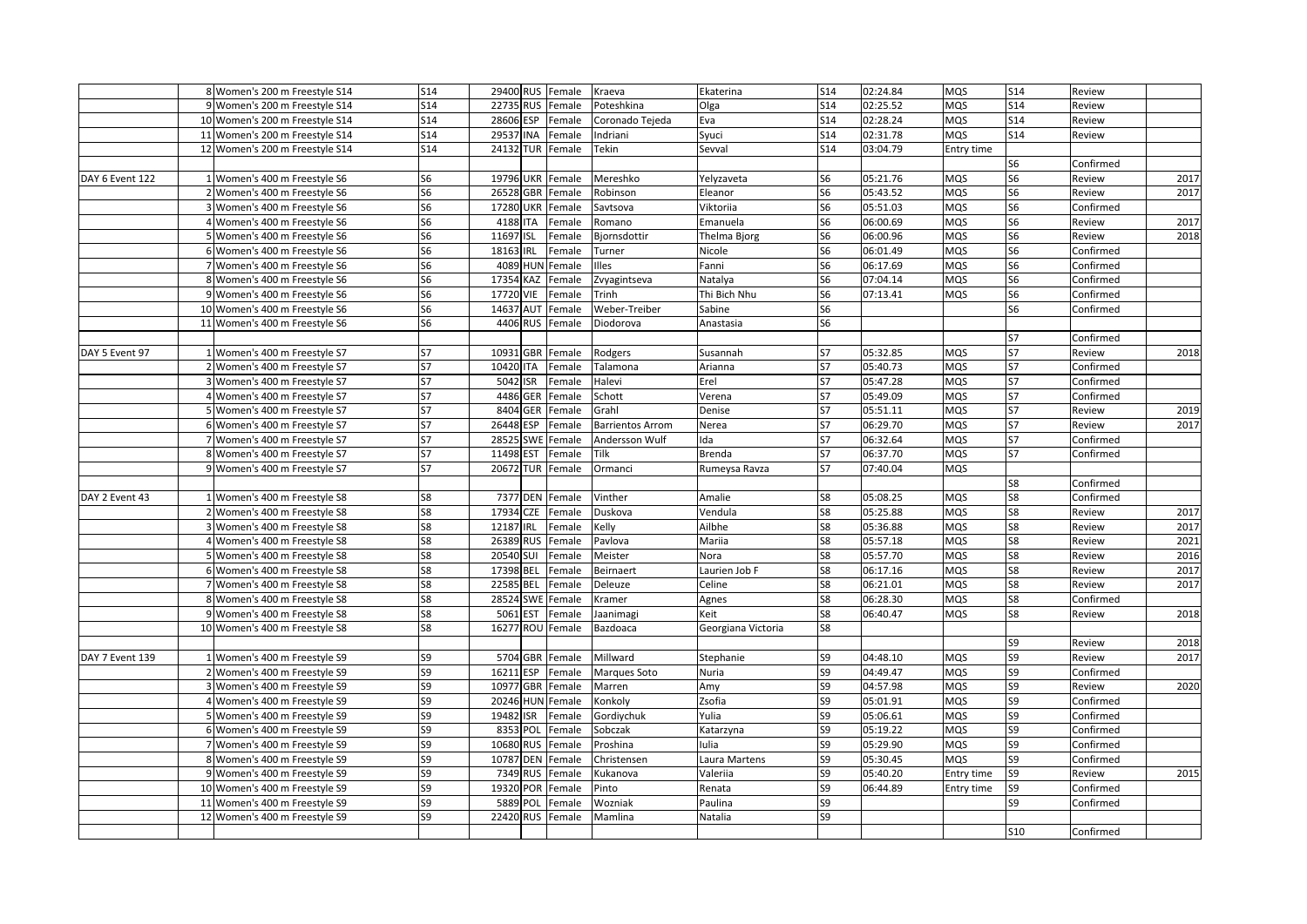| S10<br>8344 POL<br>S10<br>04:36.81<br><b>MQS</b><br><b>S10</b><br>2 Women's 400 m Freestyle S10<br>Female<br>Jablonska<br>Oliwia<br>Confirmed<br><b>S10</b><br>S10<br>04:38.58<br><b>MQS</b><br>2018<br>3 Women's 400 m Freestyle S10<br>6318 FRA<br>Female<br>Lorandi<br>Elodie<br><b>S10</b><br>Review<br>4 Women's 400 m Freestyle S10<br>S10<br>19286 HUN Female<br>Bianka<br>S10<br>04:42.42<br><b>MQS</b><br><b>S10</b><br>Confirmed<br>Pap<br><b>S10</b><br>15053 FRA<br><b>S10</b><br>04:45.34<br><b>MQS</b><br><b>S10</b><br>Review<br>2018<br>5 Women's 400 m Freestyle S10<br>Female<br>Roulet<br>Anaelle<br>19812 HUN<br>04:54.35<br>2016<br>6 Women's 400 m Freestyle S10<br>S10<br>Female<br>Sos<br>S10<br>MQS<br>S10<br>uca.<br>Review<br>2018<br><b>S10</b><br>22131 GBR<br>Mullooly<br><b>S10</b><br>04:59.65<br><b>MQS</b><br><b>S10</b><br>7 Women's 400 m Freestyle S10<br>Female<br>Zara<br>Review<br>Zijderveld<br>05:00.05<br>2017<br>8 Women's 400 m Freestyle S10<br>S10<br>14677 NED<br>Female<br>Chantalle<br>S10<br><b>MQS</b><br>S10<br>Review<br>05:09.66<br>9 Women's 400 m Freestyle S10<br>S10<br>26483 ESP<br>Female<br>Benito de Tena<br>Julia<br>S10<br><b>MQS</b><br><b>S10</b><br>Confirmed<br><b>S10</b><br><b>S10</b><br>05:17.07<br><b>S10</b><br>2015<br>10 Women's 400 m Freestyle S10<br>6349 FRO<br>Female<br>Morkore<br>Krista<br><b>MQS</b><br>Review<br>11 Women's 400 m Freestyle S10<br>S10<br>20504 RUS<br>Female<br>Kopilevich<br>Vasilisa<br>S10<br>05:18.13<br><b>MQS</b><br><b>S10</b><br>Confirmed<br><b>S10</b><br><b>S10</b><br>12 Women's 400 m Freestyle S10<br>7651 SWE<br>Female<br>Watz<br>Lina<br>S11<br>Confirmed<br>6672 GER<br>S <sub>11</sub><br>DAY 3 Event 66<br>1 Women's 400 m Freestyle S11<br>S11<br>Schulte<br>S11<br>05:20.46<br>MQS<br>Confirmed<br>Female<br>Daniela<br>21984 NED Female<br>05:24.43<br><b>MQS</b><br>2 Women's 400 m Freestyle S11<br>S11<br><b>Bruinsma</b><br>Liesette<br>S11<br>S11<br>Confirmed<br>3 Women's 400 m Freestyle S11<br>6547 ITA<br>05:34.79<br><b>MQS</b><br>S11<br>Female<br>Camellini<br>Cecilia<br>S11<br>S11<br>Confirmed<br>lakibiuk<br>05:48.59<br>4 Women's 400 m Freestyle S11<br>S11<br>7183 UKR<br>Female<br>Olga<br>S11<br><b>MQS</b><br>S11<br>Confirmed<br>15685 ITA<br>2016<br>5 Women's 400 m Freestyle S11<br>S11<br>Female<br>Rabbolini<br>Martina<br>S11<br>05:59.63<br><b>MQS</b><br>S11<br>Review<br>S11<br>22689 SVK<br>S11<br>06:39.00<br><b>MQS</b><br>6 Women's 400 m Freestyle S11<br>Female<br>Blattnerova<br>Tatiana<br>2017<br><b>S13</b><br>Review<br>S12-13<br>24286 UKR<br>S13<br>04:23.01<br>S13<br>2017<br>1 Women's 400 m Freestyle S13<br>Female<br>Stetsenko<br>Anna<br>MQS<br>Review<br>DAY 5 Event 107<br>S12-13<br>22311 ESP<br>S13<br>04:40.60<br><b>MQS</b><br><b>S12</b><br>2019<br>2 Women's 400 m Freestyle S13<br>Female<br>Edo Beltran<br>Ariadna<br>Review<br>2016<br>3 Women's 400 m Freestyle S13<br>S12-13<br>7026 GER<br>S12<br>04:42.06<br><b>MQS</b><br><b>S13</b><br>Female<br>Schnittger<br>Naomi Maike<br>Review<br>2019<br>S12-13<br>S13<br>04:50.09<br><b>MQS</b><br>4 Women's 400 m Freestyle S13<br>6761 ESP<br>Female<br>Gomez Battelli<br>Marta Maria<br><b>S13</b><br>Review<br>26726 ITA<br>04:53.20<br>2018<br>5 Women's 400 m Freestyle S13<br>S12-13<br>Female<br>Alessia<br>S13<br><b>MQS</b><br><b>S12</b><br>Review<br>Berra<br>S12-13<br>18745 ESP<br>S12<br>04:53.40<br><b>S13</b><br>2016<br>6 Women's 400 m Freestyle S13<br>Female<br>Delgado Nadal<br>Maria<br><b>MQS</b><br>Review<br>2018<br>S12-13<br>19476 ESP<br>S13<br>05:23.66<br><b>MQS</b><br><b>S13</b><br>7 Women's 400 m Freestyle S13<br>Female<br>Polo Lopez<br>Marian<br>Review<br>S12-13<br>9242 ROU<br>S13<br>05:56.28<br><b>MQS</b><br><b>S13</b><br>2018<br>8 Women's 400 m Freestyle S13<br>Female<br>Ciorap<br>Naomi<br>Review<br>S12-13<br>05:57.93<br>2019<br>9 Women's 400 m Freestyle S13<br>17500 NOR<br>Female<br>Forsa<br>S13<br><b>MQS</b><br>S13<br>Ragna<br>Review<br>10677 GER<br><b>S13</b><br>10 Women's 400 m Freestyle S13<br>S12-13<br>Female<br>Krawzow<br>Elena<br><b>S13</b><br>New<br>$S12-13$<br>S <sub>13</sub><br>11 Women's 400 m Freestyle S13<br>30189 UZB<br>Female<br>Toshpulatova<br>Shokhsanamkhon<br>2018<br>S <sub>2</sub><br>Review<br>3491 SIN<br>DAY 6 Event 129<br>1 Women's 50 m Backstroke S2<br>$S1-2$<br>Female<br>Yip<br>Pin Xiu<br>S <sub>2</sub><br>01:01.61<br><b>MQS</b><br>S <sub>2</sub><br>Confirmed<br>$S1-2$<br><b>MQS</b><br>S <sub>2</sub><br>2 Women's 50 m Backstroke S2<br>10714 RUS<br>Female<br>Agafonova<br>Alexandra<br>S2<br>01:06.16<br>Confirmed<br>$S1-2$<br>S <sub>2</sub><br>01:06.40<br><b>MQS</b><br>S <sub>2</sub><br>3 Women's 50 m Backstroke S2<br>3313 UKR<br>Female<br>Ielisavetska<br>Confirmed<br>Ganna<br>$S1-2$<br>3310 UKR<br>S <sub>2</sub><br>01:09.44<br><b>MQS</b><br>S <sub>1</sub><br>2017<br>4 Women's 50 m Backstroke S2<br>Female<br>Sotska<br>Review<br>ryna<br>$S1-2$<br>17568 NOR<br>S <sub>1</sub><br>01:15.14<br>MQS<br>S <sub>2</sub><br>5 Women's 50 m Backstroke S2<br>Female<br>Thunem<br>Confirmed<br>ngrid<br>$S1-2$<br>3365 GRE<br>S <sub>2</sub><br>01:23.24<br><b>MQS</b><br>S <sub>2</sub><br>6 Women's 50 m Backstroke S2<br>Female<br>Kalpakidou<br>Maria<br>Confirmed<br>$S1-2$<br>3468 HUN Female<br>S <sub>2</sub><br>01:24.60<br>7 Women's 50 m Backstroke S2<br>Adami<br>Zsanett<br>Entry time<br>S <sub>3</sub><br>Confirmed<br>S3<br>2018<br>1 Women's 50 m Backstroke S3<br>14796 UKR Female<br>Sviderska<br>S3<br>00:57.00<br><b>MQS</b><br>DAY 1 Event 14<br>S3<br>Olga<br>Review<br>S3<br>S <sub>3</sub><br>21533 GRE Female<br>S <sub>3</sub><br>01:03.87<br><b>MQS</b><br>2 Women's 50 m Backstroke S3<br>Stamatopoulou<br>Alexandra<br>Confirmed<br>3602 GRE Female<br>01:07.07<br>S3<br>3 Women's 50 m Backstroke S3<br>S3<br>Rizaoglou<br>Semicha<br>S3<br><b>MQS</b><br>Confirmed<br>S <sub>3</sub><br>S3<br>S <sub>3</sub><br>3496 GER<br>Conradi<br>01:07.50<br><b>MQS</b><br>4 Women's 50 m Backstroke S3<br>Female<br>Annke<br>Confirmed<br>S <sub>3</sub><br>14551<br>KAZ<br>Gabidullina<br>Zulfiya<br>S3<br>01:08.52<br>MQS<br>S3<br>2017<br>5 Women's 50 m Backstroke S3<br>Female<br>Review<br>22367 RUS<br>S <sub>3</sub><br>01:18.93<br><b>MQS</b><br>S <sub>3</sub><br>6 Women's 50 m Backstroke S3<br>S3<br>Female<br>Molchanova<br>luliia<br>Confirmed<br>S <sub>3</sub><br>21537 RUS<br>uliia<br>S <sub>3</sub><br>01:45.90<br><b>MQS</b><br>7 Women's 50 m Backstroke S3<br>Female<br>Shishova<br>S4<br>2018<br>Review<br>00:51.87<br>S4<br>2016<br>DAY 2 Event 29<br>1 Women's 50 m Backstroke S4<br>S4<br>17675 ITA<br>Female<br>Trimi<br>Arjola<br>S4<br><b>MQS</b><br>Review<br>00:53.26<br><b>MQS</b><br>S4<br>2017<br>2 Women's 50 m Backstroke S4<br>S4<br>19809 UKR<br>Female<br>Verbova<br>Maryna<br>S4<br>Review<br>S4<br>S4<br>S <sub>4</sub><br>3563 BRA<br>00:53.73<br><b>MQS</b><br>3 Women's 50 m Backstroke S4<br>Female<br>Garcia<br>Edenia<br>Confirmed<br>S4<br><b>22570 UKR</b><br>S4<br>00:55.92<br><b>MQS</b><br>S4<br>2019<br>4 Women's 50 m Backstroke S4<br>Female<br>Lafina<br>Mariia<br>Review | DAY 1 Event 2 | 1 Women's 400 m Freestyle S10 | S10 | 7807 CAN Female | Rivard | Aurelie | S10 | 04:33.40 | <b>MQS</b> | <b>S10</b> | Confirmed |  |
|------------------------------------------------------------------------------------------------------------------------------------------------------------------------------------------------------------------------------------------------------------------------------------------------------------------------------------------------------------------------------------------------------------------------------------------------------------------------------------------------------------------------------------------------------------------------------------------------------------------------------------------------------------------------------------------------------------------------------------------------------------------------------------------------------------------------------------------------------------------------------------------------------------------------------------------------------------------------------------------------------------------------------------------------------------------------------------------------------------------------------------------------------------------------------------------------------------------------------------------------------------------------------------------------------------------------------------------------------------------------------------------------------------------------------------------------------------------------------------------------------------------------------------------------------------------------------------------------------------------------------------------------------------------------------------------------------------------------------------------------------------------------------------------------------------------------------------------------------------------------------------------------------------------------------------------------------------------------------------------------------------------------------------------------------------------------------------------------------------------------------------------------------------------------------------------------------------------------------------------------------------------------------------------------------------------------------------------------------------------------------------------------------------------------------------------------------------------------------------------------------------------------------------------------------------------------------------------------------------------------------------------------------------------------------------------------------------------------------------------------------------------------------------------------------------------------------------------------------------------------------------------------------------------------------------------------------------------------------------------------------------------------------------------------------------------------------------------------------------------------------------------------------------------------------------------------------------------------------------------------------------------------------------------------------------------------------------------------------------------------------------------------------------------------------------------------------------------------------------------------------------------------------------------------------------------------------------------------------------------------------------------------------------------------------------------------------------------------------------------------------------------------------------------------------------------------------------------------------------------------------------------------------------------------------------------------------------------------------------------------------------------------------------------------------------------------------------------------------------------------------------------------------------------------------------------------------------------------------------------------------------------------------------------------------------------------------------------------------------------------------------------------------------------------------------------------------------------------------------------------------------------------------------------------------------------------------------------------------------------------------------------------------------------------------------------------------------------------------------------------------------------------------------------------------------------------------------------------------------------------------------------------------------------------------------------------------------------------------------------------------------------------------------------------------------------------------------------------------------------------------------------------------------------------------------------------------------------------------------------------------------------------------------------------------------------------------------------------------------------------------------------------------------------------------------------------------------------------------------------------------------------------------------------------------------------------------------------------------------------------------------------------------------------------------------------------------------------------------------------------------------------------------------------------------------------------------------------------------------------------------------------------------------------------------------------------------------------------------------------------------------------------------------------------------------------------------------------------------------------------------------------------------------------------------------------------------------------------------------------------------------------------------------------------------------------------------------------------------------------------------------------------------------------------------------------------------------------------------------------------------------------------------------------------------------------------------------------------------------------------------------------------------------------------------------------------------------------------------------------------------------------------------------------------------------------------------------------------------------------------------------------------------------------------------------------------------------------------------------------------------------------------------------------------------------------------------------------------------------------------------------------------------------------------------------------------------------------------------------|---------------|-------------------------------|-----|-----------------|--------|---------|-----|----------|------------|------------|-----------|--|
|                                                                                                                                                                                                                                                                                                                                                                                                                                                                                                                                                                                                                                                                                                                                                                                                                                                                                                                                                                                                                                                                                                                                                                                                                                                                                                                                                                                                                                                                                                                                                                                                                                                                                                                                                                                                                                                                                                                                                                                                                                                                                                                                                                                                                                                                                                                                                                                                                                                                                                                                                                                                                                                                                                                                                                                                                                                                                                                                                                                                                                                                                                                                                                                                                                                                                                                                                                                                                                                                                                                                                                                                                                                                                                                                                                                                                                                                                                                                                                                                                                                                                                                                                                                                                                                                                                                                                                                                                                                                                                                                                                                                                                                                                                                                                                                                                                                                                                                                                                                                                                                                                                                                                                                                                                                                                                                                                                                                                                                                                                                                                                                                                                                                                                                                                                                                                                                                                                                                                                                                                                                                                                                                                                                                                                                                                                                                                                                                                                                                                                                                                                                                                                                                                                                                                                                                                                                                                                                                                                                                                                                                                                                                                                                                                                    |               |                               |     |                 |        |         |     |          |            |            |           |  |
|                                                                                                                                                                                                                                                                                                                                                                                                                                                                                                                                                                                                                                                                                                                                                                                                                                                                                                                                                                                                                                                                                                                                                                                                                                                                                                                                                                                                                                                                                                                                                                                                                                                                                                                                                                                                                                                                                                                                                                                                                                                                                                                                                                                                                                                                                                                                                                                                                                                                                                                                                                                                                                                                                                                                                                                                                                                                                                                                                                                                                                                                                                                                                                                                                                                                                                                                                                                                                                                                                                                                                                                                                                                                                                                                                                                                                                                                                                                                                                                                                                                                                                                                                                                                                                                                                                                                                                                                                                                                                                                                                                                                                                                                                                                                                                                                                                                                                                                                                                                                                                                                                                                                                                                                                                                                                                                                                                                                                                                                                                                                                                                                                                                                                                                                                                                                                                                                                                                                                                                                                                                                                                                                                                                                                                                                                                                                                                                                                                                                                                                                                                                                                                                                                                                                                                                                                                                                                                                                                                                                                                                                                                                                                                                                                                    |               |                               |     |                 |        |         |     |          |            |            |           |  |
|                                                                                                                                                                                                                                                                                                                                                                                                                                                                                                                                                                                                                                                                                                                                                                                                                                                                                                                                                                                                                                                                                                                                                                                                                                                                                                                                                                                                                                                                                                                                                                                                                                                                                                                                                                                                                                                                                                                                                                                                                                                                                                                                                                                                                                                                                                                                                                                                                                                                                                                                                                                                                                                                                                                                                                                                                                                                                                                                                                                                                                                                                                                                                                                                                                                                                                                                                                                                                                                                                                                                                                                                                                                                                                                                                                                                                                                                                                                                                                                                                                                                                                                                                                                                                                                                                                                                                                                                                                                                                                                                                                                                                                                                                                                                                                                                                                                                                                                                                                                                                                                                                                                                                                                                                                                                                                                                                                                                                                                                                                                                                                                                                                                                                                                                                                                                                                                                                                                                                                                                                                                                                                                                                                                                                                                                                                                                                                                                                                                                                                                                                                                                                                                                                                                                                                                                                                                                                                                                                                                                                                                                                                                                                                                                                                    |               |                               |     |                 |        |         |     |          |            |            |           |  |
|                                                                                                                                                                                                                                                                                                                                                                                                                                                                                                                                                                                                                                                                                                                                                                                                                                                                                                                                                                                                                                                                                                                                                                                                                                                                                                                                                                                                                                                                                                                                                                                                                                                                                                                                                                                                                                                                                                                                                                                                                                                                                                                                                                                                                                                                                                                                                                                                                                                                                                                                                                                                                                                                                                                                                                                                                                                                                                                                                                                                                                                                                                                                                                                                                                                                                                                                                                                                                                                                                                                                                                                                                                                                                                                                                                                                                                                                                                                                                                                                                                                                                                                                                                                                                                                                                                                                                                                                                                                                                                                                                                                                                                                                                                                                                                                                                                                                                                                                                                                                                                                                                                                                                                                                                                                                                                                                                                                                                                                                                                                                                                                                                                                                                                                                                                                                                                                                                                                                                                                                                                                                                                                                                                                                                                                                                                                                                                                                                                                                                                                                                                                                                                                                                                                                                                                                                                                                                                                                                                                                                                                                                                                                                                                                                                    |               |                               |     |                 |        |         |     |          |            |            |           |  |
|                                                                                                                                                                                                                                                                                                                                                                                                                                                                                                                                                                                                                                                                                                                                                                                                                                                                                                                                                                                                                                                                                                                                                                                                                                                                                                                                                                                                                                                                                                                                                                                                                                                                                                                                                                                                                                                                                                                                                                                                                                                                                                                                                                                                                                                                                                                                                                                                                                                                                                                                                                                                                                                                                                                                                                                                                                                                                                                                                                                                                                                                                                                                                                                                                                                                                                                                                                                                                                                                                                                                                                                                                                                                                                                                                                                                                                                                                                                                                                                                                                                                                                                                                                                                                                                                                                                                                                                                                                                                                                                                                                                                                                                                                                                                                                                                                                                                                                                                                                                                                                                                                                                                                                                                                                                                                                                                                                                                                                                                                                                                                                                                                                                                                                                                                                                                                                                                                                                                                                                                                                                                                                                                                                                                                                                                                                                                                                                                                                                                                                                                                                                                                                                                                                                                                                                                                                                                                                                                                                                                                                                                                                                                                                                                                                    |               |                               |     |                 |        |         |     |          |            |            |           |  |
|                                                                                                                                                                                                                                                                                                                                                                                                                                                                                                                                                                                                                                                                                                                                                                                                                                                                                                                                                                                                                                                                                                                                                                                                                                                                                                                                                                                                                                                                                                                                                                                                                                                                                                                                                                                                                                                                                                                                                                                                                                                                                                                                                                                                                                                                                                                                                                                                                                                                                                                                                                                                                                                                                                                                                                                                                                                                                                                                                                                                                                                                                                                                                                                                                                                                                                                                                                                                                                                                                                                                                                                                                                                                                                                                                                                                                                                                                                                                                                                                                                                                                                                                                                                                                                                                                                                                                                                                                                                                                                                                                                                                                                                                                                                                                                                                                                                                                                                                                                                                                                                                                                                                                                                                                                                                                                                                                                                                                                                                                                                                                                                                                                                                                                                                                                                                                                                                                                                                                                                                                                                                                                                                                                                                                                                                                                                                                                                                                                                                                                                                                                                                                                                                                                                                                                                                                                                                                                                                                                                                                                                                                                                                                                                                                                    |               |                               |     |                 |        |         |     |          |            |            |           |  |
|                                                                                                                                                                                                                                                                                                                                                                                                                                                                                                                                                                                                                                                                                                                                                                                                                                                                                                                                                                                                                                                                                                                                                                                                                                                                                                                                                                                                                                                                                                                                                                                                                                                                                                                                                                                                                                                                                                                                                                                                                                                                                                                                                                                                                                                                                                                                                                                                                                                                                                                                                                                                                                                                                                                                                                                                                                                                                                                                                                                                                                                                                                                                                                                                                                                                                                                                                                                                                                                                                                                                                                                                                                                                                                                                                                                                                                                                                                                                                                                                                                                                                                                                                                                                                                                                                                                                                                                                                                                                                                                                                                                                                                                                                                                                                                                                                                                                                                                                                                                                                                                                                                                                                                                                                                                                                                                                                                                                                                                                                                                                                                                                                                                                                                                                                                                                                                                                                                                                                                                                                                                                                                                                                                                                                                                                                                                                                                                                                                                                                                                                                                                                                                                                                                                                                                                                                                                                                                                                                                                                                                                                                                                                                                                                                                    |               |                               |     |                 |        |         |     |          |            |            |           |  |
|                                                                                                                                                                                                                                                                                                                                                                                                                                                                                                                                                                                                                                                                                                                                                                                                                                                                                                                                                                                                                                                                                                                                                                                                                                                                                                                                                                                                                                                                                                                                                                                                                                                                                                                                                                                                                                                                                                                                                                                                                                                                                                                                                                                                                                                                                                                                                                                                                                                                                                                                                                                                                                                                                                                                                                                                                                                                                                                                                                                                                                                                                                                                                                                                                                                                                                                                                                                                                                                                                                                                                                                                                                                                                                                                                                                                                                                                                                                                                                                                                                                                                                                                                                                                                                                                                                                                                                                                                                                                                                                                                                                                                                                                                                                                                                                                                                                                                                                                                                                                                                                                                                                                                                                                                                                                                                                                                                                                                                                                                                                                                                                                                                                                                                                                                                                                                                                                                                                                                                                                                                                                                                                                                                                                                                                                                                                                                                                                                                                                                                                                                                                                                                                                                                                                                                                                                                                                                                                                                                                                                                                                                                                                                                                                                                    |               |                               |     |                 |        |         |     |          |            |            |           |  |
|                                                                                                                                                                                                                                                                                                                                                                                                                                                                                                                                                                                                                                                                                                                                                                                                                                                                                                                                                                                                                                                                                                                                                                                                                                                                                                                                                                                                                                                                                                                                                                                                                                                                                                                                                                                                                                                                                                                                                                                                                                                                                                                                                                                                                                                                                                                                                                                                                                                                                                                                                                                                                                                                                                                                                                                                                                                                                                                                                                                                                                                                                                                                                                                                                                                                                                                                                                                                                                                                                                                                                                                                                                                                                                                                                                                                                                                                                                                                                                                                                                                                                                                                                                                                                                                                                                                                                                                                                                                                                                                                                                                                                                                                                                                                                                                                                                                                                                                                                                                                                                                                                                                                                                                                                                                                                                                                                                                                                                                                                                                                                                                                                                                                                                                                                                                                                                                                                                                                                                                                                                                                                                                                                                                                                                                                                                                                                                                                                                                                                                                                                                                                                                                                                                                                                                                                                                                                                                                                                                                                                                                                                                                                                                                                                                    |               |                               |     |                 |        |         |     |          |            |            |           |  |
|                                                                                                                                                                                                                                                                                                                                                                                                                                                                                                                                                                                                                                                                                                                                                                                                                                                                                                                                                                                                                                                                                                                                                                                                                                                                                                                                                                                                                                                                                                                                                                                                                                                                                                                                                                                                                                                                                                                                                                                                                                                                                                                                                                                                                                                                                                                                                                                                                                                                                                                                                                                                                                                                                                                                                                                                                                                                                                                                                                                                                                                                                                                                                                                                                                                                                                                                                                                                                                                                                                                                                                                                                                                                                                                                                                                                                                                                                                                                                                                                                                                                                                                                                                                                                                                                                                                                                                                                                                                                                                                                                                                                                                                                                                                                                                                                                                                                                                                                                                                                                                                                                                                                                                                                                                                                                                                                                                                                                                                                                                                                                                                                                                                                                                                                                                                                                                                                                                                                                                                                                                                                                                                                                                                                                                                                                                                                                                                                                                                                                                                                                                                                                                                                                                                                                                                                                                                                                                                                                                                                                                                                                                                                                                                                                                    |               |                               |     |                 |        |         |     |          |            |            |           |  |
|                                                                                                                                                                                                                                                                                                                                                                                                                                                                                                                                                                                                                                                                                                                                                                                                                                                                                                                                                                                                                                                                                                                                                                                                                                                                                                                                                                                                                                                                                                                                                                                                                                                                                                                                                                                                                                                                                                                                                                                                                                                                                                                                                                                                                                                                                                                                                                                                                                                                                                                                                                                                                                                                                                                                                                                                                                                                                                                                                                                                                                                                                                                                                                                                                                                                                                                                                                                                                                                                                                                                                                                                                                                                                                                                                                                                                                                                                                                                                                                                                                                                                                                                                                                                                                                                                                                                                                                                                                                                                                                                                                                                                                                                                                                                                                                                                                                                                                                                                                                                                                                                                                                                                                                                                                                                                                                                                                                                                                                                                                                                                                                                                                                                                                                                                                                                                                                                                                                                                                                                                                                                                                                                                                                                                                                                                                                                                                                                                                                                                                                                                                                                                                                                                                                                                                                                                                                                                                                                                                                                                                                                                                                                                                                                                                    |               |                               |     |                 |        |         |     |          |            |            |           |  |
|                                                                                                                                                                                                                                                                                                                                                                                                                                                                                                                                                                                                                                                                                                                                                                                                                                                                                                                                                                                                                                                                                                                                                                                                                                                                                                                                                                                                                                                                                                                                                                                                                                                                                                                                                                                                                                                                                                                                                                                                                                                                                                                                                                                                                                                                                                                                                                                                                                                                                                                                                                                                                                                                                                                                                                                                                                                                                                                                                                                                                                                                                                                                                                                                                                                                                                                                                                                                                                                                                                                                                                                                                                                                                                                                                                                                                                                                                                                                                                                                                                                                                                                                                                                                                                                                                                                                                                                                                                                                                                                                                                                                                                                                                                                                                                                                                                                                                                                                                                                                                                                                                                                                                                                                                                                                                                                                                                                                                                                                                                                                                                                                                                                                                                                                                                                                                                                                                                                                                                                                                                                                                                                                                                                                                                                                                                                                                                                                                                                                                                                                                                                                                                                                                                                                                                                                                                                                                                                                                                                                                                                                                                                                                                                                                                    |               |                               |     |                 |        |         |     |          |            |            |           |  |
|                                                                                                                                                                                                                                                                                                                                                                                                                                                                                                                                                                                                                                                                                                                                                                                                                                                                                                                                                                                                                                                                                                                                                                                                                                                                                                                                                                                                                                                                                                                                                                                                                                                                                                                                                                                                                                                                                                                                                                                                                                                                                                                                                                                                                                                                                                                                                                                                                                                                                                                                                                                                                                                                                                                                                                                                                                                                                                                                                                                                                                                                                                                                                                                                                                                                                                                                                                                                                                                                                                                                                                                                                                                                                                                                                                                                                                                                                                                                                                                                                                                                                                                                                                                                                                                                                                                                                                                                                                                                                                                                                                                                                                                                                                                                                                                                                                                                                                                                                                                                                                                                                                                                                                                                                                                                                                                                                                                                                                                                                                                                                                                                                                                                                                                                                                                                                                                                                                                                                                                                                                                                                                                                                                                                                                                                                                                                                                                                                                                                                                                                                                                                                                                                                                                                                                                                                                                                                                                                                                                                                                                                                                                                                                                                                                    |               |                               |     |                 |        |         |     |          |            |            |           |  |
|                                                                                                                                                                                                                                                                                                                                                                                                                                                                                                                                                                                                                                                                                                                                                                                                                                                                                                                                                                                                                                                                                                                                                                                                                                                                                                                                                                                                                                                                                                                                                                                                                                                                                                                                                                                                                                                                                                                                                                                                                                                                                                                                                                                                                                                                                                                                                                                                                                                                                                                                                                                                                                                                                                                                                                                                                                                                                                                                                                                                                                                                                                                                                                                                                                                                                                                                                                                                                                                                                                                                                                                                                                                                                                                                                                                                                                                                                                                                                                                                                                                                                                                                                                                                                                                                                                                                                                                                                                                                                                                                                                                                                                                                                                                                                                                                                                                                                                                                                                                                                                                                                                                                                                                                                                                                                                                                                                                                                                                                                                                                                                                                                                                                                                                                                                                                                                                                                                                                                                                                                                                                                                                                                                                                                                                                                                                                                                                                                                                                                                                                                                                                                                                                                                                                                                                                                                                                                                                                                                                                                                                                                                                                                                                                                                    |               |                               |     |                 |        |         |     |          |            |            |           |  |
|                                                                                                                                                                                                                                                                                                                                                                                                                                                                                                                                                                                                                                                                                                                                                                                                                                                                                                                                                                                                                                                                                                                                                                                                                                                                                                                                                                                                                                                                                                                                                                                                                                                                                                                                                                                                                                                                                                                                                                                                                                                                                                                                                                                                                                                                                                                                                                                                                                                                                                                                                                                                                                                                                                                                                                                                                                                                                                                                                                                                                                                                                                                                                                                                                                                                                                                                                                                                                                                                                                                                                                                                                                                                                                                                                                                                                                                                                                                                                                                                                                                                                                                                                                                                                                                                                                                                                                                                                                                                                                                                                                                                                                                                                                                                                                                                                                                                                                                                                                                                                                                                                                                                                                                                                                                                                                                                                                                                                                                                                                                                                                                                                                                                                                                                                                                                                                                                                                                                                                                                                                                                                                                                                                                                                                                                                                                                                                                                                                                                                                                                                                                                                                                                                                                                                                                                                                                                                                                                                                                                                                                                                                                                                                                                                                    |               |                               |     |                 |        |         |     |          |            |            |           |  |
|                                                                                                                                                                                                                                                                                                                                                                                                                                                                                                                                                                                                                                                                                                                                                                                                                                                                                                                                                                                                                                                                                                                                                                                                                                                                                                                                                                                                                                                                                                                                                                                                                                                                                                                                                                                                                                                                                                                                                                                                                                                                                                                                                                                                                                                                                                                                                                                                                                                                                                                                                                                                                                                                                                                                                                                                                                                                                                                                                                                                                                                                                                                                                                                                                                                                                                                                                                                                                                                                                                                                                                                                                                                                                                                                                                                                                                                                                                                                                                                                                                                                                                                                                                                                                                                                                                                                                                                                                                                                                                                                                                                                                                                                                                                                                                                                                                                                                                                                                                                                                                                                                                                                                                                                                                                                                                                                                                                                                                                                                                                                                                                                                                                                                                                                                                                                                                                                                                                                                                                                                                                                                                                                                                                                                                                                                                                                                                                                                                                                                                                                                                                                                                                                                                                                                                                                                                                                                                                                                                                                                                                                                                                                                                                                                                    |               |                               |     |                 |        |         |     |          |            |            |           |  |
|                                                                                                                                                                                                                                                                                                                                                                                                                                                                                                                                                                                                                                                                                                                                                                                                                                                                                                                                                                                                                                                                                                                                                                                                                                                                                                                                                                                                                                                                                                                                                                                                                                                                                                                                                                                                                                                                                                                                                                                                                                                                                                                                                                                                                                                                                                                                                                                                                                                                                                                                                                                                                                                                                                                                                                                                                                                                                                                                                                                                                                                                                                                                                                                                                                                                                                                                                                                                                                                                                                                                                                                                                                                                                                                                                                                                                                                                                                                                                                                                                                                                                                                                                                                                                                                                                                                                                                                                                                                                                                                                                                                                                                                                                                                                                                                                                                                                                                                                                                                                                                                                                                                                                                                                                                                                                                                                                                                                                                                                                                                                                                                                                                                                                                                                                                                                                                                                                                                                                                                                                                                                                                                                                                                                                                                                                                                                                                                                                                                                                                                                                                                                                                                                                                                                                                                                                                                                                                                                                                                                                                                                                                                                                                                                                                    |               |                               |     |                 |        |         |     |          |            |            |           |  |
|                                                                                                                                                                                                                                                                                                                                                                                                                                                                                                                                                                                                                                                                                                                                                                                                                                                                                                                                                                                                                                                                                                                                                                                                                                                                                                                                                                                                                                                                                                                                                                                                                                                                                                                                                                                                                                                                                                                                                                                                                                                                                                                                                                                                                                                                                                                                                                                                                                                                                                                                                                                                                                                                                                                                                                                                                                                                                                                                                                                                                                                                                                                                                                                                                                                                                                                                                                                                                                                                                                                                                                                                                                                                                                                                                                                                                                                                                                                                                                                                                                                                                                                                                                                                                                                                                                                                                                                                                                                                                                                                                                                                                                                                                                                                                                                                                                                                                                                                                                                                                                                                                                                                                                                                                                                                                                                                                                                                                                                                                                                                                                                                                                                                                                                                                                                                                                                                                                                                                                                                                                                                                                                                                                                                                                                                                                                                                                                                                                                                                                                                                                                                                                                                                                                                                                                                                                                                                                                                                                                                                                                                                                                                                                                                                                    |               |                               |     |                 |        |         |     |          |            |            |           |  |
|                                                                                                                                                                                                                                                                                                                                                                                                                                                                                                                                                                                                                                                                                                                                                                                                                                                                                                                                                                                                                                                                                                                                                                                                                                                                                                                                                                                                                                                                                                                                                                                                                                                                                                                                                                                                                                                                                                                                                                                                                                                                                                                                                                                                                                                                                                                                                                                                                                                                                                                                                                                                                                                                                                                                                                                                                                                                                                                                                                                                                                                                                                                                                                                                                                                                                                                                                                                                                                                                                                                                                                                                                                                                                                                                                                                                                                                                                                                                                                                                                                                                                                                                                                                                                                                                                                                                                                                                                                                                                                                                                                                                                                                                                                                                                                                                                                                                                                                                                                                                                                                                                                                                                                                                                                                                                                                                                                                                                                                                                                                                                                                                                                                                                                                                                                                                                                                                                                                                                                                                                                                                                                                                                                                                                                                                                                                                                                                                                                                                                                                                                                                                                                                                                                                                                                                                                                                                                                                                                                                                                                                                                                                                                                                                                                    |               |                               |     |                 |        |         |     |          |            |            |           |  |
|                                                                                                                                                                                                                                                                                                                                                                                                                                                                                                                                                                                                                                                                                                                                                                                                                                                                                                                                                                                                                                                                                                                                                                                                                                                                                                                                                                                                                                                                                                                                                                                                                                                                                                                                                                                                                                                                                                                                                                                                                                                                                                                                                                                                                                                                                                                                                                                                                                                                                                                                                                                                                                                                                                                                                                                                                                                                                                                                                                                                                                                                                                                                                                                                                                                                                                                                                                                                                                                                                                                                                                                                                                                                                                                                                                                                                                                                                                                                                                                                                                                                                                                                                                                                                                                                                                                                                                                                                                                                                                                                                                                                                                                                                                                                                                                                                                                                                                                                                                                                                                                                                                                                                                                                                                                                                                                                                                                                                                                                                                                                                                                                                                                                                                                                                                                                                                                                                                                                                                                                                                                                                                                                                                                                                                                                                                                                                                                                                                                                                                                                                                                                                                                                                                                                                                                                                                                                                                                                                                                                                                                                                                                                                                                                                                    |               |                               |     |                 |        |         |     |          |            |            |           |  |
|                                                                                                                                                                                                                                                                                                                                                                                                                                                                                                                                                                                                                                                                                                                                                                                                                                                                                                                                                                                                                                                                                                                                                                                                                                                                                                                                                                                                                                                                                                                                                                                                                                                                                                                                                                                                                                                                                                                                                                                                                                                                                                                                                                                                                                                                                                                                                                                                                                                                                                                                                                                                                                                                                                                                                                                                                                                                                                                                                                                                                                                                                                                                                                                                                                                                                                                                                                                                                                                                                                                                                                                                                                                                                                                                                                                                                                                                                                                                                                                                                                                                                                                                                                                                                                                                                                                                                                                                                                                                                                                                                                                                                                                                                                                                                                                                                                                                                                                                                                                                                                                                                                                                                                                                                                                                                                                                                                                                                                                                                                                                                                                                                                                                                                                                                                                                                                                                                                                                                                                                                                                                                                                                                                                                                                                                                                                                                                                                                                                                                                                                                                                                                                                                                                                                                                                                                                                                                                                                                                                                                                                                                                                                                                                                                                    |               |                               |     |                 |        |         |     |          |            |            |           |  |
|                                                                                                                                                                                                                                                                                                                                                                                                                                                                                                                                                                                                                                                                                                                                                                                                                                                                                                                                                                                                                                                                                                                                                                                                                                                                                                                                                                                                                                                                                                                                                                                                                                                                                                                                                                                                                                                                                                                                                                                                                                                                                                                                                                                                                                                                                                                                                                                                                                                                                                                                                                                                                                                                                                                                                                                                                                                                                                                                                                                                                                                                                                                                                                                                                                                                                                                                                                                                                                                                                                                                                                                                                                                                                                                                                                                                                                                                                                                                                                                                                                                                                                                                                                                                                                                                                                                                                                                                                                                                                                                                                                                                                                                                                                                                                                                                                                                                                                                                                                                                                                                                                                                                                                                                                                                                                                                                                                                                                                                                                                                                                                                                                                                                                                                                                                                                                                                                                                                                                                                                                                                                                                                                                                                                                                                                                                                                                                                                                                                                                                                                                                                                                                                                                                                                                                                                                                                                                                                                                                                                                                                                                                                                                                                                                                    |               |                               |     |                 |        |         |     |          |            |            |           |  |
|                                                                                                                                                                                                                                                                                                                                                                                                                                                                                                                                                                                                                                                                                                                                                                                                                                                                                                                                                                                                                                                                                                                                                                                                                                                                                                                                                                                                                                                                                                                                                                                                                                                                                                                                                                                                                                                                                                                                                                                                                                                                                                                                                                                                                                                                                                                                                                                                                                                                                                                                                                                                                                                                                                                                                                                                                                                                                                                                                                                                                                                                                                                                                                                                                                                                                                                                                                                                                                                                                                                                                                                                                                                                                                                                                                                                                                                                                                                                                                                                                                                                                                                                                                                                                                                                                                                                                                                                                                                                                                                                                                                                                                                                                                                                                                                                                                                                                                                                                                                                                                                                                                                                                                                                                                                                                                                                                                                                                                                                                                                                                                                                                                                                                                                                                                                                                                                                                                                                                                                                                                                                                                                                                                                                                                                                                                                                                                                                                                                                                                                                                                                                                                                                                                                                                                                                                                                                                                                                                                                                                                                                                                                                                                                                                                    |               |                               |     |                 |        |         |     |          |            |            |           |  |
|                                                                                                                                                                                                                                                                                                                                                                                                                                                                                                                                                                                                                                                                                                                                                                                                                                                                                                                                                                                                                                                                                                                                                                                                                                                                                                                                                                                                                                                                                                                                                                                                                                                                                                                                                                                                                                                                                                                                                                                                                                                                                                                                                                                                                                                                                                                                                                                                                                                                                                                                                                                                                                                                                                                                                                                                                                                                                                                                                                                                                                                                                                                                                                                                                                                                                                                                                                                                                                                                                                                                                                                                                                                                                                                                                                                                                                                                                                                                                                                                                                                                                                                                                                                                                                                                                                                                                                                                                                                                                                                                                                                                                                                                                                                                                                                                                                                                                                                                                                                                                                                                                                                                                                                                                                                                                                                                                                                                                                                                                                                                                                                                                                                                                                                                                                                                                                                                                                                                                                                                                                                                                                                                                                                                                                                                                                                                                                                                                                                                                                                                                                                                                                                                                                                                                                                                                                                                                                                                                                                                                                                                                                                                                                                                                                    |               |                               |     |                 |        |         |     |          |            |            |           |  |
|                                                                                                                                                                                                                                                                                                                                                                                                                                                                                                                                                                                                                                                                                                                                                                                                                                                                                                                                                                                                                                                                                                                                                                                                                                                                                                                                                                                                                                                                                                                                                                                                                                                                                                                                                                                                                                                                                                                                                                                                                                                                                                                                                                                                                                                                                                                                                                                                                                                                                                                                                                                                                                                                                                                                                                                                                                                                                                                                                                                                                                                                                                                                                                                                                                                                                                                                                                                                                                                                                                                                                                                                                                                                                                                                                                                                                                                                                                                                                                                                                                                                                                                                                                                                                                                                                                                                                                                                                                                                                                                                                                                                                                                                                                                                                                                                                                                                                                                                                                                                                                                                                                                                                                                                                                                                                                                                                                                                                                                                                                                                                                                                                                                                                                                                                                                                                                                                                                                                                                                                                                                                                                                                                                                                                                                                                                                                                                                                                                                                                                                                                                                                                                                                                                                                                                                                                                                                                                                                                                                                                                                                                                                                                                                                                                    |               |                               |     |                 |        |         |     |          |            |            |           |  |
|                                                                                                                                                                                                                                                                                                                                                                                                                                                                                                                                                                                                                                                                                                                                                                                                                                                                                                                                                                                                                                                                                                                                                                                                                                                                                                                                                                                                                                                                                                                                                                                                                                                                                                                                                                                                                                                                                                                                                                                                                                                                                                                                                                                                                                                                                                                                                                                                                                                                                                                                                                                                                                                                                                                                                                                                                                                                                                                                                                                                                                                                                                                                                                                                                                                                                                                                                                                                                                                                                                                                                                                                                                                                                                                                                                                                                                                                                                                                                                                                                                                                                                                                                                                                                                                                                                                                                                                                                                                                                                                                                                                                                                                                                                                                                                                                                                                                                                                                                                                                                                                                                                                                                                                                                                                                                                                                                                                                                                                                                                                                                                                                                                                                                                                                                                                                                                                                                                                                                                                                                                                                                                                                                                                                                                                                                                                                                                                                                                                                                                                                                                                                                                                                                                                                                                                                                                                                                                                                                                                                                                                                                                                                                                                                                                    |               |                               |     |                 |        |         |     |          |            |            |           |  |
|                                                                                                                                                                                                                                                                                                                                                                                                                                                                                                                                                                                                                                                                                                                                                                                                                                                                                                                                                                                                                                                                                                                                                                                                                                                                                                                                                                                                                                                                                                                                                                                                                                                                                                                                                                                                                                                                                                                                                                                                                                                                                                                                                                                                                                                                                                                                                                                                                                                                                                                                                                                                                                                                                                                                                                                                                                                                                                                                                                                                                                                                                                                                                                                                                                                                                                                                                                                                                                                                                                                                                                                                                                                                                                                                                                                                                                                                                                                                                                                                                                                                                                                                                                                                                                                                                                                                                                                                                                                                                                                                                                                                                                                                                                                                                                                                                                                                                                                                                                                                                                                                                                                                                                                                                                                                                                                                                                                                                                                                                                                                                                                                                                                                                                                                                                                                                                                                                                                                                                                                                                                                                                                                                                                                                                                                                                                                                                                                                                                                                                                                                                                                                                                                                                                                                                                                                                                                                                                                                                                                                                                                                                                                                                                                                                    |               |                               |     |                 |        |         |     |          |            |            |           |  |
|                                                                                                                                                                                                                                                                                                                                                                                                                                                                                                                                                                                                                                                                                                                                                                                                                                                                                                                                                                                                                                                                                                                                                                                                                                                                                                                                                                                                                                                                                                                                                                                                                                                                                                                                                                                                                                                                                                                                                                                                                                                                                                                                                                                                                                                                                                                                                                                                                                                                                                                                                                                                                                                                                                                                                                                                                                                                                                                                                                                                                                                                                                                                                                                                                                                                                                                                                                                                                                                                                                                                                                                                                                                                                                                                                                                                                                                                                                                                                                                                                                                                                                                                                                                                                                                                                                                                                                                                                                                                                                                                                                                                                                                                                                                                                                                                                                                                                                                                                                                                                                                                                                                                                                                                                                                                                                                                                                                                                                                                                                                                                                                                                                                                                                                                                                                                                                                                                                                                                                                                                                                                                                                                                                                                                                                                                                                                                                                                                                                                                                                                                                                                                                                                                                                                                                                                                                                                                                                                                                                                                                                                                                                                                                                                                                    |               |                               |     |                 |        |         |     |          |            |            |           |  |
|                                                                                                                                                                                                                                                                                                                                                                                                                                                                                                                                                                                                                                                                                                                                                                                                                                                                                                                                                                                                                                                                                                                                                                                                                                                                                                                                                                                                                                                                                                                                                                                                                                                                                                                                                                                                                                                                                                                                                                                                                                                                                                                                                                                                                                                                                                                                                                                                                                                                                                                                                                                                                                                                                                                                                                                                                                                                                                                                                                                                                                                                                                                                                                                                                                                                                                                                                                                                                                                                                                                                                                                                                                                                                                                                                                                                                                                                                                                                                                                                                                                                                                                                                                                                                                                                                                                                                                                                                                                                                                                                                                                                                                                                                                                                                                                                                                                                                                                                                                                                                                                                                                                                                                                                                                                                                                                                                                                                                                                                                                                                                                                                                                                                                                                                                                                                                                                                                                                                                                                                                                                                                                                                                                                                                                                                                                                                                                                                                                                                                                                                                                                                                                                                                                                                                                                                                                                                                                                                                                                                                                                                                                                                                                                                                                    |               |                               |     |                 |        |         |     |          |            |            |           |  |
|                                                                                                                                                                                                                                                                                                                                                                                                                                                                                                                                                                                                                                                                                                                                                                                                                                                                                                                                                                                                                                                                                                                                                                                                                                                                                                                                                                                                                                                                                                                                                                                                                                                                                                                                                                                                                                                                                                                                                                                                                                                                                                                                                                                                                                                                                                                                                                                                                                                                                                                                                                                                                                                                                                                                                                                                                                                                                                                                                                                                                                                                                                                                                                                                                                                                                                                                                                                                                                                                                                                                                                                                                                                                                                                                                                                                                                                                                                                                                                                                                                                                                                                                                                                                                                                                                                                                                                                                                                                                                                                                                                                                                                                                                                                                                                                                                                                                                                                                                                                                                                                                                                                                                                                                                                                                                                                                                                                                                                                                                                                                                                                                                                                                                                                                                                                                                                                                                                                                                                                                                                                                                                                                                                                                                                                                                                                                                                                                                                                                                                                                                                                                                                                                                                                                                                                                                                                                                                                                                                                                                                                                                                                                                                                                                                    |               |                               |     |                 |        |         |     |          |            |            |           |  |
|                                                                                                                                                                                                                                                                                                                                                                                                                                                                                                                                                                                                                                                                                                                                                                                                                                                                                                                                                                                                                                                                                                                                                                                                                                                                                                                                                                                                                                                                                                                                                                                                                                                                                                                                                                                                                                                                                                                                                                                                                                                                                                                                                                                                                                                                                                                                                                                                                                                                                                                                                                                                                                                                                                                                                                                                                                                                                                                                                                                                                                                                                                                                                                                                                                                                                                                                                                                                                                                                                                                                                                                                                                                                                                                                                                                                                                                                                                                                                                                                                                                                                                                                                                                                                                                                                                                                                                                                                                                                                                                                                                                                                                                                                                                                                                                                                                                                                                                                                                                                                                                                                                                                                                                                                                                                                                                                                                                                                                                                                                                                                                                                                                                                                                                                                                                                                                                                                                                                                                                                                                                                                                                                                                                                                                                                                                                                                                                                                                                                                                                                                                                                                                                                                                                                                                                                                                                                                                                                                                                                                                                                                                                                                                                                                                    |               |                               |     |                 |        |         |     |          |            |            |           |  |
|                                                                                                                                                                                                                                                                                                                                                                                                                                                                                                                                                                                                                                                                                                                                                                                                                                                                                                                                                                                                                                                                                                                                                                                                                                                                                                                                                                                                                                                                                                                                                                                                                                                                                                                                                                                                                                                                                                                                                                                                                                                                                                                                                                                                                                                                                                                                                                                                                                                                                                                                                                                                                                                                                                                                                                                                                                                                                                                                                                                                                                                                                                                                                                                                                                                                                                                                                                                                                                                                                                                                                                                                                                                                                                                                                                                                                                                                                                                                                                                                                                                                                                                                                                                                                                                                                                                                                                                                                                                                                                                                                                                                                                                                                                                                                                                                                                                                                                                                                                                                                                                                                                                                                                                                                                                                                                                                                                                                                                                                                                                                                                                                                                                                                                                                                                                                                                                                                                                                                                                                                                                                                                                                                                                                                                                                                                                                                                                                                                                                                                                                                                                                                                                                                                                                                                                                                                                                                                                                                                                                                                                                                                                                                                                                                                    |               |                               |     |                 |        |         |     |          |            |            |           |  |
|                                                                                                                                                                                                                                                                                                                                                                                                                                                                                                                                                                                                                                                                                                                                                                                                                                                                                                                                                                                                                                                                                                                                                                                                                                                                                                                                                                                                                                                                                                                                                                                                                                                                                                                                                                                                                                                                                                                                                                                                                                                                                                                                                                                                                                                                                                                                                                                                                                                                                                                                                                                                                                                                                                                                                                                                                                                                                                                                                                                                                                                                                                                                                                                                                                                                                                                                                                                                                                                                                                                                                                                                                                                                                                                                                                                                                                                                                                                                                                                                                                                                                                                                                                                                                                                                                                                                                                                                                                                                                                                                                                                                                                                                                                                                                                                                                                                                                                                                                                                                                                                                                                                                                                                                                                                                                                                                                                                                                                                                                                                                                                                                                                                                                                                                                                                                                                                                                                                                                                                                                                                                                                                                                                                                                                                                                                                                                                                                                                                                                                                                                                                                                                                                                                                                                                                                                                                                                                                                                                                                                                                                                                                                                                                                                                    |               |                               |     |                 |        |         |     |          |            |            |           |  |
|                                                                                                                                                                                                                                                                                                                                                                                                                                                                                                                                                                                                                                                                                                                                                                                                                                                                                                                                                                                                                                                                                                                                                                                                                                                                                                                                                                                                                                                                                                                                                                                                                                                                                                                                                                                                                                                                                                                                                                                                                                                                                                                                                                                                                                                                                                                                                                                                                                                                                                                                                                                                                                                                                                                                                                                                                                                                                                                                                                                                                                                                                                                                                                                                                                                                                                                                                                                                                                                                                                                                                                                                                                                                                                                                                                                                                                                                                                                                                                                                                                                                                                                                                                                                                                                                                                                                                                                                                                                                                                                                                                                                                                                                                                                                                                                                                                                                                                                                                                                                                                                                                                                                                                                                                                                                                                                                                                                                                                                                                                                                                                                                                                                                                                                                                                                                                                                                                                                                                                                                                                                                                                                                                                                                                                                                                                                                                                                                                                                                                                                                                                                                                                                                                                                                                                                                                                                                                                                                                                                                                                                                                                                                                                                                                                    |               |                               |     |                 |        |         |     |          |            |            |           |  |
|                                                                                                                                                                                                                                                                                                                                                                                                                                                                                                                                                                                                                                                                                                                                                                                                                                                                                                                                                                                                                                                                                                                                                                                                                                                                                                                                                                                                                                                                                                                                                                                                                                                                                                                                                                                                                                                                                                                                                                                                                                                                                                                                                                                                                                                                                                                                                                                                                                                                                                                                                                                                                                                                                                                                                                                                                                                                                                                                                                                                                                                                                                                                                                                                                                                                                                                                                                                                                                                                                                                                                                                                                                                                                                                                                                                                                                                                                                                                                                                                                                                                                                                                                                                                                                                                                                                                                                                                                                                                                                                                                                                                                                                                                                                                                                                                                                                                                                                                                                                                                                                                                                                                                                                                                                                                                                                                                                                                                                                                                                                                                                                                                                                                                                                                                                                                                                                                                                                                                                                                                                                                                                                                                                                                                                                                                                                                                                                                                                                                                                                                                                                                                                                                                                                                                                                                                                                                                                                                                                                                                                                                                                                                                                                                                                    |               |                               |     |                 |        |         |     |          |            |            |           |  |
|                                                                                                                                                                                                                                                                                                                                                                                                                                                                                                                                                                                                                                                                                                                                                                                                                                                                                                                                                                                                                                                                                                                                                                                                                                                                                                                                                                                                                                                                                                                                                                                                                                                                                                                                                                                                                                                                                                                                                                                                                                                                                                                                                                                                                                                                                                                                                                                                                                                                                                                                                                                                                                                                                                                                                                                                                                                                                                                                                                                                                                                                                                                                                                                                                                                                                                                                                                                                                                                                                                                                                                                                                                                                                                                                                                                                                                                                                                                                                                                                                                                                                                                                                                                                                                                                                                                                                                                                                                                                                                                                                                                                                                                                                                                                                                                                                                                                                                                                                                                                                                                                                                                                                                                                                                                                                                                                                                                                                                                                                                                                                                                                                                                                                                                                                                                                                                                                                                                                                                                                                                                                                                                                                                                                                                                                                                                                                                                                                                                                                                                                                                                                                                                                                                                                                                                                                                                                                                                                                                                                                                                                                                                                                                                                                                    |               |                               |     |                 |        |         |     |          |            |            |           |  |
|                                                                                                                                                                                                                                                                                                                                                                                                                                                                                                                                                                                                                                                                                                                                                                                                                                                                                                                                                                                                                                                                                                                                                                                                                                                                                                                                                                                                                                                                                                                                                                                                                                                                                                                                                                                                                                                                                                                                                                                                                                                                                                                                                                                                                                                                                                                                                                                                                                                                                                                                                                                                                                                                                                                                                                                                                                                                                                                                                                                                                                                                                                                                                                                                                                                                                                                                                                                                                                                                                                                                                                                                                                                                                                                                                                                                                                                                                                                                                                                                                                                                                                                                                                                                                                                                                                                                                                                                                                                                                                                                                                                                                                                                                                                                                                                                                                                                                                                                                                                                                                                                                                                                                                                                                                                                                                                                                                                                                                                                                                                                                                                                                                                                                                                                                                                                                                                                                                                                                                                                                                                                                                                                                                                                                                                                                                                                                                                                                                                                                                                                                                                                                                                                                                                                                                                                                                                                                                                                                                                                                                                                                                                                                                                                                                    |               |                               |     |                 |        |         |     |          |            |            |           |  |
|                                                                                                                                                                                                                                                                                                                                                                                                                                                                                                                                                                                                                                                                                                                                                                                                                                                                                                                                                                                                                                                                                                                                                                                                                                                                                                                                                                                                                                                                                                                                                                                                                                                                                                                                                                                                                                                                                                                                                                                                                                                                                                                                                                                                                                                                                                                                                                                                                                                                                                                                                                                                                                                                                                                                                                                                                                                                                                                                                                                                                                                                                                                                                                                                                                                                                                                                                                                                                                                                                                                                                                                                                                                                                                                                                                                                                                                                                                                                                                                                                                                                                                                                                                                                                                                                                                                                                                                                                                                                                                                                                                                                                                                                                                                                                                                                                                                                                                                                                                                                                                                                                                                                                                                                                                                                                                                                                                                                                                                                                                                                                                                                                                                                                                                                                                                                                                                                                                                                                                                                                                                                                                                                                                                                                                                                                                                                                                                                                                                                                                                                                                                                                                                                                                                                                                                                                                                                                                                                                                                                                                                                                                                                                                                                                                    |               |                               |     |                 |        |         |     |          |            |            |           |  |
|                                                                                                                                                                                                                                                                                                                                                                                                                                                                                                                                                                                                                                                                                                                                                                                                                                                                                                                                                                                                                                                                                                                                                                                                                                                                                                                                                                                                                                                                                                                                                                                                                                                                                                                                                                                                                                                                                                                                                                                                                                                                                                                                                                                                                                                                                                                                                                                                                                                                                                                                                                                                                                                                                                                                                                                                                                                                                                                                                                                                                                                                                                                                                                                                                                                                                                                                                                                                                                                                                                                                                                                                                                                                                                                                                                                                                                                                                                                                                                                                                                                                                                                                                                                                                                                                                                                                                                                                                                                                                                                                                                                                                                                                                                                                                                                                                                                                                                                                                                                                                                                                                                                                                                                                                                                                                                                                                                                                                                                                                                                                                                                                                                                                                                                                                                                                                                                                                                                                                                                                                                                                                                                                                                                                                                                                                                                                                                                                                                                                                                                                                                                                                                                                                                                                                                                                                                                                                                                                                                                                                                                                                                                                                                                                                                    |               |                               |     |                 |        |         |     |          |            |            |           |  |
|                                                                                                                                                                                                                                                                                                                                                                                                                                                                                                                                                                                                                                                                                                                                                                                                                                                                                                                                                                                                                                                                                                                                                                                                                                                                                                                                                                                                                                                                                                                                                                                                                                                                                                                                                                                                                                                                                                                                                                                                                                                                                                                                                                                                                                                                                                                                                                                                                                                                                                                                                                                                                                                                                                                                                                                                                                                                                                                                                                                                                                                                                                                                                                                                                                                                                                                                                                                                                                                                                                                                                                                                                                                                                                                                                                                                                                                                                                                                                                                                                                                                                                                                                                                                                                                                                                                                                                                                                                                                                                                                                                                                                                                                                                                                                                                                                                                                                                                                                                                                                                                                                                                                                                                                                                                                                                                                                                                                                                                                                                                                                                                                                                                                                                                                                                                                                                                                                                                                                                                                                                                                                                                                                                                                                                                                                                                                                                                                                                                                                                                                                                                                                                                                                                                                                                                                                                                                                                                                                                                                                                                                                                                                                                                                                                    |               |                               |     |                 |        |         |     |          |            |            |           |  |
|                                                                                                                                                                                                                                                                                                                                                                                                                                                                                                                                                                                                                                                                                                                                                                                                                                                                                                                                                                                                                                                                                                                                                                                                                                                                                                                                                                                                                                                                                                                                                                                                                                                                                                                                                                                                                                                                                                                                                                                                                                                                                                                                                                                                                                                                                                                                                                                                                                                                                                                                                                                                                                                                                                                                                                                                                                                                                                                                                                                                                                                                                                                                                                                                                                                                                                                                                                                                                                                                                                                                                                                                                                                                                                                                                                                                                                                                                                                                                                                                                                                                                                                                                                                                                                                                                                                                                                                                                                                                                                                                                                                                                                                                                                                                                                                                                                                                                                                                                                                                                                                                                                                                                                                                                                                                                                                                                                                                                                                                                                                                                                                                                                                                                                                                                                                                                                                                                                                                                                                                                                                                                                                                                                                                                                                                                                                                                                                                                                                                                                                                                                                                                                                                                                                                                                                                                                                                                                                                                                                                                                                                                                                                                                                                                                    |               |                               |     |                 |        |         |     |          |            |            |           |  |
|                                                                                                                                                                                                                                                                                                                                                                                                                                                                                                                                                                                                                                                                                                                                                                                                                                                                                                                                                                                                                                                                                                                                                                                                                                                                                                                                                                                                                                                                                                                                                                                                                                                                                                                                                                                                                                                                                                                                                                                                                                                                                                                                                                                                                                                                                                                                                                                                                                                                                                                                                                                                                                                                                                                                                                                                                                                                                                                                                                                                                                                                                                                                                                                                                                                                                                                                                                                                                                                                                                                                                                                                                                                                                                                                                                                                                                                                                                                                                                                                                                                                                                                                                                                                                                                                                                                                                                                                                                                                                                                                                                                                                                                                                                                                                                                                                                                                                                                                                                                                                                                                                                                                                                                                                                                                                                                                                                                                                                                                                                                                                                                                                                                                                                                                                                                                                                                                                                                                                                                                                                                                                                                                                                                                                                                                                                                                                                                                                                                                                                                                                                                                                                                                                                                                                                                                                                                                                                                                                                                                                                                                                                                                                                                                                                    |               |                               |     |                 |        |         |     |          |            |            |           |  |
|                                                                                                                                                                                                                                                                                                                                                                                                                                                                                                                                                                                                                                                                                                                                                                                                                                                                                                                                                                                                                                                                                                                                                                                                                                                                                                                                                                                                                                                                                                                                                                                                                                                                                                                                                                                                                                                                                                                                                                                                                                                                                                                                                                                                                                                                                                                                                                                                                                                                                                                                                                                                                                                                                                                                                                                                                                                                                                                                                                                                                                                                                                                                                                                                                                                                                                                                                                                                                                                                                                                                                                                                                                                                                                                                                                                                                                                                                                                                                                                                                                                                                                                                                                                                                                                                                                                                                                                                                                                                                                                                                                                                                                                                                                                                                                                                                                                                                                                                                                                                                                                                                                                                                                                                                                                                                                                                                                                                                                                                                                                                                                                                                                                                                                                                                                                                                                                                                                                                                                                                                                                                                                                                                                                                                                                                                                                                                                                                                                                                                                                                                                                                                                                                                                                                                                                                                                                                                                                                                                                                                                                                                                                                                                                                                                    |               |                               |     |                 |        |         |     |          |            |            |           |  |
|                                                                                                                                                                                                                                                                                                                                                                                                                                                                                                                                                                                                                                                                                                                                                                                                                                                                                                                                                                                                                                                                                                                                                                                                                                                                                                                                                                                                                                                                                                                                                                                                                                                                                                                                                                                                                                                                                                                                                                                                                                                                                                                                                                                                                                                                                                                                                                                                                                                                                                                                                                                                                                                                                                                                                                                                                                                                                                                                                                                                                                                                                                                                                                                                                                                                                                                                                                                                                                                                                                                                                                                                                                                                                                                                                                                                                                                                                                                                                                                                                                                                                                                                                                                                                                                                                                                                                                                                                                                                                                                                                                                                                                                                                                                                                                                                                                                                                                                                                                                                                                                                                                                                                                                                                                                                                                                                                                                                                                                                                                                                                                                                                                                                                                                                                                                                                                                                                                                                                                                                                                                                                                                                                                                                                                                                                                                                                                                                                                                                                                                                                                                                                                                                                                                                                                                                                                                                                                                                                                                                                                                                                                                                                                                                                                    |               |                               |     |                 |        |         |     |          |            |            |           |  |
|                                                                                                                                                                                                                                                                                                                                                                                                                                                                                                                                                                                                                                                                                                                                                                                                                                                                                                                                                                                                                                                                                                                                                                                                                                                                                                                                                                                                                                                                                                                                                                                                                                                                                                                                                                                                                                                                                                                                                                                                                                                                                                                                                                                                                                                                                                                                                                                                                                                                                                                                                                                                                                                                                                                                                                                                                                                                                                                                                                                                                                                                                                                                                                                                                                                                                                                                                                                                                                                                                                                                                                                                                                                                                                                                                                                                                                                                                                                                                                                                                                                                                                                                                                                                                                                                                                                                                                                                                                                                                                                                                                                                                                                                                                                                                                                                                                                                                                                                                                                                                                                                                                                                                                                                                                                                                                                                                                                                                                                                                                                                                                                                                                                                                                                                                                                                                                                                                                                                                                                                                                                                                                                                                                                                                                                                                                                                                                                                                                                                                                                                                                                                                                                                                                                                                                                                                                                                                                                                                                                                                                                                                                                                                                                                                                    |               |                               |     |                 |        |         |     |          |            |            |           |  |
|                                                                                                                                                                                                                                                                                                                                                                                                                                                                                                                                                                                                                                                                                                                                                                                                                                                                                                                                                                                                                                                                                                                                                                                                                                                                                                                                                                                                                                                                                                                                                                                                                                                                                                                                                                                                                                                                                                                                                                                                                                                                                                                                                                                                                                                                                                                                                                                                                                                                                                                                                                                                                                                                                                                                                                                                                                                                                                                                                                                                                                                                                                                                                                                                                                                                                                                                                                                                                                                                                                                                                                                                                                                                                                                                                                                                                                                                                                                                                                                                                                                                                                                                                                                                                                                                                                                                                                                                                                                                                                                                                                                                                                                                                                                                                                                                                                                                                                                                                                                                                                                                                                                                                                                                                                                                                                                                                                                                                                                                                                                                                                                                                                                                                                                                                                                                                                                                                                                                                                                                                                                                                                                                                                                                                                                                                                                                                                                                                                                                                                                                                                                                                                                                                                                                                                                                                                                                                                                                                                                                                                                                                                                                                                                                                                    |               |                               |     |                 |        |         |     |          |            |            |           |  |
|                                                                                                                                                                                                                                                                                                                                                                                                                                                                                                                                                                                                                                                                                                                                                                                                                                                                                                                                                                                                                                                                                                                                                                                                                                                                                                                                                                                                                                                                                                                                                                                                                                                                                                                                                                                                                                                                                                                                                                                                                                                                                                                                                                                                                                                                                                                                                                                                                                                                                                                                                                                                                                                                                                                                                                                                                                                                                                                                                                                                                                                                                                                                                                                                                                                                                                                                                                                                                                                                                                                                                                                                                                                                                                                                                                                                                                                                                                                                                                                                                                                                                                                                                                                                                                                                                                                                                                                                                                                                                                                                                                                                                                                                                                                                                                                                                                                                                                                                                                                                                                                                                                                                                                                                                                                                                                                                                                                                                                                                                                                                                                                                                                                                                                                                                                                                                                                                                                                                                                                                                                                                                                                                                                                                                                                                                                                                                                                                                                                                                                                                                                                                                                                                                                                                                                                                                                                                                                                                                                                                                                                                                                                                                                                                                                    |               |                               |     |                 |        |         |     |          |            |            |           |  |
|                                                                                                                                                                                                                                                                                                                                                                                                                                                                                                                                                                                                                                                                                                                                                                                                                                                                                                                                                                                                                                                                                                                                                                                                                                                                                                                                                                                                                                                                                                                                                                                                                                                                                                                                                                                                                                                                                                                                                                                                                                                                                                                                                                                                                                                                                                                                                                                                                                                                                                                                                                                                                                                                                                                                                                                                                                                                                                                                                                                                                                                                                                                                                                                                                                                                                                                                                                                                                                                                                                                                                                                                                                                                                                                                                                                                                                                                                                                                                                                                                                                                                                                                                                                                                                                                                                                                                                                                                                                                                                                                                                                                                                                                                                                                                                                                                                                                                                                                                                                                                                                                                                                                                                                                                                                                                                                                                                                                                                                                                                                                                                                                                                                                                                                                                                                                                                                                                                                                                                                                                                                                                                                                                                                                                                                                                                                                                                                                                                                                                                                                                                                                                                                                                                                                                                                                                                                                                                                                                                                                                                                                                                                                                                                                                                    |               |                               |     |                 |        |         |     |          |            |            |           |  |
|                                                                                                                                                                                                                                                                                                                                                                                                                                                                                                                                                                                                                                                                                                                                                                                                                                                                                                                                                                                                                                                                                                                                                                                                                                                                                                                                                                                                                                                                                                                                                                                                                                                                                                                                                                                                                                                                                                                                                                                                                                                                                                                                                                                                                                                                                                                                                                                                                                                                                                                                                                                                                                                                                                                                                                                                                                                                                                                                                                                                                                                                                                                                                                                                                                                                                                                                                                                                                                                                                                                                                                                                                                                                                                                                                                                                                                                                                                                                                                                                                                                                                                                                                                                                                                                                                                                                                                                                                                                                                                                                                                                                                                                                                                                                                                                                                                                                                                                                                                                                                                                                                                                                                                                                                                                                                                                                                                                                                                                                                                                                                                                                                                                                                                                                                                                                                                                                                                                                                                                                                                                                                                                                                                                                                                                                                                                                                                                                                                                                                                                                                                                                                                                                                                                                                                                                                                                                                                                                                                                                                                                                                                                                                                                                                                    |               |                               |     |                 |        |         |     |          |            |            |           |  |
|                                                                                                                                                                                                                                                                                                                                                                                                                                                                                                                                                                                                                                                                                                                                                                                                                                                                                                                                                                                                                                                                                                                                                                                                                                                                                                                                                                                                                                                                                                                                                                                                                                                                                                                                                                                                                                                                                                                                                                                                                                                                                                                                                                                                                                                                                                                                                                                                                                                                                                                                                                                                                                                                                                                                                                                                                                                                                                                                                                                                                                                                                                                                                                                                                                                                                                                                                                                                                                                                                                                                                                                                                                                                                                                                                                                                                                                                                                                                                                                                                                                                                                                                                                                                                                                                                                                                                                                                                                                                                                                                                                                                                                                                                                                                                                                                                                                                                                                                                                                                                                                                                                                                                                                                                                                                                                                                                                                                                                                                                                                                                                                                                                                                                                                                                                                                                                                                                                                                                                                                                                                                                                                                                                                                                                                                                                                                                                                                                                                                                                                                                                                                                                                                                                                                                                                                                                                                                                                                                                                                                                                                                                                                                                                                                                    |               |                               |     |                 |        |         |     |          |            |            |           |  |
|                                                                                                                                                                                                                                                                                                                                                                                                                                                                                                                                                                                                                                                                                                                                                                                                                                                                                                                                                                                                                                                                                                                                                                                                                                                                                                                                                                                                                                                                                                                                                                                                                                                                                                                                                                                                                                                                                                                                                                                                                                                                                                                                                                                                                                                                                                                                                                                                                                                                                                                                                                                                                                                                                                                                                                                                                                                                                                                                                                                                                                                                                                                                                                                                                                                                                                                                                                                                                                                                                                                                                                                                                                                                                                                                                                                                                                                                                                                                                                                                                                                                                                                                                                                                                                                                                                                                                                                                                                                                                                                                                                                                                                                                                                                                                                                                                                                                                                                                                                                                                                                                                                                                                                                                                                                                                                                                                                                                                                                                                                                                                                                                                                                                                                                                                                                                                                                                                                                                                                                                                                                                                                                                                                                                                                                                                                                                                                                                                                                                                                                                                                                                                                                                                                                                                                                                                                                                                                                                                                                                                                                                                                                                                                                                                                    |               |                               |     |                 |        |         |     |          |            |            |           |  |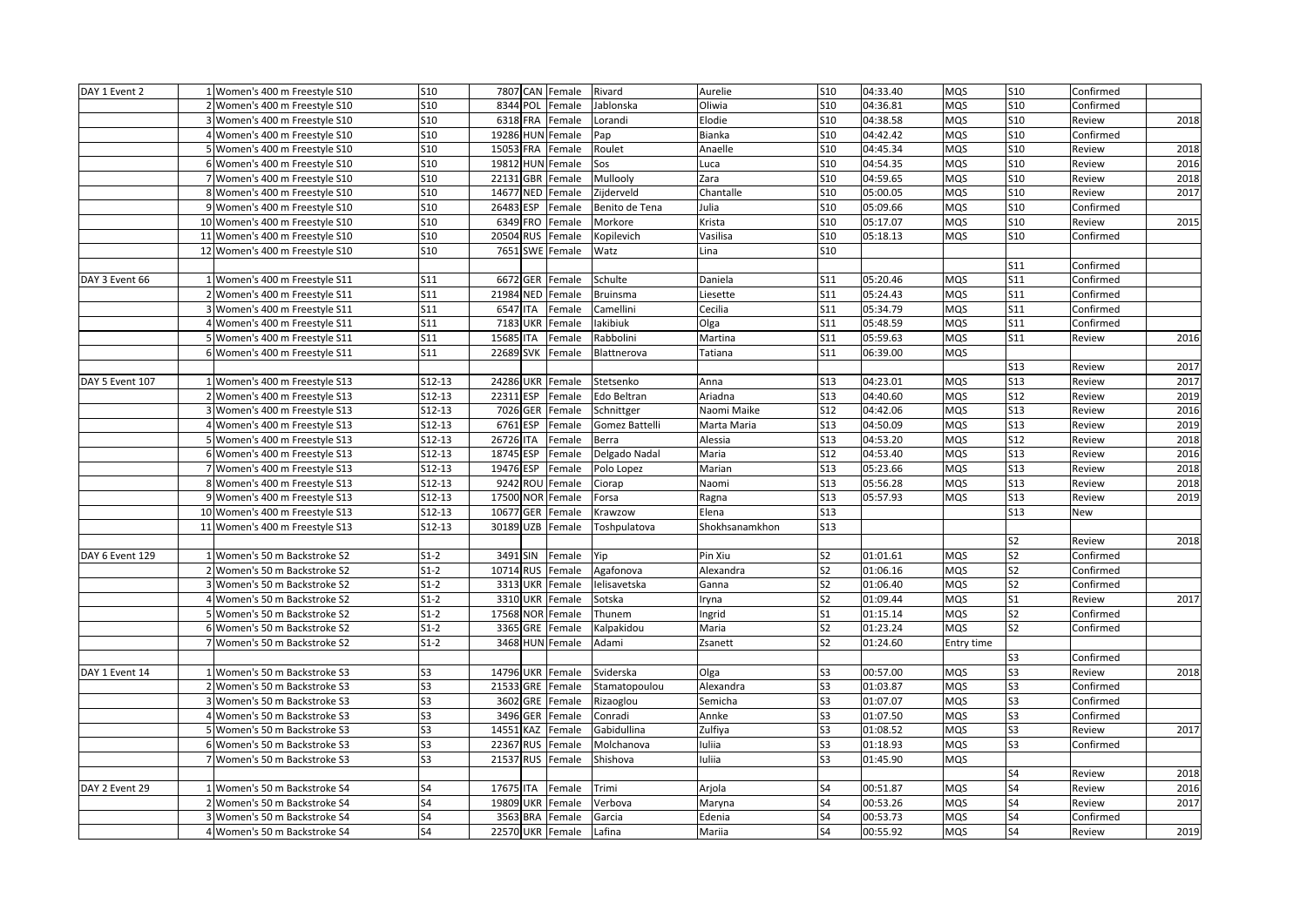|                 | 5 Women's 50 m Backstroke S4   | S4             | 3949 ISL            | Female | Sigurdardottir | Sonja               | S4             | 01:00.79 | <b>MQS</b> | S4             | Confirmed |      |
|-----------------|--------------------------------|----------------|---------------------|--------|----------------|---------------------|----------------|----------|------------|----------------|-----------|------|
|                 | 6 Women's 50 m Backstroke S4   | S4             | 7398 RUS            | Female | Gavrilyuk      | Natalia             | S4             | 01:01.96 | <b>MQS</b> | S <sub>4</sub> | Confirmed |      |
|                 | 7 Women's 50 m Backstroke S4   | S <sub>4</sub> | 3639 POL            | Female | Hamer          | Karolina            | S <sub>4</sub> | 01:05.47 | <b>MQS</b> |                |           |      |
|                 |                                |                |                     |        |                |                     |                |          |            | S <sub>5</sub> | Confirmed |      |
| DAY 5 Event 105 | 1 Women's 50 m Backstroke S5   | S5             | 3847 ESP            | Female | Perales        | Teresa              | S5             | 00:44.61 | <b>MQS</b> | S5             | Confirmed |      |
|                 | 2 Women's 50 m Backstroke S5   | S5             | 3789<br><b>CZE</b>  | Female | Trebinova      | Bela                | S5             | 00:45.27 | <b>MQS</b> | S5             | Confirmed |      |
|                 | 3 Women's 50 m Backstroke S5   | S5             | 8919 NOR            | Female | Rung           | Sarah Louise        | S5             | 00:45.99 | MQS        | S5             | Confirmed |      |
|                 | 4 Women's 50 m Backstroke S5   | S5             | 4058 FRA            | Female | Fatis          | Anita               | S5             | 00:48.62 | MQS        | S5             | Confirmed |      |
|                 | 5 Women's 50 m Backstroke S5   | S5             | 15335 ITA           | Female | Ghiretti       | Giulia              | S5             | 00:52.83 | <b>MQS</b> | S5             | Confirmed |      |
|                 | 6 Women's 50 m Backstroke S5   | S5             | 3918 POR            | Female | Fragoso        | Simone              | S5             | 00:56.38 | <b>MQS</b> | S5             | Confirmed |      |
|                 | 7 Women's 50 m Backstroke S5   | S5             | 21103 RUS           | Female | Deviatova      | rina                | S5             | 00:57.74 | <b>MQS</b> | S5             | Confirmed |      |
|                 | 8 Women's 50 m Backstroke S5   | S5             | 3800 HUN Female     |        | Kezdi          | Reka                | S5             | 00:58.45 | <b>MQS</b> | S5             | Confirmed |      |
|                 | 9 Women's 50 m Backstroke S5   | S5             | 20352 CZE           | Female | Mickova        | Dominika            | S5             | 01:08.35 | <b>MQS</b> | S5             | Confirmed |      |
|                 | 10 Women's 50 m Backstroke S5  | S5             | 20531 MLT           | Female | Kravchenko     | Vladyslava          | S5             | 01:12.25 | Entry time |                |           |      |
|                 |                                |                |                     |        |                |                     |                |          |            | S2             | Confirmed |      |
|                 |                                |                |                     |        |                |                     | S <sub>2</sub> |          |            | S <sub>2</sub> |           |      |
| DAY 4 Event 77  | 1 Women's 100 m Backstroke S2  | $S1-2$         | 3310 UKR Female     |        | Sotska         | ryna                |                | 02:17.13 | <b>MQS</b> |                | Confirmed |      |
|                 | 2 Women's 100 m Backstroke S2  | $S1-2$         | 3313 UKR            | Female | Ielisavetska   | Ganna               | S <sub>2</sub> | 02:27.56 | <b>MQS</b> | S <sub>2</sub> | Confirmed |      |
|                 | 3 Women's 100 m Backstroke S2  | $S1-2$         | 10714 RUS           | Female | Agafonova      | Alexandra           | S2             | 02:28.43 | <b>MQS</b> | S <sub>1</sub> | Review    | 2017 |
|                 | 4 Women's 100 m Backstroke S2  | $S1-2$         | 17568 NOR           | Female | Thunem         | ngrid               | S <sub>1</sub> | 02:37.52 | <b>MQS</b> | S <sub>2</sub> | Confirmed |      |
|                 | 5 Women's 100 m Backstroke S2  | $S1-2$         | 3468 HUN Female     |        | Adami          | Zsanett             | S <sub>2</sub> | 03:00.15 | Entry time | S <sub>2</sub> | Confirmed |      |
|                 | 6 Women's 100 m Backstroke S2  | $S1-2$         | 3365 GRE            | Female | Kalpakidou     | Maria               | S <sub>2</sub> | 03:00.62 | Entry time | S <sub>2</sub> | Review    | 2018 |
|                 | 7 Women's 100 m Backstroke S2  | $S1-2$         | 3491 SIN            | Female | Yip            | Pin Xiu             | S <sub>2</sub> |          |            |                |           |      |
|                 |                                |                |                     |        |                |                     |                |          |            | S6             | Confirmed |      |
| DAY 1 Event 4   | 1 Women's 100 m Backstroke S6  | S6             | 8953 UKR            | Female | Khrul          | Oksana              | S6             | 01:26.83 | <b>MQS</b> | S6             | Confirmed |      |
|                 | Women's 100 m Backstroke S6    | S6             | 4406 RUS            | Female | Diodorova      | Anastasia           | S6             | 01:27.61 | <b>MQS</b> | S6             | Confirmed |      |
|                 | Women's 100 m Backstroke S6    | S6             | 19796 UKR           | Female | Mereshko       | Yelyzaveta          | S6             | 01:27.92 | <b>MQS</b> | S <sub>6</sub> | Confirmed |      |
|                 | 4 Women's 100 m Backstroke S6  | S6             | 4027 ESP            | Female | Castello Farre | Julia               | S6             | 01:30.96 | <b>MQS</b> | S <sub>6</sub> | Confirmed |      |
|                 | 5 Women's 100 m Backstroke S6  | S6             | 17354 KAZ           | Female | Zvyagintseva   | Natalya             | S6             | 01:35.24 | <b>MQS</b> | S <sub>6</sub> | Confirmed |      |
|                 | 6 Women's 100 m Backstroke S6  | S6             | 4188 ITA            | Female | Romano         | Emanuela            | S6             | 01:36.77 | <b>MQS</b> | S6             | Review    | 2018 |
|                 | 7 Women's 100 m Backstroke S6  | S <sub>6</sub> | 22561 UKR           | Female | Zavaliy        | Anastasiia          | S6             | 01:38.35 | <b>MQS</b> | S <sub>6</sub> | Confirmed |      |
|                 | 8 Women's 100 m Backstroke S6  | S6             | 4089 HUN            | Female | Illes          | Fanni               | S <sub>6</sub> | 01:38.95 | MQS        | S <sub>6</sub> | Review    | 2017 |
|                 | 9 Women's 100 m Backstroke S6  | S <sub>6</sub> | 18496 GER           | Female | Sonntag        | Peggy               | S <sub>6</sub> | 01:52.93 | <b>MQS</b> |                |           |      |
|                 |                                |                |                     |        |                |                     |                |          |            | S7             | Confirmed |      |
| DAY 1 Event 6   | 1 Women's 100 m Backstroke S7  | <b>S7</b>      | 4486 GER Female     |        | Schott         | Verena              | <b>S7</b>      | 01:29.61 | <b>MQS</b> | S7             | Confirmed |      |
|                 | 2 Women's 100 m Backstroke S7  | <b>S7</b>      | 8404 GER Female     |        | Grahl          | Denise              | <b>S7</b>      | 01:31.74 | <b>MQS</b> | <b>S7</b>      | Review    | 2018 |
|                 | 3 Women's 100 m Backstroke S7  | S7             | 10420 ITA           | Female | Talamona       | Arianna             | S7             | 01:32.73 | <b>MQS</b> | S7             | Confirmed |      |
|                 | 4 Women's 100 m Backstroke S7  | S7             | 14699 NOR           | Female | Klausen        | Mina Marie Heyerdal | <b>S7</b>      | 01:33.40 | <b>MQS</b> | S7             | Confirmed |      |
|                 | 5 Women's 100 m Backstroke S7  | <b>S7</b>      | 11498<br><b>EST</b> | Female | Tilk           | Brenda              | <b>S7</b>      | 01:34.59 | <b>MQS</b> | S7             | Confirmed |      |
|                 | 6 Women's 100 m Backstroke S7  | <b>S7</b>      | 4822 FIN            | Female | Makinen        | Meri-Maari          | <b>S7</b>      | 01:42.11 | <b>MQS</b> | <b>S7</b>      | Confirmed |      |
|                 | 7 Women's 100 m Backstroke S7  | S7             | 4741 HUN            | Female | Baka           | Dorottya            | S7             | 01:47.47 | <b>MQS</b> | S7             | Confirmed |      |
|                 | 8 Women's 100 m Backstroke S7  | S7             | 4703 CRO            | Female | Sobocan        | Natasa              | S7             | 01:47.71 | <b>MQS</b> | S7             | Review    | 2017 |
|                 | 9 Women's 100 m Backstroke S7  | <b>S7</b>      | 28525<br><b>SWE</b> | Female | Andersson Wulf | da                  | <b>S7</b>      | 01:47.86 | <b>MQS</b> | <b>S7</b>      | Confirmed |      |
|                 | 10 Women's 100 m Backstroke S7 | S7             | 20672 TUR           | Female | Ormanci        | Rumeysa Ravza       | S7             | 02:04.32 | <b>MQS</b> |                |           |      |
|                 |                                |                |                     |        |                |                     |                |          |            | S8             | Confirmed |      |
| DAY 5 Event 111 | 1 Women's 100 m Backstroke S8  | S8             | 5403 RUS Female     |        | Vladykina      | Olesia              | S8             | 01:19.79 | <b>MQS</b> | S8             | Confirmed |      |
|                 | 2 Women's 100 m Backstroke S8  | S8             | 20326 GBR           | Female | Slater         | Stephanie           | S8             | 01:20.54 | MQS        | S8             | Review    | 2017 |
|                 | 3 Women's 100 m Backstroke S8  | S8             | 26389 RUS           | Female | Pavlova        | Mariia              | S8             | 01:22.49 | <b>MQS</b> | S8             | Confirmed |      |
|                 | 4 Women's 100 m Backstroke S8  | S8             | 7756 RUS            | Female | Sogomonian     | Kseniia             | S8             | 01:23.74 | <b>MQS</b> | S8             | Review    | 2017 |
|                 | 5 Women's 100 m Backstroke S8  | S8             | 12187 IRL           | Female | Kelly          | Ailbhe              | S8             | 01:27.24 | <b>MQS</b> | S8             | Review    | 2020 |
|                 | 6 Women's 100 m Backstroke S8  | S8             | 24292<br><b>CZE</b> | Female | Floriankova    | Anezka              | S8             | 01:27.41 | <b>MQS</b> | S8             | Review    | 2016 |
|                 | 7 Women's 100 m Backstroke S8  | S8             | 17398<br><b>BEL</b> | Female | Beirnaert      | Laurien Job F       | S8             | 01:31.46 | <b>MQS</b> | S8             | Review    | 2021 |
|                 | 8 Women's 100 m Backstroke S8  | S8             | 20540 SUI           | Female | Meister        | Nora                | S8             | 01:31.99 | <b>MQS</b> | S8             | Confirmed |      |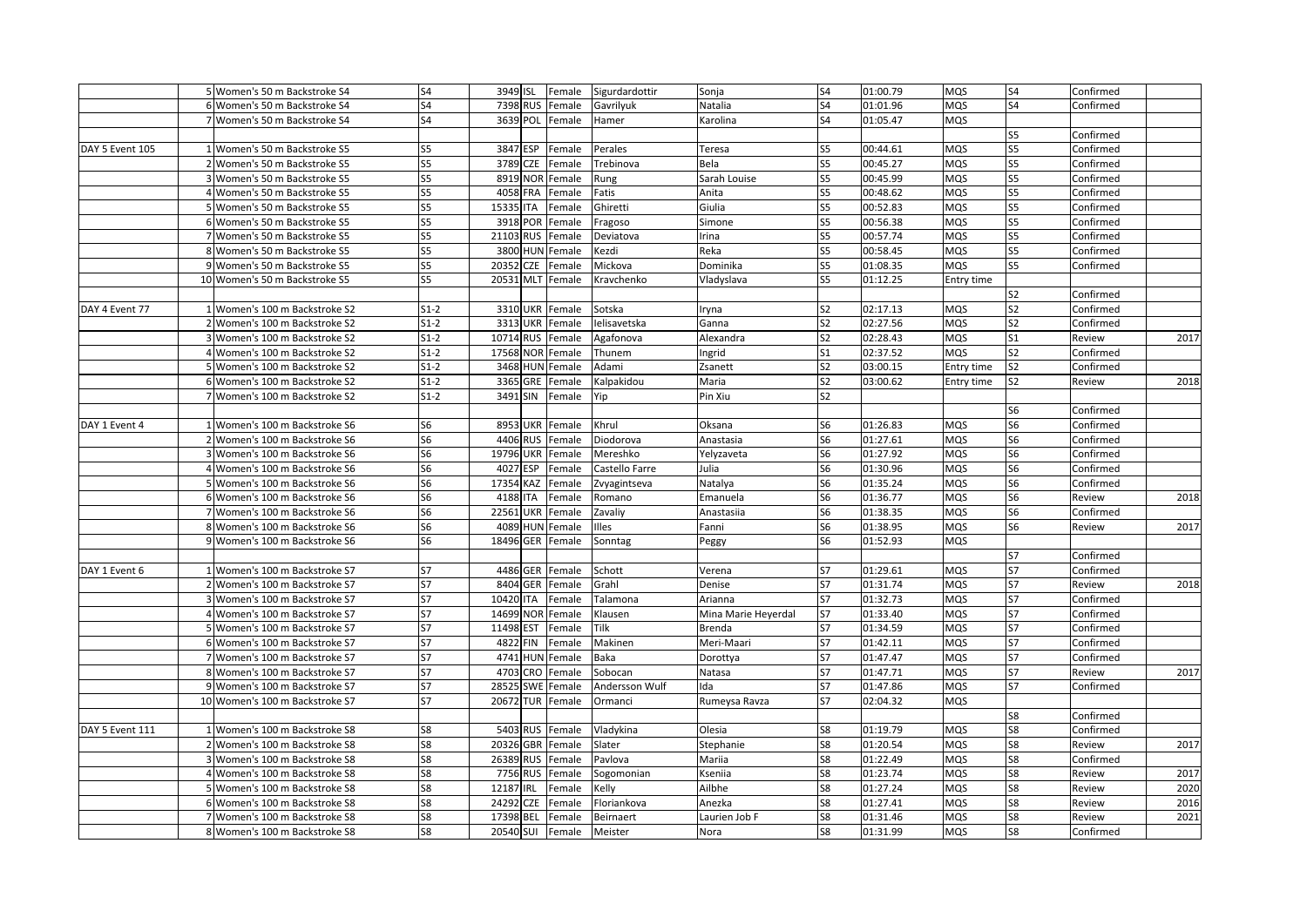|                 | 9 Women's 100 m Backstroke S8   | S8         | 17934 CZE        | Female | Duskova          | Vendula            | S8             | 01:33.70 | MQS        | S8               | Review    | 2017 |
|-----------------|---------------------------------|------------|------------------|--------|------------------|--------------------|----------------|----------|------------|------------------|-----------|------|
|                 | 10 Women's 100 m Backstroke S8  | S8         | 28524 SWE        | Female | Kramer           | Agnes              | S8             | 01:37.37 | MQS        | S8               | Review    | 2018 |
|                 | 11 Women's 100 m Backstroke S8  | S8         | 16277 ROU Female |        | Bazdoaca         | Georgiana Victoria | S8             | 01:38.04 | MQS        | S8               | Confirmed |      |
|                 | 12 Women's 100 m Backstroke S8  | S8         | 29406 POL        | Female | Belczewska       | Monika             | S8             | 01:41.64 | MQS        | S8               | New       |      |
|                 | 13 Women's 100 m Backstroke S8  | S8         | 30850 GEO Female |        | Chachibaia       | Lia                | S8             |          | Wild Card  |                  |           |      |
|                 |                                 |            |                  |        |                  |                    |                |          |            | S9               | Review    | 2017 |
| DAY 2 Event 33  | 1 Women's 100 m Backstroke S9   | S9         | 16211 ESP        | Female | Marques Soto     | <b>Nuria</b>       | S9             | 01:10.68 | MQS        | S9               | Review    | 2018 |
|                 | 2 Women's 100 m Backstroke S9   | S9         | 5704 GBR         | Female | Millward         | Stephanie          | S9             | 01:12.34 | MQS        | S9               | Confirmed |      |
|                 | 3 Women's 100 m Backstroke S9   | S9         | 10977 GBR        | Female | Marren           | Amy                | S <sub>9</sub> | 01:14.06 | MQS        | S9               | Review    | 2020 |
|                 | 4 Women's 100 m Backstroke S9   | S9         | 20246 HUN Female |        | Konkoly          | Zsofia             | S9             | 01:14.50 | <b>MQS</b> | S9               | Confirmed |      |
|                 | 5 Women's 100 m Backstroke S9   | S9         | 7349 RUS         | Female | Kukanova         | Valeriia           | S <sub>9</sub> | 01:18.36 | MQS        | S9               | Confirmed |      |
|                 | 6 Women's 100 m Backstroke S9   | S9         | 5620 IRL         | Female | Keane            | Ellen              | S9             | 01:18.69 | MQS        | S9               | Confirmed |      |
|                 | 7 Women's 100 m Backstroke S9   | S9         | 10680 RUS        | Female | Proshina         | Iulia              | S9             | 01:20.59 | MQS        | S9               | Confirmed |      |
|                 | 8 Women's 100 m Backstroke S9   | S9         | 5889 POL         | Female | Wozniak          | Paulina            | S9             | 01:21.82 | MQS        | S9               | Confirmed |      |
|                 | 9 Women's 100 m Backstroke S9   | S9         | 22420 RUS        | Female | Mamlina          | Natalia            | S9             | 01:22.93 | MQS        | S9               | Confirmed |      |
|                 | 10 Women's 100 m Backstroke S9  | S9         | 19482 ISR        | Female | Gordiychuk       | Yulia              | S9             | 01:24.12 | MQS        | S9               | Review    | 2015 |
|                 | 11 Women's 100 m Backstroke S9  | S9         | 19320 POR        | Female | Pinto            | Renata             | S9             | 01:24.21 | MQS        | S9               | Confirmed |      |
|                 | 12 Women's 100 m Backstroke S9  | S9         | 8353 POL         | Female | Sobczak          | Katarzyna          | S9             | 01:24.95 | MQS        | S9               | Confirmed |      |
|                 | 13 Women's 100 m Backstroke S9  | S9         | 10787 DEN        | Female | Christensen      | Laura Martens      | S9             | 01:26.60 | MQS        |                  |           |      |
|                 |                                 |            |                  |        |                  |                    |                |          |            | <b>S10</b>       | Review    | 2018 |
| DAY 7 Event 141 | 1 Women's 100 m Backstroke S10  | <b>S10</b> | 19286 HUN Female |        | Pap              | Bianka             | <b>S10</b>     | 01:09.42 | MQS        | <b>S10</b>       | Confirmed |      |
|                 | 2 Women's 100 m Backstroke S10  | <b>S10</b> | 7807 CAN Female  |        | Rivard           | Aurelie            | S10            | 01:09.72 | MQS        | <b>S10</b>       | Confirmed |      |
|                 | 3 Women's 100 m Backstroke S10  | <b>S10</b> | 15053 FRA        | Female | Roulet           | Anaelle            | <b>S10</b>     | 01:10.90 | MQS        | <b>S10</b>       | Confirmed |      |
|                 | 4 Women's 100 m Backstroke S10  | <b>S10</b> | 6431 RUS         | Female | Ryabova          | Nina               | <b>S10</b>     | 01:11.39 | MQS        | <b>S10</b>       | Confirmed |      |
|                 | 5 Women's 100 m Backstroke S10  | <b>S10</b> | 7651 SWE         | Female | Watz             | Lina               | <b>S10</b>     | 01:13.01 | MQS        | <b>S10</b>       | Confirmed |      |
|                 | 6 Women's 100 m Backstroke S10  | <b>S10</b> | 7538 ESP         | Female | Hernandez Santos | Isabel Yinghua     | <b>S10</b>     | 01:13.94 | MQS        | <b>S10</b>       | Review    | 2017 |
|                 | 7 Women's 100 m Backstroke S10  | <b>S10</b> | 24374 EST        | Female | Kaul             | Susannah           | S10            | 01:14.58 | MQS        | <b>S10</b>       | Review    | 2015 |
|                 | 8 Women's 100 m Backstroke S10  | <b>S10</b> | 20504 RUS        | Female | Kopilevich       | Vasilisa           | <b>S10</b>     | 01:17.66 | MQS        | <b>S10</b>       | Review    | 2018 |
|                 | 9 Women's 100 m Backstroke S10  | S10        | 14677 NED        | Female | Zijderveld       | Chantalle          | S10            | 01:19.42 | MQS        | <b>S10</b>       | Review    | 2017 |
|                 | 10 Women's 100 m Backstroke S10 | <b>S10</b> | 26483 ESP        | Female | Benito de Tena   | Julia              | <b>S10</b>     | 01:20.58 | Entry time | <b>S10</b>       | Review    | 2016 |
|                 | 11 Women's 100 m Backstroke S10 | <b>S10</b> | 17079 POR        | Female | Neves            | Teresa             | <b>S10</b>     | 01:24.20 | Entry time |                  |           |      |
|                 |                                 |            |                  |        |                  |                    |                |          |            | <b>S11</b>       | Confirmed |      |
| DAY 2 Event 41  | 1 Women's 100 m Backstroke S11  | S11        | 6672 GER         | Female | Schulte          | Daniela            | S11            | 01:21.33 | <b>MQS</b> | S11              | Confirmed |      |
|                 | 2 Women's 100 m Backstroke S11  | S11        | 6547 ITA         | Female | Camellini        | Cecilia            | S11            | 01:24.99 | MQS        | <b>S11</b>       | Confirmed |      |
|                 | 3 Women's 100 m Backstroke S11  | S11        | 17919 UKR        | Female | Piddubna         | Maryna             | S11            | 01:25.18 | MQS        | <b>S11</b>       | Confirmed |      |
|                 | 4 Women's 100 m Backstroke S11  | S11        | 11499 EST        | Female | Egel             | Elisabeth          | S11            | 01:25.84 | MQS        | <b>S11</b>       | Confirmed |      |
|                 | 5 Women's 100 m Backstroke S11  | S11        | 15685 ITA        | Female | Rabbolini        | Martina            | <b>S11</b>     | 01:28.21 | MQS        | $\overline{S11}$ | Confirmed |      |
|                 | 6 Women's 100 m Backstroke S11  | S11        | 6564 FRA         | Female | Douard           | Stephanie          | S11            | 01:28.42 | MQS        | <b>S11</b>       | Confirmed |      |
|                 | 7 Women's 100 m Backstroke S11  | S11        | 21984 NED        | Female | Bruinsma         | Liesette           | S11            | 01:31.18 | MQS        | S11              | Confirmed |      |
|                 | 8 Women's 100 m Backstroke S11  | S11        | 7307 SWE         | Female | Reichard         | Maja               | S11            | 01:33.57 | MQS        | <b>S11</b>       | Review    | 2016 |
|                 | 9 Women's 100 m Backstroke S11  | S11        | 22689 SVK        | Female | Blattnerova      | Tatiana            | S11            | 01:36.81 | <b>MQS</b> | S11              | Confirmed |      |
|                 | 10 Women's 100 m Backstroke S11 | S11        | 6532 ARG         | Female | Baez             | Nadia              | S11            |          |            |                  |           |      |
|                 |                                 |            |                  |        |                  |                    |                |          |            | S12              | Review    | 2018 |
| DAY 6 Event 136 | 1 Women's 100 m Backstroke S12  | S12        | 14944 GBR        | Female | Russell          | Hannah             | S12            | 01:06.15 | MQS        | S12              | Review    | 2016 |
|                 | 2 Women's 100 m Backstroke S12  | S12        | 14869 RUS        | Female | Stukalova        | Darya              | S12            | 01:06.75 | MQS        | <b>S12</b>       | Review    | 2018 |
|                 | 3 Women's 100 m Backstroke S12  | S12        | 18745 ESP        | Female | Delgado Nadal    | Maria              | S12            | 01:14.51 | MQS        | <b>S12</b>       | Review    | 2018 |
|                 | 4 Women's 100 m Backstroke S12  | S12        | 6809 UKR         | Female | Matlo            | Yaryna             | S12            | 01:14.69 | MQS        | <b>S12</b>       | Review    | 2019 |
|                 | 5 Women's 100 m Backstroke S12  | S12        | 20144 ARG        | Female | Pellitero        | Ana Luz            | S12            | 01:20.66 | MQS        | <b>S12</b>       | Review    | 2016 |
|                 | 6 Women's 100 m Backstroke S12  | S12        | 6815 ARG         | Female | Moro             | Anabel             | S12            | 01:21.88 | MQS        | <b>S12</b>       | Review    | 2016 |
|                 | 7 Women's 100 m Backstroke S12  | <b>S12</b> | 7823 LTU         | Female | Norkute          | Gluosne            | S12            | 01:29.46 | <b>MQS</b> | S12              | Review    | 2016 |
|                 | 8 Women's 100 m Backstroke S12  | S12        | 18614 TUR        | Female | Baki             | Fatma Nur          | S12            | 01:49.47 | MQS        | <b>S12</b>       | Review    | 2019 |
|                 | 9 Women's 100 m Backstroke S12  | <b>S12</b> | 7026 GER Female  |        | Schnittger       | Naomi Maike        | S12            |          |            |                  |           |      |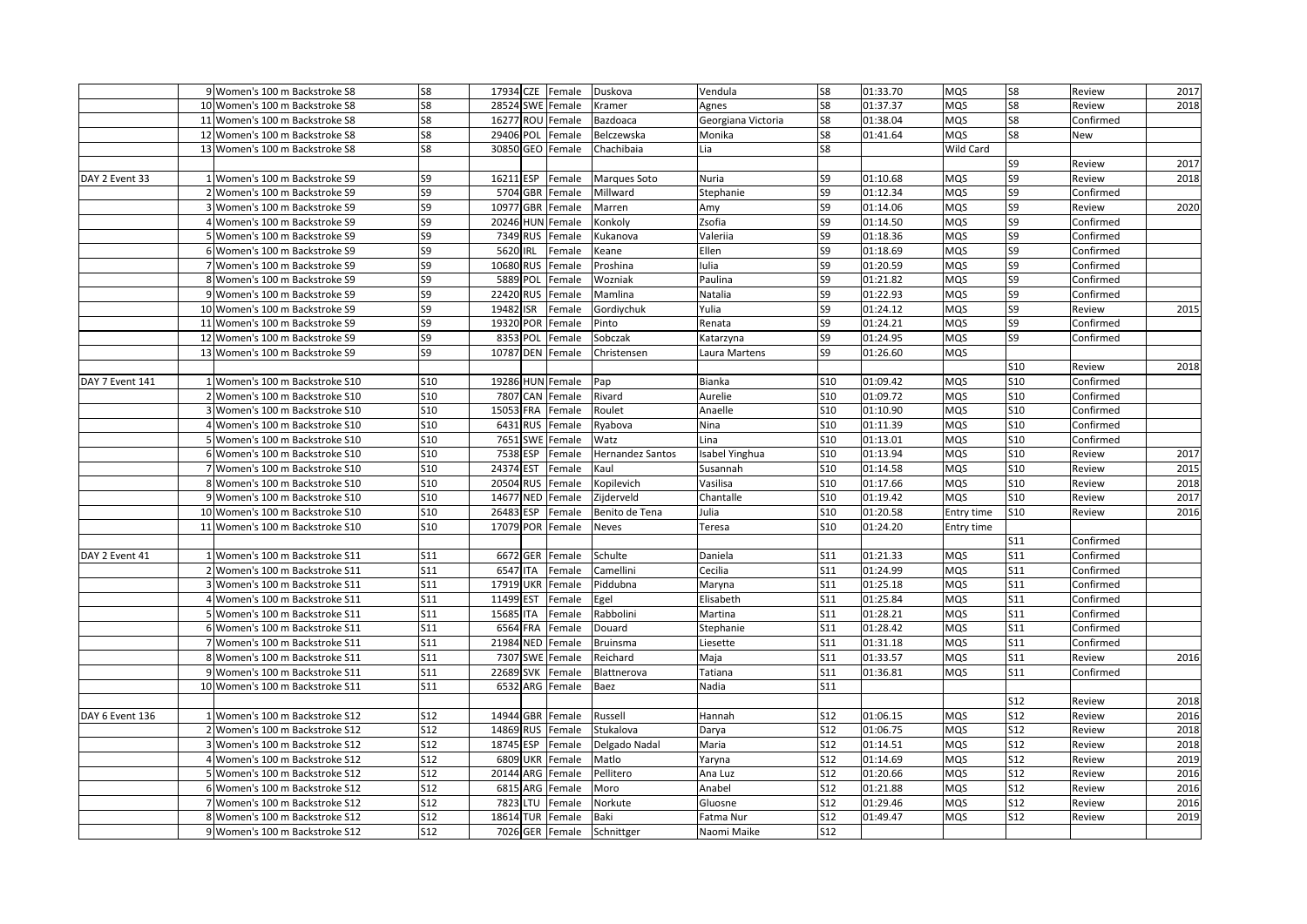|                 |                                   |                 |                     |                   |                 |                |                 |          |            | <b>S13</b>      | Review    | 2017 |
|-----------------|-----------------------------------|-----------------|---------------------|-------------------|-----------------|----------------|-----------------|----------|------------|-----------------|-----------|------|
| DAY 6 Event 126 | 1 Women's 100 m Backstroke S13    | <b>S13</b>      | 19606 RUS           | Female            | Krivshina       | Anna           | <b>S13</b>      | 01:07.53 | <b>MQS</b> | <b>S13</b>      | Review    | 2017 |
|                 | 2 Women's 100 m Backstroke S13    | S13             | 24286<br>UKR        | Female            | Stetsenko       | Anna           | S13             | 01:08.36 | MQS        | <b>S13</b>      | New       |      |
|                 | 3 Women's 100 m Backstroke S13    | <b>S13</b>      | 30189<br><b>UZB</b> | Female            | Toshpulatova    | Shokhsanamkhon | <b>S13</b>      | 01:12.59 | <b>MQS</b> | <b>S13</b>      | Review    | 2016 |
|                 | 4 Women's 100 m Backstroke S13    | <b>S13</b>      | 6838 SVK            | Female            | Petrikovicova   | Karina         | <b>S13</b>      | 01:14.93 | <b>MQS</b> | S13             | Review    | 2016 |
|                 | 5 Women's 100 m Backstroke S13    | <b>S13</b>      | 19476 ESP           | Female            | Polo Lopez      | Marian         | <b>S13</b>      | 01:17.13 | <b>MQS</b> | <b>S13</b>      | Review    | 2019 |
|                 | 6 Women's 100 m Backstroke S13    | <b>S13</b>      | 26726<br><b>ITA</b> | Female            | Berra           | Alessia        | S13             | 01:17.44 | <b>MQS</b> | <b>S13</b>      | Review    | 2019 |
|                 | 7 Women's 100 m Backstroke S13    | S13             | 10677<br>GER        | Female            | Krawzow         | Elena          | <b>S13</b>      | 01:18.76 | MQS        | S13             | Review    | 2018 |
|                 | 8 Women's 100 m Backstroke S13    | <b>S13</b>      | 9242<br>ROU         | Female            | Ciorap          | Naomi          | <b>S13</b>      | 01:19.53 | <b>MQS</b> | <b>S13</b>      | Review    | 2016 |
|                 | 9 Women's 100 m Backstroke S13    | S13             | 6863<br><b>UKR</b>  | Female            | Stabrovska      | Maryna         | S13             | 01:22.84 | <b>MQS</b> | <b>S13</b>      | Review    | 2018 |
|                 | 10 Women's 100 m Backstroke S13   | <b>S13</b>      | 17500<br><b>NOR</b> | Female            | Forsa           | Ragna          | S13             | 01:29.87 | <b>MQS</b> | <b>S13</b>      | Review    | 2017 |
|                 | 11 Women's 100 m Backstroke S13   | S13             | 22311 ESP           | Female            | Edo Beltran     | Ariadna        | S <sub>13</sub> |          |            |                 |           |      |
|                 |                                   |                 |                     |                   |                 |                |                 |          |            | S14             | Confirmed |      |
| DAY 3 Event 61  | 1 Women's 100 m Backstroke S14    | <b>S14</b>      | 15649<br><b>GBR</b> | Female            | Firth           | Bethany        | S14             | 01:04.70 | <b>MQS</b> | S <sub>14</sub> | Confirmed |      |
|                 | 2 Women's 100 m Backstroke S14    | <b>S14</b>      | 14832<br>GBR        | Female            | Applegate       | lessica-Jane   | S14             | 01:06.75 | MQS        | S <sub>14</sub> | Confirmed |      |
|                 | 3 Women's 100 m Backstroke S14    | <b>S14</b>      | 22610<br><b>RUS</b> | Female            | Shabalina       | Valerija       | S <sub>14</sub> | 01:06.80 | MQS        | <b>S14</b>      | Confirmed |      |
|                 | 4 Women's 100 m Backstroke S14    | <b>S14</b>      | 17325<br><b>BEL</b> | Female            | Franssen        | Michelle       | S14             | 01:14.02 | <b>MQS</b> | S14             | Review    | 2015 |
|                 | 5 Women's 100 m Backstroke S14    | <b>S14</b>      | 22334<br>GER        | Female            | <b>Breuer</b>   | Janina         | S14             | 01:14.21 | <b>MQS</b> | S14             | Confirmed |      |
|                 | 6 Women's 100 m Backstroke S14    | <b>S14</b>      | 14684<br><b>SWE</b> | Female            | Lindberg        | Pernilla       | <b>S14</b>      | 01:15.21 | <b>MQS</b> | <b>S14</b>      | Review    |      |
|                 | 7 Women's 100 m Backstroke S14    | <b>S14</b>      | 22735<br><b>RUS</b> | Female            | Poteshkina      | Olga           | <b>S14</b>      | 01:17.15 | <b>MQS</b> | S <sub>14</sub> | Review    |      |
|                 | 8 Women's 100 m Backstroke S14    | <b>S14</b>      | 28606<br><b>ESP</b> | Female            | Coronado Tejeda | Eva            | <b>S14</b>      | 01:19.82 | <b>MQS</b> | <b>S14</b>      | Confirmed |      |
|                 | 9 Women's 100 m Backstroke S14    | S14             | 11108<br><b>ESP</b> | Female            | Alonso Morales  | Michelle       | S14             | 01:20.84 | <b>MQS</b> | S14             | Review    |      |
|                 | 10 Women's 100 m Backstroke S14   | S <sub>14</sub> | 29400<br><b>RUS</b> | Female            | Kraeva          | Ekaterina      | <b>S14</b>      | 01:21.39 | <b>MQS</b> | S <sub>14</sub> | Review    |      |
|                 | 11 Women's 100 m Backstroke S14   | <b>S14</b>      | 29537<br><b>INA</b> | Female            | Indriani        | Syuci          | <b>S14</b>      |          |            |                 |           |      |
|                 |                                   |                 |                     |                   |                 |                |                 |          |            | SB <sub>3</sub> | Confirmed |      |
| DAY 3 Event 59  | 1 Women's 50 m Breaststroke SB3   | SB1-3           | 7398<br><b>RUS</b>  | Female            | Gavrilyuk       | Natalia        | SB <sub>3</sub> | 01:02.11 | <b>MQS</b> | SB <sub>3</sub> | Confirmed |      |
|                 | 2 Women's 50 m Breaststroke SB3   | SB1-3           | 14796 UKR           | Female            | Sviderska       | Olga           | SB <sub>3</sub> | 01:03.01 | <b>MQS</b> | SB <sub>3</sub> | Review    | 2018 |
|                 | 3 Women's 50 m Breaststroke SB3   | SB1-3           | 17675<br><b>ITA</b> | Female            | Trimi           | Arjola         | SB <sub>3</sub> | 01:04.96 | <b>MQS</b> | SB <sub>3</sub> | Confirmed |      |
|                 | 4 Women's 50 m Breaststroke SB3   | SB1-3           | 22570<br><b>UKR</b> | Female            | Lafina          | Mariia         | SB <sub>3</sub> | 01:05.77 | <b>MQS</b> | SB <sub>3</sub> | Review    | 2016 |
|                 | 5 Women's 50 m Breaststroke SB3   | SB1-3           | 19809<br>UKR        | Female            | Verbova         | Maryna         | SB <sub>3</sub> | 01:06.57 | MQS        | SB <sub>2</sub> | Confirmed |      |
|                 | 6 Women's 50 m Breaststroke SB3   | SB1-3           | 14551<br>KAZ        | Female            | Gabidullina     | Zulfiya        | SB <sub>2</sub> | 01:18.22 | MQS        | SB <sub>2</sub> | Confirmed |      |
|                 | 7 Women's 50 m Breaststroke SB3   | SB1-3           | 3531<br><b>DEN</b>  | Female            | Kristiansen     | Cecilie        | SB <sub>2</sub> | 01:26.01 | <b>MQS</b> | SB <sub>2</sub> | Confirmed |      |
|                 | 8 Women's 50 m Breaststroke SB3   | SB1-3           | 3468<br>HUN         | Female            | Adami           | Zsanett        | SB <sub>2</sub> | 01:31.45 | <b>MQS</b> | SB <sub>3</sub> | Review    | 2019 |
|                 | 9 Women's 50 m Breaststroke SB3   | $SB1-3$         | 3949<br>ISL         | Female            | Sigurdardottir  | Sonja          | SB <sub>3</sub> | 02:06.08 | MQS        |                 |           |      |
|                 |                                   |                 |                     |                   |                 |                |                 |          |            | SB4             | Confirmed |      |
| DAY 4 Event 87  | 1 Women's 100 m Breaststroke SB4  | SB4             | 8919 NOR Female     |                   | Rung            | Sarah Louise   | SB4             | 01:44.10 | <b>MQS</b> | SB4             | Confirmed |      |
|                 | 2 Women's 100 m Breaststroke SB4  | SB4             | 15335<br><b>ITA</b> | Female            | Ghiretti        | Giulia         | SB4             | 01:53.81 | <b>MQS</b> | SB4             | Confirmed |      |
|                 | 3 Women's 100 m Breaststroke SB4  | SB4             | 4201 BLR            | Female            | Shavel          | Natalia        | SB4             | 02:00.79 | MQS        | SB4             | Confirmed |      |
|                 | 4 Women's 100 m Breaststroke SB4  | SB4             | 21103 RUS           | Female            | Deviatova       | Irina          | SB4             | 02:00.89 | <b>MQS</b> | SB4             | Confirmed |      |
|                 | 5 Women's 100 m Breaststroke SB4  | SB4             | 3778<br>SIN         | Female            | Goh             | Rui Si Theresa | SB4             | 02:02.02 | <b>MQS</b> | SB4             | Confirmed |      |
|                 | 6 Women's 100 m Breaststroke SB4  | SB4             | 4004 GRE            | Female            | Antoniadou      | Chrysoula      | SB4             | 02:06.69 | <b>MQS</b> | SB4             | Confirmed |      |
|                 | 7 Women's 100 m Breaststroke SB4  | SB4             | 3847<br><b>ESP</b>  | Female            | Perales         | Teresa         | SB4             | 02:16.86 | MQS        | SB4             | Confirmed |      |
|                 | 8 Women's 100 m Breaststroke SB4  | SB4             | 3769 HUN Female     |                   | Engelhardt      | Katalin        | SB4             | 02:19.14 | <b>MQS</b> | SB4             | Confirmed |      |
|                 | 9 Women's 100 m Breaststroke SB4  | SB4             | 3994<br>UKR         | Female            | Shestopal       | Nataliia       | SB4             | 02:28.57 | <b>MQS</b> | SB <sub>4</sub> | Confirmed |      |
|                 | 10 Women's 100 m Breaststroke SB4 | SB4             | <b>CZE</b><br>20352 | Female            | Mickova         | Dominika       | SB4             | 02:53.99 | <b>MQS</b> | SB4             | Confirmed |      |
|                 | 11 Women's 100 m Breaststroke SB4 | SB4             | 20531<br><b>MLT</b> | Female            | Kravchenko      | Vladyslava     | SB4             | 03:02.13 | <b>MQS</b> |                 |           |      |
|                 |                                   |                 |                     |                   |                 |                |                 |          |            | SB <sub>5</sub> | Review    | 2017 |
| DAY 4 Event 79  | 1 Women's 100 m Breaststroke SB5  | SB5             | 17280<br><b>UKR</b> | Female            | Savtsova        | Viktoriia      | SB5             | 01:43.56 | <b>MQS</b> | SB5             | Confirmed |      |
|                 | 2 Women's 100 m Breaststroke SB5  | SB5             | 19796<br><b>UKR</b> | Female            | Mereshko        | Yelyzaveta     | SB5             | 01:45.18 | <b>MQS</b> | SB <sub>5</sub> | Confirmed |      |
|                 | 3 Women's 100 m Breaststroke SB5  | SB5             | 4089                | <b>HUN</b> Female | Illes           | Fanni          | SB5             | 01:51.42 | <b>MQS</b> | SB <sub>5</sub> | Confirmed |      |
|                 | 4 Women's 100 m Breaststroke SB5  | SB5             | 4486<br>GER         | Female            | Schott          | Verena         | SB <sub>5</sub> | 01:51.43 | <b>MQS</b> | SB5             | Confirmed |      |
|                 | 5 Women's 100 m Breaststroke SB5  | SB5             | 4027<br><b>ESP</b>  | Female            | Castello Farre  | Julia          | SB5             | 01:55.81 | <b>MQS</b> | SB5             | Review    | 2017 |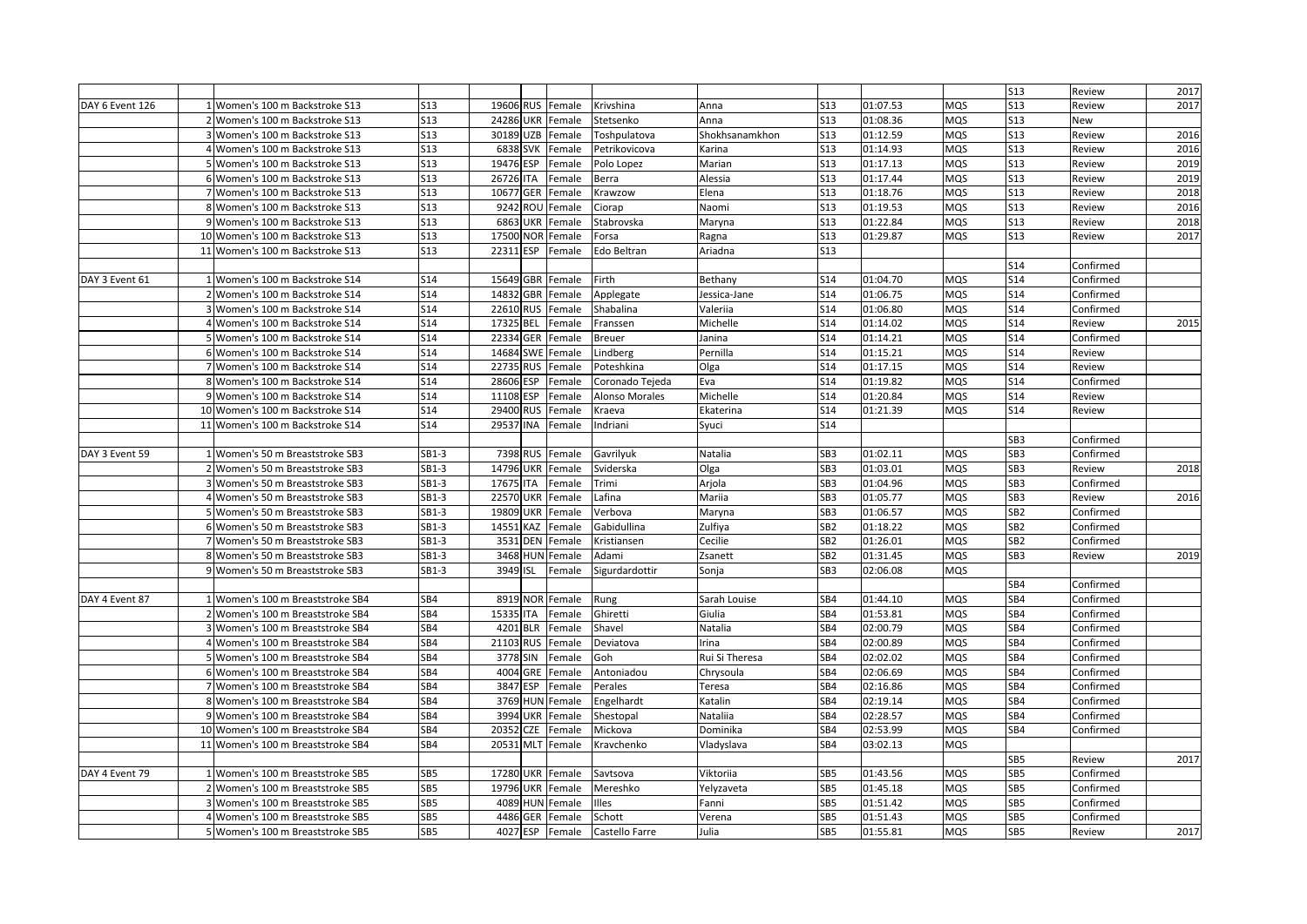|                 | 6 Women's 100 m Breaststroke SB5  | SB <sub>5</sub> | 11697 ISL           | Female | Bjornsdottir   | Thelma Bjorg        | SB <sub>5</sub> | 01:57.10 | <b>MQS</b> | SB5             | Confirmed |      |
|-----------------|-----------------------------------|-----------------|---------------------|--------|----------------|---------------------|-----------------|----------|------------|-----------------|-----------|------|
|                 | 7 Women's 100 m Breaststroke SB5  | SB5             | 17720 VIE           | Female | Trinh          | Thi Bich Nhu        | SB5             | 01:57.43 | <b>MQS</b> | SB <sub>5</sub> | Confirmed |      |
|                 | 8 Women's 100 m Breaststroke SB5  | SB5             | 4483 HUN Female     |        | Raczko         | Gitta               | SB5             | 01:58.82 | <b>MQS</b> | SB5             | Confirmed |      |
|                 | 9 Women's 100 m Breaststroke SB5  | SB5             | 14637 AUT           | Female | Weber-Treiber  | Sabine              | SB5             | 02:01.25 | MQS        | SB5             | Confirmed |      |
|                 | 10 Women's 100 m Breaststroke SB5 | SB <sub>5</sub> | 4188 ITA            | Female | Romano         | Emanuela            | SB <sub>5</sub> | 02:02.07 | <b>MQS</b> |                 |           |      |
|                 |                                   |                 |                     |        |                |                     |                 |          |            | SB6             | Confirmed |      |
| DAY 4 Event 75  | 1 Women's 100 m Breaststroke SB6  | SB6             | 4935 GBR            | Female | Henshaw        | Charlotte           | SB6             | 01:36.94 | MQS        | SB6             | Review    | 2018 |
|                 | 2 Women's 100 m Breaststroke SB6  | SB6             | 18163 IRL           | Female | Turner         | Nicole              | SB6             | 01:48.07 | MQS        | SB6             | Review    | 2017 |
|                 | 3 Women's 100 m Breaststroke SB6  | SB <sub>6</sub> | <b>22578 UKR</b>    | Female | Kozlova        | Nina                | SB6             | 01:52.73 | MQS        | SB6             | Confirmed |      |
|                 | 4 Women's 100 m Breaststroke SB6  | SB6             | 4251 TUR            | Female | Kaya           | Ozlem               | SB6             | 01:53.58 | MQS        | SB6             | Review    | 2018 |
|                 | 5 Women's 100 m Breaststroke SB6  | SB6             | 10420 ITA           | Female | Talamona       | Arianna             | SB6             | 01:54.36 | <b>MQS</b> | SB6             | Review    | 2017 |
|                 | 6 Women's 100 m Breaststroke SB6  | SB <sub>6</sub> | 18496 GER           | Female | Sonntag        | Peggy               | SB6             | 01:56.76 | MQS        | SB6             | Confirmed |      |
|                 | 7 Women's 100 m Breaststroke SB6  | SB6             | 4703 CRO            | Female | Sobocan        | Natasa              | SB6             | 02:06.35 | MQS        | SB6             | Review    | 2017 |
|                 | 8 Women's 100 m Breaststroke SB6  | SB6             | 28525 SWE           | Female | Andersson Wulf | lda                 | SB6             | 02:19.15 | MQS        | SB6             | Review    | 2018 |
|                 | 9 Women's 100 m Breaststroke SB6  | SB6             | 22561 UKR           | Female | Zavaliy        | Anastasiia          | SB6             |          |            |                 |           |      |
|                 |                                   |                 |                     |        |                |                     |                 |          |            | SB7             | Confirmed |      |
| DAY 4 Event 83  | 1 Women's 100 m Breaststroke SB7  | SB7             | 8953 UKR            | Female | Khrul          | Oksana              | SB7             | 01:37.60 | MQS        | SB7             | Confirmed |      |
|                 | 2 Women's 100 m Breaststroke SB7  | SB7             | 17934 CZE           | Female | Duskova        | Vendula             | SB7             | 01:46.34 | <b>MQS</b> | SB7             | Confirmed |      |
|                 | 3 Women's 100 m Breaststroke SB7  | SB7             | 14699 NOR Female    |        | Klausen        | Mina Marie Heyerdal | SB7             | 01:49.30 | <b>MQS</b> | SB7             | Confirmed |      |
|                 | 4 Women's 100 m Breaststroke SB7  | SB7             | 4822 FIN            | Female | Makinen        | Meri-Maari          | SB7             | 01:59.59 | <b>MQS</b> | SB7             | Review    | 2018 |
|                 | 5 Women's 100 m Breaststroke SB7  | SB7             | 16277 ROU Female    |        | Bazdoaca       | Georgiana Victoria  | SB7             | 02:00.86 | <b>MQS</b> | SB7             | Confirmed |      |
|                 | 6 Women's 100 m Breaststroke SB7  | SB7             | 4741 HUN Female     |        | Baka           | Dorottya            | SB7             | 02:06.28 | MQS        | SB7             | Review    | 2017 |
|                 | 7 Women's 100 m Breaststroke SB7  | SB7             | 26389<br><b>RUS</b> | Female | Pavlova        | Mariia              | SB7             | 02:07.39 | MQS        | SB7             | New       |      |
|                 | 8 Women's 100 m Breaststroke SB7  | SB7             | 30850 GEO Female    |        | Chachibaia     | Lia                 | SB7             |          | Wild Card  | SB7             | Confirmed |      |
|                 | 9 Women's 100 m Breaststroke SB7  | SB7             | 4406 RUS            | Female | Diodorova      | Anastasia           | SB7             |          |            |                 |           |      |
|                 |                                   |                 |                     |        |                |                     |                 |          |            | SB8             | Confirmed |      |
| DAY 6 Event 116 | 1 Women's 100 m Breaststroke SB8  | SB8             | 5403 RUS            | Female | Vladykina      | Olesia              | SB8             | 01:17.47 | MQS        | SB8             | Confirmed |      |
|                 | 2 Women's 100 m Breaststroke SB8  | SB8             | 5486 GBR Female     |        | Cashmore       | Claire              | SB8             | 01:21.15 | <b>MQS</b> | SB8             | Confirmed |      |
|                 | 3 Women's 100 m Breaststroke SB8  | SB8             | 5620 IRL            | Female | Keane          | Ellen               | SB8             | 01:22.00 | MQS        | SB8             | Confirmed |      |
|                 | 4 Women's 100 m Breaststroke SB8  | SB8             | 5889 POL            | Female | Wozniak        | Paulina             | SB8             | 01:22.06 | MQS        | SB8             | Confirmed |      |
|                 | 5 Women's 100 m Breaststroke SB8  | SB8             | 5482 POR            | Female | Calado         | Joana               | SB8             | 01:31.13 | MQS        | SB8             | Confirmed |      |
|                 | 6 Women's 100 m Breaststroke SB8  | SB8             | 10787 DEN           | Female | Christensen    | Laura Martens       | SB8             | 01:31.66 | <b>MQS</b> | SB8             | Review    | 2017 |
|                 | 7 Women's 100 m Breaststroke SB8  | SB8             | 16211 ESP           | Female | Marques Soto   | Nuria               | SB8             | 01:41.81 | MQS        | SB8             | Review    | 2020 |
|                 | 8 Women's 100 m Breaststroke SB8  | SB8             | 24292 CZE           | Female | Floriankova    | Anezka              | SB8             | 01:43.71 | MQS        | SB8             | Confirmed |      |
|                 | 9 Women's 100 m Breaststroke SB8  | SB <sub>8</sub> | 7377 DEN            | Female | Vinther        | Amalie              | SB8             | 01:43.91 | MQS        | SB8             | Review    | 2016 |
|                 | 10 Women's 100 m Breaststroke SB8 | SB8             | 17398 BEL           | Female | Beirnaert      | Laurien Job F       | SB8             |          |            |                 |           |      |
|                 |                                   |                 |                     |        |                |                     |                 |          |            | SB9             | Review    | 2018 |
| DAY 6 Event 124 | 1 Women's 100 m Breaststroke SB9  | SB <sub>9</sub> | 14677 NED Female    |        | Zijderveld     | Chantalle           | SB9             | 01:17.55 | MQS        | SB9             | Confirmed |      |
|                 | 2 Women's 100 m Breaststroke SB9  | SB <sub>9</sub> | 11175 GBR Female    |        | Lee            | Harriet             | SB9             | 01:19.17 | <b>MQS</b> | SB <sub>9</sub> | Confirmed |      |
|                 | 3 Women's 100 m Breaststroke SB9  | SB9             | 6431 RUS            | Female | Ryabova        | Nina                | SB <sub>9</sub> | 01:21.23 | <b>MQS</b> | SB9             | Confirmed |      |
|                 | 4 Women's 100 m Breaststroke SB9  | SB <sub>9</sub> | 5946 ARG            | Female | Gimenez        | Daniela             | SB9             | 01:21.36 | <b>MQS</b> | SB <sub>9</sub> | Confirmed |      |
|                 | 5 Women's 100 m Breaststroke SB9  | SB <sub>9</sub> | 5942 ESP            | Female | Gascon         | Sarai               | SB9             | 01:23.14 | <b>MQS</b> | SB9             | Confirmed |      |
|                 | 6 Women's 100 m Breaststroke SB9  | SB9             | 22511 BLR           | Female | Svadkouskaya   | Aliaksandra         | SB9             | 01:25.41 | MQS        | SB9             | Confirmed |      |
|                 | 7 Women's 100 m Breaststroke SB9  | SB9             | 6349 FRO            | Female | Morkore        | Krista              | SB9             | 01:31.00 | MQS        | SB9             | Review    | 2016 |
|                 | 8 Women's 100 m Breaststroke SB9  | SB9             | 17079 POR           | Female | Neves          | Teresa              | SB9             | 01:33.35 | MQS        | SB9             | Review    | 2015 |
|                 | 9 Women's 100 m Breaststroke SB9  | SB9             | 19320 POR           | Female | Pinto          | Renata              | SB9             | 01:33.50 | MQS        | SB9             | Review    | 2015 |
|                 | 10 Women's 100 m Breaststroke SB9 | SB9             | 20504 RUS           | Female | Kopilevich     | Vasilisa            | SB9             | 01:35.32 | Entry time |                 |           |      |
|                 |                                   |                 |                     |        |                |                     |                 |          |            | SB11            | Confirmed |      |
| DAY 6 Event 131 | 1 Women's 100 m Breaststroke SB11 | SB11            | 21984 NED Female    |        | Bruinsma       | Liesette            | SB11            | 01:25.55 | <b>MQS</b> | SB11            | Confirmed |      |
|                 | 2 Women's 100 m Breaststroke SB11 | SB11            | 7307 SWE Female     |        | Reichard       | Maja                | SB11            | 01:27.24 | MQS        | SB11            | Confirmed |      |
|                 | 3 Women's 100 m Breaststroke SB11 | <b>SB11</b>     | 8949 UKR            | Female | Berezhna       | Yana                | SB11            | 01:29.49 | MQS        | SB11            | Confirmed |      |
|                 | 4 Women's 100 m Breaststroke SB11 | SB11            | 6532 ARG Female     |        | Baez           | Nadia               | SB11            | 01:33.06 | MQS        | SB11            | Confirmed |      |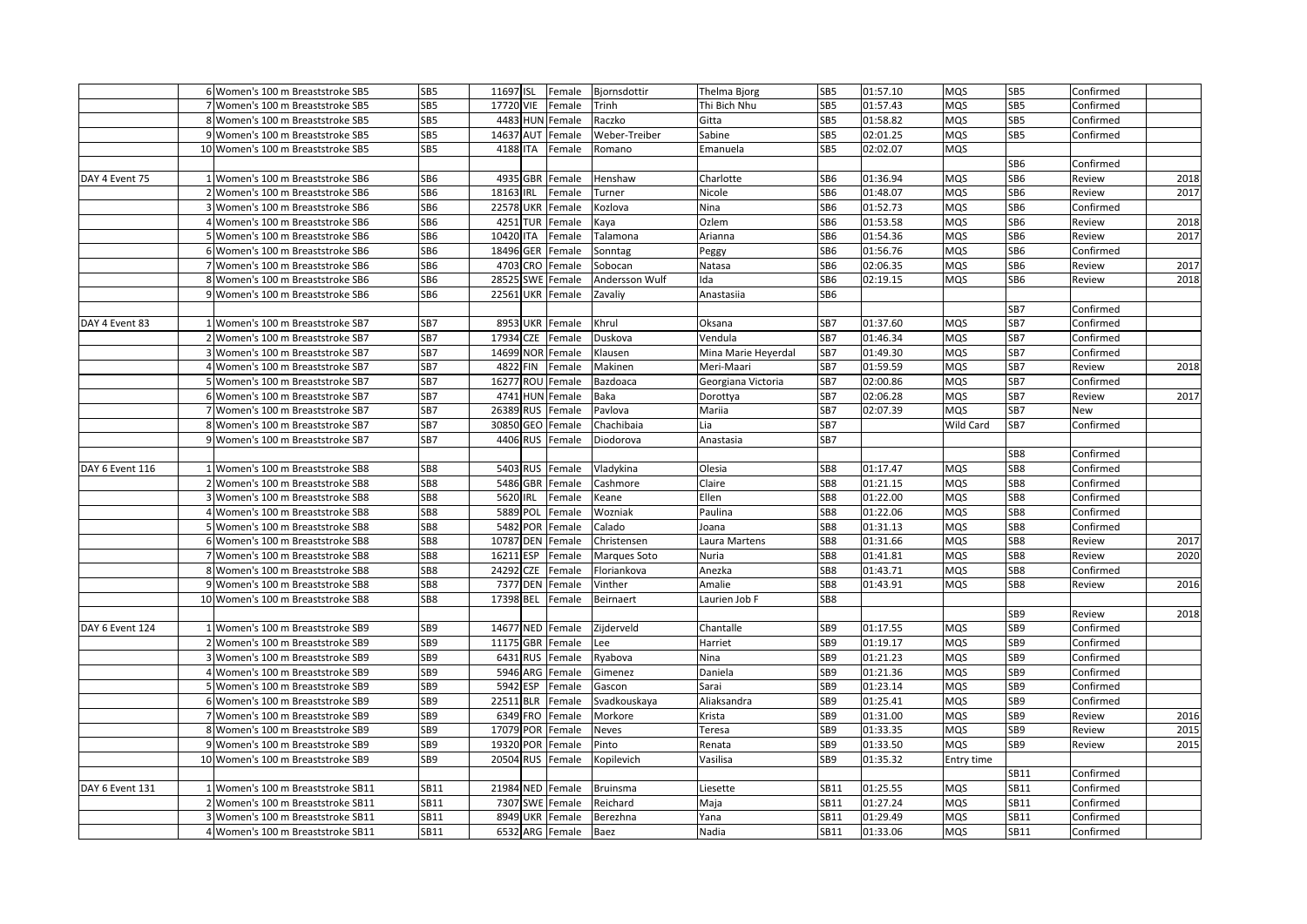|                 | 5 Women's 100 m Breaststroke SB11  | <b>SB11</b>    | 11499 EST        | Female | Egel            | Elisabeth      | SB11           | 01:34.90 | MQS        | SB11           | Confirmed |      |
|-----------------|------------------------------------|----------------|------------------|--------|-----------------|----------------|----------------|----------|------------|----------------|-----------|------|
|                 | 6 Women's 100 m Breaststroke SB11  | SB11           | 15685 ITA        | Female | Rabbolini       | Martina        | SB11           | 01:37.29 | MQS        | SB11           | Confirmed |      |
|                 | 7 Women's 100 m Breaststroke SB11  | SB11           | 6564 FRA         | Female | Douard          | Stephanie      | SB11           | 01:38.25 | MQS        | SB11           | Review    | 2016 |
|                 | 8 Women's 100 m Breaststroke SB11  | SB11           | 22689 SVK        | Female | Blattnerova     | Tatiana        | SB11           | 01:47.05 | MQS        | SB11           | Confirmed |      |
|                 | 9 Women's 100 m Breaststroke SB11  | SB11           | 6672 GER         | Female | Schulte         | Daniela        | SB11           |          |            |                |           |      |
|                 |                                    |                |                  |        |                 |                |                |          |            | <b>SB12</b>    | Review    | 2016 |
| DAY 3 Event 64  | 1 Women's 100 m Breaststroke SB13  | SB12-13        | 6837 CYP         | Female | Pelendritou     | Karolina       | <b>SB12</b>    | 01:17.99 | MQS        | SB12           | Review    | 2017 |
|                 | 2 Women's 100 m Breaststroke SB13  | SB12-13        | 10670 GER        | Female | Telle           | Emely          | SB12           | 01:18.34 | MQS        | SB13           | Review    | 2017 |
|                 | 3 Women's 100 m Breaststroke SB13  | SB12-13        | 29717 GBR        | Female | Redfern         | Rebecca        | <b>SB13</b>    | 01:18.99 | MQS        | <b>SB13</b>    | Review    | 2019 |
|                 | 4 Women's 100 m Breaststroke SB13  | SB12-13        | 10677 GER        | Female | Krawzow         | Elena          | SB13           | 01:19.43 | MQS        | SB13           | Review    | 2016 |
|                 | 5 Women's 100 m Breaststroke SB13  | SB12-13        | <b>6863 UKR</b>  | Female | Stabrovska      | Maryna         | SB13           | 01:23.50 | MQS        | SB13           | New       |      |
|                 | 6 Women's 100 m Breaststroke SB13  | SB12-13        | 30189 UZB        | Female | Toshpulatova    | Shokhsanamkhon | SB13           | 01:24.37 | MQS        | <b>SB13</b>    | Review    | 2017 |
|                 | 7 Women's 100 m Breaststroke SB13  | SB12-13        | 24286 UKR        | Female | Stetsenko       | Anna           | SB13           | 01:25.54 | MQS        | <b>SB13</b>    | Review    | 2017 |
|                 | 8 Women's 100 m Breaststroke SB13  | SB12-13        | 26348 BLR        | Female | Zudzilava       | Anasrasiya     | SB13           | 01:25.80 | MQS        | <b>SB13</b>    | Review    | 2016 |
|                 | 9 Women's 100 m Breaststroke SB13  | SB12-13        | 19476 ESP        | Female | Polo Lopez      | Marian         | SB13           | 01:27.97 | MQS        | SB13           | Review    | 2016 |
|                 | 10 Women's 100 m Breaststroke SB13 | SB12-13        | 7106 SUI         | Female | De Bortoli      | Carla          | <b>SB13</b>    | 01:29.73 | MQS        | SB13           | Review    | 2017 |
|                 | 11 Women's 100 m Breaststroke SB13 | SB12-13        | 19606 RUS        | Female | Krivshina       | Anna           | SB13           |          |            |                |           |      |
|                 |                                    |                |                  |        |                 |                |                |          |            | SB14           | Confirmed |      |
| DAY 4 Event 91  | 1 Women's 100 m Breaststroke SB14  | <b>SB14</b>    | 15649 GBR        | Female | Firth           | Bethany        | SB14           | 01:14.40 | MQS        | SB14           | Confirmed |      |
|                 | 2 Women's 100 m Breaststroke SB14  | <b>SB14</b>    | 11108 ESP        | Female | Alonso Morales  | Michelle       | SB14           | 01:14.68 | MQS        | SB14           | Confirmed |      |
|                 | 3 Women's 100 m Breaststroke SB14  | <b>SB14</b>    | 22610 RUS        | Female | Shabalina       | Valeriia       | SB14           | 01:19.24 | MQS        | SB14           | Confirmed |      |
|                 | 4 Women's 100 m Breaststroke SB14  | SB14           | 14684 SWE        | Female | Lindberg        | Pernilla       | SB14           | 01:22.36 | MQS        | SB14           | Confirmed |      |
|                 | 5 Women's 100 m Breaststroke SB14  | SB14           | 17325 BEL        | Female | Franssen        | Michelle       | SB14           | 01:22.93 | MQS        | <b>SB14</b>    | Confirmed |      |
|                 | 6 Women's 100 m Breaststroke SB14  | SB14           | 14832 GBR        | Female | Applegate       | Jessica-Jane   | SB14           | 01:24.72 | MQS        | SB14           | Review    |      |
|                 | 7 Women's 100 m Breaststroke SB14  | <b>SB14</b>    | 29400 RUS        | Female | Kraeva          | Ekaterina      | <b>SB14</b>    | 01:25.07 | MQS        | SB14           | Review    |      |
|                 | 8 Women's 100 m Breaststroke SB14  | <b>SB14</b>    | 29537 INA        | Female | ndriani         | Syuci          | SB14           | 01:28.82 | MQS        | SB14           | Review    | 2015 |
|                 | 9 Women's 100 m Breaststroke SB14  | <b>SB14</b>    | 22334 GER        | Female | <b>Breuer</b>   | Janina         | SB14           | 01:31.02 | MQS        | SB14           | Review    |      |
|                 | 10 Women's 100 m Breaststroke SB14 | <b>SB14</b>    | 22735 RUS        | Female | Poteshkina      | Olga           | SB14           | 01:31.10 | MQS        | SB14           | Review    |      |
|                 | 11 Women's 100 m Breaststroke SB14 | <b>SB14</b>    | 24132 TUR        | Female | Tekin           | Sevval         | SB14           | 01:33.12 | <b>MQS</b> | SB14           | Review    |      |
|                 | 12 Women's 100 m Breaststroke SB14 | <b>SB14</b>    | 28606 ESP        | Female | Coronado Tejeda | Eva            | SB14           | 01:42.01 | Entry time |                |           |      |
|                 |                                    |                |                  |        |                 |                |                |          |            | S5             | Confirmed |      |
| DAY 1 Event 10  | 1 Women's 50 m Butterfly S5        | $S1-5$         | 8919 NOR         | Female | Rung            | Sarah Louise   | S5             | 00:42.79 | MQS        | S5             | Confirmed |      |
|                 | 2 Women's 50 m Butterfly S5        | $S1-5$         | 3847 ESP         | Female | Perales         | Teresa         | S <sub>5</sub> | 00:46.05 | MQS        | S5             | Confirmed |      |
|                 | 3 Women's 50 m Butterfly S5        | $S1-5$         | 4201 BLR         | Female | Shavel          | Natalia        | S5             | 00:46.69 | MQS        | S5             | Confirmed |      |
|                 | 4 Women's 50 m Butterfly S5        | $S1-5$         | 3800 HUN Female  |        | Kezdi           | Reka           | S5             | 00:46.74 | MQS        | S5             | Confirmed |      |
|                 | 5 Women's 50 m Butterfly S5        | $S1-5$         | 5808 BRA         | Female | Silva           | Joana Maria    | S5             | 00:47.20 | MQS        | S5             | Confirmed |      |
|                 | 6 Women's 50 m Butterfly S5        | $S1-5$         | 21103 RUS        | Female | Deviatova       | Irina          | S5             | 00:48.18 | MQS        | S5             | Confirmed |      |
|                 | 7 Women's 50 m Butterfly S5        | $S1-5$         | 15335 ITA        | Female | Ghiretti        | Giulia         | S5             | 00:49.07 | MQS        | S5             | Confirmed |      |
|                 | 8 Women's 50 m Butterfly S5        | $S1-5$         | 3769 HUN Female  |        | Engelhardt      | Katalin        | S5             | 00:51.47 | MQS        | S5             | Confirmed |      |
|                 | 9 Women's 50 m Butterfly S5        | $S1-5$         | 3918 POR         | Female | Fragoso         | Simone         | S <sub>5</sub> | 00:52.98 | MQS        | S5             | Confirmed |      |
|                 | 10 Women's 50 m Butterfly S5       | $S1-5$         | 20531 MLT        | Female | Kravchenko      | Vladyslava     | S5             | 01:15.45 | MQS        |                |           |      |
|                 |                                    |                |                  |        |                 |                |                |          |            | S6             | Confirmed |      |
| DAY 7 Event 145 | 1 Women's 50 m Butterfly S6        | S <sub>6</sub> | 8953 UKR         | Female | Khrul           | Oksana         | S6             | 00:36.63 | <b>MQS</b> | S6             | Review    | 2017 |
|                 | 2 Women's 50 m Butterfly S6        | S <sub>6</sub> | 26528 GBR Female |        | Robinson        | Eleanor        | S6             | 00:37.53 | MQS        | S <sub>6</sub> | Confirmed |      |
|                 | 3 Women's 50 m Butterfly S6        | S6             | 4406 RUS         | Female | Diodorova       | Anastasia      | S6             | 00:38.88 | MQS        | S6             | Confirmed |      |
|                 | 4 Women's 50 m Butterfly S6        | S <sub>6</sub> | 10970 UKR        | Female | Fedota          | Olena          | S6             | 00:39.80 | MQS        | S6             | Review    | 2018 |
|                 | 5 Women's 50 m Butterfly S6        | S <sub>6</sub> | 18163 IRL        | Female | Turner          | Nicole         | S6             | 00:40.14 | MQS        | S6             | Confirmed |      |
|                 | 6 Women's 50 m Butterfly S6        | S <sub>6</sub> | 4251 TUR         | Female | Kaya            | Ozlem          | S <sub>6</sub> | 00:41.39 | MQS        | S <sub>6</sub> | Confirmed |      |
|                 | 7 Women's 50 m Butterfly S6        | S <sub>6</sub> | 17720 VIE        | Female | Trinh           | Thi Bich Nhu   | S6             | 00:41.75 | MQS        | S <sub>6</sub> | Review    | 2018 |
|                 | 8 Women's 50 m Butterfly S6        | S <sub>6</sub> | <b>22561 UKR</b> | Female | Zavaliy         | Anastasiia     | S6             | 00:42.01 | MQS        | S6             | Confirmed |      |
|                 | 9 Women's 50 m Butterfly S6        | S <sub>6</sub> | 4188 ITA         | Female | Romano          | Emanuela       | S6             | 00:43.03 | MQS        |                |           |      |
|                 |                                    |                |                  |        |                 |                |                |          |            | S7             | Confirmed |      |
|                 |                                    |                |                  |        |                 |                |                |          |            |                |           |      |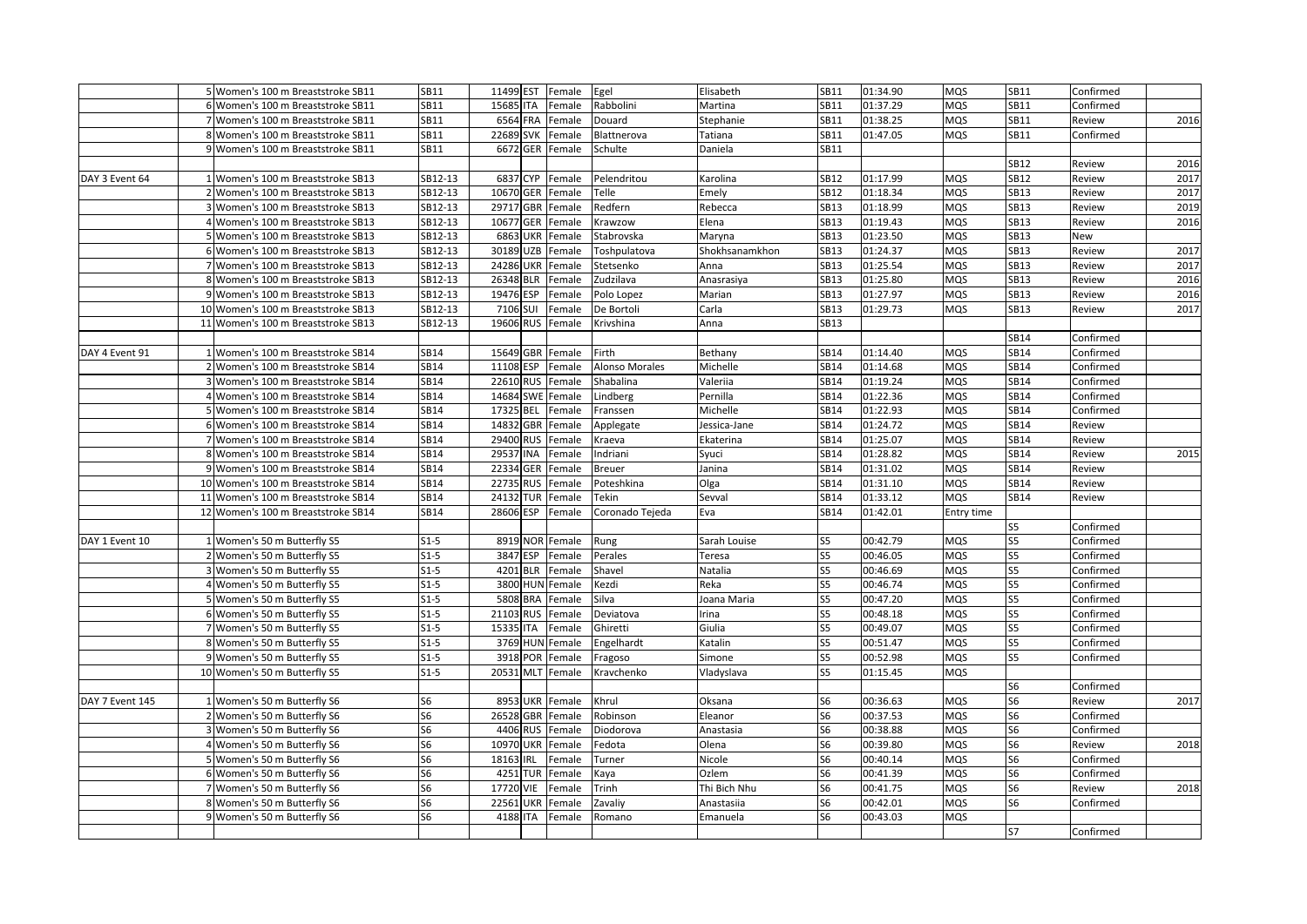| S7<br>15071 ESP<br><b>MOS</b><br><b>S7</b><br>2 Women's 50 m Butterfly S7<br>Rolo Marichal<br>S7<br>00:38.50<br>Confirmed<br>Female<br>Judit<br>00:42.89<br><b>S7</b><br>3 Women's 50 m Butterfly S7<br>S7<br>8404 GER Female<br>Grahl<br><b>S7</b><br>MQS<br>Confirmed<br>Denise<br>00:44.76<br>MQS<br>4 Women's 50 m Butterfly S7<br>S7<br>4822 FIN<br>Female<br>Makinen<br>Meri-Maari<br>S7<br>S7<br>Confirmed<br><b>S7</b><br>4741 HUN Female<br>S7<br>00:46.91<br>MQS<br>5 Women's 50 m Butterfly S7<br>S7<br>Baka<br>Confirmed<br>Dorottya<br>11498 EST<br>Tilk<br>S7<br>00:47.22<br>S7<br>2019<br>6 Women's 50 m Butterfly S7<br>S7<br>Female<br>MQS<br>Review<br>Brenda<br>S7<br>S7<br>26448 ESP<br>S7<br>7 Women's 50 m Butterfly S7<br>Female<br><b>Barrientos Arrom</b><br>Nerea<br>Confirmed<br>8 Women's 50 m Butterfly S7<br>S7<br>S7<br><b>S7</b><br>2018<br>5042<br>ISR<br>Female<br>Halevi<br>Erel<br>Review<br>S7<br><b>S7</b><br>S7<br>10420<br>9 Women's 50 m Butterfly S7<br><b>ITA</b><br>Female<br>Talamona<br>Arianna<br>Confirmed<br><b>S7</b><br><b>S7</b><br>14699 NOR Female<br>10 Women's 50 m Butterfly S7<br>Klausen<br>Mina Marie Heyerdal<br>S8<br>Confirmed<br>17279 UKR Female<br>S8<br>01:10.05<br>S8<br>1 Women's 100 m Butterfly S8<br>S8<br>Istomina<br>MQS<br>Confirmed<br>Kateryna<br>20326 GBR Female<br>S8<br>01:15.05<br>MQS<br>S8<br>2 Women's 100 m Butterfly S8<br>S8<br>Slater<br>Stephanie<br>Confirmed<br>S8<br>S8<br>7756 RUS<br>S8<br>01:19.77<br>MQS<br>3 Women's 100 m Butterfly S8<br>Female<br>Sogomonian<br>Kseniia<br>Confirmed<br>7377 DEN<br>S8<br>2020<br>4 Women's 100 m Butterfly S8<br>S8<br>Amalie<br>S <sub>8</sub><br>01:25.50<br>MQS<br>Review<br>Female<br>Vinther<br>S8<br>S8<br>5 Women's 100 m Butterfly S8<br>S8<br>24292<br><b>CZE</b><br>Female<br>01:43.97<br>MQS<br>Floriankova<br>Anezka<br>Confirmed<br>S8<br>S8<br>S8<br>2018<br>6 Women's 100 m Butterfly S8<br>29406 POL<br>Female<br>Belczewska<br>Monika<br>Review<br>S8<br>16277 ROU Female<br>S8<br>S8<br>2017<br>7 Women's 100 m Butterfly S8<br>Bazdoaca<br>Georgiana Victoria<br>Review<br>S8<br>S8<br>8 Women's 100 m Butterfly S8<br>S8<br>26389 RUS Female<br>Pavlova<br>Confirmed<br>Mariia<br>9 Women's 100 m Butterfly S8<br>S8<br>5403 RUS<br>Vladykina<br>S8<br>Female<br>Olesia<br>S9<br>Confirmed<br>5942 ESP<br>S9<br>2017<br>1 Women's 100 m Butterfly S9<br>S <sub>9</sub><br>S9<br>01:09.31<br>MQS<br>Review<br>DAY 3 Event 52<br>Female<br>Gascon<br>Sarai<br>S9<br>16211 ESP<br>S <sub>9</sub><br>S9<br>2 Women's 100 m Butterfly S9<br>Female<br>Marques Soto<br>Nuria<br>01:10.01<br>MQS<br>Confirmed<br>S <sub>9</sub><br>S <sub>9</sub><br>01:12.46<br>S <sub>9</sub><br>Confirmed<br>3 Women's 100 m Butterfly S9<br>10977 GBR<br>Female<br>Marren<br>Amy<br>MQS<br>S9<br>S9<br>01:12.80<br>S9<br>4 Women's 100 m Butterfly S9<br>5620 IRL<br>MQS<br>Confirmed<br>Female<br>Keane<br>Ellen<br>S <sub>9</sub><br>S9<br>01:12.92<br>S9<br>5 Women's 100 m Butterfly S9<br>5486 GBR Female<br>Claire<br>MQS<br>Review<br>2020<br>Cashmore<br>20246 HUN Female<br>01:12.96<br>MQS<br>S9<br>2018<br>6 Women's 100 m Butterfly S9<br>S9<br>Konkoly<br>Zsofia<br>S9<br>Review<br>S9<br>5704 GBR Female<br>Millward<br>S9<br>01:16.04<br>MQS<br>7 Women's 100 m Butterfly S9<br>S <sub>9</sub><br>Stephanie<br>Confirmed<br>5951<br>01:17.40<br>MQS<br>S9<br>8 Women's 100 m Butterfly S9<br>S <sub>9</sub><br><b>RUS</b><br>Grazhdanova<br>S9<br>Confirmed<br>Female<br>Irina<br>S9<br>10680<br>RUS Female<br>S9<br>01:17.47<br>MQS<br>S9<br>9 Women's 100 m Butterfly S9<br>Proshina<br>Iulia<br>Confirmed<br>01:23.53<br>S <sub>9</sub><br>10 Women's 100 m Butterfly S9<br>S <sub>9</sub><br>19482<br>ISR<br>Female<br>Gordiychuk<br>Yulia<br>S9<br>MQS<br>Confirmed<br>S9<br>10787 DEN Female<br>S9<br>01:24.54<br>MQS<br>S9<br>11 Women's 100 m Butterfly S9<br>Christensen<br>Laura Martens<br>Confirmed<br>12 Women's 100 m Butterfly S9<br>S9<br>7349 RUS Female<br>S9<br>Kukanova<br>Valeriia<br><b>S10</b><br>Confirmed<br>8344 POL Female<br>Oliwia<br>01:08.50<br>S10<br>DAY 4 Event 73<br>1 Women's 100 m Butterfly S10<br>S10<br>Jablonska<br>S10<br>MQS<br>Confirmed<br><b>S10</b><br>01:09.50<br>MQS<br>2 Women's 100 m Butterfly S10<br>7538 ESP<br><b>S10</b><br><b>S10</b><br>Female<br><b>Hernandez Santos</b><br>Isabel Yinghua<br>Confirmed<br>S10<br>7807 CAN Female<br><b>S10</b><br>3 Women's 100 m Butterfly S10<br><b>S10</b><br>01:10.00<br>MQS<br>Rivard<br>Aurelie<br>Confirmed<br>4 Women's 100 m Butterfly S10<br><b>S10</b><br>6431<br>RUS Female<br><b>S10</b><br>01:10.64<br>MQS<br>S10<br>2018<br>Ryabova<br>Nina<br>Review<br>19812 HUN Female<br>2018<br>5 Women's 100 m Butterfly S10<br><b>S10</b><br>Luca<br><b>S10</b><br>01:11.75<br>MQS<br>S10<br>Sos<br>Review<br>S10<br>2015<br>14677 NED Female<br><b>S10</b><br>01:13.01<br>MQS<br><b>S10</b><br>6 Women's 100 m Butterfly S10<br>Zijderveld<br>Chantalle<br>Review<br>2018<br>7 Women's 100 m Butterfly S10<br><b>S10</b><br>20504 RUS Female<br><b>S10</b><br>01:14.45<br>MQS<br><b>S10</b><br>Kopilevich<br>Vasilisa<br>Review<br>S10<br>2016<br>8 Women's 100 m Butterfly S10<br>19286 HUN Female<br>Pap<br>Bianka<br><b>S10</b><br>01:15.09<br>MQS<br><b>S10</b><br>Review<br>9 Women's 100 m Butterfly S10<br><b>S10</b><br>17079 POR Female<br>Neves<br><b>S10</b><br>01:15.72<br>MQS<br><b>S10</b><br>Teresa<br>Confirmed<br>S10<br>7651<br><b>S10</b><br><b>S10</b><br>2017<br>10 Women's 100 m Butterfly S10<br>SWE Female<br>Watz<br>Lina<br>01:16.03<br>MQS<br>Review<br><b>S10</b><br><b>S10</b><br>11 Women's 100 m Butterfly S10<br>24374 EST<br>Female<br>Kaul<br>Susannah<br>2016<br>S12<br>Review<br>S13<br>1 Women's 100 m Butterfly S13<br>S11-13<br>14869 RUS Female<br>Stukalova<br>Darya<br><b>S12</b><br>01:04.13<br>MQS<br>2016<br>DAY 1 Event 18<br>Review<br>S12<br>S11-13<br>6812 POL Female<br>Mendak<br><b>S13</b><br>01:05.69<br>MQS<br>New<br>2 Women's 100 m Butterfly S13<br>Joanna<br>S11-13<br>Odilova<br>S12<br>01:06.71<br><b>S13</b><br>3 Women's 100 m Butterfly S13<br>30188 UZB Female<br>Muslima<br>MQS<br>New<br>2019<br>4 Women's 100 m Butterfly S13<br>S11-13<br>30189 UZB<br>Female<br>Toshpulatova<br>Shokhsanamkhon<br>S13<br>01:06.86<br>MQS<br><b>S13</b><br>Review<br><b>S12</b><br>S11-13<br>26726<br>S13<br>01:07.68<br>MQS<br>2018<br>5 Women's 100 m Butterfly S13<br><b>ITA</b><br>Female<br>Berra<br>Alessia<br>Review<br><b>S12</b><br>S11-13<br>18745 ESP<br>01:08.69<br>MQS<br>S13<br>2017<br>6 Women's 100 m Butterfly S13<br>Female<br>Delgado Nadal<br>Maria<br>Review | DAY 2 Event 37 | 1 Women's 50 m Butterfly S7 | <b>S7</b> | 10931 GBR Female | Rodgers | Susannah | S7 | 00:37.22 | MQS | S7 | Confirmed |  |
|------------------------------------------------------------------------------------------------------------------------------------------------------------------------------------------------------------------------------------------------------------------------------------------------------------------------------------------------------------------------------------------------------------------------------------------------------------------------------------------------------------------------------------------------------------------------------------------------------------------------------------------------------------------------------------------------------------------------------------------------------------------------------------------------------------------------------------------------------------------------------------------------------------------------------------------------------------------------------------------------------------------------------------------------------------------------------------------------------------------------------------------------------------------------------------------------------------------------------------------------------------------------------------------------------------------------------------------------------------------------------------------------------------------------------------------------------------------------------------------------------------------------------------------------------------------------------------------------------------------------------------------------------------------------------------------------------------------------------------------------------------------------------------------------------------------------------------------------------------------------------------------------------------------------------------------------------------------------------------------------------------------------------------------------------------------------------------------------------------------------------------------------------------------------------------------------------------------------------------------------------------------------------------------------------------------------------------------------------------------------------------------------------------------------------------------------------------------------------------------------------------------------------------------------------------------------------------------------------------------------------------------------------------------------------------------------------------------------------------------------------------------------------------------------------------------------------------------------------------------------------------------------------------------------------------------------------------------------------------------------------------------------------------------------------------------------------------------------------------------------------------------------------------------------------------------------------------------------------------------------------------------------------------------------------------------------------------------------------------------------------------------------------------------------------------------------------------------------------------------------------------------------------------------------------------------------------------------------------------------------------------------------------------------------------------------------------------------------------------------------------------------------------------------------------------------------------------------------------------------------------------------------------------------------------------------------------------------------------------------------------------------------------------------------------------------------------------------------------------------------------------------------------------------------------------------------------------------------------------------------------------------------------------------------------------------------------------------------------------------------------------------------------------------------------------------------------------------------------------------------------------------------------------------------------------------------------------------------------------------------------------------------------------------------------------------------------------------------------------------------------------------------------------------------------------------------------------------------------------------------------------------------------------------------------------------------------------------------------------------------------------------------------------------------------------------------------------------------------------------------------------------------------------------------------------------------------------------------------------------------------------------------------------------------------------------------------------------------------------------------------------------------------------------------------------------------------------------------------------------------------------------------------------------------------------------------------------------------------------------------------------------------------------------------------------------------------------------------------------------------------------------------------------------------------------------------------------------------------------------------------------------------------------------------------------------------------------------------------------------------------------------------------------------------------------------------------------------------------------------------------------------------------------------------------------------------------------------------------------------------------------------------------------------------------------------------------------------------------------------------------------------------------------------------------------------------------------------------------------------------------------------------------------------------------------------------------------------------------------------------------------------------------------------------------------------------|----------------|-----------------------------|-----------|------------------|---------|----------|----|----------|-----|----|-----------|--|
|                                                                                                                                                                                                                                                                                                                                                                                                                                                                                                                                                                                                                                                                                                                                                                                                                                                                                                                                                                                                                                                                                                                                                                                                                                                                                                                                                                                                                                                                                                                                                                                                                                                                                                                                                                                                                                                                                                                                                                                                                                                                                                                                                                                                                                                                                                                                                                                                                                                                                                                                                                                                                                                                                                                                                                                                                                                                                                                                                                                                                                                                                                                                                                                                                                                                                                                                                                                                                                                                                                                                                                                                                                                                                                                                                                                                                                                                                                                                                                                                                                                                                                                                                                                                                                                                                                                                                                                                                                                                                                                                                                                                                                                                                                                                                                                                                                                                                                                                                                                                                                                                                                                                                                                                                                                                                                                                                                                                                                                                                                                                                                                                                                                                                                                                                                                                                                                                                                                                                                                                                                                                                                                                                                                                                                                                                                                                                                                                                                                                                                                                                                                                                                                                                                |                |                             |           |                  |         |          |    |          |     |    |           |  |
|                                                                                                                                                                                                                                                                                                                                                                                                                                                                                                                                                                                                                                                                                                                                                                                                                                                                                                                                                                                                                                                                                                                                                                                                                                                                                                                                                                                                                                                                                                                                                                                                                                                                                                                                                                                                                                                                                                                                                                                                                                                                                                                                                                                                                                                                                                                                                                                                                                                                                                                                                                                                                                                                                                                                                                                                                                                                                                                                                                                                                                                                                                                                                                                                                                                                                                                                                                                                                                                                                                                                                                                                                                                                                                                                                                                                                                                                                                                                                                                                                                                                                                                                                                                                                                                                                                                                                                                                                                                                                                                                                                                                                                                                                                                                                                                                                                                                                                                                                                                                                                                                                                                                                                                                                                                                                                                                                                                                                                                                                                                                                                                                                                                                                                                                                                                                                                                                                                                                                                                                                                                                                                                                                                                                                                                                                                                                                                                                                                                                                                                                                                                                                                                                                                |                |                             |           |                  |         |          |    |          |     |    |           |  |
|                                                                                                                                                                                                                                                                                                                                                                                                                                                                                                                                                                                                                                                                                                                                                                                                                                                                                                                                                                                                                                                                                                                                                                                                                                                                                                                                                                                                                                                                                                                                                                                                                                                                                                                                                                                                                                                                                                                                                                                                                                                                                                                                                                                                                                                                                                                                                                                                                                                                                                                                                                                                                                                                                                                                                                                                                                                                                                                                                                                                                                                                                                                                                                                                                                                                                                                                                                                                                                                                                                                                                                                                                                                                                                                                                                                                                                                                                                                                                                                                                                                                                                                                                                                                                                                                                                                                                                                                                                                                                                                                                                                                                                                                                                                                                                                                                                                                                                                                                                                                                                                                                                                                                                                                                                                                                                                                                                                                                                                                                                                                                                                                                                                                                                                                                                                                                                                                                                                                                                                                                                                                                                                                                                                                                                                                                                                                                                                                                                                                                                                                                                                                                                                                                                |                |                             |           |                  |         |          |    |          |     |    |           |  |
|                                                                                                                                                                                                                                                                                                                                                                                                                                                                                                                                                                                                                                                                                                                                                                                                                                                                                                                                                                                                                                                                                                                                                                                                                                                                                                                                                                                                                                                                                                                                                                                                                                                                                                                                                                                                                                                                                                                                                                                                                                                                                                                                                                                                                                                                                                                                                                                                                                                                                                                                                                                                                                                                                                                                                                                                                                                                                                                                                                                                                                                                                                                                                                                                                                                                                                                                                                                                                                                                                                                                                                                                                                                                                                                                                                                                                                                                                                                                                                                                                                                                                                                                                                                                                                                                                                                                                                                                                                                                                                                                                                                                                                                                                                                                                                                                                                                                                                                                                                                                                                                                                                                                                                                                                                                                                                                                                                                                                                                                                                                                                                                                                                                                                                                                                                                                                                                                                                                                                                                                                                                                                                                                                                                                                                                                                                                                                                                                                                                                                                                                                                                                                                                                                                |                |                             |           |                  |         |          |    |          |     |    |           |  |
|                                                                                                                                                                                                                                                                                                                                                                                                                                                                                                                                                                                                                                                                                                                                                                                                                                                                                                                                                                                                                                                                                                                                                                                                                                                                                                                                                                                                                                                                                                                                                                                                                                                                                                                                                                                                                                                                                                                                                                                                                                                                                                                                                                                                                                                                                                                                                                                                                                                                                                                                                                                                                                                                                                                                                                                                                                                                                                                                                                                                                                                                                                                                                                                                                                                                                                                                                                                                                                                                                                                                                                                                                                                                                                                                                                                                                                                                                                                                                                                                                                                                                                                                                                                                                                                                                                                                                                                                                                                                                                                                                                                                                                                                                                                                                                                                                                                                                                                                                                                                                                                                                                                                                                                                                                                                                                                                                                                                                                                                                                                                                                                                                                                                                                                                                                                                                                                                                                                                                                                                                                                                                                                                                                                                                                                                                                                                                                                                                                                                                                                                                                                                                                                                                                |                |                             |           |                  |         |          |    |          |     |    |           |  |
|                                                                                                                                                                                                                                                                                                                                                                                                                                                                                                                                                                                                                                                                                                                                                                                                                                                                                                                                                                                                                                                                                                                                                                                                                                                                                                                                                                                                                                                                                                                                                                                                                                                                                                                                                                                                                                                                                                                                                                                                                                                                                                                                                                                                                                                                                                                                                                                                                                                                                                                                                                                                                                                                                                                                                                                                                                                                                                                                                                                                                                                                                                                                                                                                                                                                                                                                                                                                                                                                                                                                                                                                                                                                                                                                                                                                                                                                                                                                                                                                                                                                                                                                                                                                                                                                                                                                                                                                                                                                                                                                                                                                                                                                                                                                                                                                                                                                                                                                                                                                                                                                                                                                                                                                                                                                                                                                                                                                                                                                                                                                                                                                                                                                                                                                                                                                                                                                                                                                                                                                                                                                                                                                                                                                                                                                                                                                                                                                                                                                                                                                                                                                                                                                                                |                |                             |           |                  |         |          |    |          |     |    |           |  |
|                                                                                                                                                                                                                                                                                                                                                                                                                                                                                                                                                                                                                                                                                                                                                                                                                                                                                                                                                                                                                                                                                                                                                                                                                                                                                                                                                                                                                                                                                                                                                                                                                                                                                                                                                                                                                                                                                                                                                                                                                                                                                                                                                                                                                                                                                                                                                                                                                                                                                                                                                                                                                                                                                                                                                                                                                                                                                                                                                                                                                                                                                                                                                                                                                                                                                                                                                                                                                                                                                                                                                                                                                                                                                                                                                                                                                                                                                                                                                                                                                                                                                                                                                                                                                                                                                                                                                                                                                                                                                                                                                                                                                                                                                                                                                                                                                                                                                                                                                                                                                                                                                                                                                                                                                                                                                                                                                                                                                                                                                                                                                                                                                                                                                                                                                                                                                                                                                                                                                                                                                                                                                                                                                                                                                                                                                                                                                                                                                                                                                                                                                                                                                                                                                                |                |                             |           |                  |         |          |    |          |     |    |           |  |
|                                                                                                                                                                                                                                                                                                                                                                                                                                                                                                                                                                                                                                                                                                                                                                                                                                                                                                                                                                                                                                                                                                                                                                                                                                                                                                                                                                                                                                                                                                                                                                                                                                                                                                                                                                                                                                                                                                                                                                                                                                                                                                                                                                                                                                                                                                                                                                                                                                                                                                                                                                                                                                                                                                                                                                                                                                                                                                                                                                                                                                                                                                                                                                                                                                                                                                                                                                                                                                                                                                                                                                                                                                                                                                                                                                                                                                                                                                                                                                                                                                                                                                                                                                                                                                                                                                                                                                                                                                                                                                                                                                                                                                                                                                                                                                                                                                                                                                                                                                                                                                                                                                                                                                                                                                                                                                                                                                                                                                                                                                                                                                                                                                                                                                                                                                                                                                                                                                                                                                                                                                                                                                                                                                                                                                                                                                                                                                                                                                                                                                                                                                                                                                                                                                |                |                             |           |                  |         |          |    |          |     |    |           |  |
|                                                                                                                                                                                                                                                                                                                                                                                                                                                                                                                                                                                                                                                                                                                                                                                                                                                                                                                                                                                                                                                                                                                                                                                                                                                                                                                                                                                                                                                                                                                                                                                                                                                                                                                                                                                                                                                                                                                                                                                                                                                                                                                                                                                                                                                                                                                                                                                                                                                                                                                                                                                                                                                                                                                                                                                                                                                                                                                                                                                                                                                                                                                                                                                                                                                                                                                                                                                                                                                                                                                                                                                                                                                                                                                                                                                                                                                                                                                                                                                                                                                                                                                                                                                                                                                                                                                                                                                                                                                                                                                                                                                                                                                                                                                                                                                                                                                                                                                                                                                                                                                                                                                                                                                                                                                                                                                                                                                                                                                                                                                                                                                                                                                                                                                                                                                                                                                                                                                                                                                                                                                                                                                                                                                                                                                                                                                                                                                                                                                                                                                                                                                                                                                                                                |                |                             |           |                  |         |          |    |          |     |    |           |  |
|                                                                                                                                                                                                                                                                                                                                                                                                                                                                                                                                                                                                                                                                                                                                                                                                                                                                                                                                                                                                                                                                                                                                                                                                                                                                                                                                                                                                                                                                                                                                                                                                                                                                                                                                                                                                                                                                                                                                                                                                                                                                                                                                                                                                                                                                                                                                                                                                                                                                                                                                                                                                                                                                                                                                                                                                                                                                                                                                                                                                                                                                                                                                                                                                                                                                                                                                                                                                                                                                                                                                                                                                                                                                                                                                                                                                                                                                                                                                                                                                                                                                                                                                                                                                                                                                                                                                                                                                                                                                                                                                                                                                                                                                                                                                                                                                                                                                                                                                                                                                                                                                                                                                                                                                                                                                                                                                                                                                                                                                                                                                                                                                                                                                                                                                                                                                                                                                                                                                                                                                                                                                                                                                                                                                                                                                                                                                                                                                                                                                                                                                                                                                                                                                                                |                |                             |           |                  |         |          |    |          |     |    |           |  |
|                                                                                                                                                                                                                                                                                                                                                                                                                                                                                                                                                                                                                                                                                                                                                                                                                                                                                                                                                                                                                                                                                                                                                                                                                                                                                                                                                                                                                                                                                                                                                                                                                                                                                                                                                                                                                                                                                                                                                                                                                                                                                                                                                                                                                                                                                                                                                                                                                                                                                                                                                                                                                                                                                                                                                                                                                                                                                                                                                                                                                                                                                                                                                                                                                                                                                                                                                                                                                                                                                                                                                                                                                                                                                                                                                                                                                                                                                                                                                                                                                                                                                                                                                                                                                                                                                                                                                                                                                                                                                                                                                                                                                                                                                                                                                                                                                                                                                                                                                                                                                                                                                                                                                                                                                                                                                                                                                                                                                                                                                                                                                                                                                                                                                                                                                                                                                                                                                                                                                                                                                                                                                                                                                                                                                                                                                                                                                                                                                                                                                                                                                                                                                                                                                                | DAY 4 Event 69 |                             |           |                  |         |          |    |          |     |    |           |  |
|                                                                                                                                                                                                                                                                                                                                                                                                                                                                                                                                                                                                                                                                                                                                                                                                                                                                                                                                                                                                                                                                                                                                                                                                                                                                                                                                                                                                                                                                                                                                                                                                                                                                                                                                                                                                                                                                                                                                                                                                                                                                                                                                                                                                                                                                                                                                                                                                                                                                                                                                                                                                                                                                                                                                                                                                                                                                                                                                                                                                                                                                                                                                                                                                                                                                                                                                                                                                                                                                                                                                                                                                                                                                                                                                                                                                                                                                                                                                                                                                                                                                                                                                                                                                                                                                                                                                                                                                                                                                                                                                                                                                                                                                                                                                                                                                                                                                                                                                                                                                                                                                                                                                                                                                                                                                                                                                                                                                                                                                                                                                                                                                                                                                                                                                                                                                                                                                                                                                                                                                                                                                                                                                                                                                                                                                                                                                                                                                                                                                                                                                                                                                                                                                                                |                |                             |           |                  |         |          |    |          |     |    |           |  |
|                                                                                                                                                                                                                                                                                                                                                                                                                                                                                                                                                                                                                                                                                                                                                                                                                                                                                                                                                                                                                                                                                                                                                                                                                                                                                                                                                                                                                                                                                                                                                                                                                                                                                                                                                                                                                                                                                                                                                                                                                                                                                                                                                                                                                                                                                                                                                                                                                                                                                                                                                                                                                                                                                                                                                                                                                                                                                                                                                                                                                                                                                                                                                                                                                                                                                                                                                                                                                                                                                                                                                                                                                                                                                                                                                                                                                                                                                                                                                                                                                                                                                                                                                                                                                                                                                                                                                                                                                                                                                                                                                                                                                                                                                                                                                                                                                                                                                                                                                                                                                                                                                                                                                                                                                                                                                                                                                                                                                                                                                                                                                                                                                                                                                                                                                                                                                                                                                                                                                                                                                                                                                                                                                                                                                                                                                                                                                                                                                                                                                                                                                                                                                                                                                                |                |                             |           |                  |         |          |    |          |     |    |           |  |
|                                                                                                                                                                                                                                                                                                                                                                                                                                                                                                                                                                                                                                                                                                                                                                                                                                                                                                                                                                                                                                                                                                                                                                                                                                                                                                                                                                                                                                                                                                                                                                                                                                                                                                                                                                                                                                                                                                                                                                                                                                                                                                                                                                                                                                                                                                                                                                                                                                                                                                                                                                                                                                                                                                                                                                                                                                                                                                                                                                                                                                                                                                                                                                                                                                                                                                                                                                                                                                                                                                                                                                                                                                                                                                                                                                                                                                                                                                                                                                                                                                                                                                                                                                                                                                                                                                                                                                                                                                                                                                                                                                                                                                                                                                                                                                                                                                                                                                                                                                                                                                                                                                                                                                                                                                                                                                                                                                                                                                                                                                                                                                                                                                                                                                                                                                                                                                                                                                                                                                                                                                                                                                                                                                                                                                                                                                                                                                                                                                                                                                                                                                                                                                                                                                |                |                             |           |                  |         |          |    |          |     |    |           |  |
|                                                                                                                                                                                                                                                                                                                                                                                                                                                                                                                                                                                                                                                                                                                                                                                                                                                                                                                                                                                                                                                                                                                                                                                                                                                                                                                                                                                                                                                                                                                                                                                                                                                                                                                                                                                                                                                                                                                                                                                                                                                                                                                                                                                                                                                                                                                                                                                                                                                                                                                                                                                                                                                                                                                                                                                                                                                                                                                                                                                                                                                                                                                                                                                                                                                                                                                                                                                                                                                                                                                                                                                                                                                                                                                                                                                                                                                                                                                                                                                                                                                                                                                                                                                                                                                                                                                                                                                                                                                                                                                                                                                                                                                                                                                                                                                                                                                                                                                                                                                                                                                                                                                                                                                                                                                                                                                                                                                                                                                                                                                                                                                                                                                                                                                                                                                                                                                                                                                                                                                                                                                                                                                                                                                                                                                                                                                                                                                                                                                                                                                                                                                                                                                                                                |                |                             |           |                  |         |          |    |          |     |    |           |  |
|                                                                                                                                                                                                                                                                                                                                                                                                                                                                                                                                                                                                                                                                                                                                                                                                                                                                                                                                                                                                                                                                                                                                                                                                                                                                                                                                                                                                                                                                                                                                                                                                                                                                                                                                                                                                                                                                                                                                                                                                                                                                                                                                                                                                                                                                                                                                                                                                                                                                                                                                                                                                                                                                                                                                                                                                                                                                                                                                                                                                                                                                                                                                                                                                                                                                                                                                                                                                                                                                                                                                                                                                                                                                                                                                                                                                                                                                                                                                                                                                                                                                                                                                                                                                                                                                                                                                                                                                                                                                                                                                                                                                                                                                                                                                                                                                                                                                                                                                                                                                                                                                                                                                                                                                                                                                                                                                                                                                                                                                                                                                                                                                                                                                                                                                                                                                                                                                                                                                                                                                                                                                                                                                                                                                                                                                                                                                                                                                                                                                                                                                                                                                                                                                                                |                |                             |           |                  |         |          |    |          |     |    |           |  |
|                                                                                                                                                                                                                                                                                                                                                                                                                                                                                                                                                                                                                                                                                                                                                                                                                                                                                                                                                                                                                                                                                                                                                                                                                                                                                                                                                                                                                                                                                                                                                                                                                                                                                                                                                                                                                                                                                                                                                                                                                                                                                                                                                                                                                                                                                                                                                                                                                                                                                                                                                                                                                                                                                                                                                                                                                                                                                                                                                                                                                                                                                                                                                                                                                                                                                                                                                                                                                                                                                                                                                                                                                                                                                                                                                                                                                                                                                                                                                                                                                                                                                                                                                                                                                                                                                                                                                                                                                                                                                                                                                                                                                                                                                                                                                                                                                                                                                                                                                                                                                                                                                                                                                                                                                                                                                                                                                                                                                                                                                                                                                                                                                                                                                                                                                                                                                                                                                                                                                                                                                                                                                                                                                                                                                                                                                                                                                                                                                                                                                                                                                                                                                                                                                                |                |                             |           |                  |         |          |    |          |     |    |           |  |
|                                                                                                                                                                                                                                                                                                                                                                                                                                                                                                                                                                                                                                                                                                                                                                                                                                                                                                                                                                                                                                                                                                                                                                                                                                                                                                                                                                                                                                                                                                                                                                                                                                                                                                                                                                                                                                                                                                                                                                                                                                                                                                                                                                                                                                                                                                                                                                                                                                                                                                                                                                                                                                                                                                                                                                                                                                                                                                                                                                                                                                                                                                                                                                                                                                                                                                                                                                                                                                                                                                                                                                                                                                                                                                                                                                                                                                                                                                                                                                                                                                                                                                                                                                                                                                                                                                                                                                                                                                                                                                                                                                                                                                                                                                                                                                                                                                                                                                                                                                                                                                                                                                                                                                                                                                                                                                                                                                                                                                                                                                                                                                                                                                                                                                                                                                                                                                                                                                                                                                                                                                                                                                                                                                                                                                                                                                                                                                                                                                                                                                                                                                                                                                                                                                |                |                             |           |                  |         |          |    |          |     |    |           |  |
|                                                                                                                                                                                                                                                                                                                                                                                                                                                                                                                                                                                                                                                                                                                                                                                                                                                                                                                                                                                                                                                                                                                                                                                                                                                                                                                                                                                                                                                                                                                                                                                                                                                                                                                                                                                                                                                                                                                                                                                                                                                                                                                                                                                                                                                                                                                                                                                                                                                                                                                                                                                                                                                                                                                                                                                                                                                                                                                                                                                                                                                                                                                                                                                                                                                                                                                                                                                                                                                                                                                                                                                                                                                                                                                                                                                                                                                                                                                                                                                                                                                                                                                                                                                                                                                                                                                                                                                                                                                                                                                                                                                                                                                                                                                                                                                                                                                                                                                                                                                                                                                                                                                                                                                                                                                                                                                                                                                                                                                                                                                                                                                                                                                                                                                                                                                                                                                                                                                                                                                                                                                                                                                                                                                                                                                                                                                                                                                                                                                                                                                                                                                                                                                                                                |                |                             |           |                  |         |          |    |          |     |    |           |  |
|                                                                                                                                                                                                                                                                                                                                                                                                                                                                                                                                                                                                                                                                                                                                                                                                                                                                                                                                                                                                                                                                                                                                                                                                                                                                                                                                                                                                                                                                                                                                                                                                                                                                                                                                                                                                                                                                                                                                                                                                                                                                                                                                                                                                                                                                                                                                                                                                                                                                                                                                                                                                                                                                                                                                                                                                                                                                                                                                                                                                                                                                                                                                                                                                                                                                                                                                                                                                                                                                                                                                                                                                                                                                                                                                                                                                                                                                                                                                                                                                                                                                                                                                                                                                                                                                                                                                                                                                                                                                                                                                                                                                                                                                                                                                                                                                                                                                                                                                                                                                                                                                                                                                                                                                                                                                                                                                                                                                                                                                                                                                                                                                                                                                                                                                                                                                                                                                                                                                                                                                                                                                                                                                                                                                                                                                                                                                                                                                                                                                                                                                                                                                                                                                                                |                |                             |           |                  |         |          |    |          |     |    |           |  |
|                                                                                                                                                                                                                                                                                                                                                                                                                                                                                                                                                                                                                                                                                                                                                                                                                                                                                                                                                                                                                                                                                                                                                                                                                                                                                                                                                                                                                                                                                                                                                                                                                                                                                                                                                                                                                                                                                                                                                                                                                                                                                                                                                                                                                                                                                                                                                                                                                                                                                                                                                                                                                                                                                                                                                                                                                                                                                                                                                                                                                                                                                                                                                                                                                                                                                                                                                                                                                                                                                                                                                                                                                                                                                                                                                                                                                                                                                                                                                                                                                                                                                                                                                                                                                                                                                                                                                                                                                                                                                                                                                                                                                                                                                                                                                                                                                                                                                                                                                                                                                                                                                                                                                                                                                                                                                                                                                                                                                                                                                                                                                                                                                                                                                                                                                                                                                                                                                                                                                                                                                                                                                                                                                                                                                                                                                                                                                                                                                                                                                                                                                                                                                                                                                                |                |                             |           |                  |         |          |    |          |     |    |           |  |
|                                                                                                                                                                                                                                                                                                                                                                                                                                                                                                                                                                                                                                                                                                                                                                                                                                                                                                                                                                                                                                                                                                                                                                                                                                                                                                                                                                                                                                                                                                                                                                                                                                                                                                                                                                                                                                                                                                                                                                                                                                                                                                                                                                                                                                                                                                                                                                                                                                                                                                                                                                                                                                                                                                                                                                                                                                                                                                                                                                                                                                                                                                                                                                                                                                                                                                                                                                                                                                                                                                                                                                                                                                                                                                                                                                                                                                                                                                                                                                                                                                                                                                                                                                                                                                                                                                                                                                                                                                                                                                                                                                                                                                                                                                                                                                                                                                                                                                                                                                                                                                                                                                                                                                                                                                                                                                                                                                                                                                                                                                                                                                                                                                                                                                                                                                                                                                                                                                                                                                                                                                                                                                                                                                                                                                                                                                                                                                                                                                                                                                                                                                                                                                                                                                |                |                             |           |                  |         |          |    |          |     |    |           |  |
|                                                                                                                                                                                                                                                                                                                                                                                                                                                                                                                                                                                                                                                                                                                                                                                                                                                                                                                                                                                                                                                                                                                                                                                                                                                                                                                                                                                                                                                                                                                                                                                                                                                                                                                                                                                                                                                                                                                                                                                                                                                                                                                                                                                                                                                                                                                                                                                                                                                                                                                                                                                                                                                                                                                                                                                                                                                                                                                                                                                                                                                                                                                                                                                                                                                                                                                                                                                                                                                                                                                                                                                                                                                                                                                                                                                                                                                                                                                                                                                                                                                                                                                                                                                                                                                                                                                                                                                                                                                                                                                                                                                                                                                                                                                                                                                                                                                                                                                                                                                                                                                                                                                                                                                                                                                                                                                                                                                                                                                                                                                                                                                                                                                                                                                                                                                                                                                                                                                                                                                                                                                                                                                                                                                                                                                                                                                                                                                                                                                                                                                                                                                                                                                                                                |                |                             |           |                  |         |          |    |          |     |    |           |  |
|                                                                                                                                                                                                                                                                                                                                                                                                                                                                                                                                                                                                                                                                                                                                                                                                                                                                                                                                                                                                                                                                                                                                                                                                                                                                                                                                                                                                                                                                                                                                                                                                                                                                                                                                                                                                                                                                                                                                                                                                                                                                                                                                                                                                                                                                                                                                                                                                                                                                                                                                                                                                                                                                                                                                                                                                                                                                                                                                                                                                                                                                                                                                                                                                                                                                                                                                                                                                                                                                                                                                                                                                                                                                                                                                                                                                                                                                                                                                                                                                                                                                                                                                                                                                                                                                                                                                                                                                                                                                                                                                                                                                                                                                                                                                                                                                                                                                                                                                                                                                                                                                                                                                                                                                                                                                                                                                                                                                                                                                                                                                                                                                                                                                                                                                                                                                                                                                                                                                                                                                                                                                                                                                                                                                                                                                                                                                                                                                                                                                                                                                                                                                                                                                                                |                |                             |           |                  |         |          |    |          |     |    |           |  |
|                                                                                                                                                                                                                                                                                                                                                                                                                                                                                                                                                                                                                                                                                                                                                                                                                                                                                                                                                                                                                                                                                                                                                                                                                                                                                                                                                                                                                                                                                                                                                                                                                                                                                                                                                                                                                                                                                                                                                                                                                                                                                                                                                                                                                                                                                                                                                                                                                                                                                                                                                                                                                                                                                                                                                                                                                                                                                                                                                                                                                                                                                                                                                                                                                                                                                                                                                                                                                                                                                                                                                                                                                                                                                                                                                                                                                                                                                                                                                                                                                                                                                                                                                                                                                                                                                                                                                                                                                                                                                                                                                                                                                                                                                                                                                                                                                                                                                                                                                                                                                                                                                                                                                                                                                                                                                                                                                                                                                                                                                                                                                                                                                                                                                                                                                                                                                                                                                                                                                                                                                                                                                                                                                                                                                                                                                                                                                                                                                                                                                                                                                                                                                                                                                                |                |                             |           |                  |         |          |    |          |     |    |           |  |
|                                                                                                                                                                                                                                                                                                                                                                                                                                                                                                                                                                                                                                                                                                                                                                                                                                                                                                                                                                                                                                                                                                                                                                                                                                                                                                                                                                                                                                                                                                                                                                                                                                                                                                                                                                                                                                                                                                                                                                                                                                                                                                                                                                                                                                                                                                                                                                                                                                                                                                                                                                                                                                                                                                                                                                                                                                                                                                                                                                                                                                                                                                                                                                                                                                                                                                                                                                                                                                                                                                                                                                                                                                                                                                                                                                                                                                                                                                                                                                                                                                                                                                                                                                                                                                                                                                                                                                                                                                                                                                                                                                                                                                                                                                                                                                                                                                                                                                                                                                                                                                                                                                                                                                                                                                                                                                                                                                                                                                                                                                                                                                                                                                                                                                                                                                                                                                                                                                                                                                                                                                                                                                                                                                                                                                                                                                                                                                                                                                                                                                                                                                                                                                                                                                |                |                             |           |                  |         |          |    |          |     |    |           |  |
|                                                                                                                                                                                                                                                                                                                                                                                                                                                                                                                                                                                                                                                                                                                                                                                                                                                                                                                                                                                                                                                                                                                                                                                                                                                                                                                                                                                                                                                                                                                                                                                                                                                                                                                                                                                                                                                                                                                                                                                                                                                                                                                                                                                                                                                                                                                                                                                                                                                                                                                                                                                                                                                                                                                                                                                                                                                                                                                                                                                                                                                                                                                                                                                                                                                                                                                                                                                                                                                                                                                                                                                                                                                                                                                                                                                                                                                                                                                                                                                                                                                                                                                                                                                                                                                                                                                                                                                                                                                                                                                                                                                                                                                                                                                                                                                                                                                                                                                                                                                                                                                                                                                                                                                                                                                                                                                                                                                                                                                                                                                                                                                                                                                                                                                                                                                                                                                                                                                                                                                                                                                                                                                                                                                                                                                                                                                                                                                                                                                                                                                                                                                                                                                                                                |                |                             |           |                  |         |          |    |          |     |    |           |  |
|                                                                                                                                                                                                                                                                                                                                                                                                                                                                                                                                                                                                                                                                                                                                                                                                                                                                                                                                                                                                                                                                                                                                                                                                                                                                                                                                                                                                                                                                                                                                                                                                                                                                                                                                                                                                                                                                                                                                                                                                                                                                                                                                                                                                                                                                                                                                                                                                                                                                                                                                                                                                                                                                                                                                                                                                                                                                                                                                                                                                                                                                                                                                                                                                                                                                                                                                                                                                                                                                                                                                                                                                                                                                                                                                                                                                                                                                                                                                                                                                                                                                                                                                                                                                                                                                                                                                                                                                                                                                                                                                                                                                                                                                                                                                                                                                                                                                                                                                                                                                                                                                                                                                                                                                                                                                                                                                                                                                                                                                                                                                                                                                                                                                                                                                                                                                                                                                                                                                                                                                                                                                                                                                                                                                                                                                                                                                                                                                                                                                                                                                                                                                                                                                                                |                |                             |           |                  |         |          |    |          |     |    |           |  |
|                                                                                                                                                                                                                                                                                                                                                                                                                                                                                                                                                                                                                                                                                                                                                                                                                                                                                                                                                                                                                                                                                                                                                                                                                                                                                                                                                                                                                                                                                                                                                                                                                                                                                                                                                                                                                                                                                                                                                                                                                                                                                                                                                                                                                                                                                                                                                                                                                                                                                                                                                                                                                                                                                                                                                                                                                                                                                                                                                                                                                                                                                                                                                                                                                                                                                                                                                                                                                                                                                                                                                                                                                                                                                                                                                                                                                                                                                                                                                                                                                                                                                                                                                                                                                                                                                                                                                                                                                                                                                                                                                                                                                                                                                                                                                                                                                                                                                                                                                                                                                                                                                                                                                                                                                                                                                                                                                                                                                                                                                                                                                                                                                                                                                                                                                                                                                                                                                                                                                                                                                                                                                                                                                                                                                                                                                                                                                                                                                                                                                                                                                                                                                                                                                                |                |                             |           |                  |         |          |    |          |     |    |           |  |
|                                                                                                                                                                                                                                                                                                                                                                                                                                                                                                                                                                                                                                                                                                                                                                                                                                                                                                                                                                                                                                                                                                                                                                                                                                                                                                                                                                                                                                                                                                                                                                                                                                                                                                                                                                                                                                                                                                                                                                                                                                                                                                                                                                                                                                                                                                                                                                                                                                                                                                                                                                                                                                                                                                                                                                                                                                                                                                                                                                                                                                                                                                                                                                                                                                                                                                                                                                                                                                                                                                                                                                                                                                                                                                                                                                                                                                                                                                                                                                                                                                                                                                                                                                                                                                                                                                                                                                                                                                                                                                                                                                                                                                                                                                                                                                                                                                                                                                                                                                                                                                                                                                                                                                                                                                                                                                                                                                                                                                                                                                                                                                                                                                                                                                                                                                                                                                                                                                                                                                                                                                                                                                                                                                                                                                                                                                                                                                                                                                                                                                                                                                                                                                                                                                |                |                             |           |                  |         |          |    |          |     |    |           |  |
|                                                                                                                                                                                                                                                                                                                                                                                                                                                                                                                                                                                                                                                                                                                                                                                                                                                                                                                                                                                                                                                                                                                                                                                                                                                                                                                                                                                                                                                                                                                                                                                                                                                                                                                                                                                                                                                                                                                                                                                                                                                                                                                                                                                                                                                                                                                                                                                                                                                                                                                                                                                                                                                                                                                                                                                                                                                                                                                                                                                                                                                                                                                                                                                                                                                                                                                                                                                                                                                                                                                                                                                                                                                                                                                                                                                                                                                                                                                                                                                                                                                                                                                                                                                                                                                                                                                                                                                                                                                                                                                                                                                                                                                                                                                                                                                                                                                                                                                                                                                                                                                                                                                                                                                                                                                                                                                                                                                                                                                                                                                                                                                                                                                                                                                                                                                                                                                                                                                                                                                                                                                                                                                                                                                                                                                                                                                                                                                                                                                                                                                                                                                                                                                                                                |                |                             |           |                  |         |          |    |          |     |    |           |  |
|                                                                                                                                                                                                                                                                                                                                                                                                                                                                                                                                                                                                                                                                                                                                                                                                                                                                                                                                                                                                                                                                                                                                                                                                                                                                                                                                                                                                                                                                                                                                                                                                                                                                                                                                                                                                                                                                                                                                                                                                                                                                                                                                                                                                                                                                                                                                                                                                                                                                                                                                                                                                                                                                                                                                                                                                                                                                                                                                                                                                                                                                                                                                                                                                                                                                                                                                                                                                                                                                                                                                                                                                                                                                                                                                                                                                                                                                                                                                                                                                                                                                                                                                                                                                                                                                                                                                                                                                                                                                                                                                                                                                                                                                                                                                                                                                                                                                                                                                                                                                                                                                                                                                                                                                                                                                                                                                                                                                                                                                                                                                                                                                                                                                                                                                                                                                                                                                                                                                                                                                                                                                                                                                                                                                                                                                                                                                                                                                                                                                                                                                                                                                                                                                                                |                |                             |           |                  |         |          |    |          |     |    |           |  |
|                                                                                                                                                                                                                                                                                                                                                                                                                                                                                                                                                                                                                                                                                                                                                                                                                                                                                                                                                                                                                                                                                                                                                                                                                                                                                                                                                                                                                                                                                                                                                                                                                                                                                                                                                                                                                                                                                                                                                                                                                                                                                                                                                                                                                                                                                                                                                                                                                                                                                                                                                                                                                                                                                                                                                                                                                                                                                                                                                                                                                                                                                                                                                                                                                                                                                                                                                                                                                                                                                                                                                                                                                                                                                                                                                                                                                                                                                                                                                                                                                                                                                                                                                                                                                                                                                                                                                                                                                                                                                                                                                                                                                                                                                                                                                                                                                                                                                                                                                                                                                                                                                                                                                                                                                                                                                                                                                                                                                                                                                                                                                                                                                                                                                                                                                                                                                                                                                                                                                                                                                                                                                                                                                                                                                                                                                                                                                                                                                                                                                                                                                                                                                                                                                                |                |                             |           |                  |         |          |    |          |     |    |           |  |
|                                                                                                                                                                                                                                                                                                                                                                                                                                                                                                                                                                                                                                                                                                                                                                                                                                                                                                                                                                                                                                                                                                                                                                                                                                                                                                                                                                                                                                                                                                                                                                                                                                                                                                                                                                                                                                                                                                                                                                                                                                                                                                                                                                                                                                                                                                                                                                                                                                                                                                                                                                                                                                                                                                                                                                                                                                                                                                                                                                                                                                                                                                                                                                                                                                                                                                                                                                                                                                                                                                                                                                                                                                                                                                                                                                                                                                                                                                                                                                                                                                                                                                                                                                                                                                                                                                                                                                                                                                                                                                                                                                                                                                                                                                                                                                                                                                                                                                                                                                                                                                                                                                                                                                                                                                                                                                                                                                                                                                                                                                                                                                                                                                                                                                                                                                                                                                                                                                                                                                                                                                                                                                                                                                                                                                                                                                                                                                                                                                                                                                                                                                                                                                                                                                |                |                             |           |                  |         |          |    |          |     |    |           |  |
|                                                                                                                                                                                                                                                                                                                                                                                                                                                                                                                                                                                                                                                                                                                                                                                                                                                                                                                                                                                                                                                                                                                                                                                                                                                                                                                                                                                                                                                                                                                                                                                                                                                                                                                                                                                                                                                                                                                                                                                                                                                                                                                                                                                                                                                                                                                                                                                                                                                                                                                                                                                                                                                                                                                                                                                                                                                                                                                                                                                                                                                                                                                                                                                                                                                                                                                                                                                                                                                                                                                                                                                                                                                                                                                                                                                                                                                                                                                                                                                                                                                                                                                                                                                                                                                                                                                                                                                                                                                                                                                                                                                                                                                                                                                                                                                                                                                                                                                                                                                                                                                                                                                                                                                                                                                                                                                                                                                                                                                                                                                                                                                                                                                                                                                                                                                                                                                                                                                                                                                                                                                                                                                                                                                                                                                                                                                                                                                                                                                                                                                                                                                                                                                                                                |                |                             |           |                  |         |          |    |          |     |    |           |  |
|                                                                                                                                                                                                                                                                                                                                                                                                                                                                                                                                                                                                                                                                                                                                                                                                                                                                                                                                                                                                                                                                                                                                                                                                                                                                                                                                                                                                                                                                                                                                                                                                                                                                                                                                                                                                                                                                                                                                                                                                                                                                                                                                                                                                                                                                                                                                                                                                                                                                                                                                                                                                                                                                                                                                                                                                                                                                                                                                                                                                                                                                                                                                                                                                                                                                                                                                                                                                                                                                                                                                                                                                                                                                                                                                                                                                                                                                                                                                                                                                                                                                                                                                                                                                                                                                                                                                                                                                                                                                                                                                                                                                                                                                                                                                                                                                                                                                                                                                                                                                                                                                                                                                                                                                                                                                                                                                                                                                                                                                                                                                                                                                                                                                                                                                                                                                                                                                                                                                                                                                                                                                                                                                                                                                                                                                                                                                                                                                                                                                                                                                                                                                                                                                                                |                |                             |           |                  |         |          |    |          |     |    |           |  |
|                                                                                                                                                                                                                                                                                                                                                                                                                                                                                                                                                                                                                                                                                                                                                                                                                                                                                                                                                                                                                                                                                                                                                                                                                                                                                                                                                                                                                                                                                                                                                                                                                                                                                                                                                                                                                                                                                                                                                                                                                                                                                                                                                                                                                                                                                                                                                                                                                                                                                                                                                                                                                                                                                                                                                                                                                                                                                                                                                                                                                                                                                                                                                                                                                                                                                                                                                                                                                                                                                                                                                                                                                                                                                                                                                                                                                                                                                                                                                                                                                                                                                                                                                                                                                                                                                                                                                                                                                                                                                                                                                                                                                                                                                                                                                                                                                                                                                                                                                                                                                                                                                                                                                                                                                                                                                                                                                                                                                                                                                                                                                                                                                                                                                                                                                                                                                                                                                                                                                                                                                                                                                                                                                                                                                                                                                                                                                                                                                                                                                                                                                                                                                                                                                                |                |                             |           |                  |         |          |    |          |     |    |           |  |
|                                                                                                                                                                                                                                                                                                                                                                                                                                                                                                                                                                                                                                                                                                                                                                                                                                                                                                                                                                                                                                                                                                                                                                                                                                                                                                                                                                                                                                                                                                                                                                                                                                                                                                                                                                                                                                                                                                                                                                                                                                                                                                                                                                                                                                                                                                                                                                                                                                                                                                                                                                                                                                                                                                                                                                                                                                                                                                                                                                                                                                                                                                                                                                                                                                                                                                                                                                                                                                                                                                                                                                                                                                                                                                                                                                                                                                                                                                                                                                                                                                                                                                                                                                                                                                                                                                                                                                                                                                                                                                                                                                                                                                                                                                                                                                                                                                                                                                                                                                                                                                                                                                                                                                                                                                                                                                                                                                                                                                                                                                                                                                                                                                                                                                                                                                                                                                                                                                                                                                                                                                                                                                                                                                                                                                                                                                                                                                                                                                                                                                                                                                                                                                                                                                |                |                             |           |                  |         |          |    |          |     |    |           |  |
|                                                                                                                                                                                                                                                                                                                                                                                                                                                                                                                                                                                                                                                                                                                                                                                                                                                                                                                                                                                                                                                                                                                                                                                                                                                                                                                                                                                                                                                                                                                                                                                                                                                                                                                                                                                                                                                                                                                                                                                                                                                                                                                                                                                                                                                                                                                                                                                                                                                                                                                                                                                                                                                                                                                                                                                                                                                                                                                                                                                                                                                                                                                                                                                                                                                                                                                                                                                                                                                                                                                                                                                                                                                                                                                                                                                                                                                                                                                                                                                                                                                                                                                                                                                                                                                                                                                                                                                                                                                                                                                                                                                                                                                                                                                                                                                                                                                                                                                                                                                                                                                                                                                                                                                                                                                                                                                                                                                                                                                                                                                                                                                                                                                                                                                                                                                                                                                                                                                                                                                                                                                                                                                                                                                                                                                                                                                                                                                                                                                                                                                                                                                                                                                                                                |                |                             |           |                  |         |          |    |          |     |    |           |  |
|                                                                                                                                                                                                                                                                                                                                                                                                                                                                                                                                                                                                                                                                                                                                                                                                                                                                                                                                                                                                                                                                                                                                                                                                                                                                                                                                                                                                                                                                                                                                                                                                                                                                                                                                                                                                                                                                                                                                                                                                                                                                                                                                                                                                                                                                                                                                                                                                                                                                                                                                                                                                                                                                                                                                                                                                                                                                                                                                                                                                                                                                                                                                                                                                                                                                                                                                                                                                                                                                                                                                                                                                                                                                                                                                                                                                                                                                                                                                                                                                                                                                                                                                                                                                                                                                                                                                                                                                                                                                                                                                                                                                                                                                                                                                                                                                                                                                                                                                                                                                                                                                                                                                                                                                                                                                                                                                                                                                                                                                                                                                                                                                                                                                                                                                                                                                                                                                                                                                                                                                                                                                                                                                                                                                                                                                                                                                                                                                                                                                                                                                                                                                                                                                                                |                |                             |           |                  |         |          |    |          |     |    |           |  |
|                                                                                                                                                                                                                                                                                                                                                                                                                                                                                                                                                                                                                                                                                                                                                                                                                                                                                                                                                                                                                                                                                                                                                                                                                                                                                                                                                                                                                                                                                                                                                                                                                                                                                                                                                                                                                                                                                                                                                                                                                                                                                                                                                                                                                                                                                                                                                                                                                                                                                                                                                                                                                                                                                                                                                                                                                                                                                                                                                                                                                                                                                                                                                                                                                                                                                                                                                                                                                                                                                                                                                                                                                                                                                                                                                                                                                                                                                                                                                                                                                                                                                                                                                                                                                                                                                                                                                                                                                                                                                                                                                                                                                                                                                                                                                                                                                                                                                                                                                                                                                                                                                                                                                                                                                                                                                                                                                                                                                                                                                                                                                                                                                                                                                                                                                                                                                                                                                                                                                                                                                                                                                                                                                                                                                                                                                                                                                                                                                                                                                                                                                                                                                                                                                                |                |                             |           |                  |         |          |    |          |     |    |           |  |
|                                                                                                                                                                                                                                                                                                                                                                                                                                                                                                                                                                                                                                                                                                                                                                                                                                                                                                                                                                                                                                                                                                                                                                                                                                                                                                                                                                                                                                                                                                                                                                                                                                                                                                                                                                                                                                                                                                                                                                                                                                                                                                                                                                                                                                                                                                                                                                                                                                                                                                                                                                                                                                                                                                                                                                                                                                                                                                                                                                                                                                                                                                                                                                                                                                                                                                                                                                                                                                                                                                                                                                                                                                                                                                                                                                                                                                                                                                                                                                                                                                                                                                                                                                                                                                                                                                                                                                                                                                                                                                                                                                                                                                                                                                                                                                                                                                                                                                                                                                                                                                                                                                                                                                                                                                                                                                                                                                                                                                                                                                                                                                                                                                                                                                                                                                                                                                                                                                                                                                                                                                                                                                                                                                                                                                                                                                                                                                                                                                                                                                                                                                                                                                                                                                |                |                             |           |                  |         |          |    |          |     |    |           |  |
|                                                                                                                                                                                                                                                                                                                                                                                                                                                                                                                                                                                                                                                                                                                                                                                                                                                                                                                                                                                                                                                                                                                                                                                                                                                                                                                                                                                                                                                                                                                                                                                                                                                                                                                                                                                                                                                                                                                                                                                                                                                                                                                                                                                                                                                                                                                                                                                                                                                                                                                                                                                                                                                                                                                                                                                                                                                                                                                                                                                                                                                                                                                                                                                                                                                                                                                                                                                                                                                                                                                                                                                                                                                                                                                                                                                                                                                                                                                                                                                                                                                                                                                                                                                                                                                                                                                                                                                                                                                                                                                                                                                                                                                                                                                                                                                                                                                                                                                                                                                                                                                                                                                                                                                                                                                                                                                                                                                                                                                                                                                                                                                                                                                                                                                                                                                                                                                                                                                                                                                                                                                                                                                                                                                                                                                                                                                                                                                                                                                                                                                                                                                                                                                                                                |                |                             |           |                  |         |          |    |          |     |    |           |  |
|                                                                                                                                                                                                                                                                                                                                                                                                                                                                                                                                                                                                                                                                                                                                                                                                                                                                                                                                                                                                                                                                                                                                                                                                                                                                                                                                                                                                                                                                                                                                                                                                                                                                                                                                                                                                                                                                                                                                                                                                                                                                                                                                                                                                                                                                                                                                                                                                                                                                                                                                                                                                                                                                                                                                                                                                                                                                                                                                                                                                                                                                                                                                                                                                                                                                                                                                                                                                                                                                                                                                                                                                                                                                                                                                                                                                                                                                                                                                                                                                                                                                                                                                                                                                                                                                                                                                                                                                                                                                                                                                                                                                                                                                                                                                                                                                                                                                                                                                                                                                                                                                                                                                                                                                                                                                                                                                                                                                                                                                                                                                                                                                                                                                                                                                                                                                                                                                                                                                                                                                                                                                                                                                                                                                                                                                                                                                                                                                                                                                                                                                                                                                                                                                                                |                |                             |           |                  |         |          |    |          |     |    |           |  |
|                                                                                                                                                                                                                                                                                                                                                                                                                                                                                                                                                                                                                                                                                                                                                                                                                                                                                                                                                                                                                                                                                                                                                                                                                                                                                                                                                                                                                                                                                                                                                                                                                                                                                                                                                                                                                                                                                                                                                                                                                                                                                                                                                                                                                                                                                                                                                                                                                                                                                                                                                                                                                                                                                                                                                                                                                                                                                                                                                                                                                                                                                                                                                                                                                                                                                                                                                                                                                                                                                                                                                                                                                                                                                                                                                                                                                                                                                                                                                                                                                                                                                                                                                                                                                                                                                                                                                                                                                                                                                                                                                                                                                                                                                                                                                                                                                                                                                                                                                                                                                                                                                                                                                                                                                                                                                                                                                                                                                                                                                                                                                                                                                                                                                                                                                                                                                                                                                                                                                                                                                                                                                                                                                                                                                                                                                                                                                                                                                                                                                                                                                                                                                                                                                                |                |                             |           |                  |         |          |    |          |     |    |           |  |
|                                                                                                                                                                                                                                                                                                                                                                                                                                                                                                                                                                                                                                                                                                                                                                                                                                                                                                                                                                                                                                                                                                                                                                                                                                                                                                                                                                                                                                                                                                                                                                                                                                                                                                                                                                                                                                                                                                                                                                                                                                                                                                                                                                                                                                                                                                                                                                                                                                                                                                                                                                                                                                                                                                                                                                                                                                                                                                                                                                                                                                                                                                                                                                                                                                                                                                                                                                                                                                                                                                                                                                                                                                                                                                                                                                                                                                                                                                                                                                                                                                                                                                                                                                                                                                                                                                                                                                                                                                                                                                                                                                                                                                                                                                                                                                                                                                                                                                                                                                                                                                                                                                                                                                                                                                                                                                                                                                                                                                                                                                                                                                                                                                                                                                                                                                                                                                                                                                                                                                                                                                                                                                                                                                                                                                                                                                                                                                                                                                                                                                                                                                                                                                                                                                |                |                             |           |                  |         |          |    |          |     |    |           |  |
|                                                                                                                                                                                                                                                                                                                                                                                                                                                                                                                                                                                                                                                                                                                                                                                                                                                                                                                                                                                                                                                                                                                                                                                                                                                                                                                                                                                                                                                                                                                                                                                                                                                                                                                                                                                                                                                                                                                                                                                                                                                                                                                                                                                                                                                                                                                                                                                                                                                                                                                                                                                                                                                                                                                                                                                                                                                                                                                                                                                                                                                                                                                                                                                                                                                                                                                                                                                                                                                                                                                                                                                                                                                                                                                                                                                                                                                                                                                                                                                                                                                                                                                                                                                                                                                                                                                                                                                                                                                                                                                                                                                                                                                                                                                                                                                                                                                                                                                                                                                                                                                                                                                                                                                                                                                                                                                                                                                                                                                                                                                                                                                                                                                                                                                                                                                                                                                                                                                                                                                                                                                                                                                                                                                                                                                                                                                                                                                                                                                                                                                                                                                                                                                                                                |                |                             |           |                  |         |          |    |          |     |    |           |  |
|                                                                                                                                                                                                                                                                                                                                                                                                                                                                                                                                                                                                                                                                                                                                                                                                                                                                                                                                                                                                                                                                                                                                                                                                                                                                                                                                                                                                                                                                                                                                                                                                                                                                                                                                                                                                                                                                                                                                                                                                                                                                                                                                                                                                                                                                                                                                                                                                                                                                                                                                                                                                                                                                                                                                                                                                                                                                                                                                                                                                                                                                                                                                                                                                                                                                                                                                                                                                                                                                                                                                                                                                                                                                                                                                                                                                                                                                                                                                                                                                                                                                                                                                                                                                                                                                                                                                                                                                                                                                                                                                                                                                                                                                                                                                                                                                                                                                                                                                                                                                                                                                                                                                                                                                                                                                                                                                                                                                                                                                                                                                                                                                                                                                                                                                                                                                                                                                                                                                                                                                                                                                                                                                                                                                                                                                                                                                                                                                                                                                                                                                                                                                                                                                                                |                |                             |           |                  |         |          |    |          |     |    |           |  |
|                                                                                                                                                                                                                                                                                                                                                                                                                                                                                                                                                                                                                                                                                                                                                                                                                                                                                                                                                                                                                                                                                                                                                                                                                                                                                                                                                                                                                                                                                                                                                                                                                                                                                                                                                                                                                                                                                                                                                                                                                                                                                                                                                                                                                                                                                                                                                                                                                                                                                                                                                                                                                                                                                                                                                                                                                                                                                                                                                                                                                                                                                                                                                                                                                                                                                                                                                                                                                                                                                                                                                                                                                                                                                                                                                                                                                                                                                                                                                                                                                                                                                                                                                                                                                                                                                                                                                                                                                                                                                                                                                                                                                                                                                                                                                                                                                                                                                                                                                                                                                                                                                                                                                                                                                                                                                                                                                                                                                                                                                                                                                                                                                                                                                                                                                                                                                                                                                                                                                                                                                                                                                                                                                                                                                                                                                                                                                                                                                                                                                                                                                                                                                                                                                                |                |                             |           |                  |         |          |    |          |     |    |           |  |
|                                                                                                                                                                                                                                                                                                                                                                                                                                                                                                                                                                                                                                                                                                                                                                                                                                                                                                                                                                                                                                                                                                                                                                                                                                                                                                                                                                                                                                                                                                                                                                                                                                                                                                                                                                                                                                                                                                                                                                                                                                                                                                                                                                                                                                                                                                                                                                                                                                                                                                                                                                                                                                                                                                                                                                                                                                                                                                                                                                                                                                                                                                                                                                                                                                                                                                                                                                                                                                                                                                                                                                                                                                                                                                                                                                                                                                                                                                                                                                                                                                                                                                                                                                                                                                                                                                                                                                                                                                                                                                                                                                                                                                                                                                                                                                                                                                                                                                                                                                                                                                                                                                                                                                                                                                                                                                                                                                                                                                                                                                                                                                                                                                                                                                                                                                                                                                                                                                                                                                                                                                                                                                                                                                                                                                                                                                                                                                                                                                                                                                                                                                                                                                                                                                |                |                             |           |                  |         |          |    |          |     |    |           |  |
|                                                                                                                                                                                                                                                                                                                                                                                                                                                                                                                                                                                                                                                                                                                                                                                                                                                                                                                                                                                                                                                                                                                                                                                                                                                                                                                                                                                                                                                                                                                                                                                                                                                                                                                                                                                                                                                                                                                                                                                                                                                                                                                                                                                                                                                                                                                                                                                                                                                                                                                                                                                                                                                                                                                                                                                                                                                                                                                                                                                                                                                                                                                                                                                                                                                                                                                                                                                                                                                                                                                                                                                                                                                                                                                                                                                                                                                                                                                                                                                                                                                                                                                                                                                                                                                                                                                                                                                                                                                                                                                                                                                                                                                                                                                                                                                                                                                                                                                                                                                                                                                                                                                                                                                                                                                                                                                                                                                                                                                                                                                                                                                                                                                                                                                                                                                                                                                                                                                                                                                                                                                                                                                                                                                                                                                                                                                                                                                                                                                                                                                                                                                                                                                                                                |                |                             |           |                  |         |          |    |          |     |    |           |  |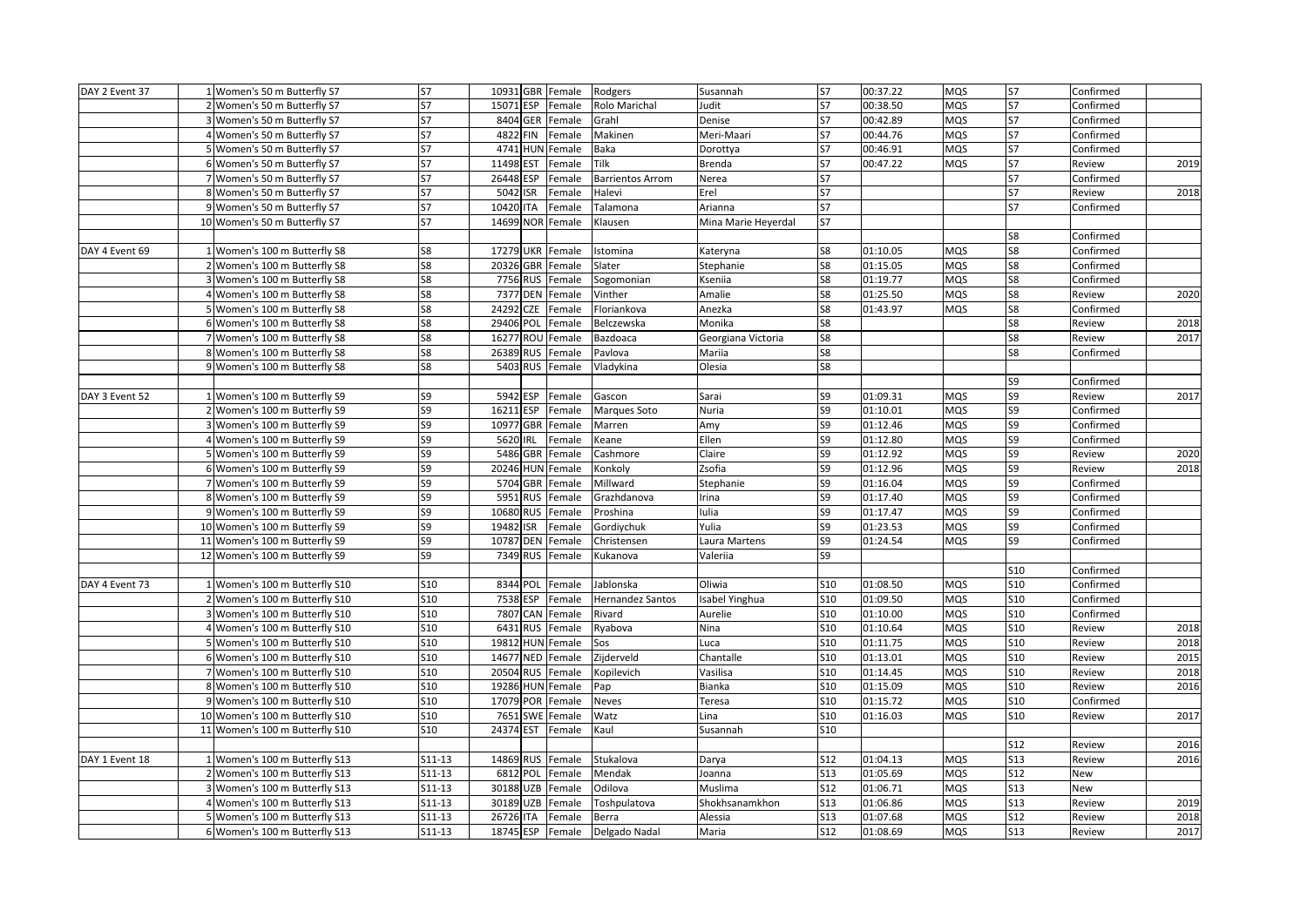|                | 7 Women's 100 m Butterfly S13          | S11-13          | 22311 ESP        | Female | Edo Beltran    | Ariadna             | <b>S13</b>      | 01:09.67 | <b>MQS</b> | <b>S13</b>      | Review    | 2017 |
|----------------|----------------------------------------|-----------------|------------------|--------|----------------|---------------------|-----------------|----------|------------|-----------------|-----------|------|
|                | 8 Women's 100 m Butterfly S13          | S11-13          | 24286 UKR        | Female | Stetsenko      | Anna                | <b>S13</b>      | 01:12.65 | MQS        | <b>S13</b>      | Review    | 2016 |
|                | 9 Women's 100 m Butterfly S13          | S11-13          | 6838 SVK         | Female | Petrikovicova  | Karina              | S <sub>13</sub> | 01:17.38 | MQS        | S12             | Review    | 2017 |
|                | 10 Women's 100 m Butterfly S13         | S11-13          | 10670 GER        | Female | Telle          | Emely               | S12             | 01:18.32 | MQS        | <b>S13</b>      | Review    | 2018 |
|                | 11 Women's 100 m Butterfly S13         | S11-13          | 9242 ROU         | Female | Ciorap         | Naomi               | <b>S13</b>      | 01:24.03 | MQS        | <b>S11</b>      | Confirmed |      |
|                | 12 Women's 100 m Butterfly S13         | $S11-13$        | 7307 SWE         | Female | Reichard       | Maja                | S11             | 01:25.22 | MQS        | S13             | Review    | 2018 |
|                | 13 Women's 100 m Butterfly S13         | S11-13          | 17500 NOR        | Female | Forsa          | Ragna               | <b>S13</b>      | 01:29.60 | MQS        | S12             | Review    | 2016 |
|                | 14 Women's 100 m Butterfly S13         | S11-13          | 7823 LTU         | Female | Norkute        | Gluosne             | <b>S12</b>      | 01:30.07 | MQS        | <b>S13</b>      | Review    | 2017 |
|                | 15 Women's 100 m Butterfly S13         | S11-13          | 26348 BLR        | Female | Zudzilava      | Anasrasiya          | S13             | 01:31.48 | <b>MQS</b> | S12             | Review    | 2016 |
|                | 16 Women's 100 m Butterfly S13         | $S11-13$        | 18614 TUR        | Female | Baki           | Fatma Nur           | S <sub>12</sub> | 01:42.15 | MQS        |                 |           |      |
|                |                                        |                 |                  |        |                |                     |                 |          |            | SM4             | Review    | 2018 |
| DAY 5 Event 94 | 1 Women's 150 m Individual Medley SM4  | SM1-4           | 17675 ITA        | Female | Trimi          | Arjola              | SM4             | 03:03.14 | MQS        | SM4             | Confirmed |      |
|                | 2 Women's 150 m Individual Medley SM4  | SM1-4           | <b>22570 UKR</b> | Female | Lafina         | Mariia              | SM4             | 03:05.70 | MQS        | SM <sub>3</sub> | Confirmed |      |
|                | 3 Women's 150 m Individual Medley SM4  | $SM1-4$         | 14796 UKR        | Female | Sviderska      | Olga                | SM <sub>3</sub> | 03:08.12 | MQS        | SM4             | Confirmed |      |
|                | 4 Women's 150 m Individual Medley SM4  | $SM1-4$         | 7398 RUS         | Female | Gavrilyuk      | Natalia             | SM4             | 03:21.45 | MQS        | SM4             | Review    | 2016 |
|                | 5 Women's 150 m Individual Medley SM4  | SM1-4           | 19809 UKR        | Female | Verbova        | Maryna              | SM4             | 03:23.47 | MQS        | SM4             | Confirmed |      |
|                | 6 Women's 150 m Individual Medley SM4  | SM1-4           | 3639 POL         | Female | Hamer          | Karolina            | SM4             | 03:27.00 | MQS        | SM <sub>3</sub> | Confirmed |      |
|                | 7 Women's 150 m Individual Medley SM4  | SM1-4           | 14551 KAZ        | Female | Gabidullina    | Zulfiya             | SM <sub>3</sub> | 03:41.50 | MQS        | SM <sub>3</sub> | Confirmed |      |
|                | 8 Women's 150 m Individual Medley SM4  | SM1-4           | 3531 DEN         | Female | Kristiansen    | Cecilie             | SM <sub>3</sub> | 04:00.84 | MQS        | SM4             | Review    | 2019 |
|                | 9 Women's 150 m Individual Medley SM4  | SM1-4           | 3949 ISL         | Female | Sigurdardottir | Sonja               | SM4             | 04:42.26 | MQS        | SM <sub>2</sub> | Confirmed |      |
|                | 10 Women's 150 m Individual Medley SM4 | SM1-4           | 3468 HUN Female  |        | Adami          | Zsanett             | SM <sub>2</sub> | 05:02.20 | MQS        |                 |           |      |
|                |                                        |                 |                  |        |                |                     |                 |          |            | SM <sub>5</sub> | Confirmed |      |
| DAY 2 Event 23 | 1 Women's 200 m Individual Medley SM5  | SM <sub>5</sub> | 8919 NOR         | Female | Rung           | Sarah Louise        | SM <sub>5</sub> | 03:19.67 | MQS        | SM <sub>5</sub> | Confirmed |      |
|                | 2 Women's 200 m Individual Medley SM5  | SM <sub>5</sub> | 3850 ISR         | Female | Pezaro         | Inbal               | SM <sub>5</sub> | 03:36.23 | MQS        | SM <sub>5</sub> | Confirmed |      |
|                | 3 Women's 200 m Individual Medley SM5  | SM <sub>5</sub> | 3847 ESP         | Female | Perales        | Teresa              | SM <sub>5</sub> | 03:41.18 | MQS        | SM <sub>5</sub> | Confirmed |      |
|                | 4 Women's 200 m Individual Medley SM5  | SM <sub>5</sub> | 4201 BLR         | Female | Shavel         | Natalia             | SM <sub>5</sub> | 03:47.35 | MQS        | SM <sub>5</sub> | Confirmed |      |
|                | 5 Women's 200 m Individual Medley SM5  | SM <sub>5</sub> | 21103 RUS        | Female | Deviatova      | Irina               | SM <sub>5</sub> | 03:53.41 | MQS        | SM <sub>5</sub> | Confirmed |      |
|                | 6 Women's 200 m Individual Medley SM5  | SM <sub>5</sub> | 15335 ITA        | Female | Ghiretti       | Giulia              | SM <sub>5</sub> | 03:53.65 | MQS        | SM <sub>5</sub> | Confirmed |      |
|                | 7 Women's 200 m Individual Medley SM5  | SM <sub>5</sub> | 3994 UKR         | Female | Shestopal      | Nataliia            | SM <sub>5</sub> | 04:02.80 | MQS        | SM <sub>5</sub> | Confirmed |      |
|                | 8 Women's 200 m Individual Medley SM5  | SM <sub>5</sub> | 3789 CZE         | Female | Trebinova      | Bela                | SM <sub>5</sub> | 04:06.82 | MQS        | SM <sub>5</sub> | Confirmed |      |
|                | 9 Women's 200 m Individual Medley SM5  | SM <sub>5</sub> | 3778 SIN         | Female | Goh            | Rui Si Theresa      | SM <sub>5</sub> | 04:35.91 | MQS        |                 |           |      |
|                |                                        |                 |                  |        |                |                     |                 |          |            | SM <sub>6</sub> | Confirmed |      |
| DAY 2 Event 25 | 1 Women's 200 m Individual Medley SM6  | SM <sub>6</sub> | 19796 UKR        | Female | Mereshko       | Yelyzaveta          | SM <sub>6</sub> | 03:06.08 | MQS        | SM <sub>6</sub> | Confirmed |      |
|                | 2 Women's 200 m Individual Medley SM6  | SM <sub>6</sub> | 4486 GER         | Female | Schott         | Verena              | SM <sub>6</sub> | 03:12.32 | MQS        | SM <sub>6</sub> | Confirmed |      |
|                | 3 Women's 200 m Individual Medley SM6  | SM <sub>6</sub> | 4406 RUS         | Female | Diodorova      | Anastasia           | SM <sub>6</sub> | 03:18.15 | MQS        | SM <sub>6</sub> | Review    | 2018 |
|                | 4 Women's 200 m Individual Medley SM6  | SM <sub>6</sub> | 18163 IRL        | Female | Turner         | Nicole              | SM <sub>6</sub> | 03:24.47 | MQS        | SM <sub>6</sub> | Review    | 2017 |
|                | 5 Women's 200 m Individual Medley SM6  | SM <sub>6</sub> | 26528 GBR        | Female | Robinson       | Eleanor             | SM <sub>6</sub> | 03:24.65 | MQS        | SM <sub>6</sub> | Review    | 2017 |
|                | 6 Women's 200 m Individual Medley SM6  | SM <sub>6</sub> | 11697 ISL        | Female | Bjornsdottir   | Thelma Bjorg        | SM <sub>6</sub> | 03:37.52 | MQS        | SM <sub>6</sub> | Review    | 2017 |
|                | 7 Women's 200 m Individual Medley SM6  | SM <sub>6</sub> | <b>22578 UKR</b> | Female | Kozlova        | Nina                | SM <sub>6</sub> | 03:51.99 | MQS        | SM <sub>6</sub> | Review    | 2017 |
|                | 8 Women's 200 m Individual Medley SM6  | SM <sub>6</sub> | 18496 GER        | Female | Sonntag        | Peggy               | SM <sub>6</sub> | 03:59.11 | MQS        | SM <sub>6</sub> | Review    | 2018 |
|                | 9 Women's 200 m Individual Medley SM6  | SM <sub>6</sub> | <b>22561 UKR</b> | Female | Zavaliy        | Anastasiia          | SM <sub>6</sub> |          |            |                 |           |      |
|                |                                        |                 |                  |        |                |                     |                 |          |            | SM7             | Review    | 2018 |
| DAY 3 Event 48 | 1 Women's 200 m Individual Medley SM7  | SM7             | 10420 ITA        | Female | Talamona       | Arianna             | SM7             | 03:21.87 | MQS        | SM7             | Confirmed |      |
|                | 2 Women's 200 m Individual Medley SM7  | SM7             | 14699 NOR Female |        | Klausen        | Mina Marie Heyerdal | SM7             | 03:27.96 | MQS        | SM7             | Confirmed |      |
|                | 3 Women's 200 m Individual Medley SM7  | SM7             | 4822 FIN         | Female | Makinen        | Meri-Maari          | SM7             | 03:28.80 | MQS        | SM7             | Confirmed |      |
|                | 4 Women's 200 m Individual Medley SM7  | SM7             | 4483 HUN         | Female | Raczko         | Gitta               | SM7             | 03:38.31 | MQS        | SM7             | Confirmed |      |
|                | 5 Women's 200 m Individual Medley SM7  | SM7             | 15071 ESP        | Female | Rolo Marichal  | Judit               | SM7             | 03:42.43 | MQS        | SM7             | Confirmed |      |
|                | 6 Women's 200 m Individual Medley SM7  | SM7             | 4741 HUN Female  |        | Baka           | Dorottya            | SM7             | 03:48.65 | <b>MQS</b> |                 |           |      |
|                |                                        |                 |                  |        |                |                     |                 |          |            | SM <sub>8</sub> | Confirmed |      |
| DAY 3 Event 54 | 1 Women's 200 m Individual Medley SM8  | SM8             | 5403 RUS Female  |        | Vladykina      | Olesia              | SM8             | 02:41.06 | <b>MQS</b> | SM8             | Confirmed |      |
|                | 2 Women's 200 m Individual Medley SM8  | SM8             | 7377 DEN Female  |        | Vinther        | Amalie              | SM <sub>8</sub> | 03:02.42 | MQS        | SM8             | Review    | 2017 |
|                | 3 Women's 200 m Individual Medley SM8  | SM <sub>8</sub> | 26389 RUS Female |        | Pavlova        | Mariia              | SM <sub>8</sub> | 03:04.15 | MQS        | SM8             | Confirmed |      |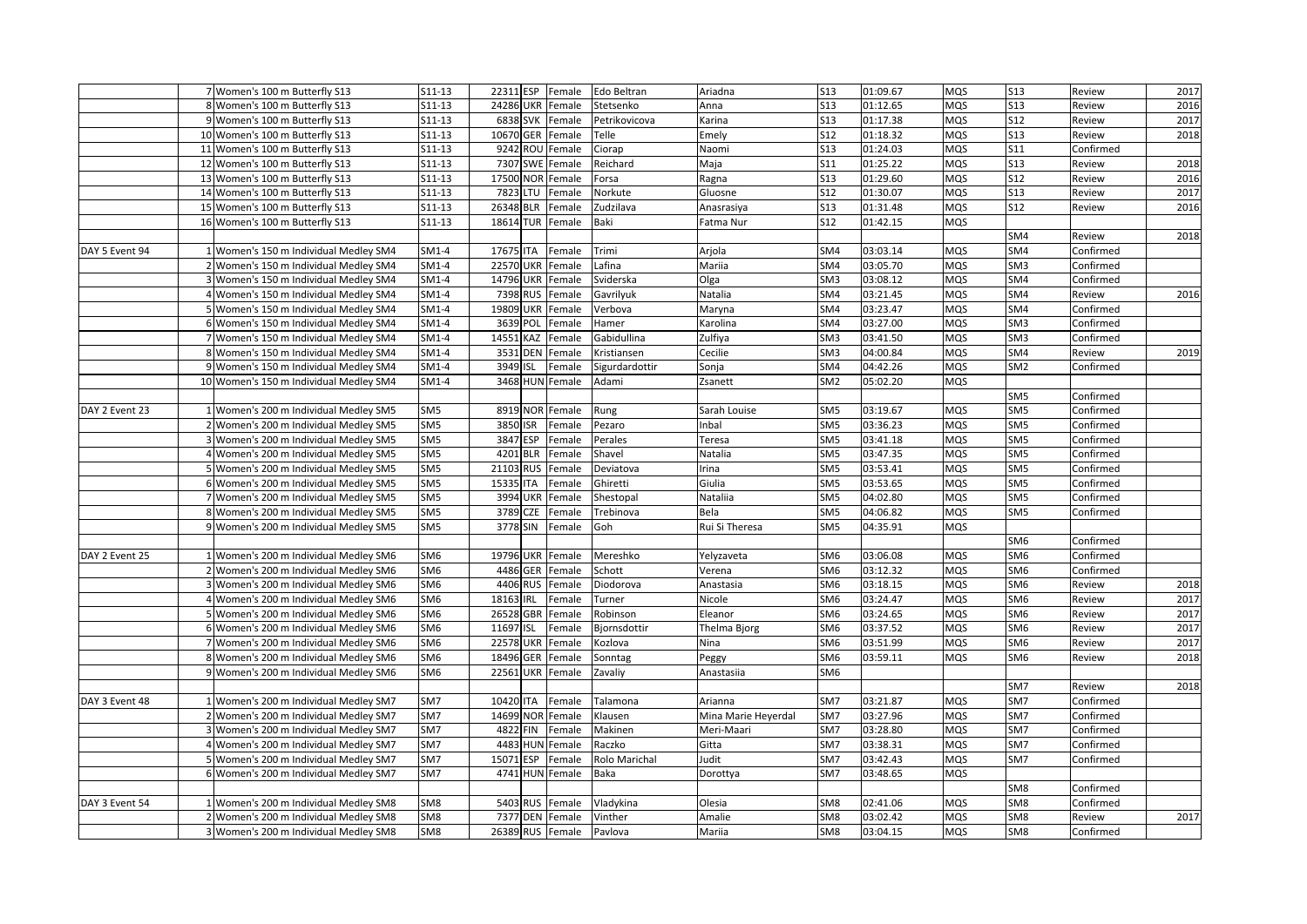|                 |                                         | SM <sub>8</sub> | 4935 GBR Female     |        |                  | Charlotte          | SM <sub>8</sub> | 03:09.04 | <b>MQS</b> | SM8             |           |      |
|-----------------|-----------------------------------------|-----------------|---------------------|--------|------------------|--------------------|-----------------|----------|------------|-----------------|-----------|------|
|                 | 4 Women's 200 m Individual Medley SM8   |                 |                     |        | Henshaw          |                    |                 |          |            |                 | Confirmed |      |
|                 | 5 Women's 200 m Individual Medley SM8   | SM <sub>8</sub> | 17934 CZE           | Female | Duskova          | Vendula            | SM8             | 03:12.28 | <b>MQS</b> | SM8             | Review    | 2020 |
|                 | 6 Women's 200 m Individual Medley SM8   | SM <sub>8</sub> | 24292<br><b>CZE</b> | Female | Floriankova      | Anezka             | SM <sub>8</sub> | 03:15.68 | <b>MQS</b> | SM <sub>8</sub> | Confirmed |      |
|                 | 7 Women's 200 m Individual Medley SM8   | SM8             | 29406 POL           | Female | Belczewska       | Monika             | SM <sub>8</sub> | 03:28.56 | <b>MQS</b> | SM8             | Review    | 2018 |
|                 | 8 Women's 200 m Individual Medley SM8   | SM8             | 16277 ROU Female    |        | Bazdoaca         | Georgiana Victoria | SM <sub>8</sub> | 03:43.90 | MQS        | SM8             | Review    | 2017 |
|                 | 9 Women's 200 m Individual Medley SM8   | SM8             | 12187 IRL           | Female | Kelly            | Ailbhe             | SM <sub>8</sub> |          |            | SM8             | Confirmed |      |
|                 | 10 Women's 200 m Individual Medley SM8  | SM8             | 7756 RUS            | Female | Sogomonian       | Kseniia            | SM <sub>8</sub> |          |            |                 |           |      |
|                 |                                         |                 |                     |        |                  |                    |                 |          |            | SM <sub>9</sub> | Confirmed |      |
| DAY 4 Event 71  | 1 Women's 200 m Individual Medley SM9   | SM9             | 5942 ESP            | Female | Gascon           | Sarai              | SM <sub>9</sub> | 02:38.41 | MQS        | SM <sub>9</sub> | Confirmed |      |
|                 | 2 Women's 200 m Individual Medley SM9   | SM9             | 10977 GBR           | Female | Marren           | Amy                | SM <sub>9</sub> | 02:38.50 | <b>MQS</b> | SM9             | Review    | 2017 |
|                 | 3 Women's 200 m Individual Medley SM9   | SM9             | 16211 ESP           | Female | Marques Soto     | Nuria              | SM <sub>9</sub> | 02:38.85 | <b>MQS</b> | SM9             | Confirmed |      |
|                 | 4 Women's 200 m Individual Medley SM9   | SM <sub>9</sub> | 5486 GBR            | Female | Cashmore         | Claire             | SM <sub>9</sub> | 02:38.99 | <b>MQS</b> | SM9             | Confirmed |      |
|                 | 5 Women's 200 m Individual Medley SM9   | SM9             | 5946 ARG            | Female | Gimenez          | Daniela            | SM9             | 02:39.63 | <b>MQS</b> | SM9             | Confirmed |      |
|                 | 6 Women's 200 m Individual Medley SM9   | SM9             | 5620 IRL            | Female | Keane            | Ellen              | SM9             | 02:39.95 | <b>MQS</b> | SM9             | Review    | 2018 |
|                 | 7 Women's 200 m Individual Medley SM9   | SM9             | 5704 GBR            | Female | Millward         | Stephanie          | SM <sub>9</sub> | 02:41.79 | <b>MQS</b> | SM9             | Confirmed |      |
|                 | 8 Women's 200 m Individual Medley SM9   | SM <sub>9</sub> | 5889<br>POL         | Female | Wozniak          | Paulina            | SM <sub>9</sub> | 02:46.71 | MQS        | SM <sub>9</sub> | Review    | 2020 |
|                 | 9 Women's 200 m Individual Medley SM9   | SM9             | 20246 HUN Female    |        | Konkoly          | Zsofia             | SM <sub>9</sub> | 02:49.01 | <b>MQS</b> | SM9             | Confirmed |      |
|                 | 10 Women's 200 m Individual Medley SM9  | SM9             | 10680 RUS           | Female | Proshina         | Iulia              | SM9             | 02:51.74 | <b>MQS</b> | SM9             | Confirmed |      |
|                 | 11 Women's 200 m Individual Medley SM9  | SM9             | 10787 DEN Female    |        | Christensen      | Laura Martens      | SM <sub>9</sub> | 02:56.30 | <b>MQS</b> | SM <sub>9</sub> | Confirmed |      |
|                 | 12 Women's 200 m Individual Medley SM9  | SM9             | 19482 ISR           | Female | Gordiychuk       | Yulia              | SM9             | 02:57.79 | Entry time | SM9             | Review    | 2015 |
|                 | 13 Women's 200 m Individual Medley SM9  | SM9             | 19320 POR           | Female | Pinto            | Renata             | SM9             | 03:07.21 | Entry time | SM9             | Confirmed |      |
|                 | 14 Women's 200 m Individual Medley SM9  | SM9             | 5951 RUS            | Female | Grazhdanova      | rina               | SM9             |          |            | SM9             | Confirmed |      |
|                 | 15 Women's 200 m Individual Medley SM9  | SM9             | 7349 RUS            | Female | Kukanova         | Valeriia           | SM <sub>9</sub> |          |            |                 |           |      |
|                 |                                         |                 |                     |        |                  |                    |                 |          |            | SM10            | Confirmed |      |
| DAY 5 Event 99  | 1 Women's 200 m Individual Medley SM10  | SM10            | 7807 CAN Female     |        | Rivard           | Aurelie            | SM10            | 02:30.35 | <b>MQS</b> | SM10            | Review    | 2018 |
|                 | Women's 200 m Individual Medley SM10    | SM10            | 19286 HUN Female    |        | Pap              | Bianka             | SM10            | 02:32.59 | <b>MQS</b> | SM10            | Confirmed |      |
|                 | Women's 200 m Individual Medley SM10    | SM10            | 8344 POL            | Female | Jablonska        | Oliwia             | SM10            | 02:32.87 | <b>MQS</b> | SM10            | Review    | 2018 |
|                 | 4 Women's 200 m Individual Medley SM10  | SM10            | 14677 NED           | Female | Zijderveld       | Chantalle          | SM10            | 02:33.75 | <b>MQS</b> | SM10            | Confirmed |      |
|                 | 5 Women's 200 m Individual Medley SM10  | SM10            | 6431 RUS Female     |        | Ryabova          | Nina               | SM10            | 02:36.68 | <b>MQS</b> | SM10            | Confirmed |      |
|                 | 6 Women's 200 m Individual Medley SM10  | SM10            | 6318 FRA            | Female | Lorandi          | Elodie             | SM10            | 02:36.93 | MQS        | SM10            | Confirmed |      |
|                 | 7 Women's 200 m Individual Medley SM10  | SM10            | 7538 ESP            | Female | Hernandez Santos | sabel Yinghua      | SM10            | 02:39.80 | MQS        | SM10            | Confirmed |      |
|                 | 8 Women's 200 m Individual Medley SM10  | SM10            | 15053 FRA           | Female | Roulet           | Anaelle            | SM10            | 02:40.73 | <b>MQS</b> | SM10            | Confirmed |      |
|                 | 9 Women's 200 m Individual Medley SM10  | SM10            | 11175 GBR           | Female | Lee              | Harriet            | SM10            | 02:43.49 | <b>MQS</b> | SM10            | Review    | 2018 |
|                 | 10 Women's 200 m Individual Medley SM10 | SM10            | 19812 HUN Female    |        | Sos              | Luca               | SM10            | 02:43.57 | <b>MQS</b> | SM10            | Review    | 2015 |
|                 | 11 Women's 200 m Individual Medley SM10 | SM10            | 20504 RUS           | Female | Kopilevich       | Vasilisa           | SM10            | 02:44.98 | <b>MQS</b> | SM10            | Review    | 2016 |
|                 | 12 Women's 200 m Individual Medley SM10 | SM10            | 17079 POR           | Female | <b>Neves</b>     | Teresa             | SM10            | 02:50.59 | Entry time | SM10            | Confirmed |      |
|                 | 13 Women's 200 m Individual Medley SM10 | SM10            | 6349 FRO Female     |        | Morkore          | Krista             | SM10            |          |            |                 |           |      |
|                 |                                         |                 |                     |        |                  |                    |                 |          |            | SM11            | Confirmed |      |
| DAY 5 Event 109 | 1 Women's 200 m Individual Medley SM11  | SM11            | 6672 GER            | Female | Schulte          | Daniela            | SM11            | 02:52.02 | <b>MQS</b> | SM11            | Confirmed |      |
|                 | 2 Women's 200 m Individual Medley SM11  | SM11            | 21984 NED           | Female | Bruinsma         | Liesette           | SM11            | 02:55.36 | <b>MQS</b> | SM11            | Confirmed |      |
|                 | 3 Women's 200 m Individual Medley SM11  | SM11            | 11499 EST           | Female | Egel             | Elisabeth          | SM11            | 02:56.79 | <b>MQS</b> | SM11            | Confirmed |      |
|                 | 4 Women's 200 m Individual Medley SM11  | SM11            | 7307 SWE            | Female | Reichard         | Maja               | SM11            | 02:59.10 | <b>MQS</b> | SM11            | Confirmed |      |
|                 | 5 Women's 200 m Individual Medley SM11  | SM11            | 17919 UKR           | Female | Piddubna         | Maryna             | SM11            | 03:08.86 | <b>MQS</b> | SM11            | Confirmed |      |
|                 | 6 Women's 200 m Individual Medley SM11  | SM11            | 15685 ITA           | Female | Rabbolini        | Martina            | SM11            | 03:15.21 | <b>MQS</b> | SM11            | Confirmed |      |
|                 | 7 Women's 200 m Individual Medley SM11  | SM11            | 8949 UKR            | Female | Berezhna         | Yana               | SM11            | 03:15.26 | <b>MQS</b> | SM11            | Confirmed |      |
|                 | 8 Women's 200 m Individual Medley SM11  | SM11            | 6564 FRA            | Female | Douard           | Stephanie          | SM11            | 03:18.65 | MQS        |                 |           |      |
|                 |                                         |                 |                     |        |                  |                    |                 |          |            | SM12            | Review    | 2016 |
| DAY 7 Event 157 | 1 Women's 200 m Individual Medley SM13  | SM12-13         | 14869 RUS           | Female | Stukalova        | Darya              | SM12            | 02:24.86 | <b>MQS</b> | SM13            | Review    | 2017 |
|                 | 2 Women's 200 m Individual Medley SM13  | SM12-13         | 24286 UKR           | Female | Stetsenko        | Anna               | SM13            | 02:28.71 | <b>MQS</b> | SM13            | Review    | 2019 |
|                 | 3 Women's 200 m Individual Medley SM13  | SM12-13         | 26726 ITA           | Female | Berra            | Alessia            | SM13            | 02:37.78 | <b>MQS</b> | SM13            | Review    | 2017 |
|                 | 4 Women's 200 m Individual Medley SM13  | SM12-13         | 22311 ESP           | Female | Edo Beltran      | Ariadna            | SM13            | 02:37.94 | <b>MQS</b> | SM13            | New       |      |
|                 | 5 Women's 200 m Individual Medley SM13  | SM12-13         | 30189 UZB Female    |        | Toshpulatova     | Shokhsanamkhon     | SM13            | 02:38.76 | <b>MQS</b> | SM12            | Review    | 2018 |
|                 |                                         |                 |                     |        |                  |                    |                 |          |            |                 |           |      |